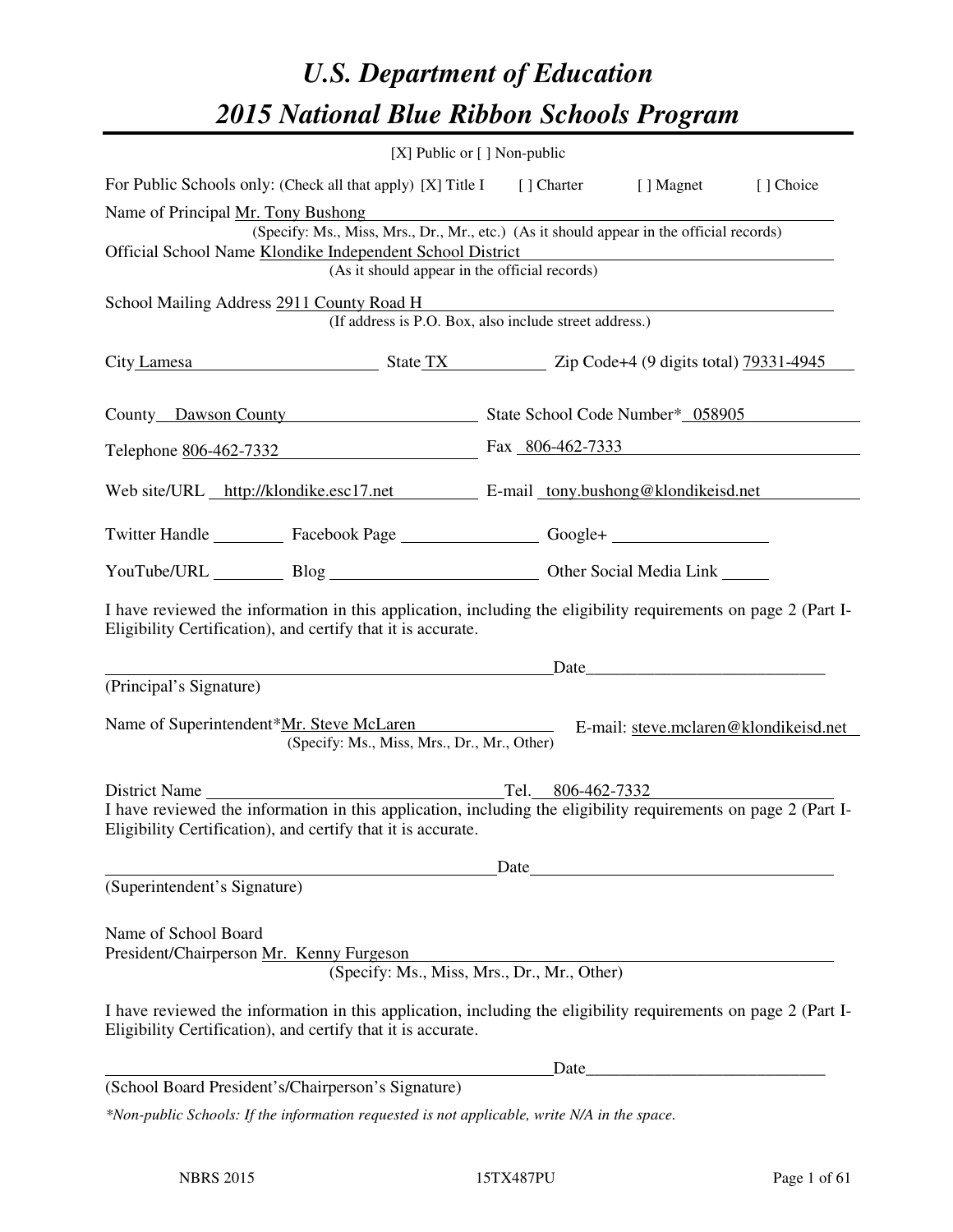#### **Include this page in the school's application as page 2.**

The signatures on the first page of this application (cover page) certify that each of the statements below, concerning the school's eligibility and compliance with U.S. Department of Education and National Blue Ribbon Schools requirements, are true and correct.

- 1. The school configuration includes one or more of grades K-12. (Schools on the same campus with one principal, even a K-12 school, must apply as an entire school.)
- 2. The school has made its Annual Measurable Objectives (AMOs) or Adequate Yearly Progress (AYP) each year for the past two years and has not been identified by the state as "persistently dangerous" within the last two years.
- 3. To meet final eligibility, a public school must meet the state's AMOs or AYP requirements in the 2014-2015 school year and be certified by the state representative. Any status appeals must be resolved at least two weeks before the awards ceremony for the school to receive the award.
- 4. If the school includes grades 7 or higher, the school must have foreign language as a part of its curriculum.
- 5. The school has been in existence for five full years, that is, from at least September 2009 and each tested grade must have been part of the school for the past three years.
- 6. The nominated school has not received the National Blue Ribbon Schools award in the past five years: 2010, 2011, 2012, 2013, or 2014.
- 7. The nominated school has no history of testing irregularities, nor have charges of irregularities been brought against the school at the time of nomination. The U.S. Department of Education reserves the right to disqualify a school's application and/or rescind a school's award if irregularities are later discovered and proven by the state.
- 8. The nominated school or district is not refusing Office of Civil Rights (OCR) access to information necessary to investigate a civil rights complaint or to conduct a district-wide compliance review.
- 9. The OCR has not issued a violation letter of findings to the school district concluding that the nominated school or the district as a whole has violated one or more of the civil rights statutes. A violation letter of findings will not be considered outstanding if OCR has accepted a corrective action plan from the district to remedy the violation.
- 10. The U.S. Department of Justice does not have a pending suit alleging that the nominated school or the school district as a whole has violated one or more of the civil rights statutes or the Constitution's equal protection clause.
- 11. There are no findings of violations of the Individuals with Disabilities Education Act in a U.S. Department of Education monitoring report that apply to the school or school district in question; or if there are such findings, the state or district has corrected, or agreed to correct, the findings.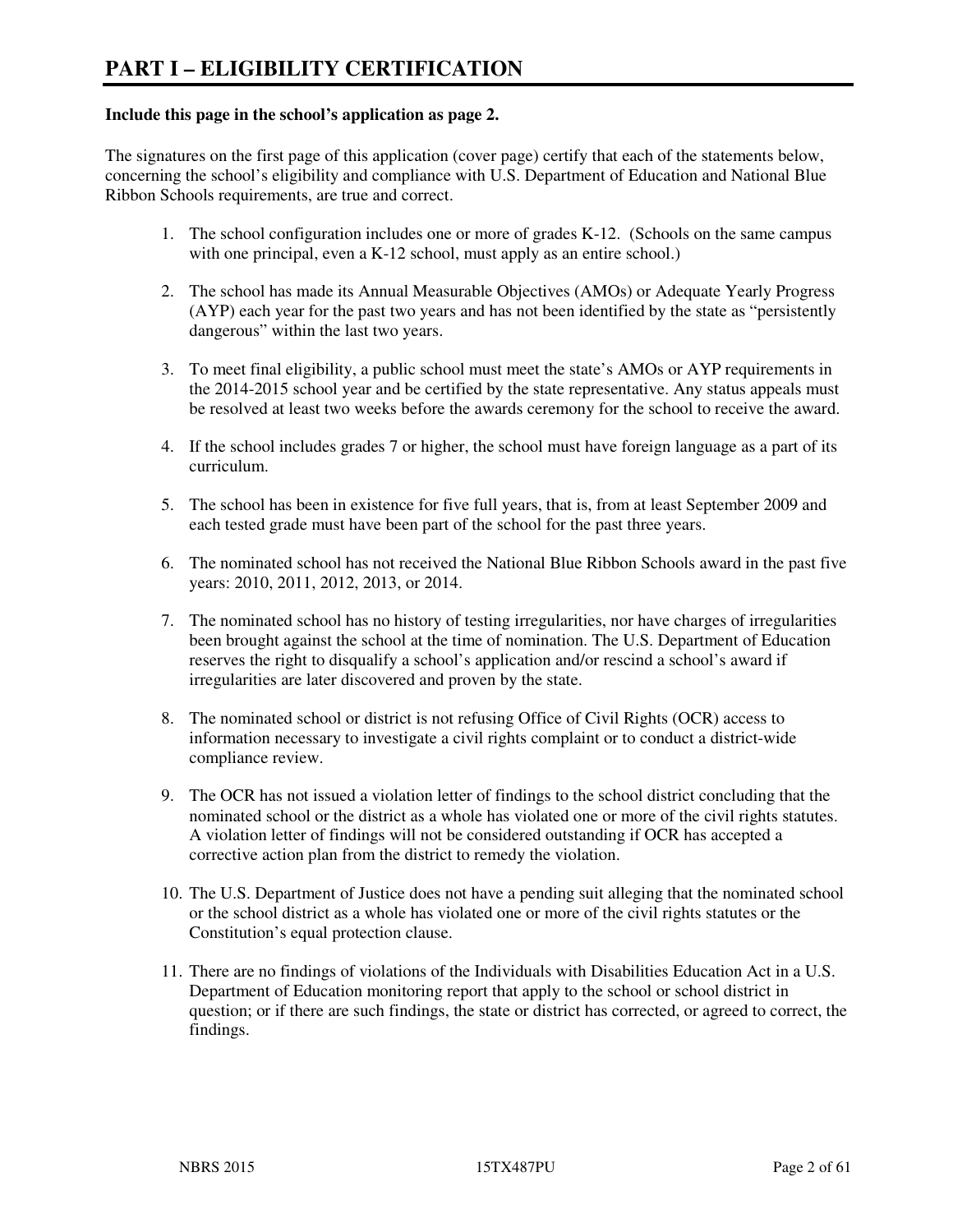# **PART II - DEMOGRAPHIC DATA**

#### **All data are the most recent year available.**

**DISTRICT** (Question 1 is not applicable to non-public schools)

| $\mathbf{L}$ | Number of schools in the district<br>(per district designation): | $\underline{0}$ Elementary schools (includes K-8)<br>0 Middle/Junior high schools |
|--------------|------------------------------------------------------------------|-----------------------------------------------------------------------------------|
|              |                                                                  | 0 High schools                                                                    |
|              |                                                                  | 1 K-12 schools                                                                    |

1 TOTAL

**SCHOOL** (To be completed by all schools)

- 2. Category that best describes the area where the school is located:
	- [ ] Urban or large central city [ ] Suburban with characteristics typical of an urban area [ ] Suburban [ ] Small city or town in a rural area [X] Rural
- 3. 6 Number of years the principal has been in her/his position at this school.
- 4. Number of students as of October 1 enrolled at each grade level or its equivalent in applying school:

| Grade                           | # of         | # of Females | <b>Grade Total</b> |
|---------------------------------|--------------|--------------|--------------------|
|                                 | <b>Males</b> |              |                    |
| <b>PreK</b>                     | 15           | 10           | 25                 |
| K                               | 7            | 14           | 21                 |
| 1                               | 8            | 13           | 21                 |
| $\mathbf{2}$                    | 9            | 13           | 22                 |
| 3                               | 12           | 8            | 20                 |
| 4                               | 9            | 7            | 16                 |
| 5                               | 13           | 4            | 17                 |
| 6                               | 10           | 6            | 16                 |
| 7                               | 4            | 12           | 16                 |
| 8                               | 4            | 9            | 13                 |
| 9                               | 9            | 13           | 22                 |
| 10                              | 9            | 10           | 19                 |
| 11                              | 11           | 5            | 16                 |
| 12                              | 5            | 7            | 12                 |
| <b>Total</b><br><b>Students</b> | 125          | 131          | 256                |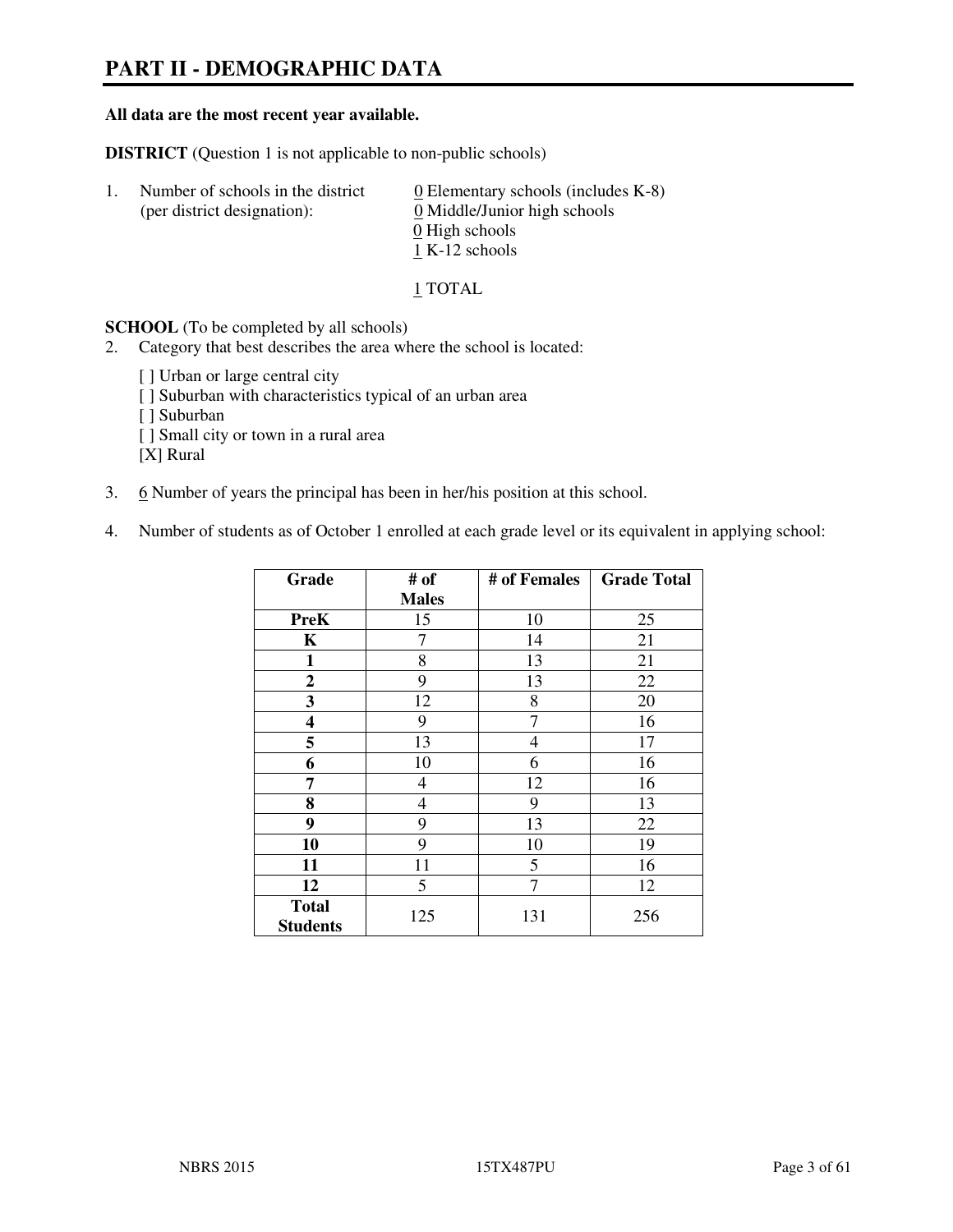the school: 1 % Asian

5. Racial/ethnic composition of  $1\%$  American Indian or Alaska Native 1 % Black or African American 34 % Hispanic or Latino 0 % Native Hawaiian or Other Pacific Islander 62 % White 1 % Two or more races **100 % Total** 

(Only these seven standard categories should be used to report the racial/ethnic composition of your school. The Final Guidance on Maintaining, Collecting, and Reporting Racial and Ethnic Data to the U.S. Department of Education published in the October 19, 2007 *Federal Register* provides definitions for each of the seven categories.)

6. Student turnover, or mobility rate, during the 2013 - 2014 year: 0%

This rate should be calculated using the grid below. The answer to (6) is the mobility rate.

| <b>Steps For Determining Mobility Rate</b>         | Answer  |
|----------------------------------------------------|---------|
| $(1)$ Number of students who transferred to        |         |
| the school after October 1, 2013 until the         |         |
| end of the school year                             |         |
| (2) Number of students who transferred             |         |
| <i>from</i> the school after October 1, 2013 until |         |
| the end of the school year                         |         |
| (3) Total of all transferred students [sum of      |         |
| rows $(1)$ and $(2)$ ]                             |         |
| (4) Total number of students in the school as      | 256     |
| of October 1                                       |         |
| $(5)$ Total transferred students in row $(3)$      |         |
| divided by total students in row (4)               | (0.000) |
| $(6)$ Amount in row $(5)$ multiplied by 100        |         |

# 7. English Language Learners (ELL) in the school: 14 %

Number of non-English languages represented:  $2$ Specify non-English languages: Spanish, German

19 Total number ELL

8. Students eligible for free/reduced-priced meals:  $35\%$ Total number students who qualify: 89

#### **Information for Public Schools Only - Data Provided by the State**

The state has reported that  $35\%$  of the students enrolled in this school are from low income or disadvantaged families based on the following subgroup(s): Students eligible for free/reduced-priced meals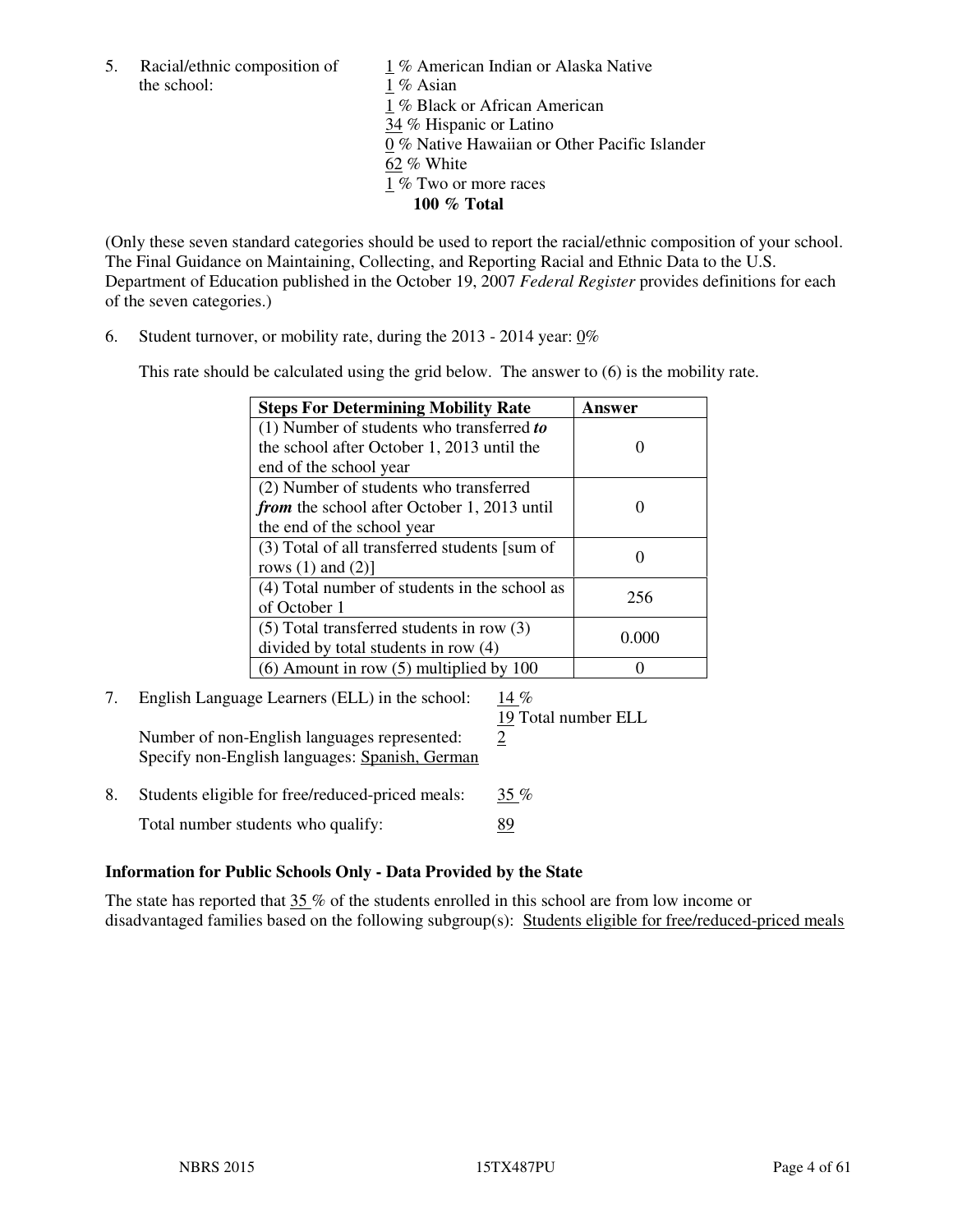9. Students receiving special education services:  $8\%$ 

20 Total number of students served

Indicate below the number of students with disabilities according to conditions designated in the Individuals with Disabilities Education Act. Do not add additional categories.

| 0 Orthopedic Impairment                 |
|-----------------------------------------|
| 2 Other Health Impaired                 |
| 5 Specific Learning Disability          |
| 8 Speech or Language Impairment         |
| 0 Traumatic Brain Injury                |
| 1 Visual Impairment Including Blindness |
| 0 Developmentally Delayed               |
|                                         |

10. Use Full-Time Equivalents (FTEs), rounded to nearest whole numeral, to indicate the number of personnel in each of the categories below:

|                                       | <b>Number of Staff</b>      |
|---------------------------------------|-----------------------------|
| Administrators                        |                             |
| Classroom teachers                    | 19                          |
| Resource teachers/specialists         |                             |
| e.g., reading, math, science, special | $\mathcal{D}_{\mathcal{L}}$ |
| education, enrichment, technology,    |                             |
| art, music, physical education, etc.  |                             |
| Paraprofessionals                     | 21                          |
| Student support personnel             |                             |
| e.g., guidance counselors, behavior   |                             |
| interventionists, mental/physical     |                             |
| health service providers,             |                             |
| psychologists, family engagement      |                             |
| liaisons, career/college attainment   |                             |
| coaches, etc.                         |                             |
|                                       |                             |

11. Average student-classroom teacher ratio, that is, the number of students in the school divided by the FTE of classroom teachers, e.g.,  $22:1 \qquad \underline{12:1}$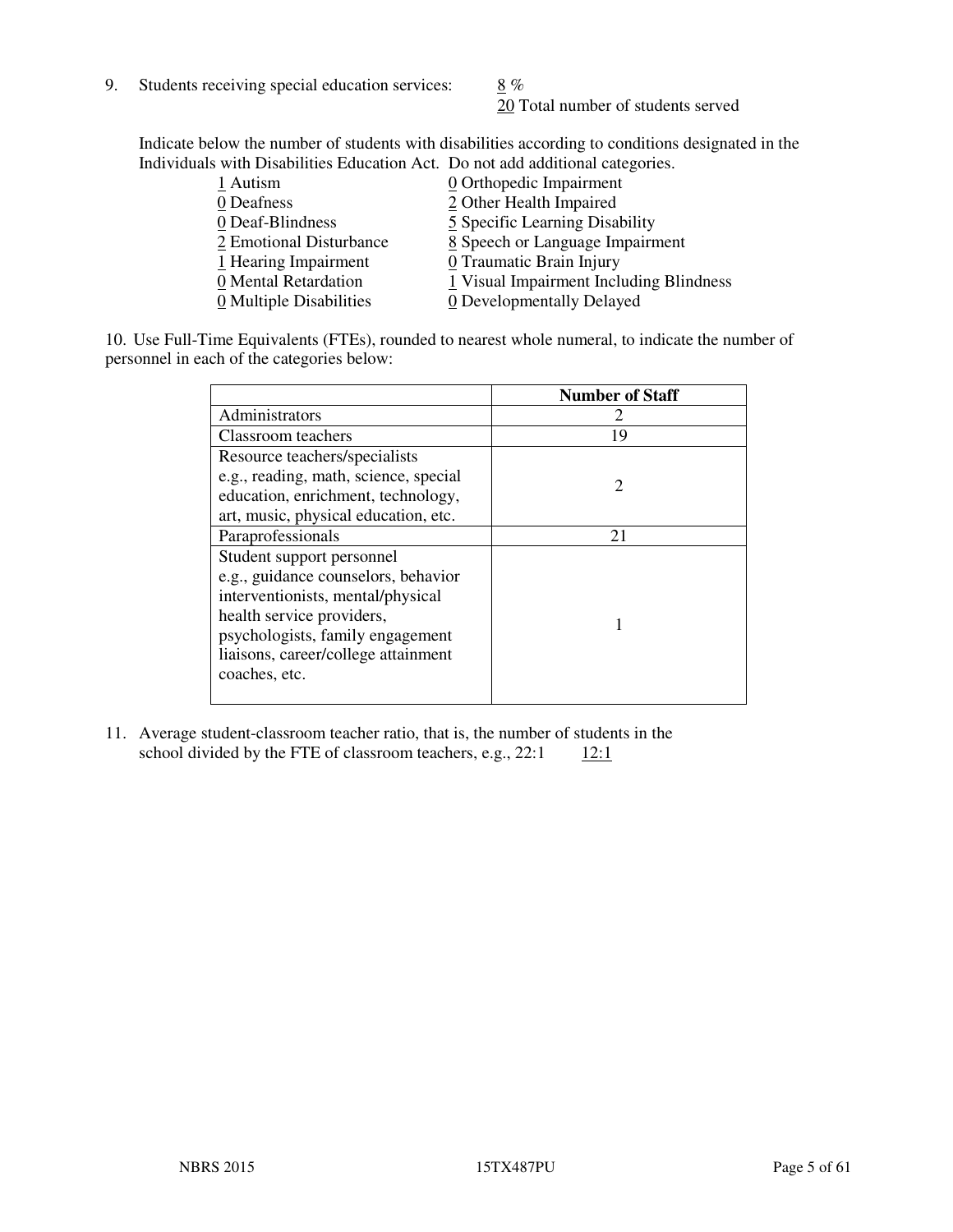12. Show daily student attendance rates. Only high schools need to supply yearly graduation rates.

| <b>Required Information</b> | 2013-2014 | 2012-2013 | 2011-2012 | 2010-2011 | 2009-2010 |
|-----------------------------|-----------|-----------|-----------|-----------|-----------|
| Daily student attendance    | 97%       | 97%       | 97%       | 97%       | 96%       |
| High school graduation rate | $00\%$    | $.00\%$   | 100%      | $100\%$   | $100\%$   |

#### 13. **For schools ending in grade 12 (high schools)**

Show percentages to indicate the post-secondary status of students who graduated in Spring 2014

| <b>Post-Secondary Status</b>                  |       |
|-----------------------------------------------|-------|
| Graduating class size                         | 14    |
| Enrolled in a 4-year college or university    | 57%   |
| Enrolled in a community college               | 14%   |
| Enrolled in career/technical training program | 7%    |
| Found employment                              | 21%   |
| Joined the military or other public service   | $0\%$ |
| Other                                         | 101   |

14. Indicate whether your school has previously received a National Blue Ribbon Schools award. Yes No X

If yes, select the year in which your school received the award.

15. Please summarize your school mission in 25 words or less: To equip children with the tools needed to ensure a successful future and lead them to their personal best, we have to first win their hearts.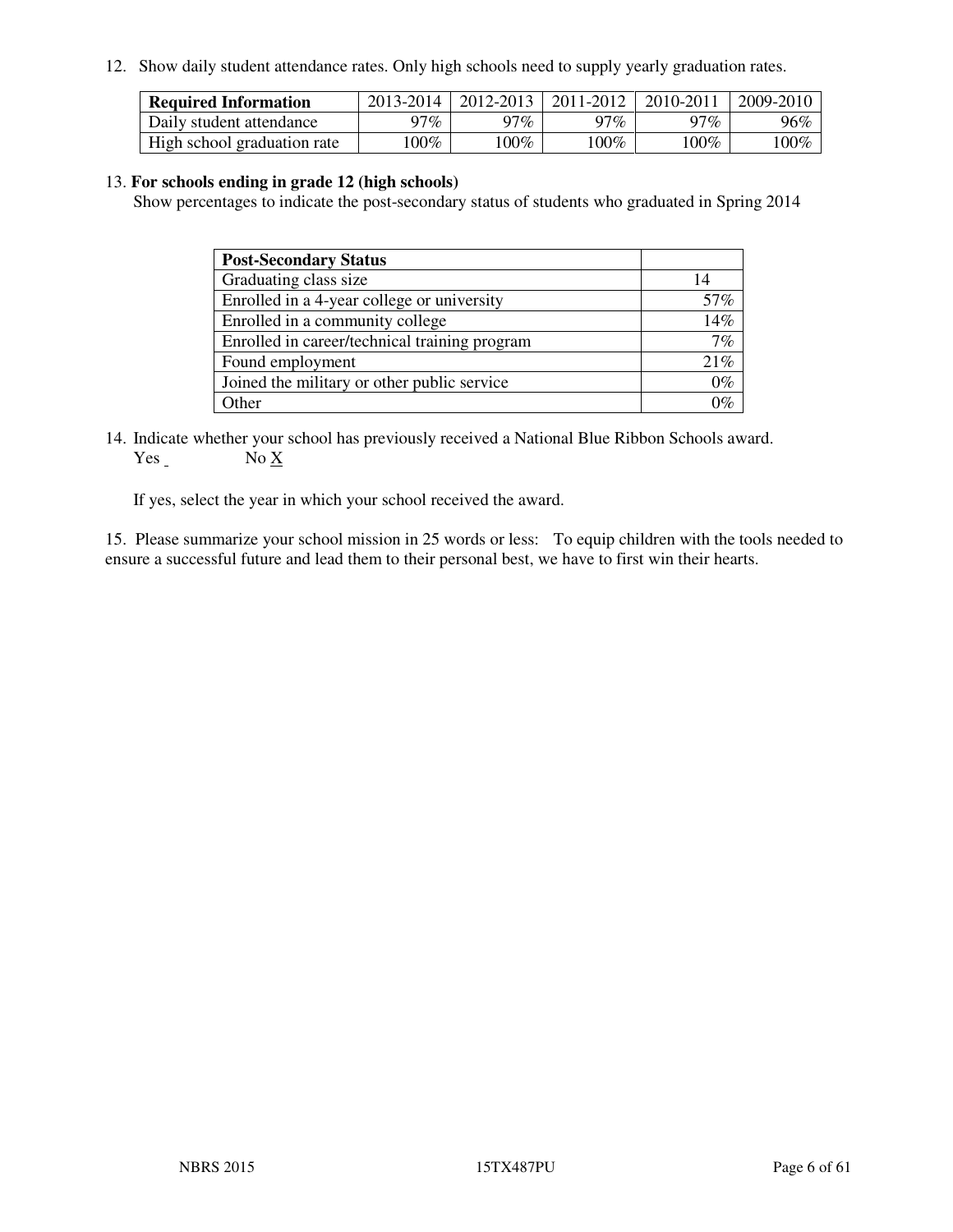# **PART III – SUMMARY**

Klondike ISD has a reputation for academic excellence. This goal is reached by empowering students with the ability to do what they have been taught, but for this to be accomplished, the needs of the student must come first. Thus, the philosophy of the district embraces the words of Flip Flippen, "If you have a child's heart, you have his head." Simply offering rigorous curriculum is not enough; rather, teaching leadership, service, and growing trust is at the heart of a truly successful school.

Klondike is a 1A rural public school located twelve miles south of Lamesa, Texas, serving students in grades pre-K through twelve within a single campus facility surrounded by dry land cotton fields. The name Klondike historically came from a water well located on the Slaughter Ranch where plentiful water was compared with valuable gold ore in the Klondike Yukon Territory. A wooden one room school began in 1904 with a dozen students through eighth grade. To increase academic and athletic opportunities for students, the district consolidated with several nearby rural districts. KHS became the second affiliated high school in Dawson County in 1937; the first graduating class followed in 1938. The latest consolidation in 1973 increased enrollment and began subsequent remodeling projects to accommodate growing numbers and additional state curricular requirements.

The largest graduating class in 1983 had 34 students, though as few as seven students were awarded diplomas other years. Economic concerns threatened closure in the early 2000's, and despite dwindling enrollment hovering below 160, the school continued to improve. An \$8,000,000 bond passed in 2008 followed by a second \$4,000,000 bond in 2012, financing a new library, computer labs, new classrooms for high school and an elementary wing, new agricultural education facilities, a new gymnasium, and renovations to existing facilities still located within the first brick building built in 1920. Pep rallies are still held each football Friday in the refurbished 1931 gymnasium. Other sports include volleyball, track, and basketball, while youth baseball is entirely funded and coached by parents.

In 2010, 721 total people lived in the district, and August 2014 saw 260 students enrolled in grades pre-K-12 with a staff of 50 employees. Demographics of the entire county are primarily Caucasian and Hispanic, with many mixed-ethnic families and fewer than three percent African Americans. Almost half the enrollment is drawn from student transfers from neighboring districts. Today, six bus routes traverse almost 600 square miles, making KISD one of the largest rural districts in the state by land area. Average class size is 20 students with a student to teacher ratio of 11:1; thus, students are given individual attention according to their needs. The graduation rate is  $100\%$ ; the dropout rate is 0%; and attendance rate is typically at 97% or greater for the entire campus. Parent involvement is a big part of this success through an active booster club, teacher appreciation committees, campus improvement committees, and concession stand work during sporting events.

Klondike ISD has earned status as an "Exemplary" district each year since 2009-10, and was recognized in 2008 by U.S. NEWS & WORLD REPORT as one of "America's Best High Schools." Achieving these results is remarkable for a school which serves a diverse population comprised of both Spanish and German language students. Some of these enroll as children of migrant farm workers while others are part of the permanent population, so an adaptable curriculum and ELL supports are provided to students identified with this need. Diversity among rural/small town students is not limited to white, Hispanic and African American cultures, but also includes religious diversity due to a large Mennonite population in the area.

STEM courses like forensics and biotechnology allow exploration through hands-on experiments followed by written and verbal reports to communicate findings involving real world scenarios. Classes such as Living Skills and Money Sense target proficiencies needed to operate in daily life, including insurance and banking basics, job interview skills, cooking, family dynamics, and other concepts students will employ once independent. Movie History for high school teaches ways to relate the entertainment industry to past and current events. Music and art classes for all age levels pre-K through twelve reach tactile and emotional senses rather than simply focusing on content skills. Teen leadership courses for eighth grade and high school foster individual growth and interpersonal connections through service projects, speaking opportunities, and visits to local nursing homes. Chess class teaches sixth graders critical thinking skills by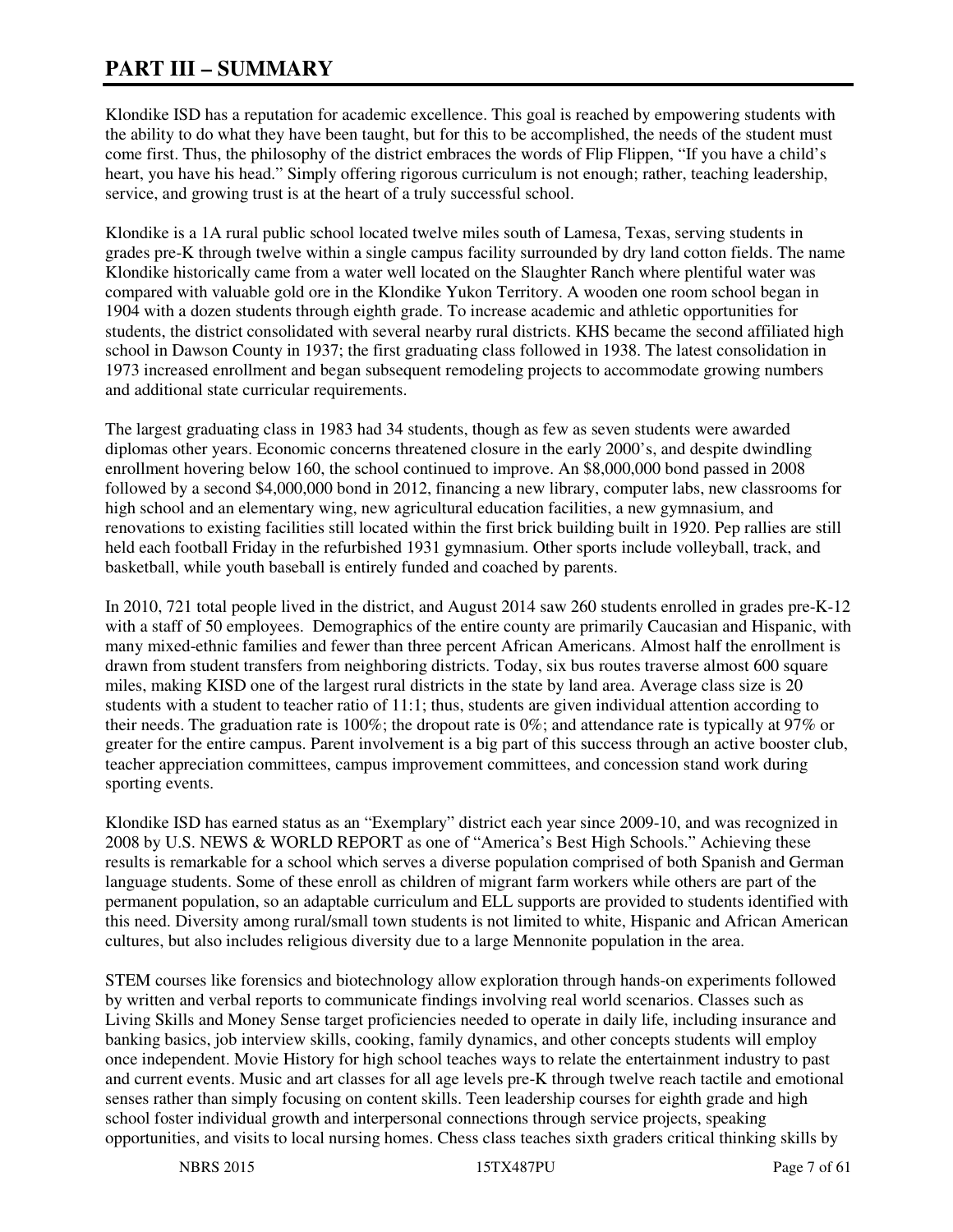board play and discussion, and robotics engages students in seventh grade and high school with competitive experience and programming skills. Agricultural Sciences for grades 8-12 involves classroom lectures, workshop projects with shop tools, and outdoor animal and horticultural projects that apply concepts to the care of live plants and animals. Some in grades 4-12 represent the Klondike FFA chapter in statewide competition with show animals. For high school students, the FFA program has also had over two dozen state championship teams in leadership and career development events, as well as national finalists from 2003 to 2014 – all accomplished while competing against 1-A to 5-A schools.

Distance from a large urban center has not thwarted the district's ability to offer rigorous curriculum which promotes higher learning, while also maintaining a conservative atmosphere encouraging leadership, respect, and understanding.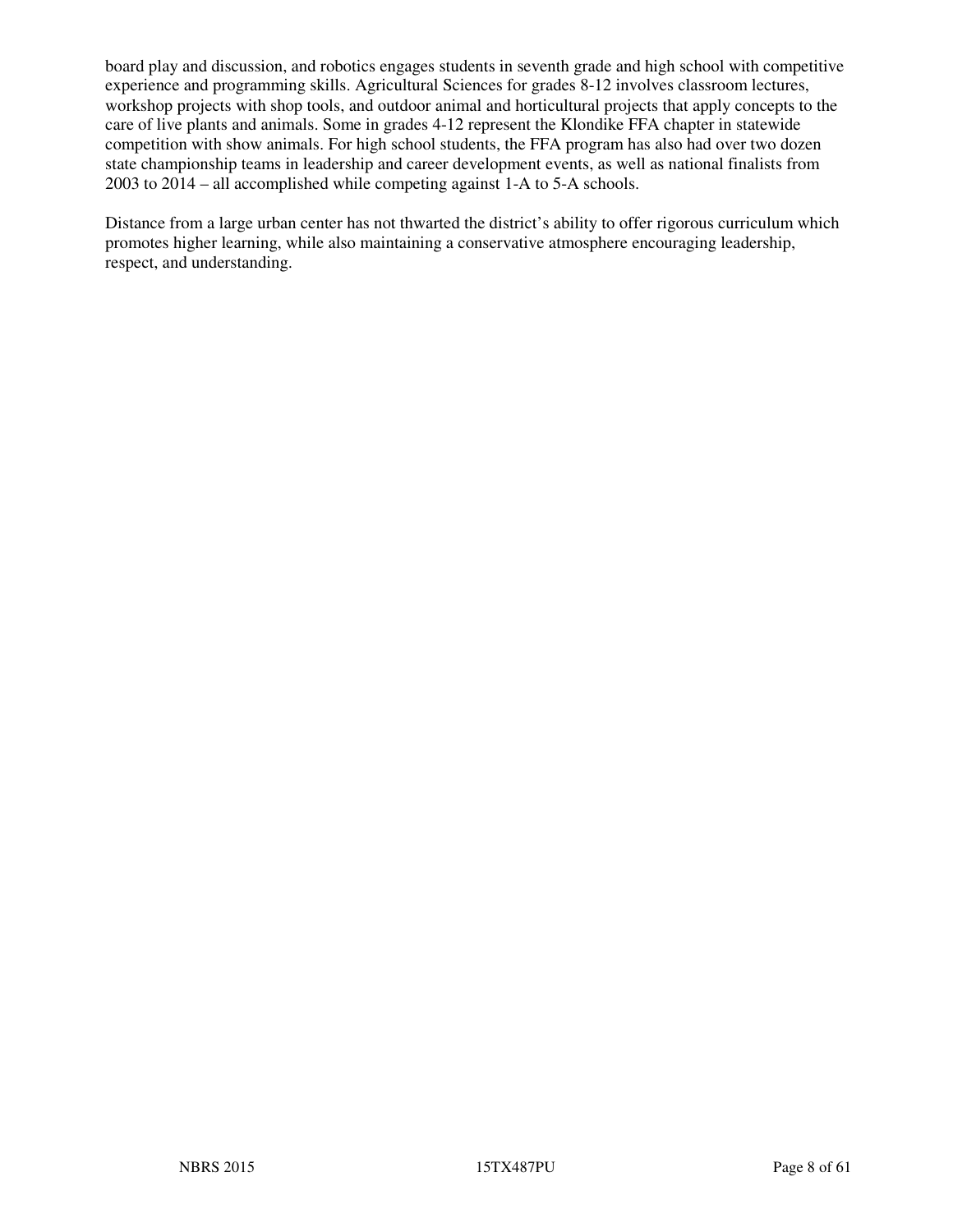#### **1. Core Curriculum:**

Klondike's single campus facility enables teachers to reach across traditional campus divisions to devise a school-wide core curriculum approach. All curriculum at Klondike is evaluated by the principal and teachers who work jointly to ensure vertically aligned curriculum that meets or exceeds 100% of the TEKS. Furthermore, easy access to teachers of previous grade levels allows successive teachers to construct plans for each class on an independent basis. This takes into account not only the individual student learning styles, but also that particular class's strengths and weaknesses.

The ELA curricular approach was chosen to help students achieve success with historically weak areas in reading and writing. Weak areas are determined by data from state assessments and benchmarks. Elementary students acquire foundational skills by watching the teacher model; then students practice in small groups according to reading level. In junior high and high school, the ELA curriculum incorporates a cross-curricular approach insuring multiple lessons on each reading and writing objective. Junior high and high school features uniqueness by eliciting creativity through media such as movie clips, videos, songs, and webpages to connect understanding to text.

The mathematics curriculum is vertically aligned from elementary through junior high and was chosen because it incorporates technology and challenges students. At every grade level, teachers present engaging lessons to students using interactive white boards and remote answering devices. Another advantage of the mathematics curriculum is the ability to have online grading and instant data analysis, enabling teachers to focus more time on individual student needs. Elementary students use iPads and junior high and high school students each have laptops to access their interactive textbooks. Students in high school have the unique ability to solve randomly generated homework problems multiple times, allowing students of all abilities the chance to master concepts and acquire foundational skills through penalty free repetition. In addition, students may access video help for each type of problem such as one would find in a flipped classroom.

In science, the elementary school chose a scripted curriculum to help self-contained teachers better deliver science TEKS with consistency among grade levels. The format, vocabulary, and assessments remain continuous throughout grades k-5. The elementary curriculum addresses the TEKS in order by incorporating laboratory experiments along with reading. Junior high and high school chose curriculum that would help all types of learners be successful. Multiple learning styles are incorporated using various tools from graphic organizers to manipulatives, in addition to a write-in textbook and an online component. High school science varies per discipline, but every subject area focuses on each reporting category as a unit and then interweaves the separate TEKS into successive units, accomplishing a spiral review of the TEKS. Foundational skills are acquired through repetition, starter review questions, word walls, and using basic knowledge to solve critical thinking tasks. In both junior high and high school, assessment incorporates formal tests and projects. In addition, videos of real world and current science research are used to incite student interest.

In addition, recent modifications in social studies TEKS caused teachers to choose curriculum that covers updated influential historical figures and events. In elementary, the curriculum addresses the TEKS using a cross-curricular approach with math, reading and writing. It provides colorful, engaging newspapers that enliven the curriculum. In junior high and high school, the curriculum presents the TEKS with real life application in mind and builds bridges from one key idea or event to another. Foundational skills in elementary are gained through presentations and role-play whereas, junior high and high school students acquire foundational skills through independent research and a learning environment that encourages student inquiry.

In all core curricular areas across grade levels, teachers practice similar strategies to improve the skills of students performing below grade level. All teachers offer tutoring before school for small group or one-onone instruction as well as peer tutoring during the class period and remediation on computers. Other teachers occasionally pull out students during the day to give extra instruction. Teachers at Klondike stress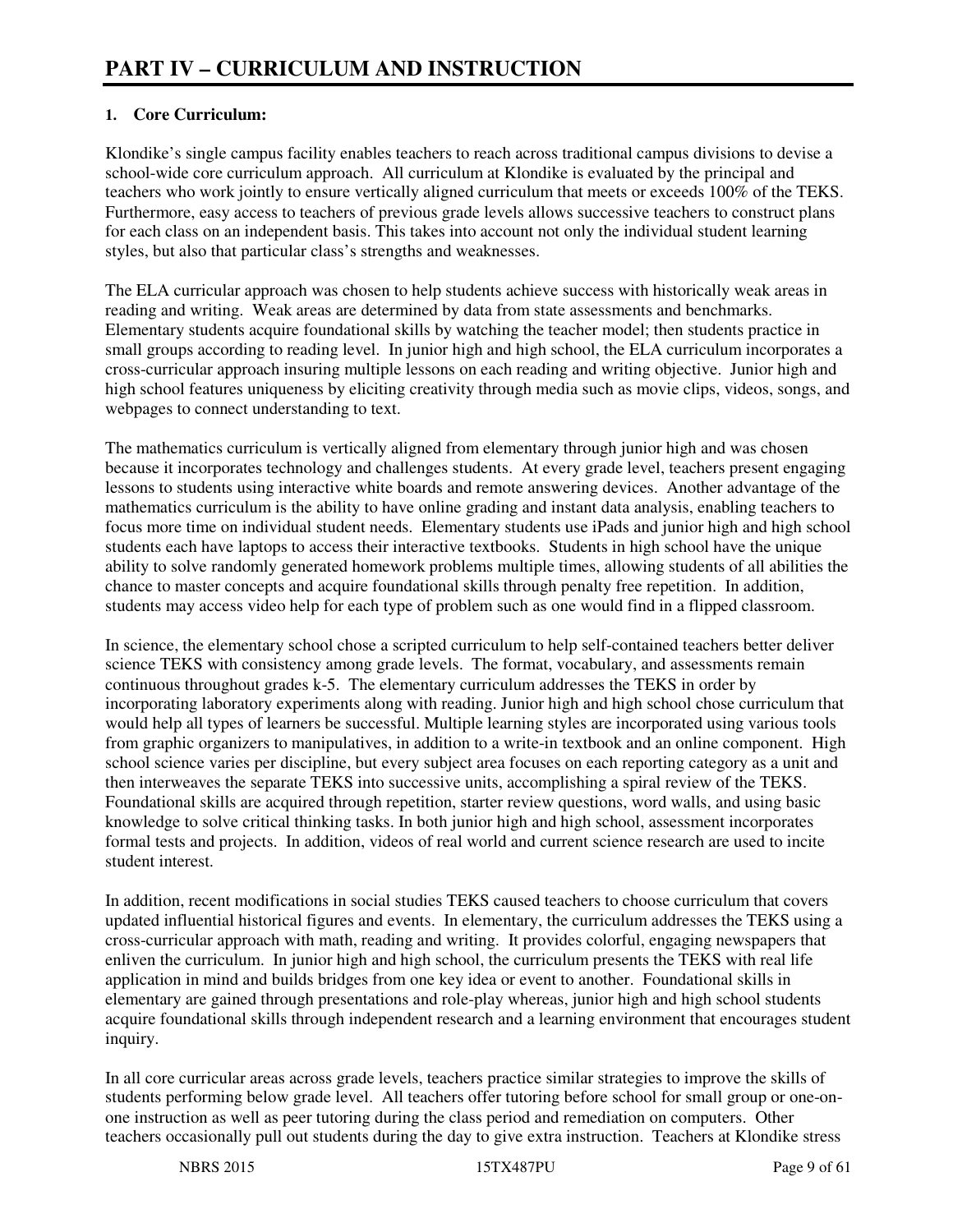that making the curriculum exciting and relevant to the student is vital. Thus, most teachers choose or create curriculum that uses real life application.

Klondike strives to add value to every student including those performing above grade level. Enrichment activities are provided such as computer programing and robotic competitions for advanced students in grades three through twelve. In elementary and junior high, teachers use self-paced computerized programs that challenge learners while providing virtual rewards. Additionally, high school math and science teachers work cooperatively to engage scholars in real settings outside the classroom. For example, clinometers that are made in math are used at an amusement park to investigate the physics of roller coasters.

Klondike's curriculum and teachers prepare students for college and/or a career primarily by creating an atmosphere of high expectations. Freedom to choose and use a variety of curriculum enhances teacher creativity instead of stifling it, allowing teachers to challenge students. Students are allowed to choose dual credit classes in English, history, and mathematics in conjunction with a nearby junior college. Students interact in a virtual classroom via video conferencing, but also have a high school teacher in the room to proctor tests. Because of the high rigor, Klondike's students are prepared for college level material and have the opportunity to graduate with twenty-four college credits. In addition, students may choose to take career readiness classes such as robotics, agricultural science classes, forensics, advanced biotechnology, and money sense, which delivers Dave Ramsey's personal finance curriculum.

Klondike offers Prekindergarten. Through core curriculum, students are exposed to many concepts preparing each child for success in the primary grades. Teachers lead instruction through the Gradual Release Model to ensure comprehension. Throughout the school year, students cover letter and sound recognition, blending sounds, number recognition, comparing and contrasting, social and emotional development, and language communication. Pre-K follows the Prekindergarten Guidelines with ten Domains which align with TEKS to prepare them for upper grades. One assessment used is STAR Early Literacy through Renaissance Learning, a computer-based testing website. Others include daily observations conducted through oral one-on-one assessments, flashcards, and homework. Each student has the opportunity to visit the computer lab every day and work on ABCmouse.com and Starfall.com. All these programs address phonics, fluency, literacy, and essential elements to be a successful student in primary grades.

#### **2. Other Curriculum Areas:**

Klondike Independent School District offers a wide variety of courses in addition to those required in the core curricular area.

Prekindergarten through grade five, grade seven and grade twelve are offered visual art, performing art or both on a daily basis; this involves 171 students. Grades seven and twelve students (28 in number) take art as part of their course requirements. Another program recently offered is High School Choir. It is comprised of freshmen, sophomores, and senior high students and is offered daily as an elective. 2014-15 is the first year choir has been offered with ten students participating. The students in art and music are exposed to the four strands that comprise the TEKS for each area. Some elementary and junior high students volunteer to compete in Music Memory and Art Smart, where they are introduced to composers and artists and learn the name of the work and the artist's name. The instructors introduce various styles of art and music before students create or perform similar pieces. The music programs at KISD perform throughout the school year in Holiday and Spring Concerts as well as for special events such as Veteran's Day and singing the National Anthem at sporting venues. The performances are recorded, so the students have an opportunity to critique their work.

Physical education is a daily requirement for Prekindergarten through fifth grade. Junior high and high school students have the choice of participating in athletics or physical education. Junior high and high school athletics/ P.E. are daily activities. In addition to competing in athletic events, or playing games, the students participate in physical fitness activities. They are graded on participation, not ability.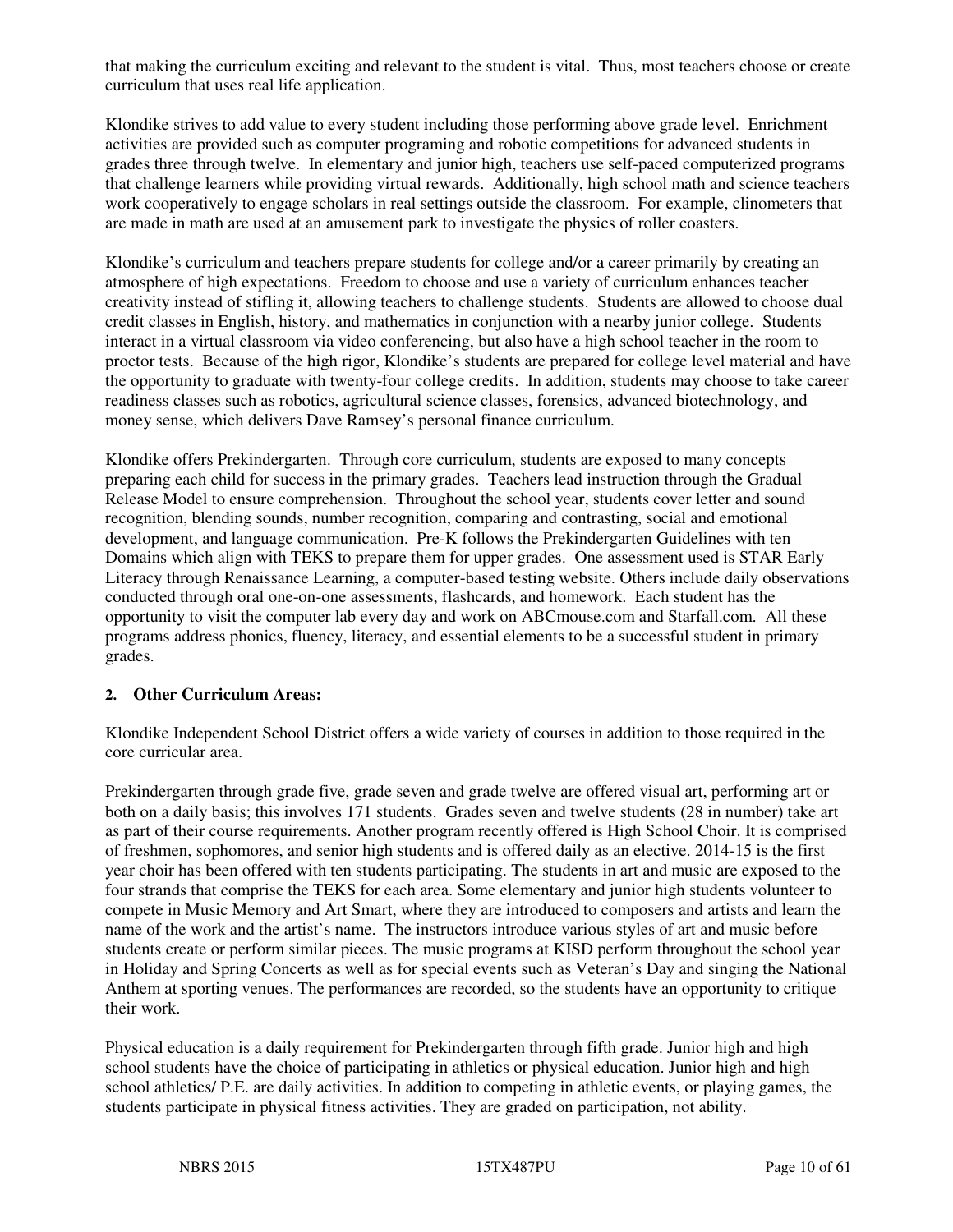The elementary science TEKS address health and nutrition and is taught throughout the school year. Health is a one semester academic requirement in grade six; this group of students is offered Mechanical Applications, a hands-on course which supports their mathematics and science TEKS the alternate semester. It also employs higher level thinking skills. Living Skills is an elective offered to grade ten students that reinforces health and nutrition taught in elementary and junior high, as well as mathematics. For example, the students carry "flour babies" to learn about the responsibility that accompanies parenting, as well as creating family budgets and food preparation.

Klondike Independent School District offers Spanish as the foreign language requirement for high school graduation. Students wishing to graduate on the Recommended Plan in Texas are required to take a foreign language. There are 22 grade nine students taking Spanish I and 17 grade ten students taking Spanish II. The three students striving to graduate under Texas' Distinguished Plan take Spanish III for an additional year. The school uses an online program facilitated by an off-campus instructor who covers the foreign language TEKS, including components on speaking, reading, and writing Spanish, as well as the history and culture of the country.

Klondike uses technology in a variety of areas. The elementary grades have access to class sets of IPADS used for research, novel studies, and group work. There are also APPS that have been downloaded onto these devices that enable the students to practice reading and math skills. Elementary students go to the computer lab daily where they again reinforce math facts, math computation and reading objectives. The technology used in the lower grades enhances and reinforces the TEKS covered in the core curriculum.

Technology plays a big part in the secondary student's day. Each secondary student is provided with a personal laptop. Keyboarding is a daily, required class for the sixth grade. The students are taught basic computer skills that prepare them for more advanced computer usage such as computer programming used in the STEM class, Robotics. The core curricular courses taken in junior and senior high school that rely on laptops, afford these students access to and usage of technology throughout the day.

Robotics is offered daily to grade seven students as a required course and to tenth grade as an elective. This class is computer-based and employs math and science and delves into computer programming. Forensics is a daily elective offered to grade ten students that supports mathematics and Biology TEKS. Additionally, it requires the use of higher level thinking skills.

The faculty feels the plethora of courses offered by our school provide the students of Klondike Independent School District with a well-rounded education. They prepare the students to excel in both academic and nonacademic areas.

#### **3. Instructional Methods and Interventions:**

KISD teachers quickly develop an awareness of each student's learning style, aiding teachers to meet the diverse and individual needs of students. Teachers can then use ability grouping when conducting cooperative learning projects.

The teachers use an array of instructional methods which address the visual, auditory, tactile, and kinesthetic modalities of learners. In elementary, vocabulary is taught through showing a picture, drawing it, role play, choral reading, and creating sentences using the correct context of the word. When teaching comprehension skills, teachers use graphic organizers, visualization, storytelling, guided imagery, hands-on activities, and cooperative learning.

Other methods are implemented such as group work for projects or reports. Physics students employ tactile and analytical skills in egg-drop experiments and Rube Goldberg machine constructions. Trigonometry students go outdoors to investigate methods for calculating heights of objects. It is important for students to understand the concept first, then later teach the how-to steps. Movement activities such as Round Robins or Pair Shares appeal to kinesthetic and auditory learners, allowing students otherwise identified as low achievers the chance to demonstrate other kinds of intelligence.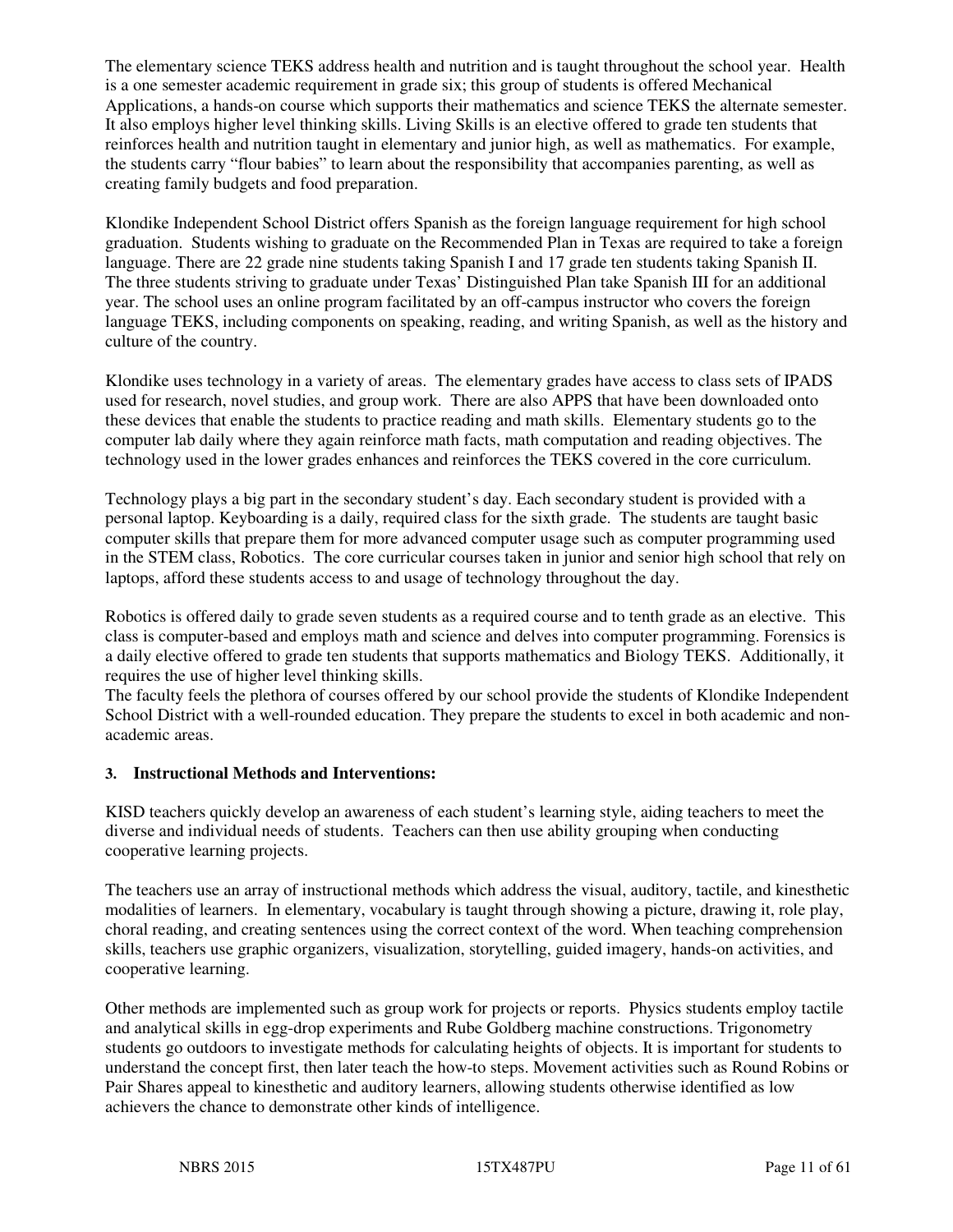At Klondike, interventions are carried out through different avenues. One is to have mandatory morning tutorials for struggling students. Pull-out programs such as ESL, special education, and at-risk are provided. Additionally, planners are provided to all students in grades 3-12 to teach organizational skills.

Teachers differentiate lessons based on the difficulty of the materials or processes used. For example, an English Language Learner may have to use a dictionary or picture cards to complete a task containing unknown words; whereas, a higher level student working with the same concept would have to do research, make a brochure, or commercial for their finished product. These are examples of tiered instructional processes practiced at Klondike.

Technology is supported for all students with a one-to-one program using laptops. Each classroom is equipped with a Promethean Board with Apple TVs. Elementary and junior high computer labs offer Think Through Math and IStation programs which can be utilized at home for additional practice. KISD is currently in the process of upgrading Promethean boards to flat panel touch screens. This offers students and teachers the latest technology benefiting educational opportunities for superior teaching.

Teachers achieve instructional goals by using the above techniques along with Bloom's Taxonomy. Klondike teachers are constantly pushing students to think at a higher-level and to be able to apply each concept taught to their daily lives.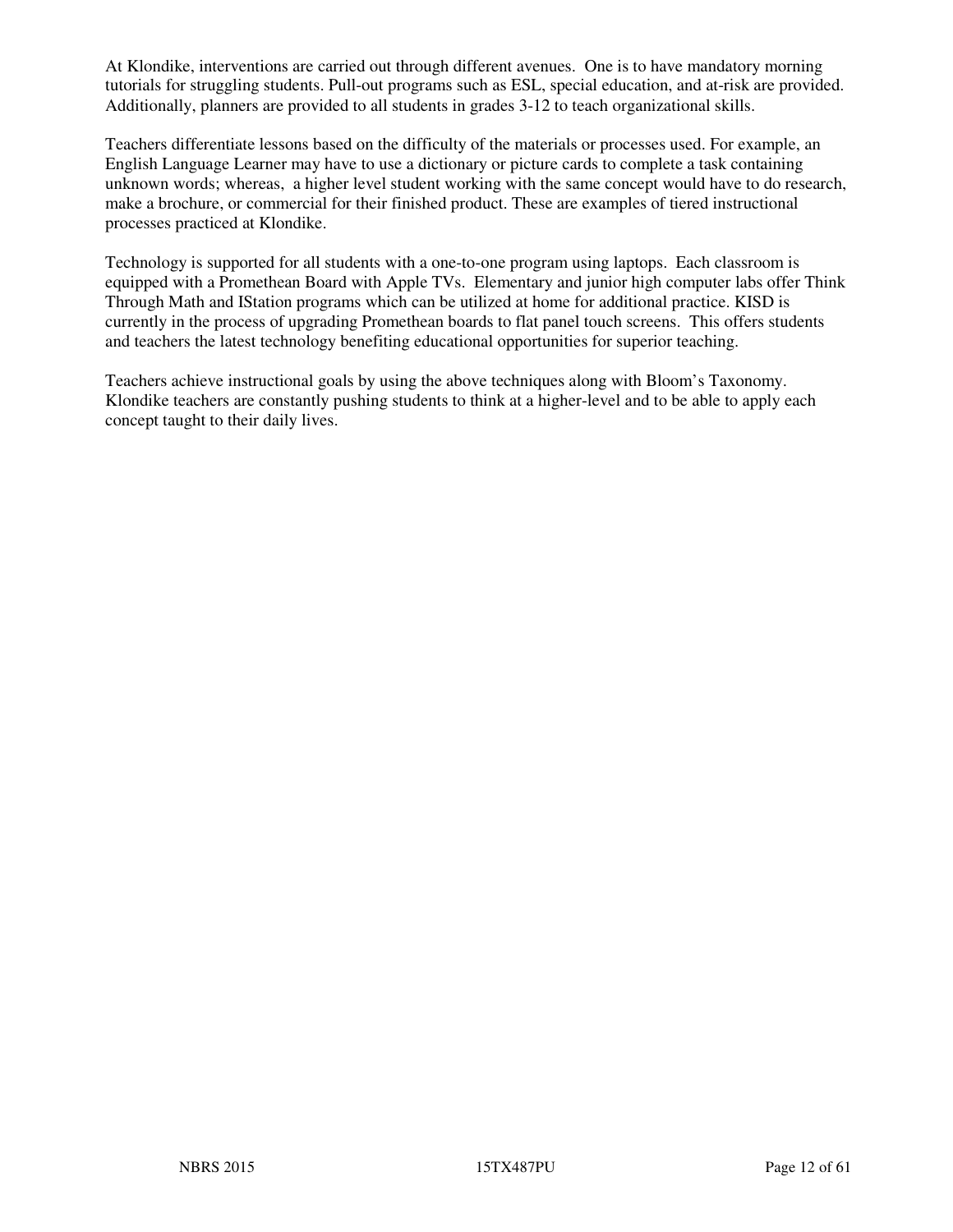#### **1. Assessment Results Narrative Summary:**

Over the past five years, Klondike has consistently scored above the state average in both math and reading across grade levels. Within Klondike, data shows a significant decrease across disciplines and grade levels between 2011 and 2012, which is attributed to the change from TAKS testing to the more rigorous STAAR assessment. With the exception of the 2012 decrease in number passing, the percent of students passing the reading and ELA tests increased every year as students were promoted because most students stay within the Klondike system from early elementary through high school. Klondike's data displays consistent strength in mathematics within grades 5, 6, 8 and 9. This steady trend is attributed to highly qualified, degreed teachers specializing in mathematics.

In 2014, achievement gaps are present in third grade math in both economically disadvantaged and Hispanic subgroups. In addition, gaps in math are present in fourth grade economically disadvantaged and Hispanic subgroups, as well as fourth grade Hispanic reading. Changes in the student population account for some losses when new students arrive mid-year. Also, it is important to note that in a small population, each student's scores can have a dramatic impact if only one does not meet expectations. To bridge this gap, programs have been implemented that target students whose testing results are low. To help Hispanic and economically disadvantaged students, Klondike provides a computer to utilize at home so students can access remediation programs such as Think Through Math and IStation. In addition, the aforementioned subgroups are provided a free breakfast and lunch which ensures proper nutrition for optimal mental focus. Additionally, a site-based committee composed of parents, community members, teachers, and administrators meets at the end of the year to devise a plan to close the gaps and decide where federal funding might best be spent.

Overall, the amplitude of change in testing data has been small, revealing an overall steady trend in results and an effective strategy in closing gaps.

#### **2. Assessment for Instruction and Learning and Sharing Assessment Results:**

At Klondike, teachers are given the previous year's results to adjust strategies for improvements. Teachers cooperatively work with administrators to review assessment data to improve student performances. Each teacher conducts oral assessments, observations, and formal assessments on students as needed. Teachers are required to administer formal benchmark assessments of core standards with multiple choice questions modeled after the STAAR tests. Teachers can choose to use a Scantron answer document to aid in researching the individual results of a benchmark. The teacher can see which questions on the test were missed most frequently and use the data to inform instruction alterations, thus improving student mastery.

Another systematic process practiced by teachers and administrators is one-on-one conferences over the results of assessments. The purpose of the meeting is to devise a plan to help at-risk students become successful. Once the administrator and teacher identify an at-risk student, the parents are informed of plans to have mandatory tutoring either during or after school for the child. KISD teachers are constantly researching for fresh approaches to the content being taught.

Klondike distributes official reports released from the state of individual results to each student to take home. Also, a teacher may choose to type a letter that informs the parents of a child's results, enabling clear and open communication between the school and home.

Throughout the school year the principal holds Academic Rallies for students. At these rallies and at an end of year awards assembly, major accomplishments are announced to the audience. The meanings of results are clear and precise, not in "teacher lingo." Articles are printed in the local newspaper informing the community of academic achievements at Klondike. When KISD teachers, administrators, students, and parents work together it is easier to obtain a common goal.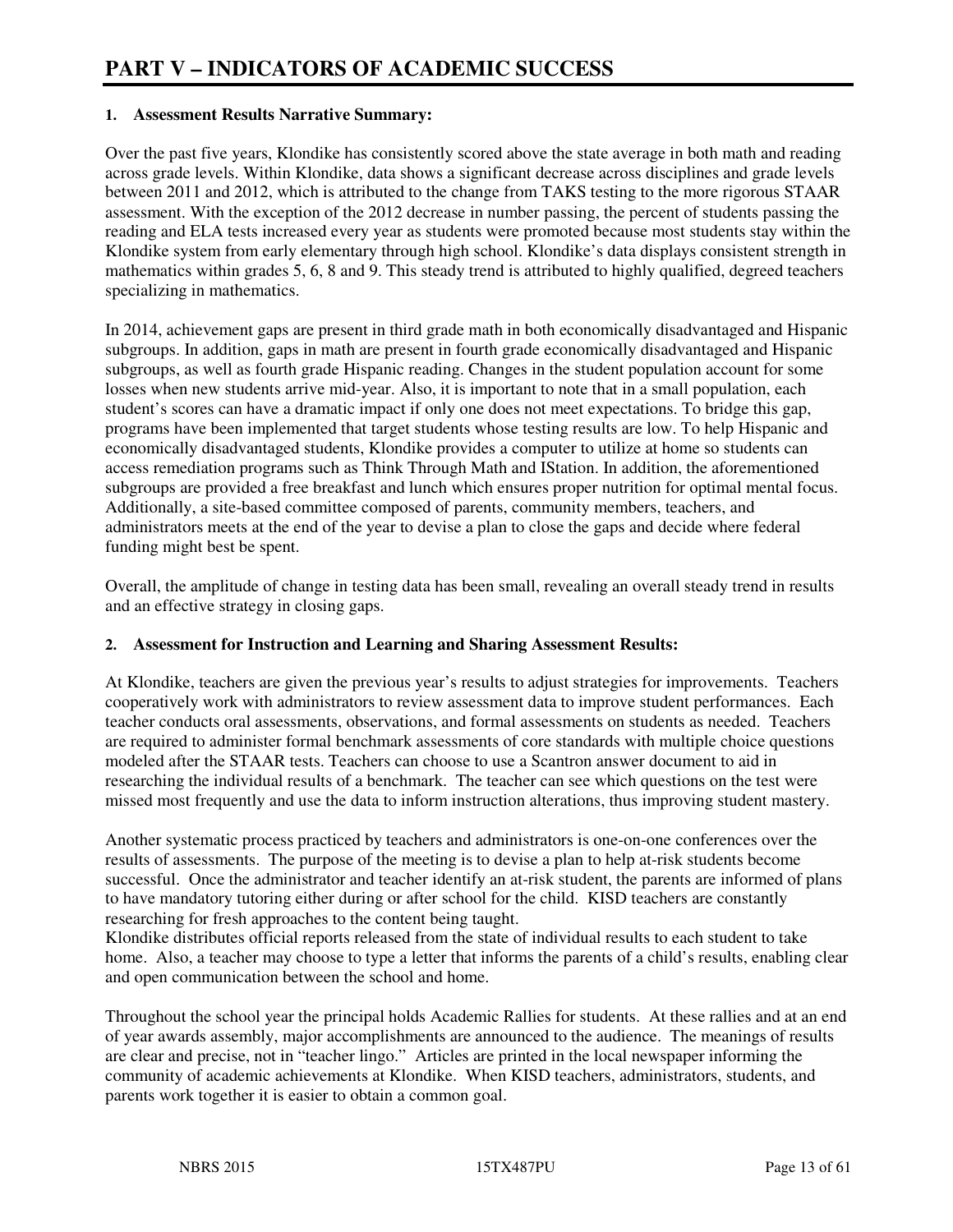#### **1. School Climate/Culture**

New leadership five years ago brought a new vision with the purpose of graduating young adults who were not only prepared for college academically, but also ready to lead the next generation; however, student empathy and teacher morale were found lacking.

To reverse this condition, the new principal fostered a teen leadership class for eighth grade using a curriculum written by The Flippin Group, which is designed to increase a student's understanding of leadership and responsibility. For the past five years, all students have been required to take this class. As a result, students now thrive in a climate that values academic goal setting as well as interpersonal relationships.

A program called Character Counts meets students' academic and social needs. During morning announcements, the principal reads character lessons which explore issues like responsibility, kindness, tolerance, respect, choices, and honesty. Elementary students are also immersed in the practice of "filling others' buckets" as illustrated in the book, Have You Filled a Bucket Today? by Carol McCloud. The principal visits each elementary classroom and reads selections from this book to students in order to teach the concept of caring for each other by sharing complements and kindnesses, but also by encouraging accountability in all areas, including academics. Both of these character programs have helped create a climate where students encourage excellence among one another and has helped the school to become bully free. As a result, students are better able to focus on their academic growth when they are confident that social issues outside the classroom will be addressed in an appropriate way.

To foster their emotional growth, the principal and three high school teachers take high school students on a four-day field trip each May. Students visit museums and other educational venues that open up new worlds to those who rarely travel. Last year, students visited beautiful Cloudcroft, NM, where they were able to experience White Sands National Monument and a pistachio farm. But the most important part of the trip took place around a campfire one night. Students and teachers were given the opportunity to approach one other and share some things they appreciate about that person. These exchanges are still talked about a year later.

In trying to create the same environment for teachers, the principal again looked to the Flippin Group's program called "Capturing Kids' Hearts." The staff needed to become a family to accomplish a unified vision for students. For the past five years, the principal accompanies teachers to "Capturing Kids' Hearts" conferences which teaches the philosophy which says, "Students don't care how much you know until they know how much you care." Parents of different grades also sponsor teacher appreciation awards by taking turns in bringing home-cooked meals to the staff once per month, and teachers have also formed a book club that meets monthly outside of school. With these efforts, teachers feel valued at school and in the community.

# **2. Engaging Families and Community**

Klondike is unlike most schools in the fact that the community is a family. Anytime someone in the community is in need, the entire Klondike family stands in the gap for them. On several occasions, staff and students have raised money for families in the school dealing with cancer. They have raised several thousand dollars for families who are struggling with this disease. Every year students participate in a canned food drive to help families within the community. "Lights of love" is another community project that students are involved in that help give children in our community toys at Christmas that might otherwise go without. Klondike students are always looking for ways to help the members of our community. The local FFA chapter also joins in with yearly service projects.

Parent participation within the school is another big reason for its success. An active booster club sponsors school dances and decorates the cafeteria and hallways for various activities, from athletics to FFA teams.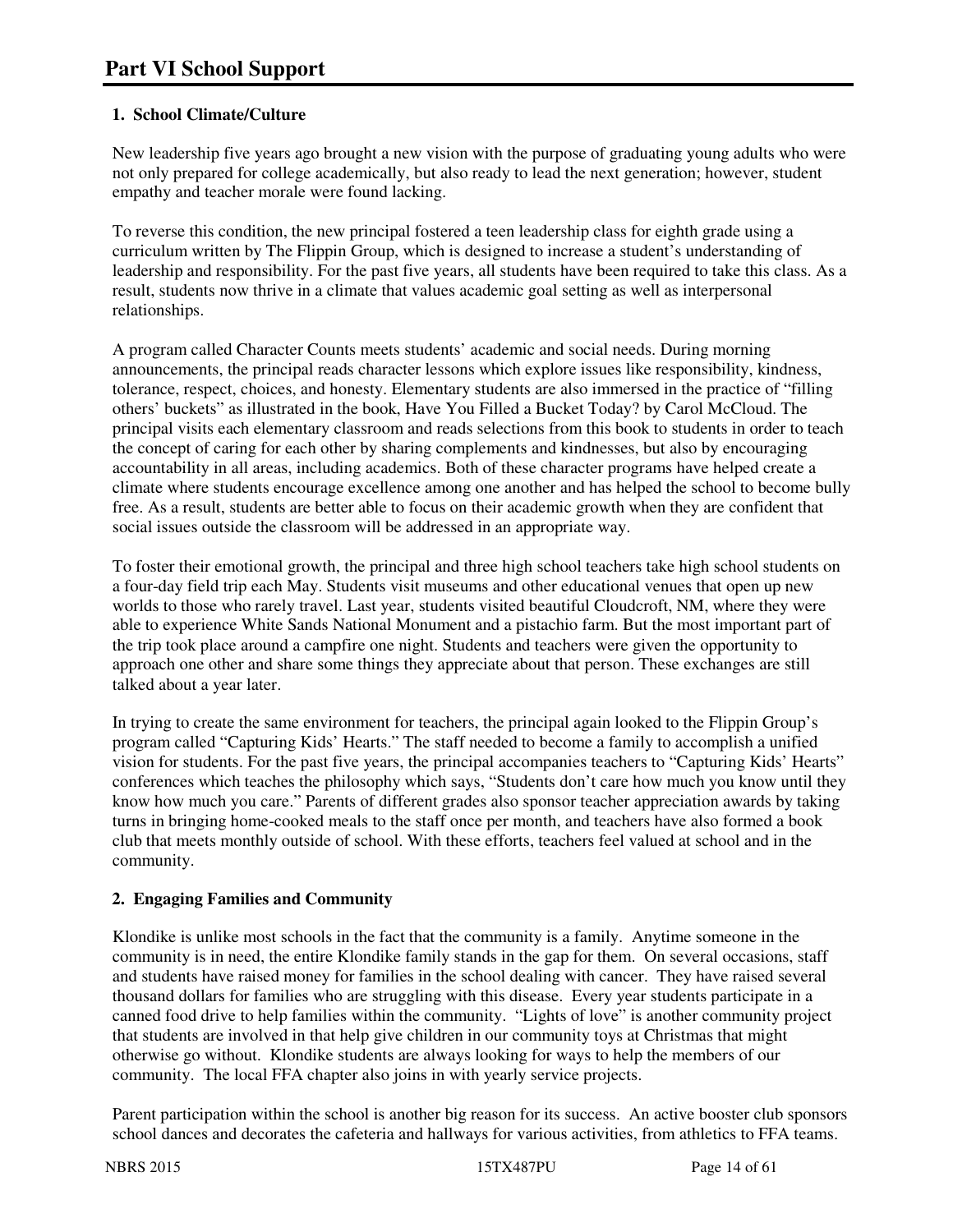Parents organize the annual Scholastic Book Fair each October, which encourages reading among elementary students. Proceeds from the book fair are also used to help buy children glasses who cannot afford them. The school sponsors a Harvest Festival that brings the entire community together to raise money for each class which brings teachers and community members closer together.

The school started having an academic rally after the second and fourth six weeks to celebrate student achievement with the community. The rally is designed to promote academics and reading, applaud academic success and reward them for their diligence. Each year a Veteran's Day program is organized to honor America's veterans. A veteran is invited to speak, the choir performs, and a slideshow honors community members who have served the country. At the end of the fall and spring semesters, the community is brought together again with a spectacular music program.

Klondike partners with several businesses that help build strong relationships within the community. Several companies support the school financially to meet the goals of the students each year. A local restaurant sets aside one night each semester as a Klondike night, where the school receives twenty percent of all sales. A great relationship with a local junior college exists which allows students to earn dual credit in many higher education classes. Students are able to graduate from high school with over 24 hours of college credit.

Klondike has truly become part of a network, linking families, communities, local businesses, and higher education together for the benefit of all students.

#### **3. Professional Development**

The kinds of professional development used at KISD has changed in the past five years. First, administration realized the importance of allowing teachers to attend any conference they wish. For instance, several teachers began attending the yearly Texas math and science conferences to bring back new ideas and up to date materials that help students achieve goals. Teachers also attend the state technology conference in Austin to bring back ideas on how to improve or upgrade the technology that is already in place. The regional service center offers professional development, but the principal saw the need to invite a service center representative to campus last year to introduce the new TEKS to K-12 math teachers. This approach eased their concern about the multitude of changes on the horizon.

The administration also attends yearly conferences to explore new possibilities for Klondike. While some administrators opt out of these opportunities, KISD realized the importance of seeking ways to improve their leadership skills and practices. This approach has improved staff in-service trainings at the beginning of each school year.

A second area of focus was teacher morale, which was at an all-time low. The implementation of Capturing Kids' Hearts changed the way staff viewed not only each other as professionals, but also the students they teach. The need to raise test scores was apparent, but this goal could not be achieved without first raising morale. The results have led to better classroom management and a staff that cares about each other. Student achievement has reflected this positive change in atmosphere because they are more confident to pose questions in class without feeling diminished.

Finally, when preparing professional development for the summer, administrators try to find trainings that will address areas of concern identified by the teachers. For instance, last year many teachers felt they needed training with Google since Klondike was moving in that direction for email and data sharing. The Google training not only taught them how to use the new school email system, but also allowed them to set up their own classes enabling students to turn in assignments electronically. Regular training for smart boards is another priority because teachers recognize the need for advanced tools that will target the TEKS. For instance, social studies teachers can display different views of maps and timelines, while ELA teachers find new ways to demonstrate revising and editing strategies.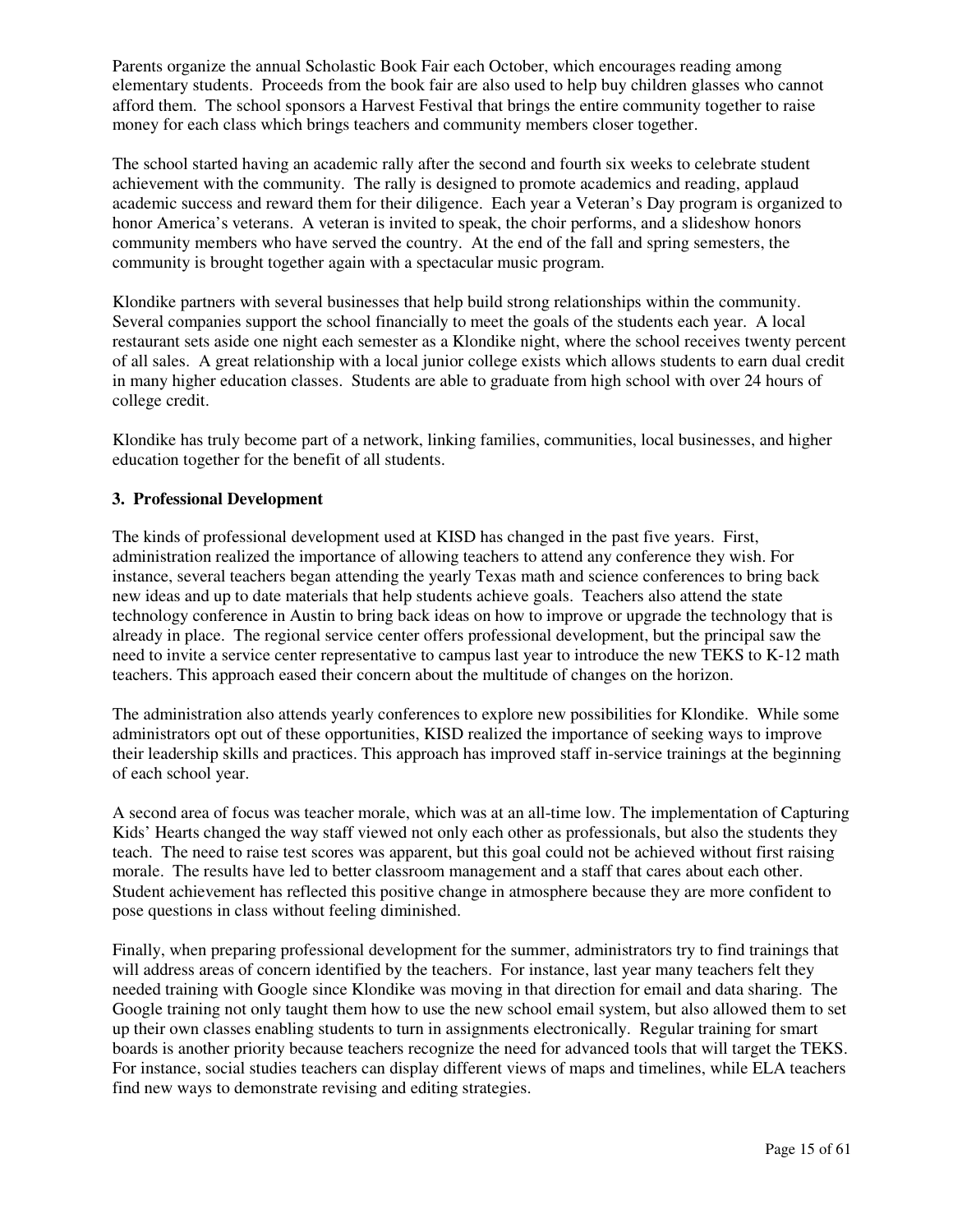Choosing the right professional development has propelled Klondike into being one of the best schools in the state. Improvement in morale continues to create positive effects in the classroom, while more focused professional development has enabled the school to embrace the technological age.

#### **4. School Leadership**

Klondike is a pre-K through 12th grade school that serves all students on one campus. The administrative team is comprised of a superintendent and a principal. The superintendent generally manages the school's overall budget and directly supervises the office staff, maintenance department, and food service. The principal manages the teachers and students. Some of his duties include discipline, teacher appraisals, budget manager, and curriculum director. The superintendent answers to the school board and the principal answers to the superintendent. The superintendent and principal work together with a common goal of having the best school in the nation. As an administrative team, they have ensured each student's safety by adding security measures which include interior and exterior cameras that provide for the well-being of all persons and property on campus day and night.

Careful budget planning also guarantees that teachers and students have everything needed to be productive and successful. The principal does not believe in micro-managing his staff. Rather, his philosophy is to empower them to be the best they can be, offering support in any way possible. For instance, when a new choir program was put into place, no budget existed for the course. Administration worked with the teacher to ensure that all requested materials and supplies were made available for a successful program. The same practice is used when any new course is implemented, ensuring that TEKS are met and student needs are addressed at all times.

Teachers at Klondike are stakeholders in their own success due to the rigorous testing required by the state. Teachers understand that students must be taught the Texas Essential Knowledge and Skills in order to prepare them for rigorous testing. Allowing teachers to have a voice in choosing curriculum has been a large contributor to the high test results the district has seen. Additionally, when a teacher needs support with his or her classroom management, the principal offers support so that teachers can then spend more time teaching and less time disciplining. The principal's presence in hallways and classrooms helps with discipline and supports teaching staff. As a result, people in the community have often commented about the excellent student behavior they observe when Klondike students represent the school in public. Students have also learned that their actions reflect upon the school, and this has produced self-motivated positive behavior.

The superintendent and principal believe students will rise to meet any challenge put before them. Believing in teachers and students motivates the school to continue in a positive direction. Communication with parents is another reason Klondike thrives. To be successful in public schools today, it takes everyone in the community, from administrators, teachers, custodial staff, students, and parents. All stakeholders must be considered when planning for success.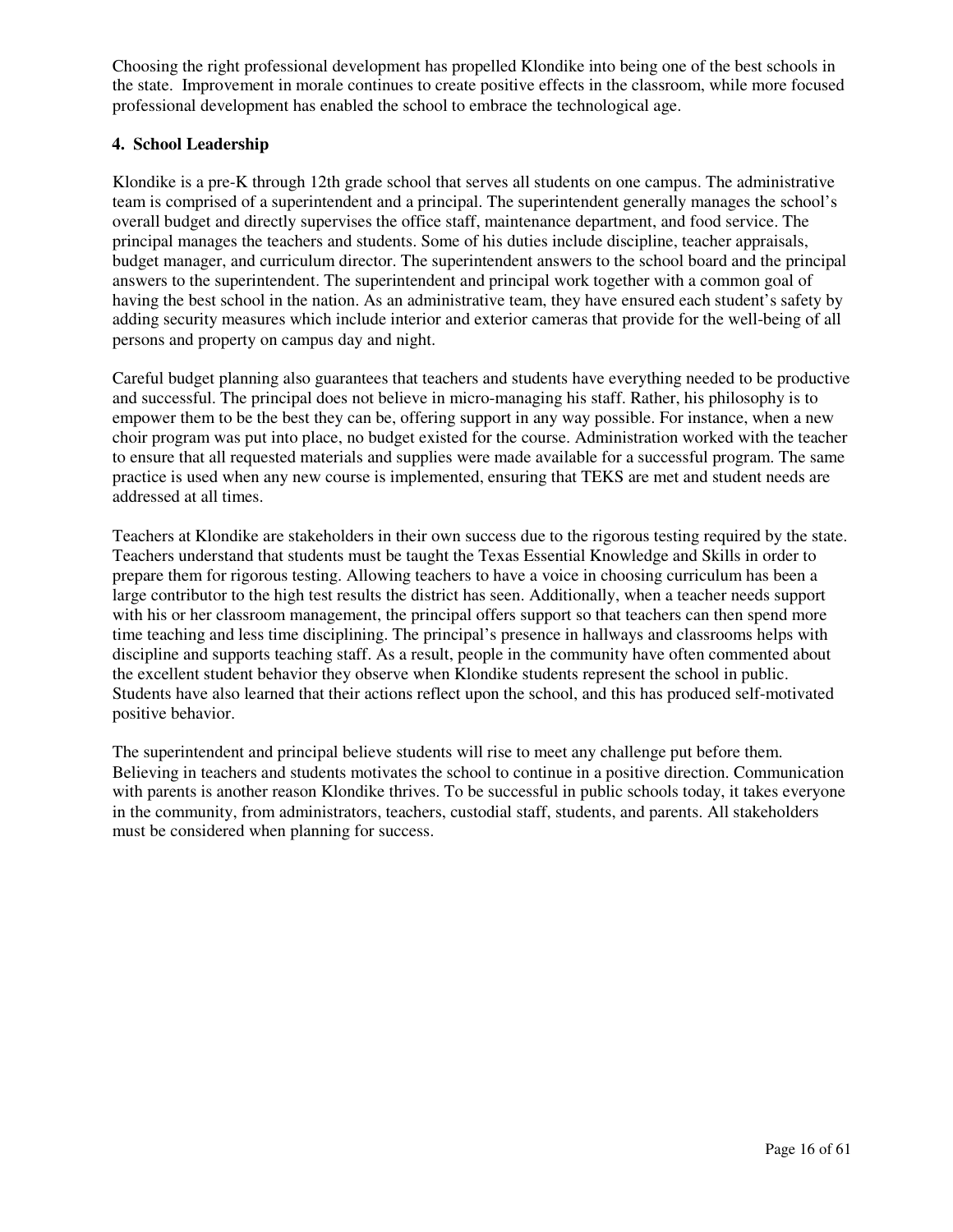| <b>Subject:</b> Math                | Test: TAKS-2010-2011, STAAR-2012-     |
|-------------------------------------|---------------------------------------|
|                                     | 2014                                  |
| <b>All Students Tested/Grade: 3</b> | <b>Edition/Publication Year: 2014</b> |
| <b>Publisher: Pearson</b>           |                                       |

| School Year                      | 2013-2014        | 2012-2013        | 2011-2012      | 2010-2011      | 2009-2010        |
|----------------------------------|------------------|------------------|----------------|----------------|------------------|
| Testing month                    | Apr              | Apr              | Apr            | Apr            | Apr              |
| <b>SCHOOL SCORES*</b>            |                  |                  |                |                |                  |
| Satisfactory Academic            | 79               | 100              | 100            | 93             | 100              |
| Performance and above            |                  |                  |                |                |                  |
| <b>Advanced Academic</b>         | 32               | 15               | 28             | 50             | 80               |
| Performance                      |                  |                  |                |                |                  |
| Number of students tested        | 19               | 20               | 18             | 14             |                  |
| Percent of total students tested | 100              | 100              | 100            | 100            | 100              |
| Number of students tested with   |                  |                  |                |                |                  |
| alternative assessment           |                  |                  |                |                |                  |
| % of students tested with        | $\overline{0}$   | $\overline{0}$   | 6              | $\overline{0}$ | $\overline{0}$   |
| alternative assessment           |                  |                  |                |                |                  |
| <b>SUBGROUP SCORES</b>           |                  |                  |                |                |                  |
| 1. Free and Reduced-Price        |                  |                  |                |                |                  |
| Meals/Socio-Economic/            |                  |                  |                |                |                  |
| <b>Disadvantaged Students</b>    |                  |                  |                |                |                  |
| Satisfactory Academic            | 50               | 100              | 100            | 90             | 100              |
| Performance and above            |                  |                  |                |                |                  |
| Advanced Academic                | 17               | 29               | 22             | 30             | 80               |
| Performance                      |                  |                  |                |                |                  |
| Number of students tested        | $\overline{6}$   | $\overline{7}$   | $\overline{9}$ | 10             | $\overline{5}$   |
| 2. Students receiving Special    |                  |                  |                |                |                  |
| <b>Education</b>                 |                  |                  |                |                |                  |
| Satisfactory Academic            | $\overline{0}$   | 100              | 100            | 100            | 100              |
| Performance and above            |                  |                  |                |                |                  |
| <b>Advanced Academic</b>         | $\overline{0}$   | $\overline{0}$   | $\overline{0}$ | $\overline{0}$ | $\overline{0}$   |
| Performance                      |                  |                  |                |                |                  |
| Number of students tested        | $\overline{0}$   | $\boldsymbol{0}$ | $\overline{2}$ | $\mathbf{1}$   | 1                |
| 3. English Language Learner      |                  |                  |                |                |                  |
| <b>Students</b>                  |                  |                  |                |                |                  |
| Satisfactory Academic            | 100              | 100              | 100            | 100            | $\overline{0}$   |
| Performance and above            |                  |                  |                |                |                  |
| <b>Advanced Academic</b>         | $\boldsymbol{0}$ | 20               | 25             | 67             | $\boldsymbol{0}$ |
| Performance                      |                  |                  |                |                |                  |
| Number of students tested        | $\overline{2}$   | 5                | $\overline{4}$ | $\overline{3}$ | $\boldsymbol{0}$ |
| 4. Hispanic or Latino            |                  |                  |                |                |                  |
| <b>Students</b>                  |                  |                  |                |                |                  |
| Satisfactory Academic            | 50               | 100              | 100            | 86             | 100              |
| Performance and above            |                  |                  |                |                |                  |
| <b>Advanced Academic</b>         | 25               | 22               | 13             | 43             | 67               |
| Performance                      |                  |                  |                |                |                  |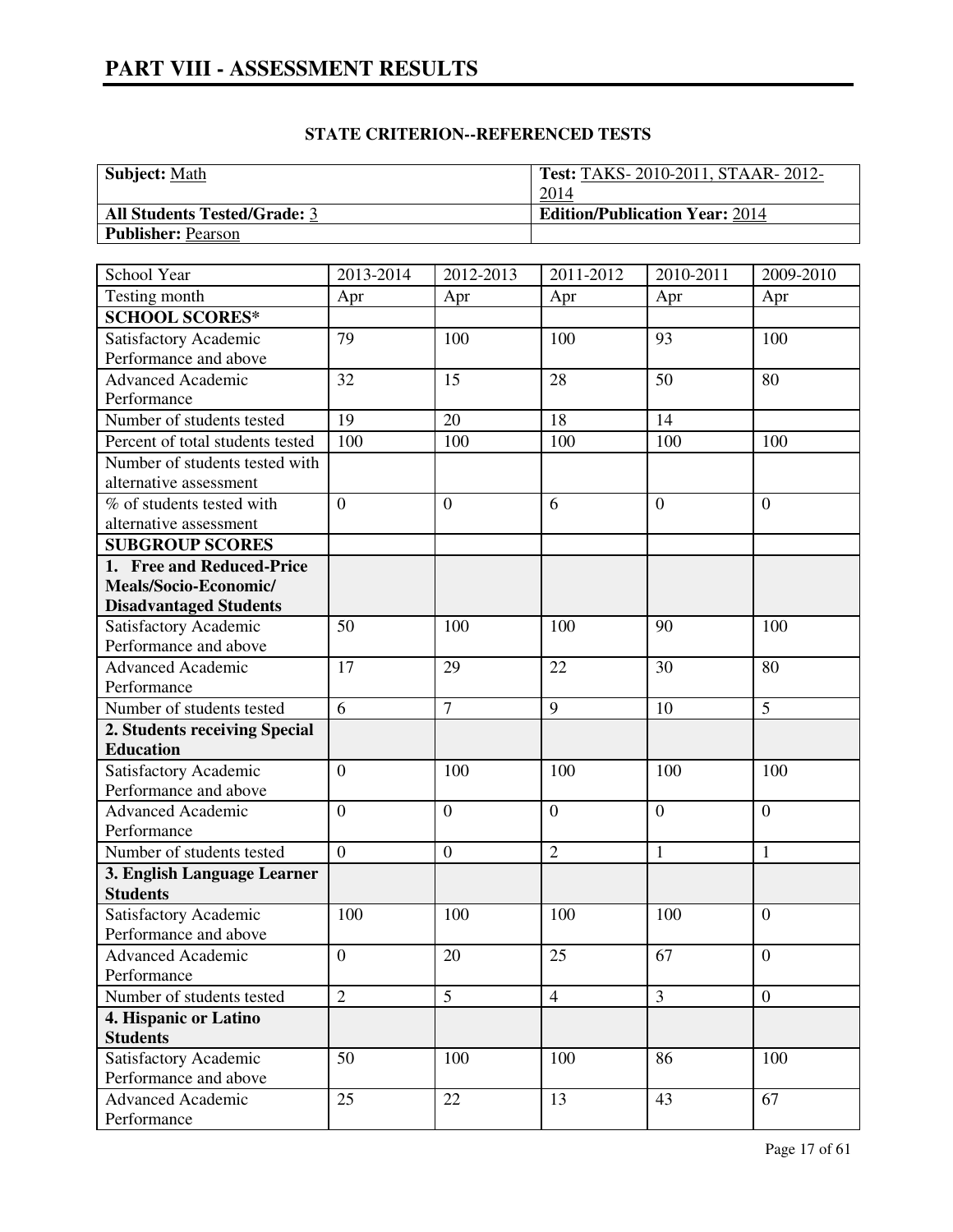| School Year                            | 2013-2014        | 2012-2013        | 2011-2012        | 2010-2011        | 2009-2010        |
|----------------------------------------|------------------|------------------|------------------|------------------|------------------|
| Number of students tested              | $\overline{4}$   | 9                | 8                | $\tau$           | 3                |
| 5. African-American<br><b>Students</b> |                  |                  |                  |                  |                  |
| Satisfactory Academic                  | 100              | $\overline{0}$   | $\overline{0}$   | $\overline{0}$   | $\overline{0}$   |
| Performance and above                  |                  |                  |                  |                  |                  |
| <b>Advanced Academic</b>               | $\boldsymbol{0}$ | $\boldsymbol{0}$ | $\boldsymbol{0}$ | $\boldsymbol{0}$ | $\overline{0}$   |
| Performance                            |                  |                  |                  |                  |                  |
| Number of students tested              | $\mathbf{1}$     | $\boldsymbol{0}$ | $\boldsymbol{0}$ | $\boldsymbol{0}$ | $\mathbf{0}$     |
| <b>6. Asian Students</b>               |                  |                  |                  |                  |                  |
| Satisfactory Academic                  | $\boldsymbol{0}$ | $\boldsymbol{0}$ | $\overline{0}$   | $\mathbf{0}$     | $\overline{0}$   |
| Performance and above                  |                  |                  |                  |                  |                  |
| <b>Advanced Academic</b>               | $\overline{0}$   | $\mathbf{0}$     | $\boldsymbol{0}$ | $\overline{0}$   | $\overline{0}$   |
| Performance                            |                  |                  |                  |                  |                  |
| Number of students tested              | $\overline{0}$   | $\mathbf{0}$     | $\boldsymbol{0}$ | $\boldsymbol{0}$ | $\boldsymbol{0}$ |
| 7. American Indian or                  |                  |                  |                  |                  |                  |
| <b>Alaska Native Students</b>          |                  |                  |                  |                  |                  |
| Satisfactory Academic                  | $\boldsymbol{0}$ | $\overline{0}$   | $\overline{0}$   | $\boldsymbol{0}$ | 100              |
| Performance and above                  |                  |                  |                  |                  |                  |
| <b>Advanced Academic</b>               | $\overline{0}$   | $\overline{0}$   | $\overline{0}$   | $\overline{0}$   | $\overline{0}$   |
| Performance                            |                  |                  |                  |                  |                  |
| Number of students tested              | $\mathbf{0}$     | $\boldsymbol{0}$ | $\mathbf{0}$     | $\boldsymbol{0}$ | $\mathbf{1}$     |
| 8. Native Hawaiian or other            |                  |                  |                  |                  |                  |
| <b>Pacific Islander Students</b>       |                  |                  |                  |                  |                  |
| Satisfactory Academic                  | $\overline{0}$   | $\overline{0}$   | $\overline{0}$   | $\overline{0}$   | $\overline{0}$   |
| Performance and above                  |                  |                  |                  |                  |                  |
| <b>Advanced Academic</b>               | $\overline{0}$   | $\overline{0}$   | $\overline{0}$   | $\overline{0}$   | $\overline{0}$   |
| Performance                            |                  |                  |                  |                  |                  |
| Number of students tested              | $\boldsymbol{0}$ | $\boldsymbol{0}$ | $\mathbf{0}$     | $\overline{0}$   | $\boldsymbol{0}$ |
| 9. White Students                      |                  |                  |                  |                  |                  |
| Satisfactory Academic                  | 86               | 100              | 100              | 100              | 100              |
| Performance and above                  |                  |                  |                  |                  |                  |
| <b>Advanced Academic</b>               | 36               | 9                | 40               | 57               | 100              |
| Performance                            |                  |                  |                  |                  |                  |
| Number of students tested              | 14               | 11               | 10               | $\overline{7}$   | 6                |
| 10. Two or More Races                  |                  |                  |                  |                  |                  |
| identified Students                    |                  |                  |                  |                  |                  |
| Satisfactory Academic                  | $\boldsymbol{0}$ | $\overline{0}$   | $\overline{0}$   | $\overline{0}$   | $\overline{0}$   |
| Performance and above                  |                  |                  |                  |                  |                  |
| <b>Advanced Academic</b>               | $\boldsymbol{0}$ | $\boldsymbol{0}$ | $\boldsymbol{0}$ | $\boldsymbol{0}$ | $\overline{0}$   |
| Performance                            |                  |                  |                  |                  |                  |
| Number of students tested              | $\overline{0}$   | $\boldsymbol{0}$ | $\overline{0}$   | $\overline{0}$   | $\overline{0}$   |
| 11. Other 1: Other 1                   |                  |                  |                  |                  |                  |
| Satisfactory Academic                  |                  |                  |                  |                  |                  |
| Performance and above                  |                  |                  |                  |                  |                  |
| <b>Advanced Academic</b>               |                  |                  |                  |                  |                  |
| Performance                            |                  |                  |                  |                  |                  |
| Number of students tested              |                  |                  |                  |                  |                  |
| 12. Other 2: Other 2                   |                  |                  |                  |                  |                  |
| Satisfactory Academic                  |                  |                  |                  |                  |                  |
| Performance and above                  |                  |                  |                  |                  |                  |
| <b>Advanced Academic</b>               |                  |                  |                  |                  |                  |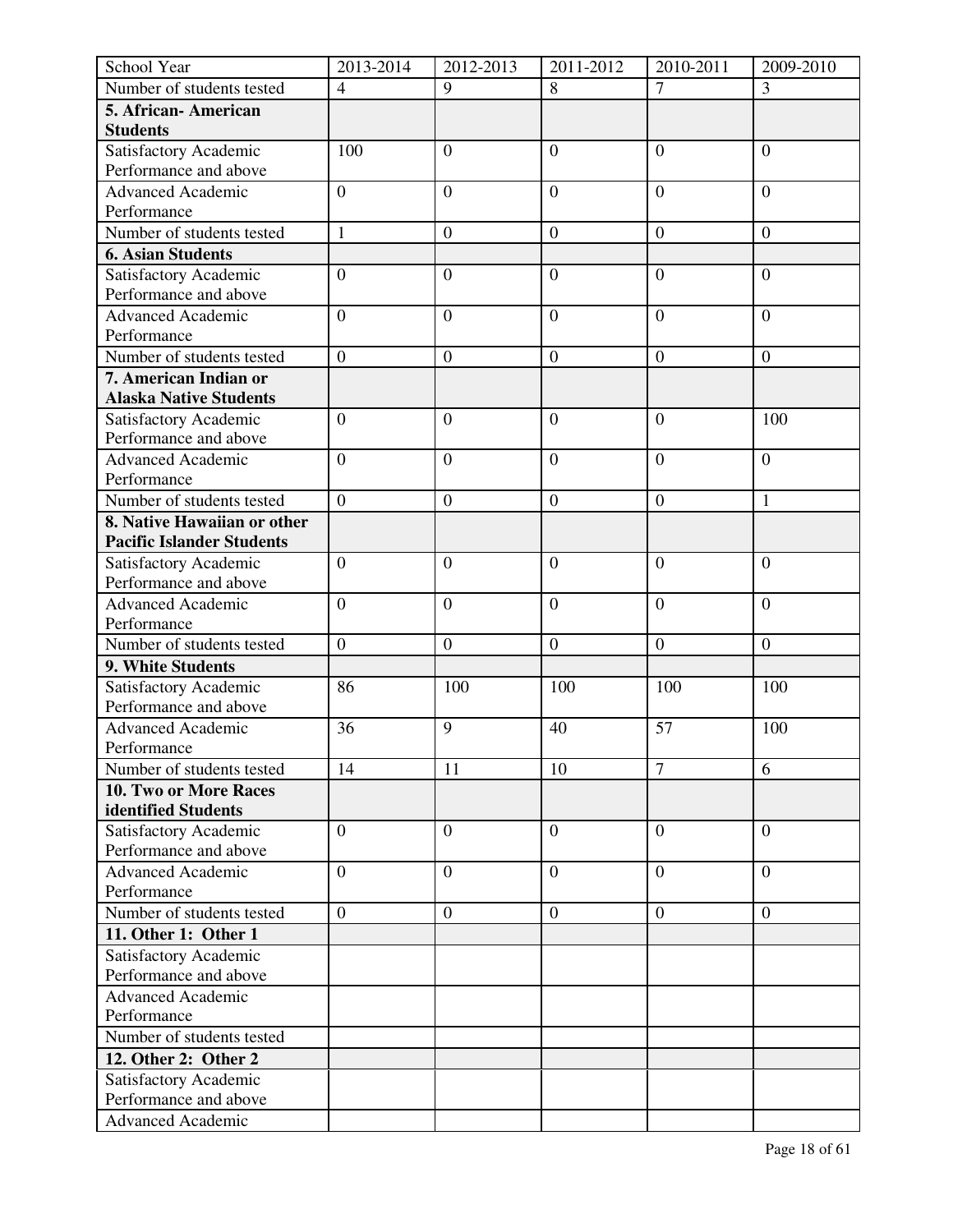| School Year               | 2013-2014 | 2012-2013 | 2011-2012 | 2010-2011 | 2009-2010 |
|---------------------------|-----------|-----------|-----------|-----------|-----------|
| Performance               |           |           |           |           |           |
| Number of students tested |           |           |           |           |           |
| 13. Other 3: Other 3      |           |           |           |           |           |
| Satisfactory Academic     |           |           |           |           |           |
| Performance and above     |           |           |           |           |           |
| <b>Advanced Academic</b>  |           |           |           |           |           |
| Performance               |           |           |           |           |           |
| Number of students tested |           |           |           |           |           |

**NOTES:**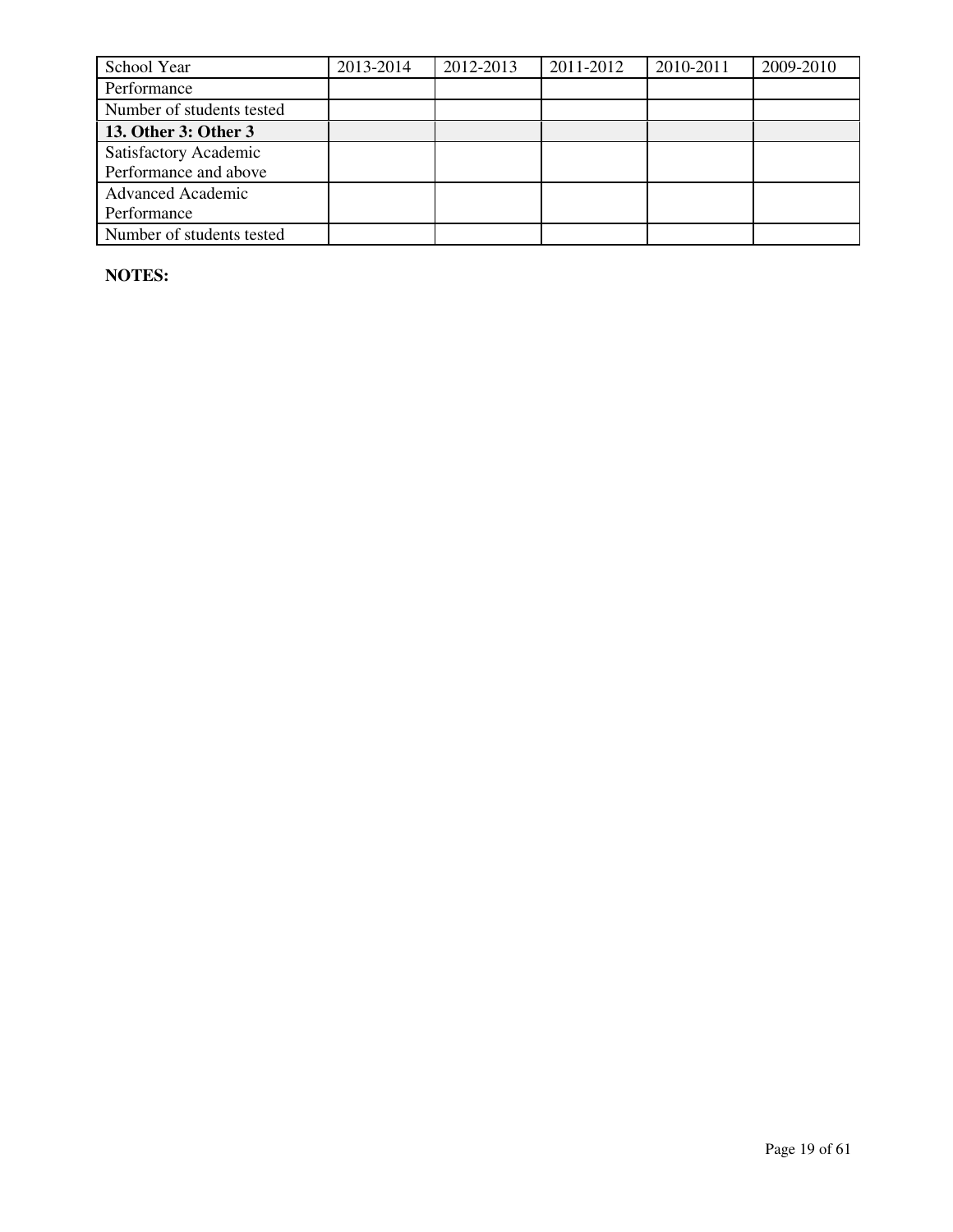| <b>Subject:</b> Math                | <b>Test: TAKS-2010-2011, STAAR-2012-</b> |
|-------------------------------------|------------------------------------------|
|                                     | 2014                                     |
| <b>All Students Tested/Grade: 4</b> | <b>Edition/Publication Year: 2014</b>    |
| <b>Publisher: Pearson</b>           |                                          |

| School Year                      | 2013-2014       | 2012-2013        | 2011-2012        | 2010-2011        | 2009-2010        |
|----------------------------------|-----------------|------------------|------------------|------------------|------------------|
| Testing month                    | Apr             | Apr              | Apr              | Apr              | Apr              |
| <b>SCHOOL SCORES*</b>            |                 |                  |                  |                  |                  |
| Satisfactory Academic            | 90              | 94               | 86               | 100              | 100              |
| Performance and above            |                 |                  |                  |                  |                  |
| <b>Advanced Academic</b>         | 10              | 38               | 43               | 64               | 50               |
| Performance                      |                 |                  |                  |                  |                  |
| Number of students tested        | $\overline{20}$ | 16               | 13               | 14               | 20               |
| Percent of total students tested | 100             | 100              | 93               | 100              | 100              |
| Number of students tested with   |                 |                  |                  |                  |                  |
| alternative assessment           |                 |                  |                  |                  |                  |
| % of students tested with        | $\overline{5}$  | 6                | $\overline{0}$   | $\theta$         | $\overline{0}$   |
| alternative assessment           |                 |                  |                  |                  |                  |
| <b>SUBGROUP SCORES</b>           |                 |                  |                  |                  |                  |
| 1. Free and Reduced-Price        |                 |                  |                  |                  |                  |
| Meals/Socio-Economic/            |                 |                  |                  |                  |                  |
| <b>Disadvantaged Students</b>    |                 |                  |                  |                  |                  |
| Satisfactory Academic            | 67              | 88               | 86               | 100              | 100              |
| Performance and above            |                 |                  |                  |                  |                  |
| Advanced Academic                | 33              | 50               | 29               | 60               | 36               |
| Performance                      |                 |                  |                  |                  |                  |
| Number of students tested        | $\overline{6}$  | 8                | $\overline{7}$   | 5                | 11               |
| 2. Students receiving Special    |                 |                  |                  |                  |                  |
| <b>Education</b>                 |                 |                  |                  |                  |                  |
| Satisfactory Academic            | 100             | 100              | $\overline{0}$   | $\overline{0}$   | $\overline{0}$   |
| Performance and above            |                 |                  |                  |                  |                  |
| <b>Advanced Academic</b>         | 33              | 33               | $\overline{0}$   | $\theta$         | $\overline{0}$   |
| Performance                      |                 |                  |                  |                  |                  |
| Number of students tested        | $\overline{3}$  | 3                | $\boldsymbol{0}$ | $\boldsymbol{0}$ | $\boldsymbol{0}$ |
| 3. English Language Learner      |                 |                  |                  |                  |                  |
| <b>Students</b>                  |                 |                  |                  |                  |                  |
| Satisfactory Academic            | 100             | 100              | 100              | 100              | 100              |
| Performance and above            |                 |                  |                  |                  |                  |
| <b>Advanced Academic</b>         | 100             | $\boldsymbol{0}$ | $\mathbf{0}$     | $\overline{0}$   | 25               |
| Performance                      |                 |                  |                  |                  |                  |
| Number of students tested        | $\mathbf{1}$    | $\overline{2}$   | $\mathbf{1}$     | $\mathbf{1}$     | $\overline{4}$   |
| 4. Hispanic or Latino            |                 |                  |                  |                  |                  |
| <b>Students</b>                  |                 |                  |                  |                  |                  |
| <b>Satisfactory Academic</b>     | 80              | 86               | 100              | 100              | 100              |
| Performance and above            |                 |                  |                  |                  |                  |
| <b>Advanced Academic</b>         | 20              | 29               | 60               | 80               | $\boldsymbol{0}$ |
| Performance                      |                 |                  |                  |                  |                  |
| Number of students tested        | 10              | $\overline{7}$   | 5                | 5                | 6                |
| 5. African- American             |                 |                  |                  |                  |                  |
| <b>Students</b>                  |                 |                  |                  |                  |                  |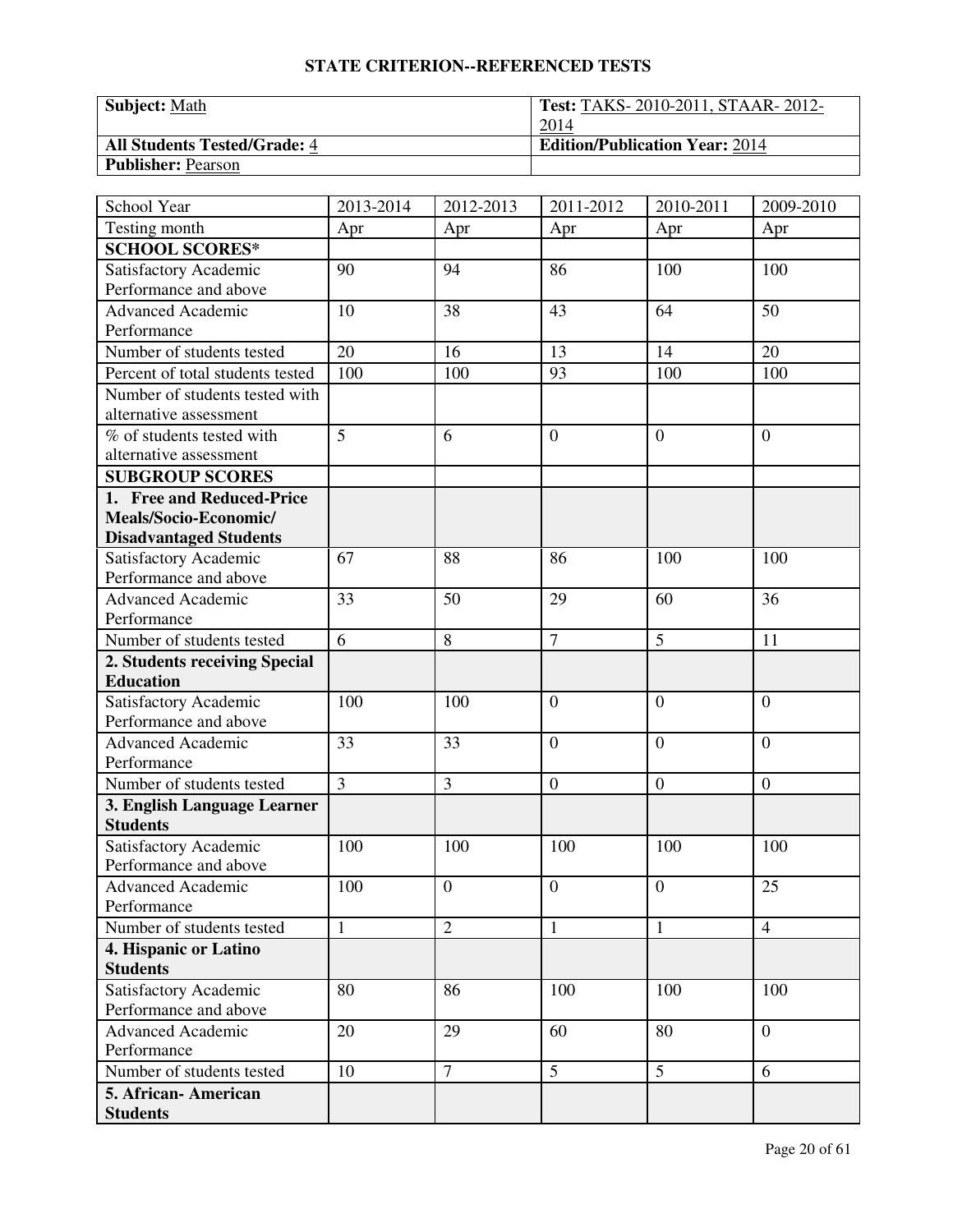| School Year                                  | 2013-2014        | 2012-2013        | 2011-2012        | 2010-2011        | 2009-2010        |
|----------------------------------------------|------------------|------------------|------------------|------------------|------------------|
| Satisfactory Academic                        | $\overline{0}$   | $\Omega$         | $\Omega$         | $\Omega$         | $\Omega$         |
| Performance and above                        |                  |                  |                  |                  |                  |
| <b>Advanced Academic</b>                     | $\overline{0}$   | $\overline{0}$   | $\overline{0}$   | $\overline{0}$   | $\overline{0}$   |
| Performance                                  |                  |                  |                  |                  |                  |
| Number of students tested                    | $\overline{0}$   | $\boldsymbol{0}$ | $\boldsymbol{0}$ | $\boldsymbol{0}$ | $\boldsymbol{0}$ |
| <b>6. Asian Students</b>                     |                  |                  |                  |                  |                  |
| Satisfactory Academic                        | $\boldsymbol{0}$ | $\overline{0}$   | $\overline{0}$   | $\overline{0}$   | $\overline{0}$   |
| Performance and above                        |                  |                  |                  |                  |                  |
| <b>Advanced Academic</b>                     | $\overline{0}$   | $\overline{0}$   | $\overline{0}$   | $\overline{0}$   | $\overline{0}$   |
| Performance                                  |                  |                  |                  |                  |                  |
| Number of students tested                    | $\overline{0}$   | $\boldsymbol{0}$ | $\mathbf{0}$     | $\boldsymbol{0}$ | $\overline{0}$   |
| 7. American Indian or                        |                  |                  |                  |                  |                  |
| <b>Alaska Native Students</b>                |                  |                  |                  |                  |                  |
| Satisfactory Academic                        | $\overline{0}$   | $\overline{0}$   | $\overline{0}$   | 100              | $\overline{0}$   |
| Performance and above                        |                  |                  |                  |                  |                  |
| <b>Advanced Academic</b>                     | $\overline{0}$   | $\overline{0}$   | $\overline{0}$   | $\overline{0}$   | $\overline{0}$   |
| Performance                                  |                  |                  |                  |                  |                  |
| Number of students tested                    | $\overline{0}$   | $\overline{0}$   | $\mathbf{0}$     | $\mathbf{1}$     | $\boldsymbol{0}$ |
| 8. Native Hawaiian or other                  |                  |                  |                  |                  |                  |
| <b>Pacific Islander Students</b>             |                  |                  |                  |                  |                  |
| Satisfactory Academic                        | $\overline{0}$   | $\overline{0}$   | $\overline{0}$   | $\mathbf{0}$     | $\mathbf{0}$     |
| Performance and above                        |                  |                  |                  |                  |                  |
| <b>Advanced Academic</b>                     | $\overline{0}$   | $\overline{0}$   | $\overline{0}$   | $\overline{0}$   | $\overline{0}$   |
| Performance                                  |                  |                  |                  |                  |                  |
| Number of students tested                    | $\boldsymbol{0}$ | $\boldsymbol{0}$ | $\boldsymbol{0}$ | $\boldsymbol{0}$ | $\overline{0}$   |
| 9. White Students                            |                  |                  |                  |                  |                  |
| Satisfactory Academic                        | 100              | 100              | 88               | 100              | 100              |
| Performance and above                        | $\overline{0}$   |                  |                  |                  | 71               |
| <b>Advanced Academic</b><br>Performance      |                  | 44               | 38               | 63               |                  |
| Number of students tested                    | 10               | 9                | 8                | 8                | 14               |
|                                              |                  |                  |                  |                  |                  |
| 10. Two or More Races<br>identified Students |                  |                  |                  |                  |                  |
| Satisfactory Academic                        | $\overline{0}$   | $\overline{0}$   | $\overline{0}$   | $\overline{0}$   | $\mathbf{0}$     |
| Performance and above                        |                  |                  |                  |                  |                  |
| <b>Advanced Academic</b>                     | $\overline{0}$   | $\boldsymbol{0}$ | $\overline{0}$   | $\overline{0}$   | $\overline{0}$   |
| Performance                                  |                  |                  |                  |                  |                  |
| Number of students tested                    | $\overline{0}$   | $\boldsymbol{0}$ | $\boldsymbol{0}$ | $\overline{0}$   | $\boldsymbol{0}$ |
| 11. Other 1: Other 1                         |                  |                  |                  |                  |                  |
| Satisfactory Academic                        |                  |                  |                  |                  |                  |
| Performance and above                        |                  |                  |                  |                  |                  |
| <b>Advanced Academic</b>                     |                  |                  |                  |                  |                  |
| Performance                                  |                  |                  |                  |                  |                  |
| Number of students tested                    |                  |                  |                  |                  |                  |
| 12. Other 2: Other 2                         |                  |                  |                  |                  |                  |
| Satisfactory Academic                        |                  |                  |                  |                  |                  |
| Performance and above                        |                  |                  |                  |                  |                  |
| <b>Advanced Academic</b>                     |                  |                  |                  |                  |                  |
| Performance                                  |                  |                  |                  |                  |                  |
| Number of students tested                    |                  |                  |                  |                  |                  |
| 13. Other 3: Other 3                         |                  |                  |                  |                  |                  |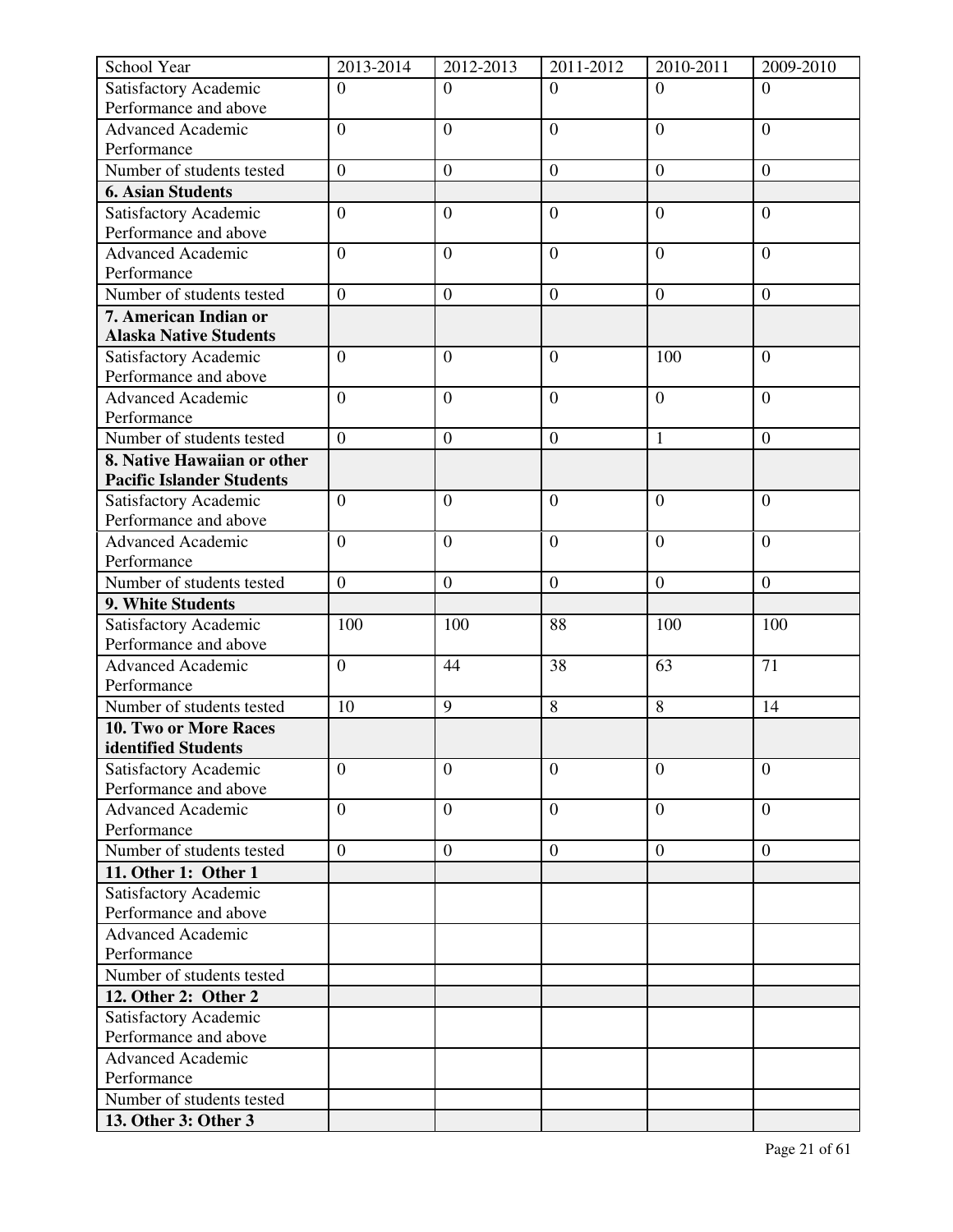| School Year               | 2013-2014 | 2012-2013 | 2011-2012 | 2010-2011 | 2009-2010 |
|---------------------------|-----------|-----------|-----------|-----------|-----------|
| Satisfactory Academic     |           |           |           |           |           |
| Performance and above     |           |           |           |           |           |
| <b>Advanced Academic</b>  |           |           |           |           |           |
| Performance               |           |           |           |           |           |
| Number of students tested |           |           |           |           |           |

**NOTES:** Alternative testing is a state modified special education test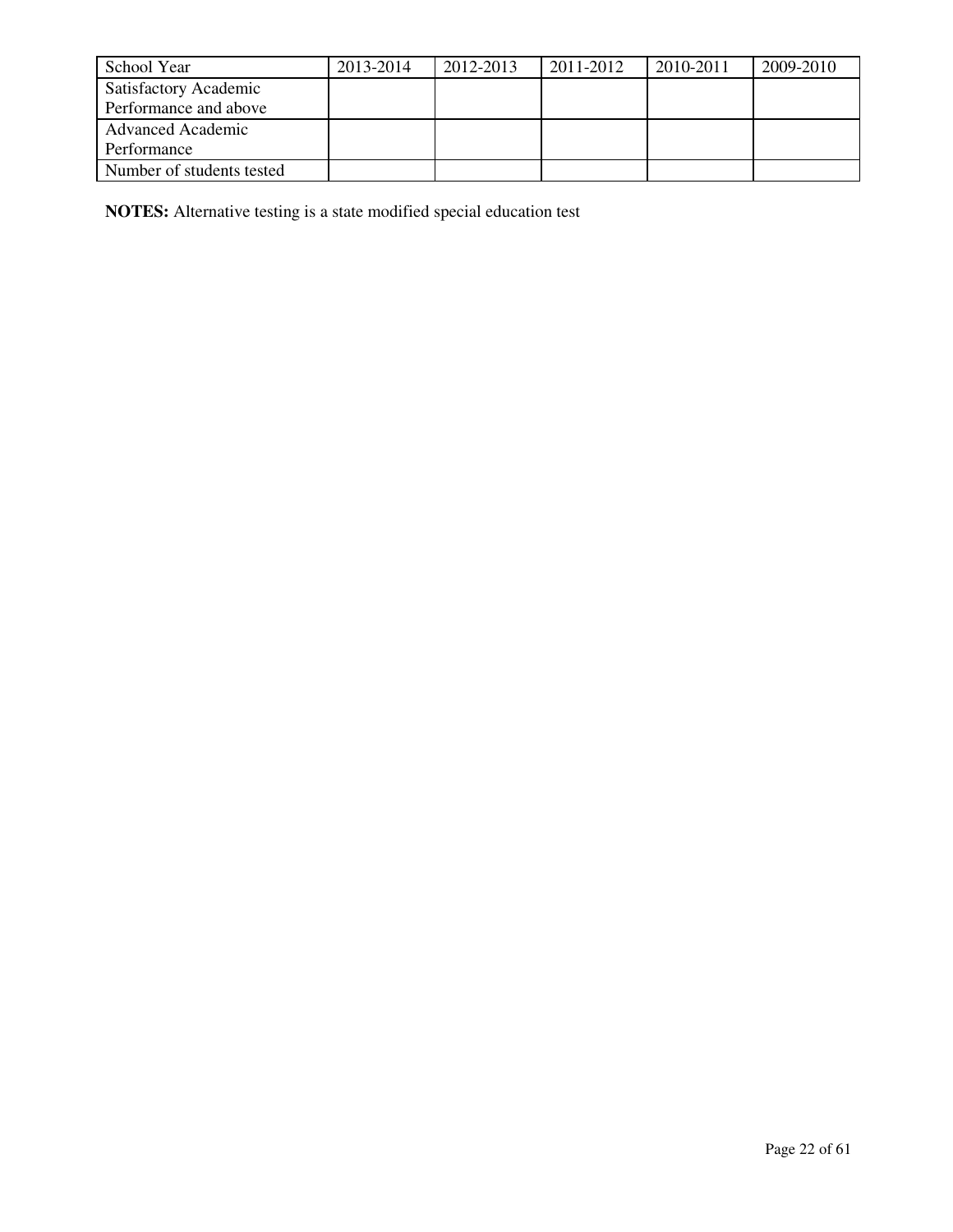| <b>Subject:</b> Math                | <b>Test: TAKS-2010-2011, STAAR-2012-</b> |
|-------------------------------------|------------------------------------------|
|                                     | 2014                                     |
| <b>All Students Tested/Grade: 5</b> | <b>Edition/Publication Year: 2014</b>    |
| <b>Publisher: Pearson</b>           |                                          |

| School Year                      | 2013-2014      | 2012-2013        | 2011-2012        | 2010-2011        | 2009-2010      |
|----------------------------------|----------------|------------------|------------------|------------------|----------------|
| Testing month                    | Apr            | Apr              | Apr              | Apr              | Apr            |
| <b>SCHOOL SCORES*</b>            |                |                  |                  |                  |                |
| Satisfactory Academic            | 100            | 100              | 100              | 100              | 100            |
| Performance and above            |                |                  |                  |                  |                |
| <b>Advanced Academic</b>         | 81             | 64               | 38               | 80               | 80             |
| Performance                      |                |                  |                  |                  |                |
| Number of students tested        | 16             | 14               | 16               | 20               | 15             |
| Percent of total students tested | 100            | 100              | 100              | 100              | 100            |
| Number of students tested with   |                |                  |                  |                  |                |
| alternative assessment           |                |                  |                  |                  |                |
| % of students tested with        | 6              | $\overline{0}$   | $\overline{0}$   | $\theta$         | $\overline{0}$ |
| alternative assessment           |                |                  |                  |                  |                |
| <b>SUBGROUP SCORES</b>           |                |                  |                  |                  |                |
| 1. Free and Reduced-Price        |                |                  |                  |                  |                |
| Meals/Socio-Economic/            |                |                  |                  |                  |                |
| <b>Disadvantaged Students</b>    |                |                  |                  |                  |                |
| Satisfactory Academic            | 100            | 100              | 100              | 100              | 100            |
| Performance and above            |                |                  |                  |                  |                |
| Advanced Academic                | 71             | 50               | 40               | 60               | 79             |
| Performance                      |                |                  |                  |                  |                |
| Number of students tested        | $\overline{7}$ | 8                | 5                | 10               | 9              |
| 2. Students receiving Special    |                |                  |                  |                  |                |
| <b>Education</b>                 |                |                  |                  |                  |                |
| Satisfactory Academic            | 100            | $\theta$         | $\overline{0}$   | $\overline{0}$   | 100            |
| Performance and above            |                |                  |                  |                  |                |
| <b>Advanced Academic</b>         | 50             | $\overline{0}$   | $\overline{0}$   | $\overline{0}$   | $\overline{0}$ |
| Performance                      |                |                  |                  |                  |                |
| Number of students tested        | $\overline{2}$ | $\boldsymbol{0}$ | $\boldsymbol{0}$ | $\boldsymbol{0}$ | $\mathbf{1}$   |
| 3. English Language Learner      |                |                  |                  |                  |                |
| <b>Students</b>                  |                |                  |                  |                  |                |
| Satisfactory Academic            | 100            | $\theta$         | 100              | 100              | 100            |
| Performance and above            |                |                  |                  |                  |                |
| <b>Advanced Academic</b>         | 50             | $\overline{0}$   | 100              | 50               | 100            |
| Performance                      |                |                  |                  |                  |                |
| Number of students tested        | $\overline{2}$ | $\overline{0}$   | $\mathbf{1}$     | $\overline{2}$   | $\overline{2}$ |
| 4. Hispanic or Latino            |                |                  |                  |                  |                |
| <b>Students</b>                  |                |                  |                  |                  |                |
| Satisfactory Academic            | 100            | 100              | 100              | 100              | 100            |
| Performance and above            |                |                  |                  |                  |                |
| <b>Advanced Academic</b>         | 71             | 80               | 17               | 67               | 86             |
| Performance                      |                |                  |                  |                  |                |
| Number of students tested        | $\overline{7}$ | $\overline{5}$   | 6                | 6                | $\overline{7}$ |
| 5. African- American             |                |                  |                  |                  |                |
| <b>Students</b>                  |                |                  |                  |                  |                |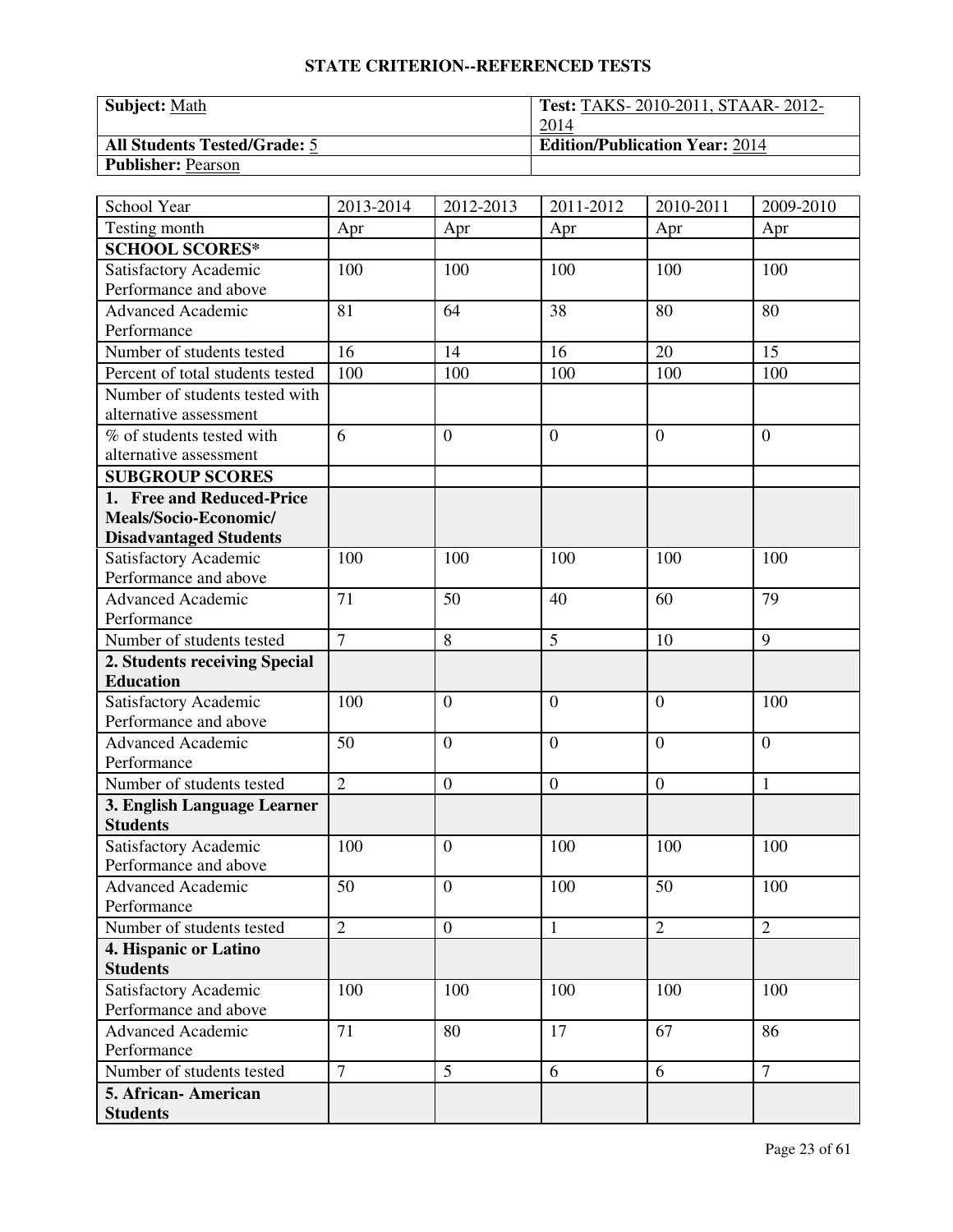| School Year                                       | 2013-2014        | 2012-2013        | 2011-2012        | 2010-2011        | 2009-2010        |
|---------------------------------------------------|------------------|------------------|------------------|------------------|------------------|
| Satisfactory Academic                             | $\overline{0}$   | $\overline{0}$   | $\overline{0}$   | $\Omega$         | $\Omega$         |
| Performance and above                             |                  |                  |                  |                  |                  |
| <b>Advanced Academic</b>                          | $\overline{0}$   | $\overline{0}$   | $\overline{0}$   | $\overline{0}$   | $\overline{0}$   |
| Performance                                       |                  |                  |                  |                  |                  |
| Number of students tested                         | $\boldsymbol{0}$ | $\boldsymbol{0}$ | $\boldsymbol{0}$ | $\boldsymbol{0}$ | $\boldsymbol{0}$ |
| <b>6. Asian Students</b>                          |                  |                  |                  |                  |                  |
| Satisfactory Academic                             | $\overline{0}$   | $\boldsymbol{0}$ | $\overline{0}$   | $\overline{0}$   | $\overline{0}$   |
| Performance and above                             |                  |                  |                  |                  |                  |
| <b>Advanced Academic</b>                          | $\overline{0}$   | $\overline{0}$   | $\overline{0}$   | $\overline{0}$   | $\overline{0}$   |
| Performance                                       |                  |                  |                  |                  |                  |
| Number of students tested                         | $\boldsymbol{0}$ | $\boldsymbol{0}$ | $\mathbf{0}$     | $\boldsymbol{0}$ | $\boldsymbol{0}$ |
| 7. American Indian or                             |                  |                  |                  |                  |                  |
| <b>Alaska Native Students</b>                     |                  |                  |                  |                  |                  |
| Satisfactory Academic                             | $\mathbf{0}$     | $\overline{0}$   | 100              | $\mathbf{0}$     | $\mathbf{0}$     |
| Performance and above                             |                  |                  |                  |                  |                  |
| <b>Advanced Academic</b>                          | $\boldsymbol{0}$ | $\boldsymbol{0}$ | $\boldsymbol{0}$ | $\boldsymbol{0}$ | $\mathbf{0}$     |
| Performance                                       |                  |                  |                  |                  |                  |
| Number of students tested                         | $\overline{0}$   | $\overline{0}$   | $\mathbf{1}$     | $\overline{0}$   | $\overline{0}$   |
| 8. Native Hawaiian or other                       |                  |                  |                  |                  |                  |
| <b>Pacific Islander Students</b>                  |                  |                  |                  |                  |                  |
| Satisfactory Academic                             | $\overline{0}$   | $\overline{0}$   | $\overline{0}$   | $\overline{0}$   | $\overline{0}$   |
| Performance and above                             |                  |                  |                  |                  |                  |
| <b>Advanced Academic</b>                          | $\overline{0}$   | $\overline{0}$   | $\overline{0}$   | $\overline{0}$   | $\overline{0}$   |
| Performance                                       |                  |                  |                  |                  |                  |
| Number of students tested                         | $\boldsymbol{0}$ | $\boldsymbol{0}$ | $\boldsymbol{0}$ | $\boldsymbol{0}$ | $\boldsymbol{0}$ |
| 9. White Students                                 |                  |                  |                  |                  |                  |
| Satisfactory Academic                             | 100              | 100              | 100              | 100              | 100              |
| Performance and above<br><b>Advanced Academic</b> |                  | 56               | 56               | 86               | 75               |
| Performance                                       | 89               |                  |                  |                  |                  |
| Number of students tested                         | 9                | 9                | 9                | 14               | 8                |
| 10. Two or More Races                             |                  |                  |                  |                  |                  |
| identified Students                               |                  |                  |                  |                  |                  |
| Satisfactory Academic                             | $\overline{0}$   | $\overline{0}$   | $\overline{0}$   | $\overline{0}$   | $\overline{0}$   |
| Performance and above                             |                  |                  |                  |                  |                  |
| <b>Advanced Academic</b>                          | $\overline{0}$   | $\overline{0}$   | $\overline{0}$   | $\overline{0}$   | $\Omega$         |
| Performance                                       |                  |                  |                  |                  |                  |
| Number of students tested                         | $\overline{0}$   | $\boldsymbol{0}$ | $\mathbf{0}$     | $\overline{0}$   | $\boldsymbol{0}$ |
| 11. Other 1: Other 1                              |                  |                  |                  |                  |                  |
| Satisfactory Academic                             |                  |                  |                  |                  |                  |
| Performance and above                             |                  |                  |                  |                  |                  |
| <b>Advanced Academic</b>                          |                  |                  |                  |                  |                  |
| Performance                                       |                  |                  |                  |                  |                  |
| Number of students tested                         |                  |                  |                  |                  |                  |
| 12. Other 2: Other 2                              |                  |                  |                  |                  |                  |
| Satisfactory Academic                             |                  |                  |                  |                  |                  |
| Performance and above                             |                  |                  |                  |                  |                  |
| <b>Advanced Academic</b>                          |                  |                  |                  |                  |                  |
| Performance                                       |                  |                  |                  |                  |                  |
| Number of students tested                         |                  |                  |                  |                  |                  |
| 13. Other 3: Other 3                              |                  |                  |                  |                  |                  |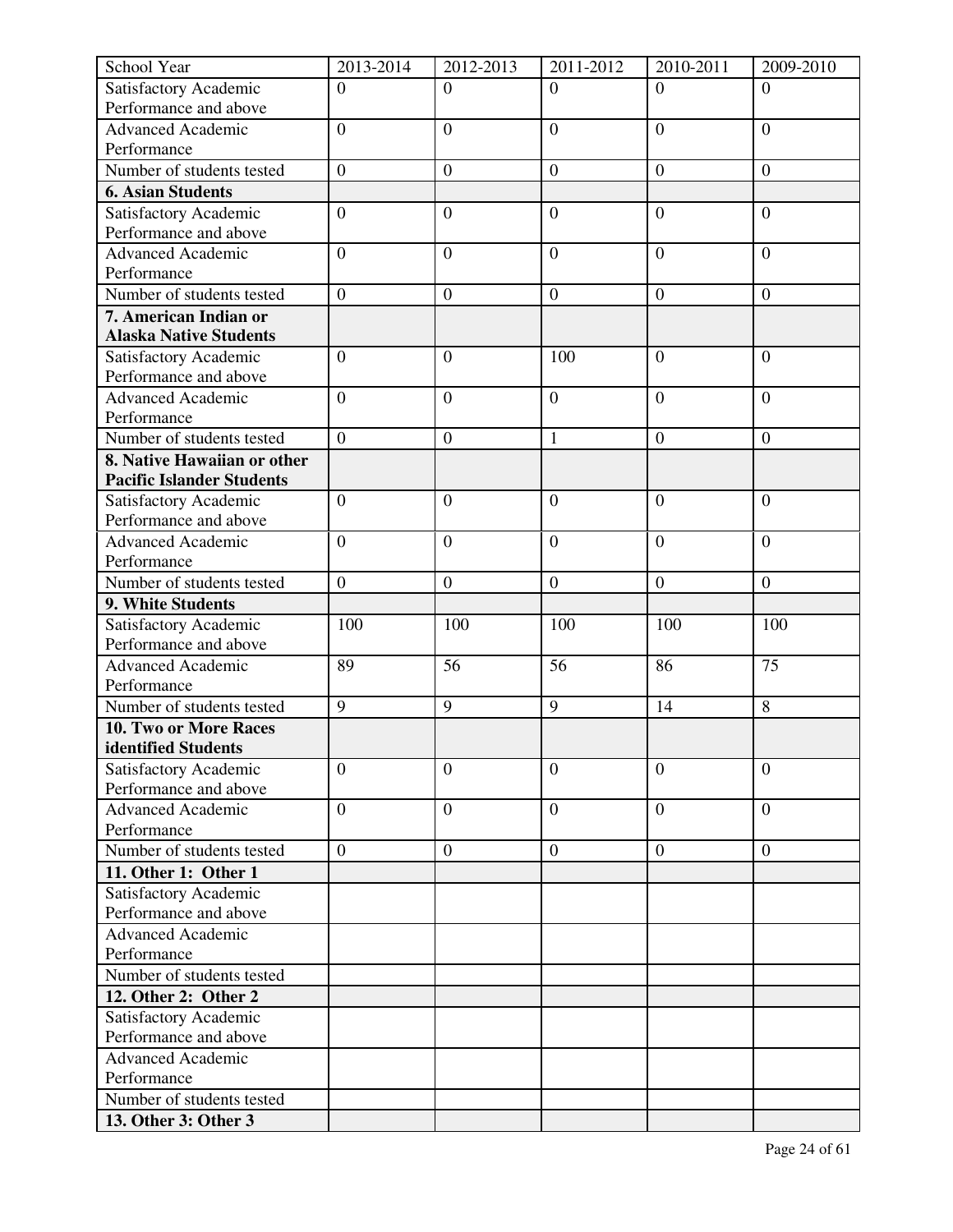| School Year               | 2013-2014 | 2012-2013 | 2011-2012 | 2010-2011 | 2009-2010 |
|---------------------------|-----------|-----------|-----------|-----------|-----------|
| Satisfactory Academic     |           |           |           |           |           |
| Performance and above     |           |           |           |           |           |
| <b>Advanced Academic</b>  |           |           |           |           |           |
| Performance               |           |           |           |           |           |
| Number of students tested |           |           |           |           |           |

**NOTES:** Alternative testing is a state modified special education test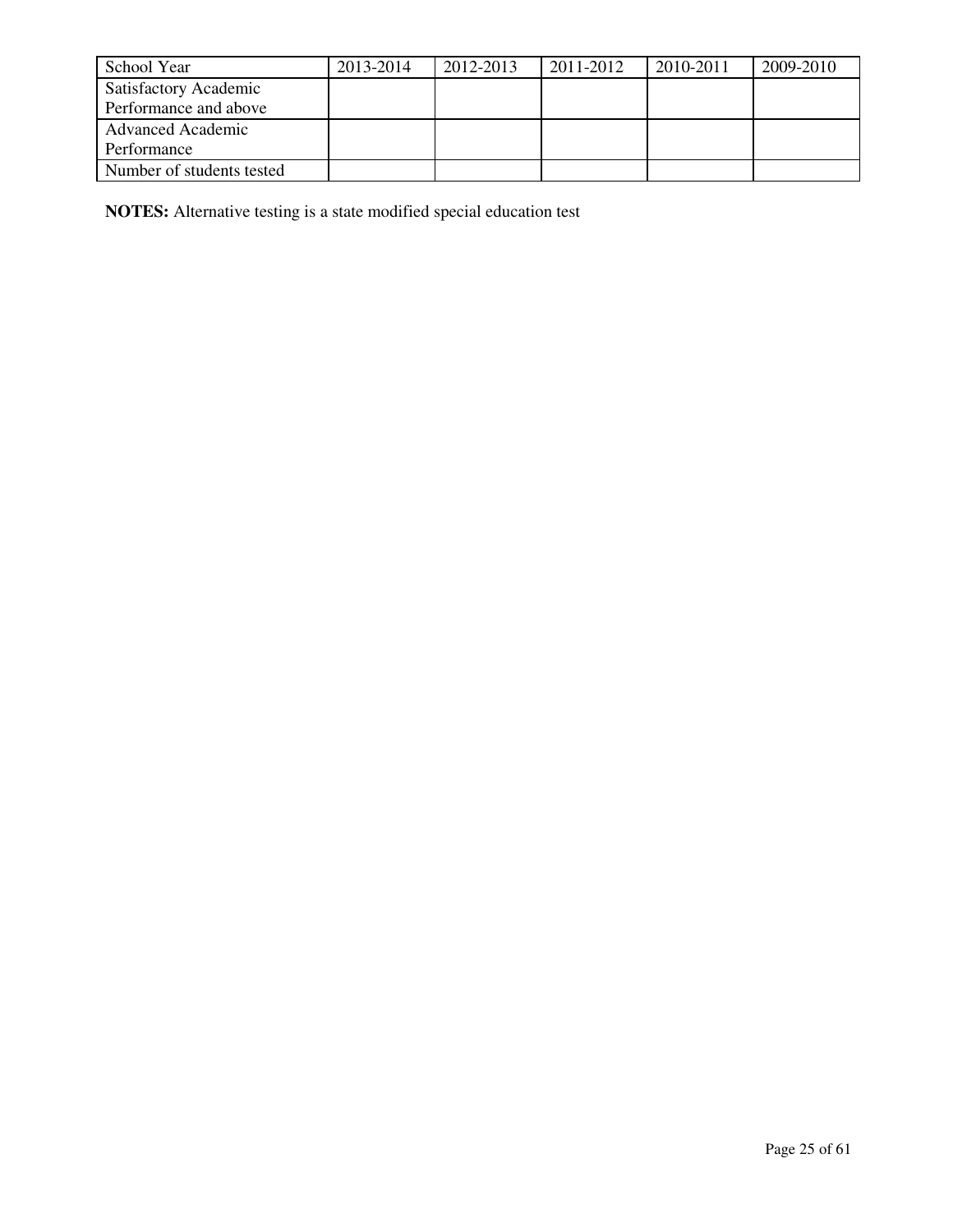| <b>Subject:</b> Math                | <b>Test: TAKS-2010-2011, STAAR-2012-</b> |
|-------------------------------------|------------------------------------------|
|                                     | 2014                                     |
| <b>All Students Tested/Grade: 6</b> | <b>Edition/Publication Year: 2014</b>    |
| <b>Publisher: Pearson</b>           |                                          |

| School Year                      | 2013-2014      | 2012-2013        | 2011-2012        | 2010-2011      | 2009-2010        |
|----------------------------------|----------------|------------------|------------------|----------------|------------------|
| Testing month                    | Apr            | Apr              | Apr              | Apr            | Apr              |
| <b>SCHOOL SCORES*</b>            |                |                  |                  |                |                  |
| Satisfactory Academic            | 100            | 100              | 100              | 100            | 89               |
| Performance and above            |                |                  |                  |                |                  |
| <b>Advanced Academic</b>         | 63             | 27               | 27               | 50             | 39               |
| Performance                      |                |                  |                  |                |                  |
| Number of students tested        | 16             | 15               | 22               | 16             | 18               |
| Percent of total students tested | 100            | 100              | 100              | 100            | 100              |
| Number of students tested with   |                |                  |                  |                |                  |
| alternative assessment           |                |                  |                  |                |                  |
| % of students tested with        | 6              | $\overline{0}$   | $\overline{0}$   | 6              | $\overline{0}$   |
| alternative assessment           |                |                  |                  |                |                  |
| <b>SUBGROUP SCORES</b>           |                |                  |                  |                |                  |
| 1. Free and Reduced-Price        |                |                  |                  |                |                  |
| Meals/Socio-Economic/            |                |                  |                  |                |                  |
| <b>Disadvantaged Students</b>    |                |                  |                  |                |                  |
| Satisfactory Academic            | 100            | 100              | 100              | 100            | 89               |
| Performance and above            |                |                  |                  |                |                  |
| Advanced Academic                | 43             | 50               | 10               | 42             | 44               |
| Performance                      |                |                  |                  |                |                  |
| Number of students tested        | $\overline{7}$ | $\overline{4}$   | 10               | 12             | 9                |
| 2. Students receiving Special    |                |                  |                  |                |                  |
| <b>Education</b>                 |                |                  |                  |                |                  |
| Satisfactory Academic            | 100            | $\theta$         | $\overline{0}$   | 100            | $\overline{0}$   |
| Performance and above            |                |                  |                  |                |                  |
| <b>Advanced Academic</b>         | $\overline{0}$ | $\overline{0}$   | $\overline{0}$   | $\overline{0}$ | $\overline{0}$   |
| Performance                      |                |                  |                  |                |                  |
| Number of students tested        | $\mathbf{1}$   | $\boldsymbol{0}$ | $\boldsymbol{0}$ | $\mathbf{1}$   | $\boldsymbol{0}$ |
| 3. English Language Learner      |                |                  |                  |                |                  |
| <b>Students</b>                  |                |                  |                  |                |                  |
| Satisfactory Academic            | $\overline{0}$ | $\theta$         | $\overline{0}$   | 100            | $\overline{0}$   |
| Performance and above            |                |                  |                  |                |                  |
| <b>Advanced Academic</b>         | $\overline{0}$ | $\overline{0}$   | $\mathbf{0}$     | $\overline{0}$ | $\mathbf{0}$     |
| Performance                      |                |                  |                  |                |                  |
| Number of students tested        | $\overline{0}$ | $\overline{0}$   | $\mathbf{0}$     | $\mathbf{1}$   | $\mathbf{0}$     |
| 4. Hispanic or Latino            |                |                  |                  |                |                  |
| <b>Students</b>                  |                |                  |                  |                |                  |
| Satisfactory Academic            | 100            | 100              | 100              | 100            | 80               |
| Performance and above            |                |                  |                  |                |                  |
| <b>Advanced Academic</b>         | 60             | 40               | $\overline{0}$   | 25             | 30               |
| Performance                      |                |                  |                  |                |                  |
| Number of students tested        | $\overline{5}$ | $\overline{5}$   | $\tau$           | 8              | 10               |
| 5. African- American             |                |                  |                  |                |                  |
| <b>Students</b>                  |                |                  |                  |                |                  |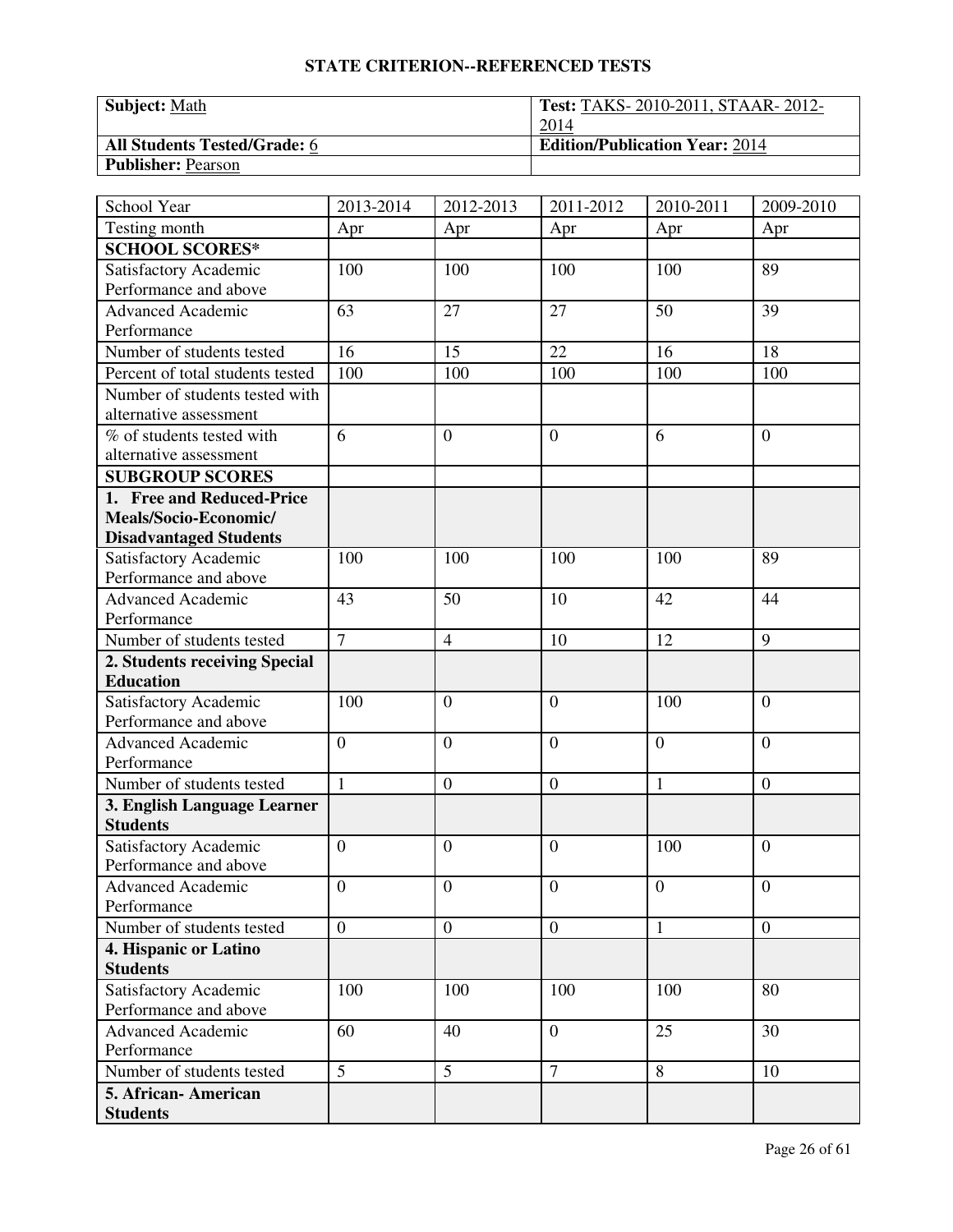| School Year                                    | 2013-2014        | 2012-2013        | 2011-2012        | 2010-2011        | 2009-2010        |
|------------------------------------------------|------------------|------------------|------------------|------------------|------------------|
| Satisfactory Academic                          | $\Omega$         | $\Omega$         | $\Omega$         | $\Omega$         | $\Omega$         |
| Performance and above                          |                  |                  |                  |                  |                  |
| <b>Advanced Academic</b>                       | $\overline{0}$   | $\overline{0}$   | $\overline{0}$   | $\overline{0}$   | $\overline{0}$   |
| Performance                                    |                  |                  |                  |                  |                  |
| Number of students tested                      | $\overline{0}$   | $\boldsymbol{0}$ | $\boldsymbol{0}$ | $\boldsymbol{0}$ | $\boldsymbol{0}$ |
| <b>6. Asian Students</b>                       |                  |                  |                  |                  |                  |
| Satisfactory Academic                          | 100              | $\overline{0}$   | $\overline{0}$   | $\overline{0}$   | $\overline{0}$   |
| Performance and above                          |                  |                  |                  |                  |                  |
| <b>Advanced Academic</b>                       | 100              | $\overline{0}$   | $\overline{0}$   | $\mathbf{0}$     | $\overline{0}$   |
| Performance                                    |                  |                  |                  |                  |                  |
| Number of students tested                      | $\mathbf{1}$     | $\boldsymbol{0}$ | $\mathbf{0}$     | $\boldsymbol{0}$ | $\overline{0}$   |
| 7. American Indian or                          |                  |                  |                  |                  |                  |
| <b>Alaska Native Students</b>                  |                  |                  |                  |                  |                  |
| Satisfactory Academic                          | $\overline{0}$   | 100              | $\overline{0}$   | $\mathbf{0}$     | $\overline{0}$   |
| Performance and above                          |                  |                  |                  |                  |                  |
| <b>Advanced Academic</b>                       | $\overline{0}$   | $\overline{0}$   | $\overline{0}$   | $\overline{0}$   | $\overline{0}$   |
| Performance                                    |                  |                  |                  |                  |                  |
| Number of students tested                      | $\overline{0}$   | $\mathbf{1}$     | $\mathbf{0}$     | $\overline{0}$   | $\boldsymbol{0}$ |
| 8. Native Hawaiian or other                    |                  |                  |                  |                  |                  |
| <b>Pacific Islander Students</b>               | $\overline{0}$   | $\overline{0}$   | $\overline{0}$   | $\mathbf{0}$     | $\mathbf{0}$     |
| Satisfactory Academic<br>Performance and above |                  |                  |                  |                  |                  |
| <b>Advanced Academic</b>                       | $\overline{0}$   | $\overline{0}$   | $\overline{0}$   | $\overline{0}$   | $\overline{0}$   |
| Performance                                    |                  |                  |                  |                  |                  |
| Number of students tested                      | $\boldsymbol{0}$ | $\boldsymbol{0}$ | $\boldsymbol{0}$ | $\boldsymbol{0}$ | $\overline{0}$   |
| 9. White Students                              |                  |                  |                  |                  |                  |
| Satisfactory Academic                          | 100              | 100              | 100              | 100              | 100              |
| Performance and above                          |                  |                  |                  |                  |                  |
| <b>Advanced Academic</b>                       | 60               | 22               | 40               | 75               | 57               |
| Performance                                    |                  |                  |                  |                  |                  |
| Number of students tested                      | 10               | 9                | 15               | 8                | $\overline{7}$   |
| 10. Two or More Races                          |                  |                  |                  |                  |                  |
| identified Students                            |                  |                  |                  |                  |                  |
| Satisfactory Academic                          | $\overline{0}$   | $\overline{0}$   | $\overline{0}$   | $\overline{0}$   | 100              |
| Performance and above                          |                  |                  |                  |                  |                  |
| <b>Advanced Academic</b>                       | $\overline{0}$   | $\boldsymbol{0}$ | $\overline{0}$   | $\overline{0}$   | $\overline{0}$   |
| Performance                                    |                  |                  |                  |                  |                  |
| Number of students tested                      | $\overline{0}$   | $\boldsymbol{0}$ | $\boldsymbol{0}$ | $\boldsymbol{0}$ | 1                |
| 11. Other 1: Other 1                           |                  |                  |                  |                  |                  |
| Satisfactory Academic                          |                  |                  |                  |                  |                  |
| Performance and above                          |                  |                  |                  |                  |                  |
| Advanced Academic                              |                  |                  |                  |                  |                  |
| Performance                                    |                  |                  |                  |                  |                  |
| Number of students tested                      |                  |                  |                  |                  |                  |
| 12. Other 2: Other 2                           |                  |                  |                  |                  |                  |
| Satisfactory Academic                          |                  |                  |                  |                  |                  |
| Performance and above                          |                  |                  |                  |                  |                  |
| <b>Advanced Academic</b>                       |                  |                  |                  |                  |                  |
| Performance                                    |                  |                  |                  |                  |                  |
| Number of students tested                      |                  |                  |                  |                  |                  |
| 13. Other 3: Other 3                           |                  |                  |                  |                  |                  |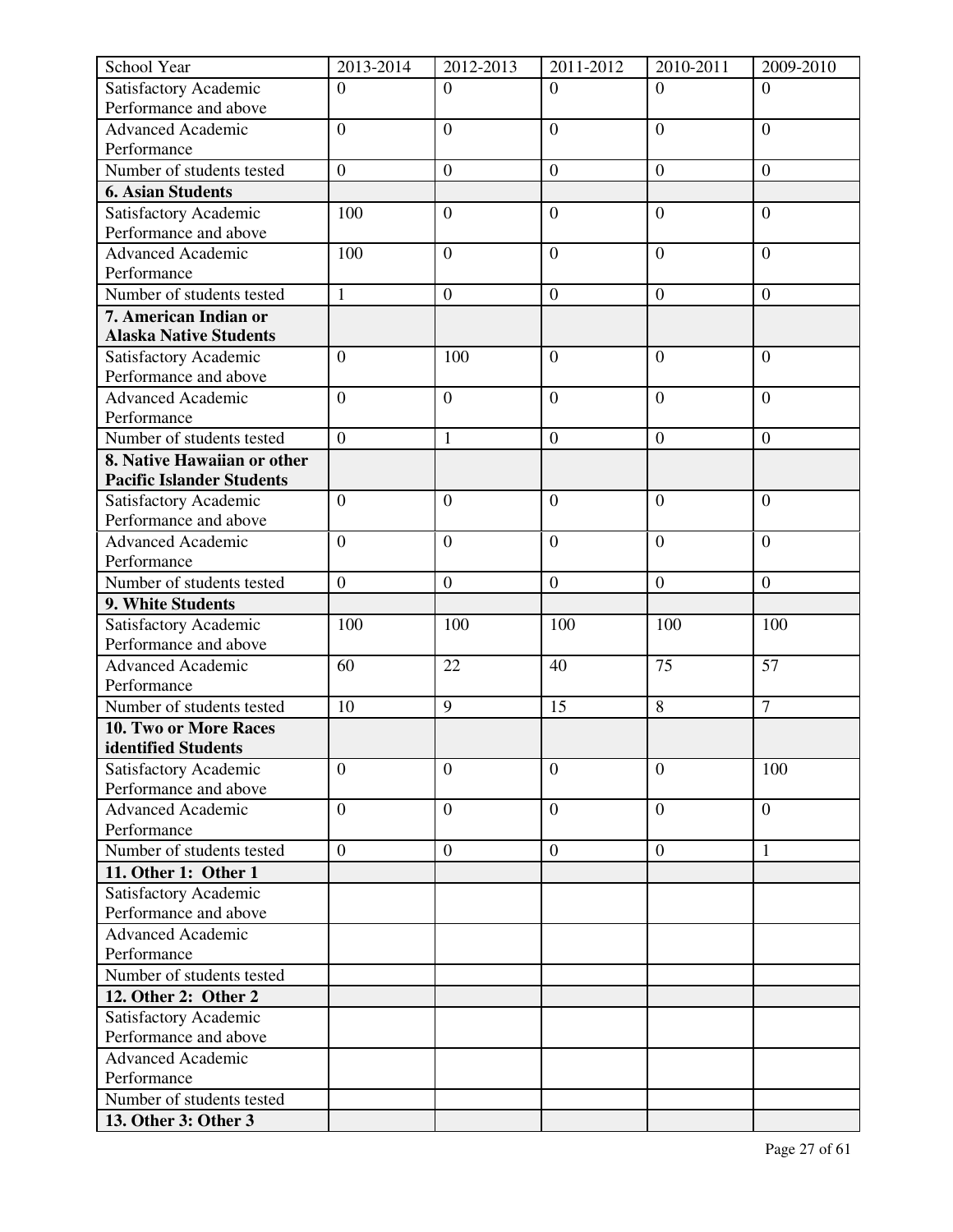| School Year               | 2013-2014 | 2012-2013 | 2011-2012 | 2010-2011 | 2009-2010 |
|---------------------------|-----------|-----------|-----------|-----------|-----------|
| Satisfactory Academic     |           |           |           |           |           |
| Performance and above     |           |           |           |           |           |
| <b>Advanced Academic</b>  |           |           |           |           |           |
| Performance               |           |           |           |           |           |
| Number of students tested |           |           |           |           |           |

**NOTES:** Alternative testing is a state modified special education test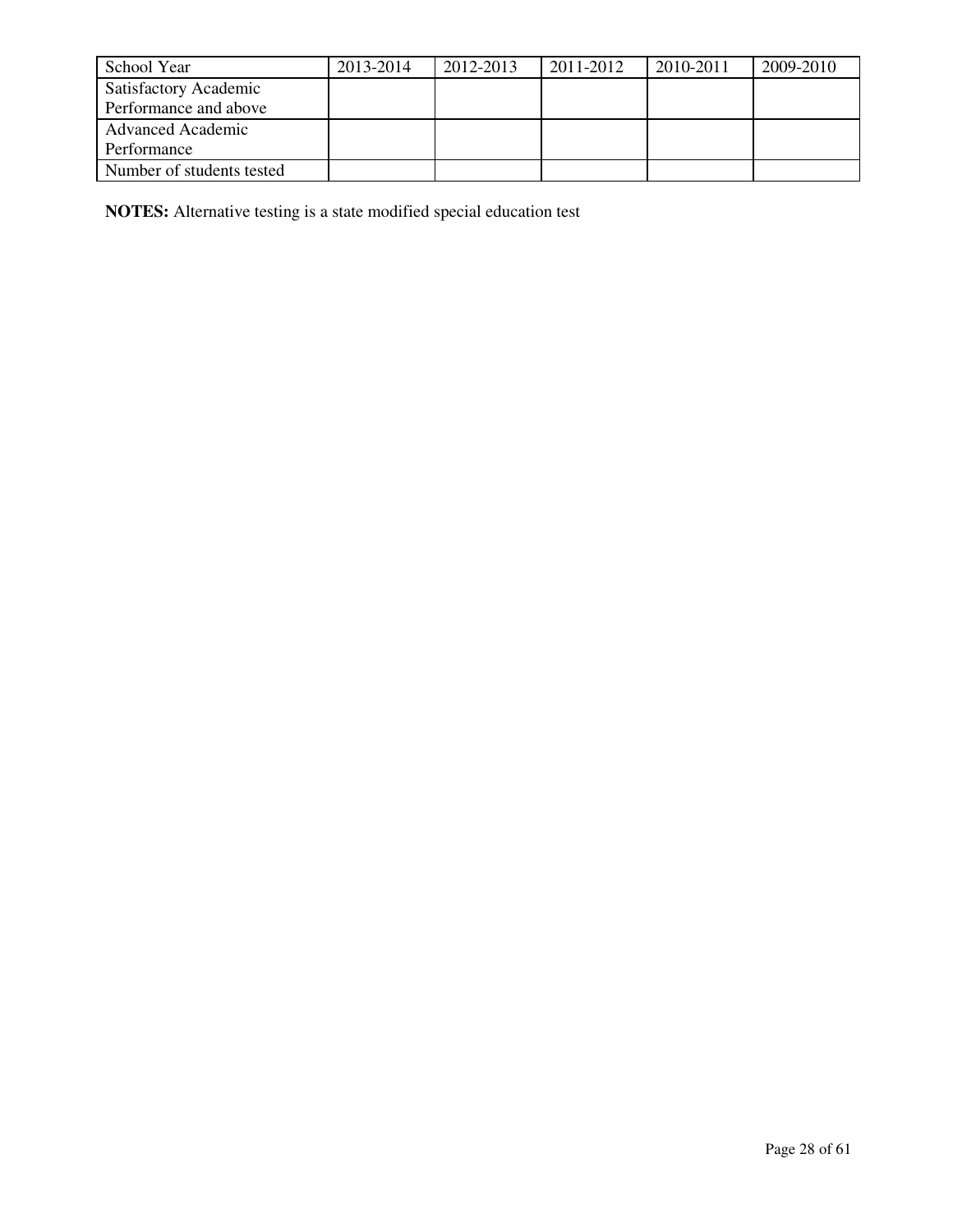| <b>Subject: Math</b>                | <b>Test: TAKS-2010-2011, STAAR-2012-</b> |
|-------------------------------------|------------------------------------------|
|                                     | 2014                                     |
| <b>All Students Tested/Grade: 7</b> | <b>Edition/Publication Year: 2014</b>    |
| <b>Publisher: Pearson</b>           |                                          |

| School Year                             | 2013-2014        | 2012-2013        | 2011-2012      | 2010-2011      | 2009-2010      |
|-----------------------------------------|------------------|------------------|----------------|----------------|----------------|
| Testing month                           | Apr              | Apr              | Apr            | Apr            | Apr            |
| <b>SCHOOL SCORES*</b>                   |                  |                  |                |                |                |
| Satisfactory Academic                   | 100              | 100              | 100            | 82             | 82             |
| Performance and above                   |                  |                  |                |                |                |
| <b>Advanced Academic</b>                | 53               | 23               | 23             | 12             | 36             |
| Performance                             |                  |                  |                |                |                |
| Number of students tested               | $\overline{15}$  | 22               | 13             | 17             | 11             |
| Percent of total students tested        | 100              | 100              | 100            | 100            | 100            |
| Number of students tested with          |                  |                  |                |                |                |
| alternative assessment                  |                  |                  |                |                |                |
| $\overline{\%}$ of students tested with | $\overline{0}$   | $\overline{0}$   | 8              | $\theta$       | 27             |
| alternative assessment                  |                  |                  |                |                |                |
| <b>SUBGROUP SCORES</b>                  |                  |                  |                |                |                |
| 1. Free and Reduced-Price               |                  |                  |                |                |                |
| Meals/Socio-Economic/                   |                  |                  |                |                |                |
| <b>Disadvantaged Students</b>           |                  |                  |                |                |                |
| Satisfactory Academic                   | 100              | 100              | 100            | 75             | 86             |
| Performance and above                   |                  |                  |                |                |                |
| <b>Advanced Academic</b>                | 50               | 10               | 29             | 25             | 43             |
| Performance                             |                  |                  |                |                |                |
| Number of students tested               | $\overline{2}$   | 10               | $\overline{7}$ | 8              | $\overline{7}$ |
| 2. Students receiving Special           |                  |                  |                |                |                |
| <b>Education</b>                        |                  |                  |                |                |                |
| Satisfactory Academic                   | $\overline{0}$   | $\theta$         | 100            | $\theta$       | 33             |
| Performance and above                   |                  |                  |                |                |                |
| <b>Advanced Academic</b>                | $\overline{0}$   | $\overline{0}$   | $\overline{0}$ | $\theta$       | 33             |
| Performance                             |                  |                  |                |                |                |
| Number of students tested               | $\overline{0}$   | $\boldsymbol{0}$ | $\mathbf{1}$   | $\overline{0}$ | 3              |
| 3. English Language Learner             |                  |                  |                |                |                |
| <b>Students</b>                         |                  |                  |                |                |                |
| Satisfactory Academic                   | $\overline{0}$   | $\theta$         | $\overline{0}$ | $\overline{0}$ | $\overline{0}$ |
| Performance and above                   |                  |                  |                |                |                |
| Advanced Academic                       | $\boldsymbol{0}$ | $\boldsymbol{0}$ | $\overline{0}$ | $\overline{0}$ | $\overline{0}$ |
| Performance                             |                  |                  |                |                |                |
| Number of students tested               | $\overline{0}$   | $\boldsymbol{0}$ | $\mathbf{0}$   | $\mathbf{1}$   | $\overline{0}$ |
| 4. Hispanic or Latino                   |                  |                  |                |                |                |
| <b>Students</b>                         |                  |                  |                |                |                |
| Satisfactory Academic                   | 100              | 100              | 100            | 67             | 80             |
| Performance and above                   |                  |                  |                |                |                |
| <b>Advanced Academic</b>                | 60               | $\boldsymbol{0}$ | 17             | $\overline{0}$ | 40             |
| Performance                             |                  |                  |                |                |                |
| Number of students tested               | $\overline{5}$   | 6                | 6              | 9              | $\overline{5}$ |
| 5. African-American                     |                  |                  |                |                |                |
| <b>Students</b>                         |                  |                  |                |                |                |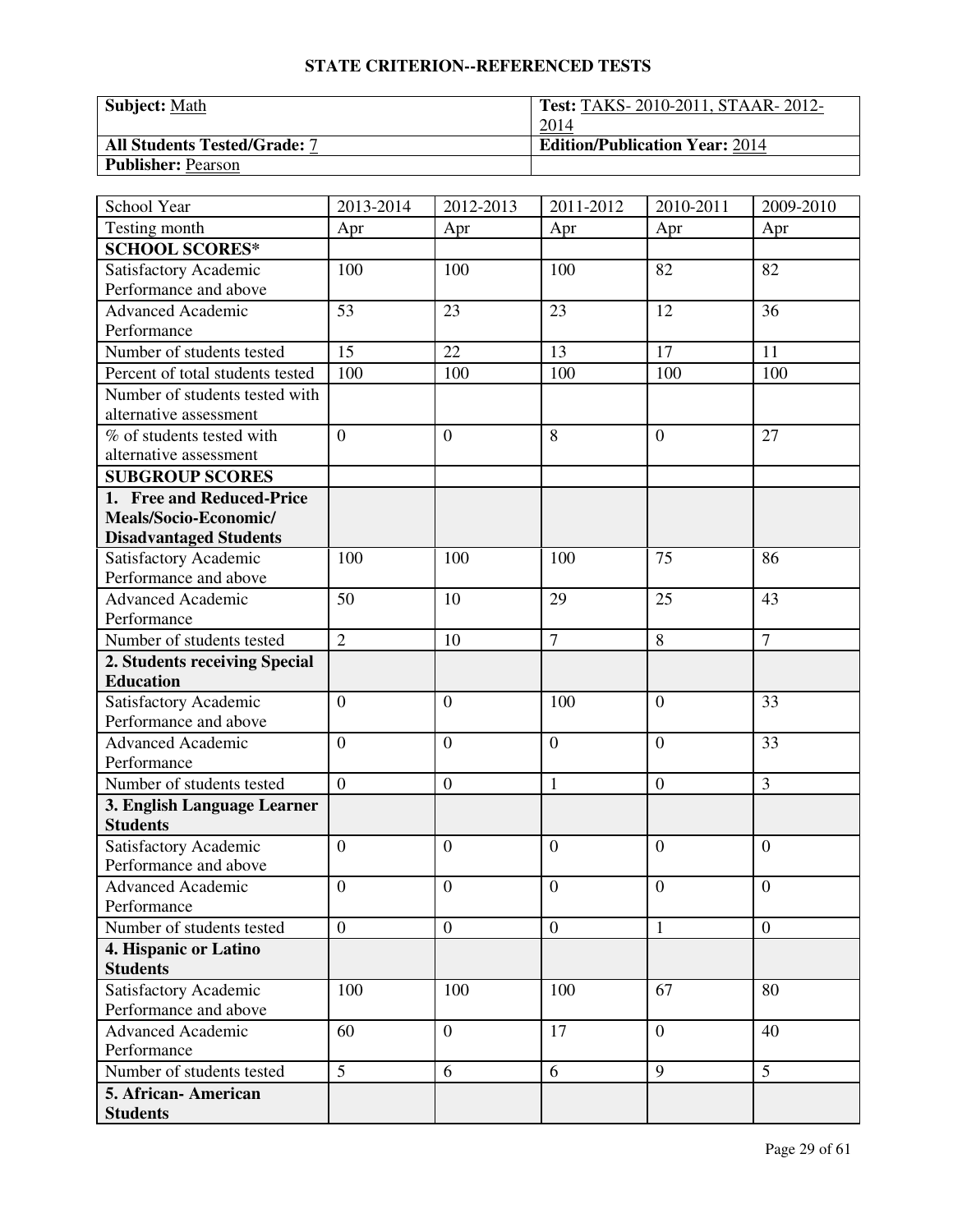| School Year                                  | 2013-2014        | 2012-2013        | 2011-2012        | 2010-2011        | 2009-2010        |
|----------------------------------------------|------------------|------------------|------------------|------------------|------------------|
| Satisfactory Academic                        | $\overline{0}$   | $\Omega$         | $\Omega$         | $\Omega$         | $\Omega$         |
| Performance and above                        |                  |                  |                  |                  |                  |
| <b>Advanced Academic</b>                     | $\overline{0}$   | $\overline{0}$   | $\overline{0}$   | $\overline{0}$   | $\overline{0}$   |
| Performance                                  |                  |                  |                  |                  |                  |
| Number of students tested                    | $\overline{0}$   | $\boldsymbol{0}$ | $\boldsymbol{0}$ | $\boldsymbol{0}$ | $\boldsymbol{0}$ |
| <b>6. Asian Students</b>                     |                  |                  |                  |                  |                  |
| Satisfactory Academic                        | $\boldsymbol{0}$ | $\overline{0}$   | $\overline{0}$   | $\overline{0}$   | $\overline{0}$   |
| Performance and above                        |                  |                  |                  |                  |                  |
| <b>Advanced Academic</b>                     | $\overline{0}$   | $\overline{0}$   | $\overline{0}$   | $\mathbf{0}$     | $\overline{0}$   |
| Performance                                  |                  |                  |                  |                  |                  |
| Number of students tested                    | $\overline{0}$   | $\boldsymbol{0}$ | $\mathbf{0}$     | $\boldsymbol{0}$ | $\overline{0}$   |
| 7. American Indian or                        |                  |                  |                  |                  |                  |
| <b>Alaska Native Students</b>                |                  |                  |                  |                  |                  |
| Satisfactory Academic                        | 100              | $\overline{0}$   | $\overline{0}$   | $\mathbf{0}$     | $\overline{0}$   |
| Performance and above                        |                  |                  |                  |                  |                  |
| <b>Advanced Academic</b>                     | $\overline{0}$   | $\overline{0}$   | $\overline{0}$   | $\overline{0}$   | $\overline{0}$   |
| Performance                                  |                  |                  |                  |                  |                  |
| Number of students tested                    | $\mathbf{1}$     | $\overline{0}$   | $\overline{0}$   | $\overline{0}$   | $\boldsymbol{0}$ |
| 8. Native Hawaiian or other                  |                  |                  |                  |                  |                  |
| <b>Pacific Islander Students</b>             |                  |                  |                  |                  |                  |
| Satisfactory Academic                        | $\overline{0}$   | $\overline{0}$   | $\overline{0}$   | $\mathbf{0}$     | $\mathbf{0}$     |
| Performance and above                        |                  |                  |                  |                  |                  |
| <b>Advanced Academic</b>                     | $\overline{0}$   | $\overline{0}$   | $\overline{0}$   | $\overline{0}$   | $\overline{0}$   |
| Performance                                  |                  |                  |                  |                  |                  |
| Number of students tested                    | $\boldsymbol{0}$ | $\boldsymbol{0}$ | $\boldsymbol{0}$ | $\boldsymbol{0}$ | $\overline{0}$   |
| 9. White Students                            |                  |                  |                  |                  |                  |
| Satisfactory Academic                        | 100              | 100              | 100              | 100              | 83               |
| Performance and above                        |                  |                  |                  |                  |                  |
| <b>Advanced Academic</b>                     | 56               | 31               | 29               | 29               | 33               |
| Performance<br>Number of students tested     | $\overline{9}$   | 16               | $\overline{7}$   | $\overline{7}$   | 6                |
|                                              |                  |                  |                  |                  |                  |
| 10. Two or More Races<br>identified Students |                  |                  |                  |                  |                  |
| Satisfactory Academic                        | $\overline{0}$   | $\overline{0}$   | $\overline{0}$   | 100              | $\mathbf{0}$     |
| Performance and above                        |                  |                  |                  |                  |                  |
| <b>Advanced Academic</b>                     | $\overline{0}$   | $\boldsymbol{0}$ | $\overline{0}$   | $\overline{0}$   | $\overline{0}$   |
| Performance                                  |                  |                  |                  |                  |                  |
| Number of students tested                    | $\overline{0}$   | $\boldsymbol{0}$ | $\boldsymbol{0}$ | $\mathbf{1}$     | $\boldsymbol{0}$ |
| 11. Other 1: Other 1                         |                  |                  |                  |                  |                  |
| Satisfactory Academic                        |                  |                  |                  |                  |                  |
| Performance and above                        |                  |                  |                  |                  |                  |
| Advanced Academic                            |                  |                  |                  |                  |                  |
| Performance                                  |                  |                  |                  |                  |                  |
| Number of students tested                    |                  |                  |                  |                  |                  |
| 12. Other 2: Other 2                         |                  |                  |                  |                  |                  |
| Satisfactory Academic                        |                  |                  |                  |                  |                  |
| Performance and above                        |                  |                  |                  |                  |                  |
| <b>Advanced Academic</b>                     |                  |                  |                  |                  |                  |
| Performance                                  |                  |                  |                  |                  |                  |
| Number of students tested                    |                  |                  |                  |                  |                  |
| 13. Other 3: Other 3                         |                  |                  |                  |                  |                  |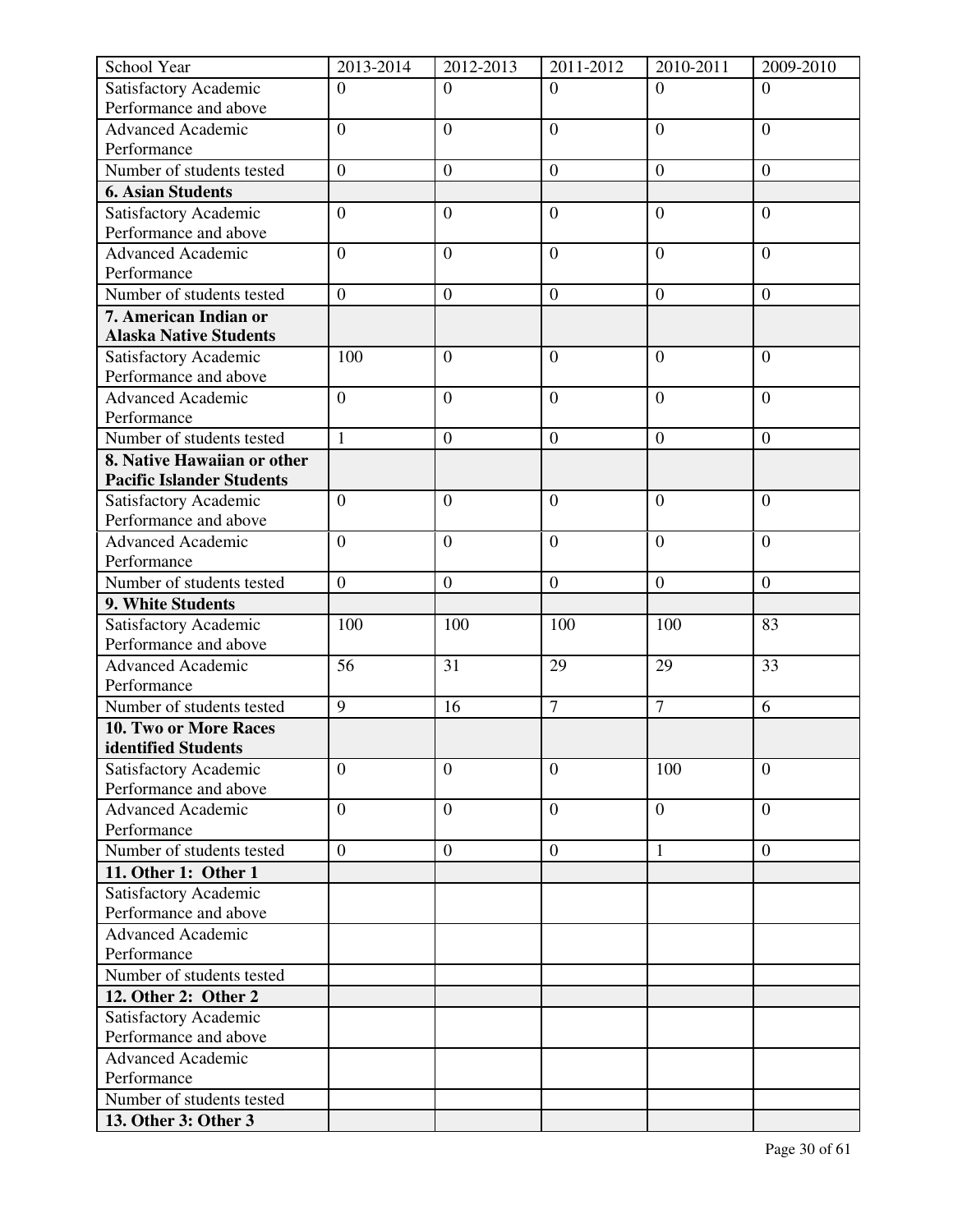| School Year                  | 2013-2014 | 2012-2013 | 2011-2012 | 2010-2011 | 2009-2010 |
|------------------------------|-----------|-----------|-----------|-----------|-----------|
| <b>Satisfactory Academic</b> |           |           |           |           |           |
| Performance and above        |           |           |           |           |           |
| <b>Advanced Academic</b>     |           |           |           |           |           |
| Performance                  |           |           |           |           |           |
| Number of students tested    |           |           |           |           |           |

**NOTES:**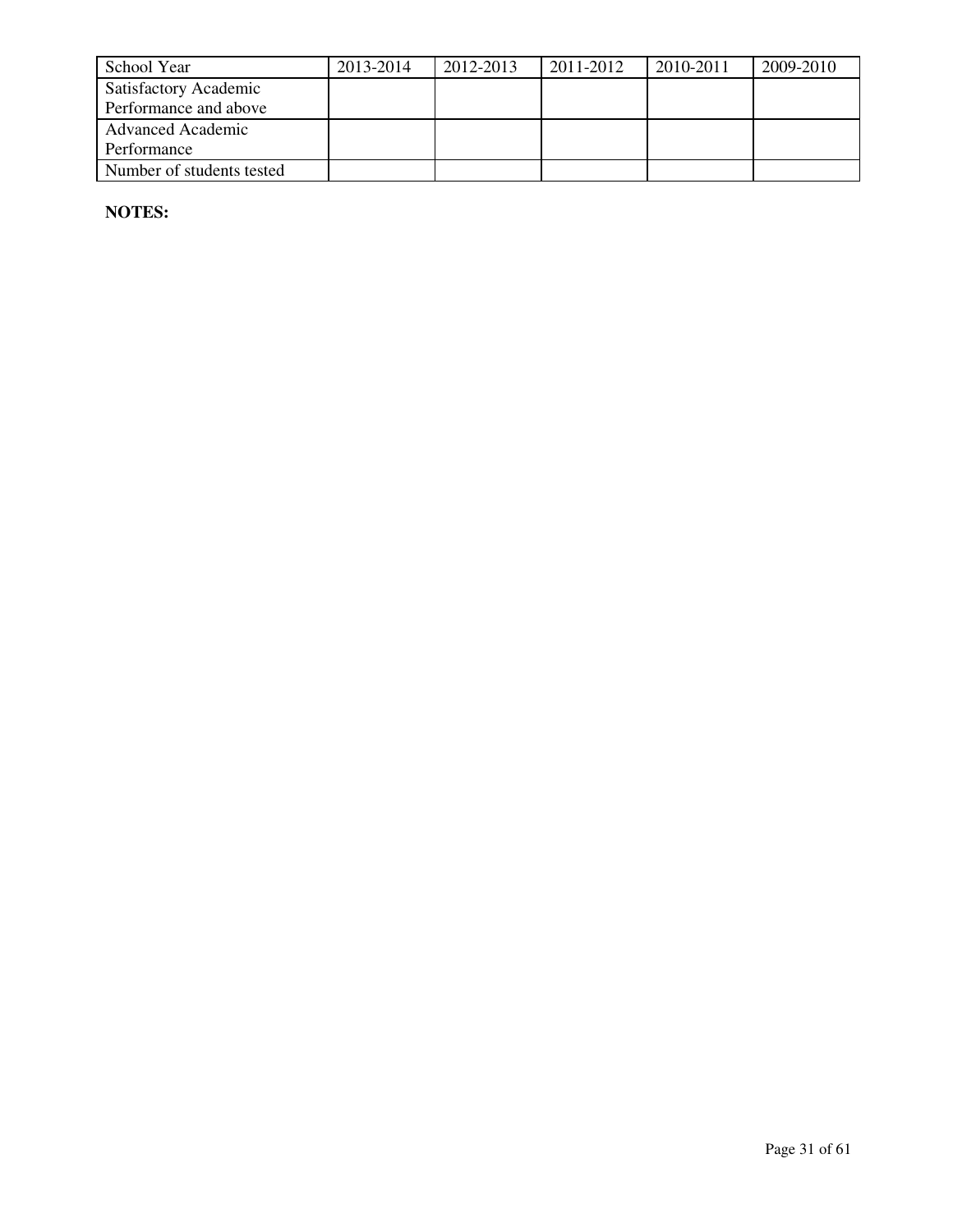| <b>Subject:</b> Math                | <b>Test: TAKS-2010-2011, STAAR-2012-</b> |
|-------------------------------------|------------------------------------------|
|                                     | 2014                                     |
| <b>All Students Tested/Grade: 8</b> | <b>Edition/Publication Year: 2014</b>    |
| <b>Publisher: Pearson</b>           |                                          |

| School Year                                    | 2013-2014        | 2012-2013        | 2011-2012        | 2010-2011        | 2009-2010        |
|------------------------------------------------|------------------|------------------|------------------|------------------|------------------|
| Testing month                                  | Apr              | Apr              | Apr              | Apr              | Apr              |
| <b>SCHOOL SCORES*</b>                          |                  |                  |                  |                  |                  |
| Satisfactory Academic                          | 100              | 100              | 77               | 100              | 100              |
| Performance and above                          |                  |                  |                  |                  |                  |
| <b>Advanced Academic</b>                       | 36               | 14               | $\overline{0}$   | 18               | 24               |
| Performance                                    |                  |                  |                  |                  |                  |
| Number of students tested                      | $\overline{22}$  | 14               | 11               | 11               | $\overline{17}$  |
| Percent of total students tested               | 100              | 100              | 85               | 100              | 100              |
| Number of students tested with                 |                  |                  |                  |                  |                  |
| alternative assessment                         |                  |                  |                  |                  |                  |
| $\overline{\%}$ of students tested with        | $\overline{0}$   | $\overline{0}$   | $\overline{0}$   | 9                | $\overline{0}$   |
| alternative assessment                         |                  |                  |                  |                  |                  |
| <b>SUBGROUP SCORES</b>                         |                  |                  |                  |                  |                  |
| 1. Free and Reduced-Price                      |                  |                  |                  |                  |                  |
| Meals/Socio-Economic/                          |                  |                  |                  |                  |                  |
| <b>Disadvantaged Students</b>                  |                  |                  |                  |                  |                  |
| Satisfactory Academic                          | 100              | 100              | 67               | 100              | 100              |
| Performance and above                          |                  |                  |                  |                  |                  |
| <b>Advanced Academic</b>                       | 38               | 20               | $\overline{0}$   | 20               | 13               |
| Performance                                    |                  |                  |                  |                  |                  |
| Number of students tested                      | $\overline{8}$   | 5                | 3                | 5                | 8                |
| 2. Students receiving Special                  |                  |                  |                  |                  |                  |
| <b>Education</b>                               |                  |                  |                  |                  |                  |
| Satisfactory Academic                          | 100              | $\theta$         | $\overline{0}$   | 100              | $\overline{0}$   |
| Performance and above                          |                  |                  |                  |                  |                  |
| <b>Advanced Academic</b>                       | $\overline{0}$   | $\overline{0}$   | $\overline{0}$   | $\overline{0}$   | $\overline{0}$   |
| Performance                                    |                  |                  |                  |                  |                  |
| Number of students tested                      | $\mathbf{1}$     | $\boldsymbol{0}$ | $\boldsymbol{0}$ | $\mathbf{1}$     | $\boldsymbol{0}$ |
| 3. English Language Learner                    |                  |                  |                  |                  |                  |
| <b>Students</b>                                |                  |                  |                  |                  |                  |
| Satisfactory Academic<br>Performance and above | $\overline{0}$   | $\theta$         | $\overline{0}$   | $\overline{0}$   | $\overline{0}$   |
|                                                |                  |                  | $\overline{0}$   |                  | $\overline{0}$   |
| Advanced Academic<br>Performance               | $\boldsymbol{0}$ | $\boldsymbol{0}$ |                  | $\boldsymbol{0}$ |                  |
| Number of students tested                      | $\overline{0}$   | $\overline{0}$   | $\mathbf{0}$     | $\overline{0}$   | $\overline{0}$   |
|                                                |                  |                  |                  |                  |                  |
| 4. Hispanic or Latino<br><b>Students</b>       |                  |                  |                  |                  |                  |
| Satisfactory Academic                          | 100              | 100              | 100              | 100              | 100              |
| Performance and above                          |                  |                  |                  |                  |                  |
| <b>Advanced Academic</b>                       | $\overline{0}$   | 17               | $\overline{0}$   | $\overline{0}$   | 25               |
| Performance                                    |                  |                  |                  |                  |                  |
| Number of students tested                      | 6                | 6                | $\tau$           | $\overline{4}$   | $\overline{4}$   |
| 5. African-American                            |                  |                  |                  |                  |                  |
| <b>Students</b>                                |                  |                  |                  |                  |                  |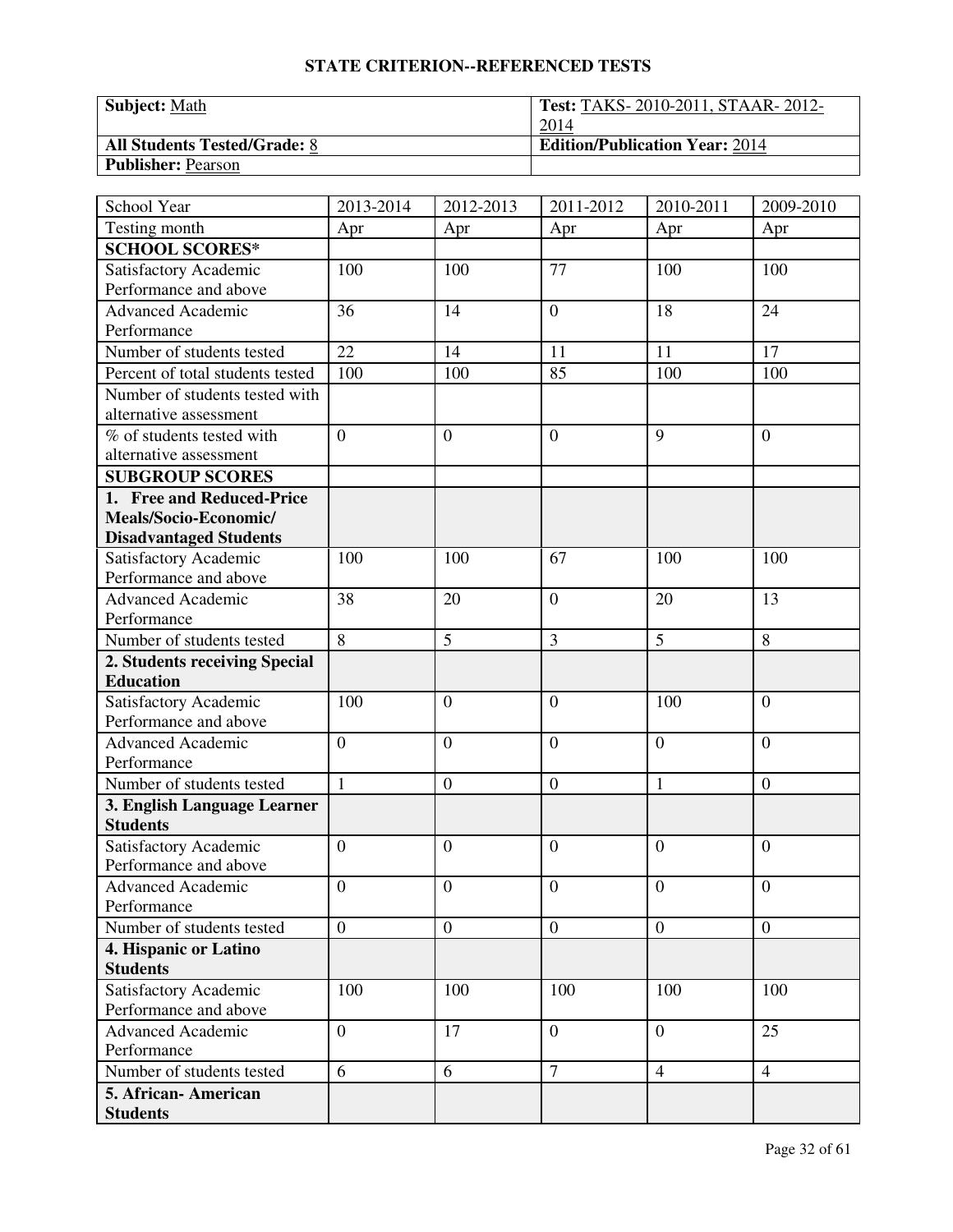| School Year                                                     | 2013-2014        | 2012-2013        | 2011-2012        | 2010-2011        | 2009-2010        |
|-----------------------------------------------------------------|------------------|------------------|------------------|------------------|------------------|
| Satisfactory Academic                                           | $\overline{0}$   | $\Omega$         | $\Omega$         | $\Omega$         | $\Omega$         |
| Performance and above                                           |                  |                  |                  |                  |                  |
| <b>Advanced Academic</b>                                        | $\overline{0}$   | $\overline{0}$   | $\overline{0}$   | $\overline{0}$   | $\overline{0}$   |
| Performance                                                     |                  |                  |                  |                  |                  |
| Number of students tested                                       | $\overline{0}$   | $\boldsymbol{0}$ | $\boldsymbol{0}$ | $\boldsymbol{0}$ | $\boldsymbol{0}$ |
| <b>6. Asian Students</b>                                        |                  |                  |                  |                  |                  |
| Satisfactory Academic                                           | $\boldsymbol{0}$ | $\overline{0}$   | $\overline{0}$   | $\overline{0}$   | $\overline{0}$   |
| Performance and above                                           |                  |                  |                  |                  |                  |
| <b>Advanced Academic</b>                                        | $\overline{0}$   | $\overline{0}$   | $\overline{0}$   | $\mathbf{0}$     | $\overline{0}$   |
| Performance                                                     |                  |                  |                  |                  |                  |
| Number of students tested                                       | $\overline{0}$   | $\boldsymbol{0}$ | $\mathbf{0}$     | $\boldsymbol{0}$ | $\overline{0}$   |
| 7. American Indian or                                           |                  |                  |                  |                  |                  |
| <b>Alaska Native Students</b>                                   |                  |                  |                  |                  |                  |
| Satisfactory Academic                                           | $\overline{0}$   | $\overline{0}$   | $\overline{0}$   | $\overline{0}$   | $\overline{0}$   |
| Performance and above                                           |                  |                  |                  |                  |                  |
| <b>Advanced Academic</b>                                        | $\overline{0}$   | $\overline{0}$   | $\overline{0}$   | $\overline{0}$   | $\overline{0}$   |
| Performance<br>Number of students tested                        | $\overline{0}$   |                  |                  |                  |                  |
|                                                                 |                  | $\overline{0}$   | $\overline{0}$   | $\overline{0}$   | $\boldsymbol{0}$ |
| 8. Native Hawaiian or other<br><b>Pacific Islander Students</b> |                  |                  |                  |                  |                  |
| Satisfactory Academic                                           | $\overline{0}$   | $\overline{0}$   | $\overline{0}$   | $\overline{0}$   | $\overline{0}$   |
| Performance and above                                           |                  |                  |                  |                  |                  |
| <b>Advanced Academic</b>                                        | $\overline{0}$   | $\overline{0}$   | $\overline{0}$   | $\overline{0}$   | $\overline{0}$   |
| Performance                                                     |                  |                  |                  |                  |                  |
| Number of students tested                                       | $\boldsymbol{0}$ | $\mathbf{0}$     | $\boldsymbol{0}$ | $\boldsymbol{0}$ | $\overline{0}$   |
| 9. White Students                                               |                  |                  |                  |                  |                  |
| Satisfactory Academic                                           | 100              | 100              | 67               | 100              | 100              |
| Performance and above                                           |                  |                  |                  |                  |                  |
| <b>Advanced Academic</b>                                        | 50               | 13               | $\boldsymbol{0}$ | 29               | 23               |
| Performance                                                     |                  |                  |                  |                  |                  |
| Number of students tested                                       | 16               | 8                | $\overline{3}$   | $\overline{7}$   | 13               |
| 10. Two or More Races                                           |                  |                  |                  |                  |                  |
| identified Students                                             |                  |                  |                  |                  |                  |
| Satisfactory Academic                                           | $\overline{0}$   | $\overline{0}$   | 100              | $\overline{0}$   | $\overline{0}$   |
| Performance and above                                           |                  |                  |                  |                  |                  |
| <b>Advanced Academic</b>                                        | $\overline{0}$   | $\overline{0}$   | $\overline{0}$   | $\overline{0}$   | $\overline{0}$   |
| Performance                                                     |                  |                  |                  |                  |                  |
| Number of students tested                                       | $\overline{0}$   | $\boldsymbol{0}$ | 1                | $\boldsymbol{0}$ | $\overline{0}$   |
| 11. Other 1: Other 1                                            |                  |                  |                  |                  |                  |
| Satisfactory Academic                                           |                  |                  |                  |                  |                  |
| Performance and above                                           |                  |                  |                  |                  |                  |
| <b>Advanced Academic</b>                                        |                  |                  |                  |                  |                  |
| Performance                                                     |                  |                  |                  |                  |                  |
| Number of students tested                                       |                  |                  |                  |                  |                  |
| 12. Other 2: Other 2                                            |                  |                  |                  |                  |                  |
| Satisfactory Academic                                           |                  |                  |                  |                  |                  |
| Performance and above                                           |                  |                  |                  |                  |                  |
| <b>Advanced Academic</b>                                        |                  |                  |                  |                  |                  |
| Performance                                                     |                  |                  |                  |                  |                  |
| Number of students tested                                       |                  |                  |                  |                  |                  |
| 13. Other 3: Other 3                                            |                  |                  |                  |                  |                  |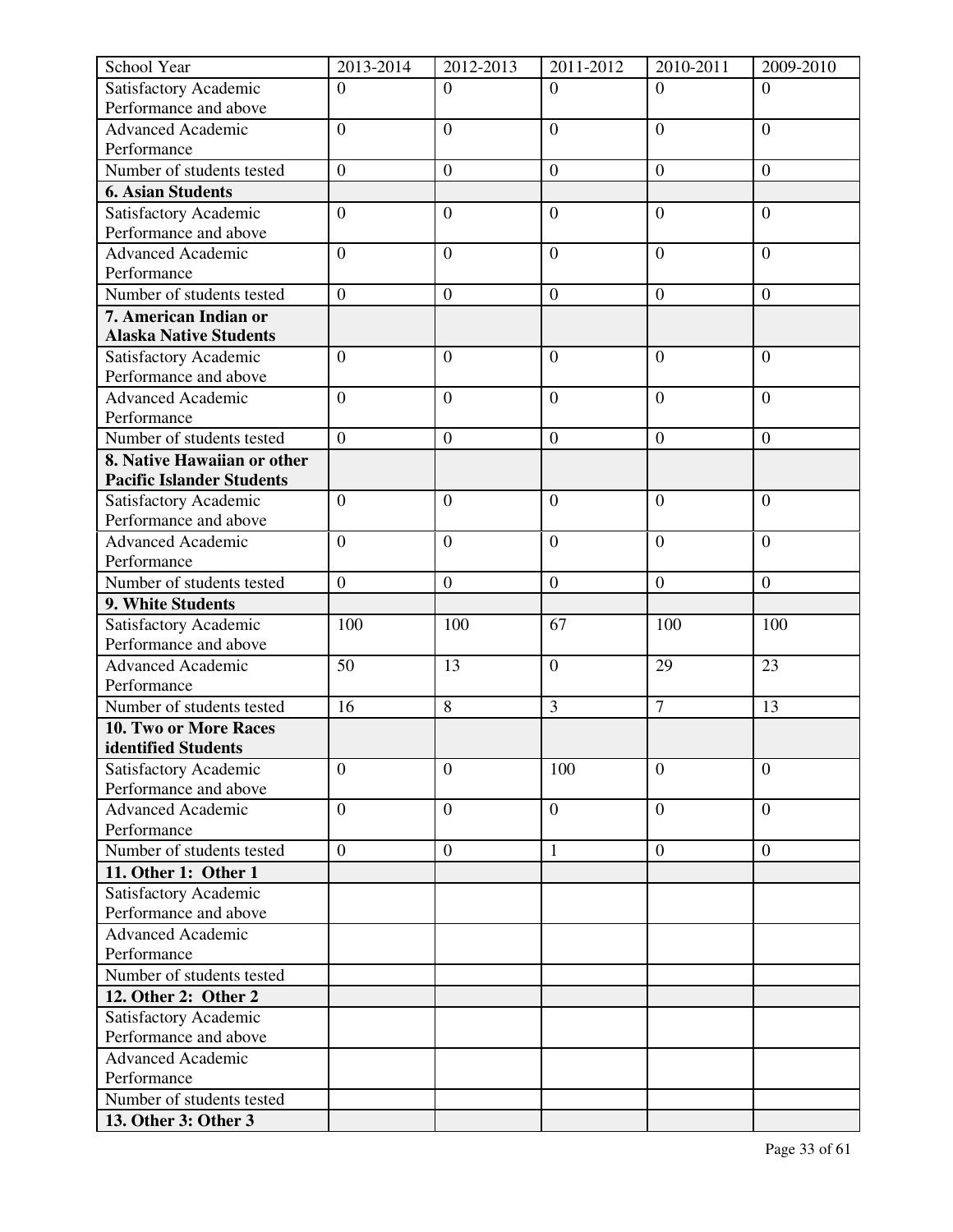| School Year                  | 2013-2014 | 2012-2013 | 2011-2012 | 2010-2011 | 2009-2010 |
|------------------------------|-----------|-----------|-----------|-----------|-----------|
| <b>Satisfactory Academic</b> |           |           |           |           |           |
| Performance and above        |           |           |           |           |           |
| <b>Advanced Academic</b>     |           |           |           |           |           |
| Performance                  |           |           |           |           |           |
| Number of students tested    |           |           |           |           |           |

**NOTES:**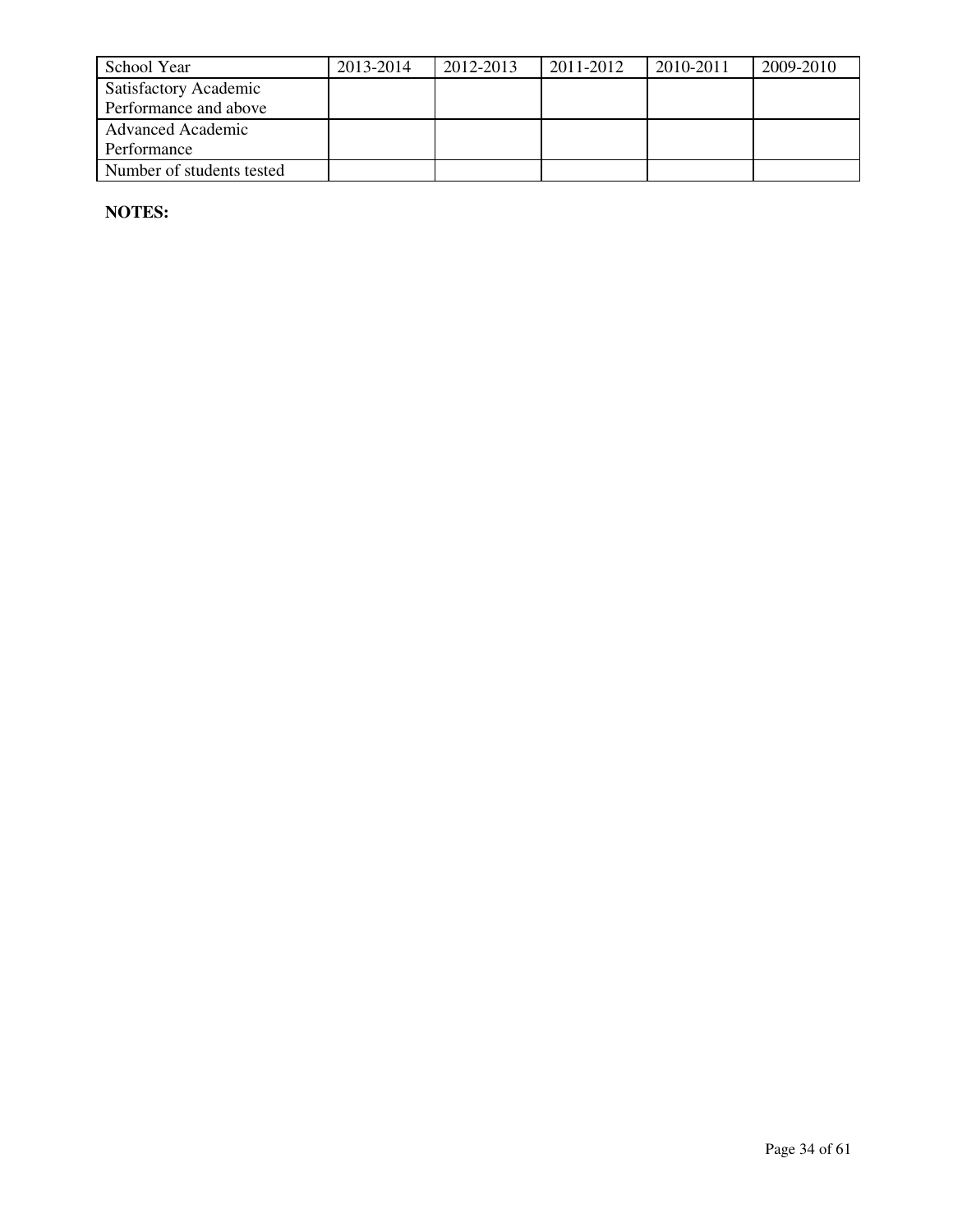| <b>Subject:</b> Math                | <b>Test: TAKS-2010-2011, STAAR-2012-</b> |
|-------------------------------------|------------------------------------------|
|                                     | 2014                                     |
| <b>All Students Tested/Grade: 9</b> | <b>Edition/Publication Year: 2014</b>    |
| <b>Publisher: Pearson</b>           |                                          |

| School Year                                    | 2013-2014      | 2012-2013        | 2011-2012        | 2010-2011        | 2009-2010       |
|------------------------------------------------|----------------|------------------|------------------|------------------|-----------------|
| Testing month                                  | May            | May              | May              | May              | May             |
| <b>SCHOOL SCORES*</b>                          |                |                  |                  |                  |                 |
| Satisfactory Academic                          | 100            | 100              | 100              | 94               | 100             |
| Performance and above                          |                |                  |                  |                  |                 |
| <b>Advanced Academic</b>                       | 63             | $\overline{7}$   | $\overline{0}$   | 23               | 18              |
| Performance                                    |                |                  |                  |                  |                 |
| Number of students tested                      | 16             | 14               | 13               | 17               | $\overline{17}$ |
| Percent of total students tested               | 100            | 100              | 100              | 100              | 100             |
| Number of students tested with                 |                |                  |                  |                  |                 |
| alternative assessment                         |                |                  |                  |                  |                 |
| % of students tested with                      | 6              | $\overline{0}$   | $\overline{0}$   | $\theta$         | 6               |
| alternative assessment                         |                |                  |                  |                  |                 |
| <b>SUBGROUP SCORES</b>                         |                |                  |                  |                  |                 |
| 1. Free and Reduced-Price                      |                |                  |                  |                  |                 |
| Meals/Socio-Economic/                          |                |                  |                  |                  |                 |
| <b>Disadvantaged Students</b>                  |                |                  |                  |                  |                 |
| Satisfactory Academic                          | 100            | 100              | 100              | 89               | 100             |
| Performance and above                          |                |                  |                  |                  |                 |
| Advanced Academic                              | 80             | $\overline{0}$   | $\overline{0}$   | 33               | 20              |
| Performance                                    |                |                  |                  |                  |                 |
| Number of students tested                      | $\overline{5}$ | $\overline{3}$   | $\overline{4}$   | 9                | 5               |
| 2. Students receiving Special                  |                |                  |                  |                  |                 |
| <b>Education</b>                               |                |                  |                  |                  |                 |
| Satisfactory Academic                          | 100            | $\theta$         | $\overline{0}$   | $\overline{0}$   | 100             |
| Performance and above                          |                |                  |                  |                  |                 |
| <b>Advanced Academic</b>                       | $\overline{0}$ | $\overline{0}$   | $\overline{0}$   | $\theta$         | $\overline{0}$  |
| Performance                                    |                |                  |                  |                  |                 |
| Number of students tested                      | $\mathbf{1}$   | $\boldsymbol{0}$ | $\boldsymbol{0}$ | $\boldsymbol{0}$ | $\mathbf{1}$    |
| 3. English Language Learner                    |                |                  |                  |                  |                 |
| <b>Students</b>                                | $\overline{0}$ |                  |                  |                  |                 |
| Satisfactory Academic<br>Performance and above |                | $\theta$         | $\overline{0}$   | $\theta$         | 100             |
| <b>Advanced Academic</b>                       | $\overline{0}$ | $\overline{0}$   | $\overline{0}$   | $\mathbf{0}$     | $\mathbf{0}$    |
| Performance                                    |                |                  |                  |                  |                 |
| Number of students tested                      | $\overline{0}$ | $\overline{0}$   | $\boldsymbol{0}$ | $\mathbf{0}$     | 1               |
| 4. Hispanic or Latino                          |                |                  |                  |                  |                 |
| <b>Students</b>                                |                |                  |                  |                  |                 |
| Satisfactory Academic                          | 100            | 100              | 100              | 75               | 100             |
| Performance and above                          |                |                  |                  |                  |                 |
| <b>Advanced Academic</b>                       | 63             | 11               | $\overline{0}$   | $\overline{0}$   | 14              |
| Performance                                    |                |                  |                  |                  |                 |
| Number of students tested                      | $\overline{8}$ | 9                | $\overline{4}$   | $\overline{4}$   | $\overline{7}$  |
| 5. African- American                           |                |                  |                  |                  |                 |
| <b>Students</b>                                |                |                  |                  |                  |                 |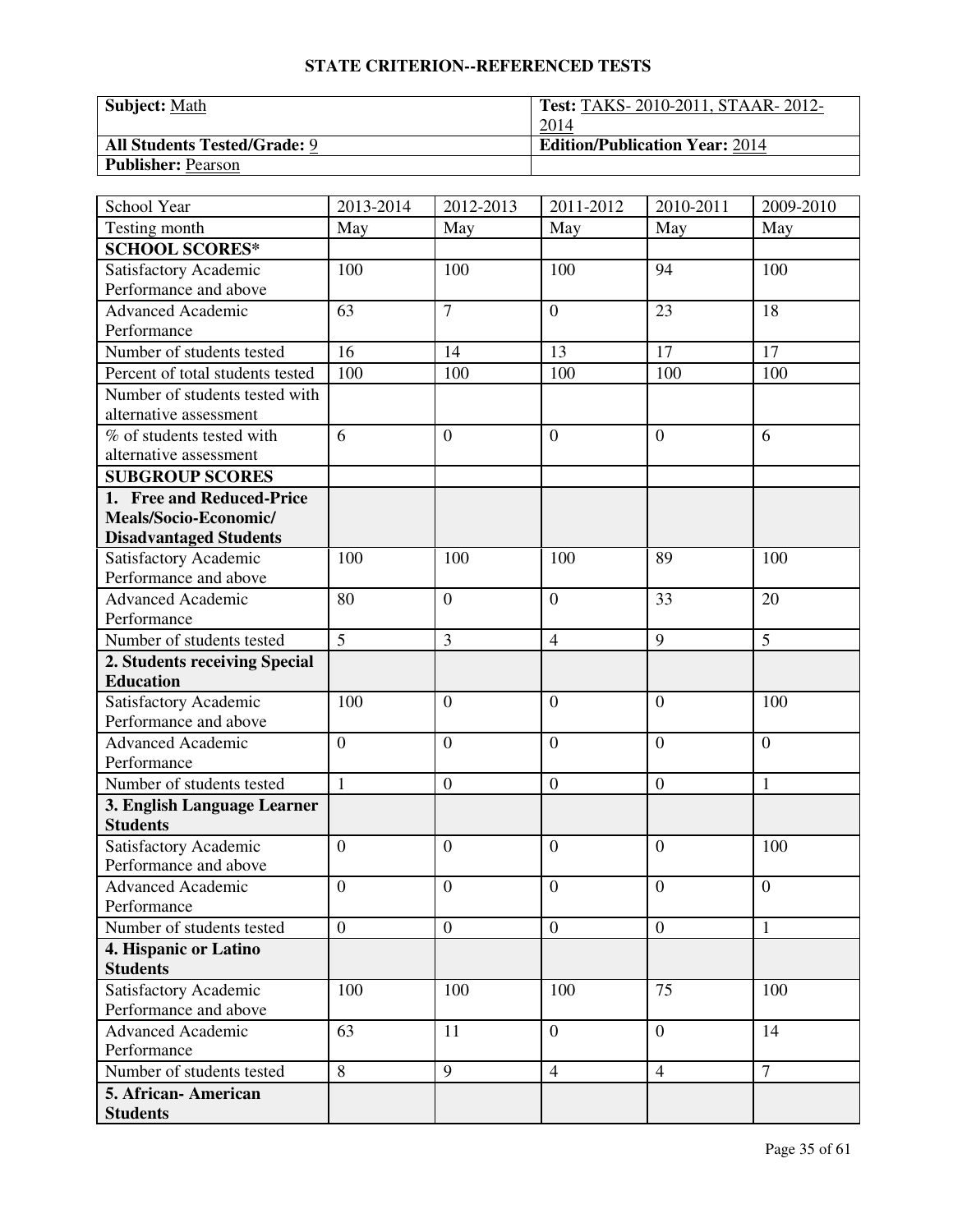| Satisfactory Academic<br>$\overline{0}$<br>$\Omega$<br>$\Omega$<br>$\Omega$<br>$\Omega$<br>Performance and above<br>$\overline{0}$<br><b>Advanced Academic</b><br>$\overline{0}$<br>$\overline{0}$<br>$\overline{0}$<br>$\overline{0}$<br>Performance<br>Number of students tested<br>$\overline{0}$<br>$\boldsymbol{0}$<br>$\boldsymbol{0}$<br>$\boldsymbol{0}$<br>$\boldsymbol{0}$<br><b>6. Asian Students</b><br>$\boldsymbol{0}$<br>$\overline{0}$<br>$\overline{0}$<br>Satisfactory Academic<br>$\overline{0}$<br>$\overline{0}$<br>Performance and above<br><b>Advanced Academic</b><br>$\overline{0}$<br>$\overline{0}$<br>$\overline{0}$<br>$\overline{0}$<br>$\overline{0}$<br>Performance<br>Number of students tested<br>$\overline{0}$<br>$\boldsymbol{0}$<br>$\mathbf{0}$<br>$\boldsymbol{0}$<br>$\overline{0}$<br>7. American Indian or<br><b>Alaska Native Students</b><br>Satisfactory Academic<br>$\overline{0}$<br>$\overline{0}$<br>$\overline{0}$<br>$\overline{0}$<br>$\overline{0}$<br>Performance and above<br><b>Advanced Academic</b><br>$\overline{0}$<br>$\overline{0}$<br>$\overline{0}$<br>$\overline{0}$<br>$\overline{0}$<br>Performance<br>$\overline{0}$<br>Number of students tested<br>$\overline{0}$<br>$\overline{0}$<br>$\overline{0}$<br>$\boldsymbol{0}$<br>8. Native Hawaiian or other<br><b>Pacific Islander Students</b><br>Satisfactory Academic<br>$\overline{0}$<br>$\overline{0}$<br>$\overline{0}$<br>$\overline{0}$<br>$\overline{0}$<br>Performance and above<br>$\overline{0}$<br><b>Advanced Academic</b><br>$\overline{0}$<br>$\overline{0}$<br>$\overline{0}$<br>$\overline{0}$<br>Performance<br>Number of students tested<br>$\boldsymbol{0}$<br>$\mathbf{0}$<br>$\boldsymbol{0}$<br>$\boldsymbol{0}$<br>$\overline{0}$<br>9. White Students<br>Satisfactory Academic<br>100<br>100<br>100<br>100<br>100<br>Performance and above<br>63<br><b>Advanced Academic</b><br>$\mathbf{0}$<br>$\boldsymbol{0}$<br>31<br>20<br>Performance<br>Number of students tested<br>8<br>9<br>$\overline{4}$<br>13<br>10<br>10. Two or More Races<br>identified Students<br>$\overline{0}$<br>Satisfactory Academic<br>$\overline{0}$<br>$\overline{0}$<br>$\overline{0}$<br>100<br>Performance and above<br>$\overline{0}$<br><b>Advanced Academic</b><br>$\overline{0}$<br>$\overline{0}$<br>$\boldsymbol{0}$<br>$\overline{0}$<br>Performance<br>Number of students tested<br>$\overline{0}$<br>$\mathbf{1}$<br>$\boldsymbol{0}$<br>$\boldsymbol{0}$<br>$\overline{0}$<br>11. Other 1: Other 1<br>Satisfactory Academic<br>Performance and above<br>Advanced Academic<br>Performance<br>Number of students tested<br>12. Other 2: Other 2<br>Satisfactory Academic<br>Performance and above<br><b>Advanced Academic</b><br>Performance<br>Number of students tested | School Year | 2013-2014 | 2012-2013 | 2011-2012 | 2010-2011 | 2009-2010 |
|---------------------------------------------------------------------------------------------------------------------------------------------------------------------------------------------------------------------------------------------------------------------------------------------------------------------------------------------------------------------------------------------------------------------------------------------------------------------------------------------------------------------------------------------------------------------------------------------------------------------------------------------------------------------------------------------------------------------------------------------------------------------------------------------------------------------------------------------------------------------------------------------------------------------------------------------------------------------------------------------------------------------------------------------------------------------------------------------------------------------------------------------------------------------------------------------------------------------------------------------------------------------------------------------------------------------------------------------------------------------------------------------------------------------------------------------------------------------------------------------------------------------------------------------------------------------------------------------------------------------------------------------------------------------------------------------------------------------------------------------------------------------------------------------------------------------------------------------------------------------------------------------------------------------------------------------------------------------------------------------------------------------------------------------------------------------------------------------------------------------------------------------------------------------------------------------------------------------------------------------------------------------------------------------------------------------------------------------------------------------------------------------------------------------------------------------------------------------------------------------------------------------------------------------------------------------------------------------------------------------------------------------------------------------------------------------------------------------------------------------------------------------------------------------------------------|-------------|-----------|-----------|-----------|-----------|-----------|
|                                                                                                                                                                                                                                                                                                                                                                                                                                                                                                                                                                                                                                                                                                                                                                                                                                                                                                                                                                                                                                                                                                                                                                                                                                                                                                                                                                                                                                                                                                                                                                                                                                                                                                                                                                                                                                                                                                                                                                                                                                                                                                                                                                                                                                                                                                                                                                                                                                                                                                                                                                                                                                                                                                                                                                                                               |             |           |           |           |           |           |
|                                                                                                                                                                                                                                                                                                                                                                                                                                                                                                                                                                                                                                                                                                                                                                                                                                                                                                                                                                                                                                                                                                                                                                                                                                                                                                                                                                                                                                                                                                                                                                                                                                                                                                                                                                                                                                                                                                                                                                                                                                                                                                                                                                                                                                                                                                                                                                                                                                                                                                                                                                                                                                                                                                                                                                                                               |             |           |           |           |           |           |
|                                                                                                                                                                                                                                                                                                                                                                                                                                                                                                                                                                                                                                                                                                                                                                                                                                                                                                                                                                                                                                                                                                                                                                                                                                                                                                                                                                                                                                                                                                                                                                                                                                                                                                                                                                                                                                                                                                                                                                                                                                                                                                                                                                                                                                                                                                                                                                                                                                                                                                                                                                                                                                                                                                                                                                                                               |             |           |           |           |           |           |
|                                                                                                                                                                                                                                                                                                                                                                                                                                                                                                                                                                                                                                                                                                                                                                                                                                                                                                                                                                                                                                                                                                                                                                                                                                                                                                                                                                                                                                                                                                                                                                                                                                                                                                                                                                                                                                                                                                                                                                                                                                                                                                                                                                                                                                                                                                                                                                                                                                                                                                                                                                                                                                                                                                                                                                                                               |             |           |           |           |           |           |
|                                                                                                                                                                                                                                                                                                                                                                                                                                                                                                                                                                                                                                                                                                                                                                                                                                                                                                                                                                                                                                                                                                                                                                                                                                                                                                                                                                                                                                                                                                                                                                                                                                                                                                                                                                                                                                                                                                                                                                                                                                                                                                                                                                                                                                                                                                                                                                                                                                                                                                                                                                                                                                                                                                                                                                                                               |             |           |           |           |           |           |
|                                                                                                                                                                                                                                                                                                                                                                                                                                                                                                                                                                                                                                                                                                                                                                                                                                                                                                                                                                                                                                                                                                                                                                                                                                                                                                                                                                                                                                                                                                                                                                                                                                                                                                                                                                                                                                                                                                                                                                                                                                                                                                                                                                                                                                                                                                                                                                                                                                                                                                                                                                                                                                                                                                                                                                                                               |             |           |           |           |           |           |
|                                                                                                                                                                                                                                                                                                                                                                                                                                                                                                                                                                                                                                                                                                                                                                                                                                                                                                                                                                                                                                                                                                                                                                                                                                                                                                                                                                                                                                                                                                                                                                                                                                                                                                                                                                                                                                                                                                                                                                                                                                                                                                                                                                                                                                                                                                                                                                                                                                                                                                                                                                                                                                                                                                                                                                                                               |             |           |           |           |           |           |
|                                                                                                                                                                                                                                                                                                                                                                                                                                                                                                                                                                                                                                                                                                                                                                                                                                                                                                                                                                                                                                                                                                                                                                                                                                                                                                                                                                                                                                                                                                                                                                                                                                                                                                                                                                                                                                                                                                                                                                                                                                                                                                                                                                                                                                                                                                                                                                                                                                                                                                                                                                                                                                                                                                                                                                                                               |             |           |           |           |           |           |
|                                                                                                                                                                                                                                                                                                                                                                                                                                                                                                                                                                                                                                                                                                                                                                                                                                                                                                                                                                                                                                                                                                                                                                                                                                                                                                                                                                                                                                                                                                                                                                                                                                                                                                                                                                                                                                                                                                                                                                                                                                                                                                                                                                                                                                                                                                                                                                                                                                                                                                                                                                                                                                                                                                                                                                                                               |             |           |           |           |           |           |
|                                                                                                                                                                                                                                                                                                                                                                                                                                                                                                                                                                                                                                                                                                                                                                                                                                                                                                                                                                                                                                                                                                                                                                                                                                                                                                                                                                                                                                                                                                                                                                                                                                                                                                                                                                                                                                                                                                                                                                                                                                                                                                                                                                                                                                                                                                                                                                                                                                                                                                                                                                                                                                                                                                                                                                                                               |             |           |           |           |           |           |
|                                                                                                                                                                                                                                                                                                                                                                                                                                                                                                                                                                                                                                                                                                                                                                                                                                                                                                                                                                                                                                                                                                                                                                                                                                                                                                                                                                                                                                                                                                                                                                                                                                                                                                                                                                                                                                                                                                                                                                                                                                                                                                                                                                                                                                                                                                                                                                                                                                                                                                                                                                                                                                                                                                                                                                                                               |             |           |           |           |           |           |
|                                                                                                                                                                                                                                                                                                                                                                                                                                                                                                                                                                                                                                                                                                                                                                                                                                                                                                                                                                                                                                                                                                                                                                                                                                                                                                                                                                                                                                                                                                                                                                                                                                                                                                                                                                                                                                                                                                                                                                                                                                                                                                                                                                                                                                                                                                                                                                                                                                                                                                                                                                                                                                                                                                                                                                                                               |             |           |           |           |           |           |
|                                                                                                                                                                                                                                                                                                                                                                                                                                                                                                                                                                                                                                                                                                                                                                                                                                                                                                                                                                                                                                                                                                                                                                                                                                                                                                                                                                                                                                                                                                                                                                                                                                                                                                                                                                                                                                                                                                                                                                                                                                                                                                                                                                                                                                                                                                                                                                                                                                                                                                                                                                                                                                                                                                                                                                                                               |             |           |           |           |           |           |
|                                                                                                                                                                                                                                                                                                                                                                                                                                                                                                                                                                                                                                                                                                                                                                                                                                                                                                                                                                                                                                                                                                                                                                                                                                                                                                                                                                                                                                                                                                                                                                                                                                                                                                                                                                                                                                                                                                                                                                                                                                                                                                                                                                                                                                                                                                                                                                                                                                                                                                                                                                                                                                                                                                                                                                                                               |             |           |           |           |           |           |
|                                                                                                                                                                                                                                                                                                                                                                                                                                                                                                                                                                                                                                                                                                                                                                                                                                                                                                                                                                                                                                                                                                                                                                                                                                                                                                                                                                                                                                                                                                                                                                                                                                                                                                                                                                                                                                                                                                                                                                                                                                                                                                                                                                                                                                                                                                                                                                                                                                                                                                                                                                                                                                                                                                                                                                                                               |             |           |           |           |           |           |
|                                                                                                                                                                                                                                                                                                                                                                                                                                                                                                                                                                                                                                                                                                                                                                                                                                                                                                                                                                                                                                                                                                                                                                                                                                                                                                                                                                                                                                                                                                                                                                                                                                                                                                                                                                                                                                                                                                                                                                                                                                                                                                                                                                                                                                                                                                                                                                                                                                                                                                                                                                                                                                                                                                                                                                                                               |             |           |           |           |           |           |
|                                                                                                                                                                                                                                                                                                                                                                                                                                                                                                                                                                                                                                                                                                                                                                                                                                                                                                                                                                                                                                                                                                                                                                                                                                                                                                                                                                                                                                                                                                                                                                                                                                                                                                                                                                                                                                                                                                                                                                                                                                                                                                                                                                                                                                                                                                                                                                                                                                                                                                                                                                                                                                                                                                                                                                                                               |             |           |           |           |           |           |
|                                                                                                                                                                                                                                                                                                                                                                                                                                                                                                                                                                                                                                                                                                                                                                                                                                                                                                                                                                                                                                                                                                                                                                                                                                                                                                                                                                                                                                                                                                                                                                                                                                                                                                                                                                                                                                                                                                                                                                                                                                                                                                                                                                                                                                                                                                                                                                                                                                                                                                                                                                                                                                                                                                                                                                                                               |             |           |           |           |           |           |
|                                                                                                                                                                                                                                                                                                                                                                                                                                                                                                                                                                                                                                                                                                                                                                                                                                                                                                                                                                                                                                                                                                                                                                                                                                                                                                                                                                                                                                                                                                                                                                                                                                                                                                                                                                                                                                                                                                                                                                                                                                                                                                                                                                                                                                                                                                                                                                                                                                                                                                                                                                                                                                                                                                                                                                                                               |             |           |           |           |           |           |
|                                                                                                                                                                                                                                                                                                                                                                                                                                                                                                                                                                                                                                                                                                                                                                                                                                                                                                                                                                                                                                                                                                                                                                                                                                                                                                                                                                                                                                                                                                                                                                                                                                                                                                                                                                                                                                                                                                                                                                                                                                                                                                                                                                                                                                                                                                                                                                                                                                                                                                                                                                                                                                                                                                                                                                                                               |             |           |           |           |           |           |
|                                                                                                                                                                                                                                                                                                                                                                                                                                                                                                                                                                                                                                                                                                                                                                                                                                                                                                                                                                                                                                                                                                                                                                                                                                                                                                                                                                                                                                                                                                                                                                                                                                                                                                                                                                                                                                                                                                                                                                                                                                                                                                                                                                                                                                                                                                                                                                                                                                                                                                                                                                                                                                                                                                                                                                                                               |             |           |           |           |           |           |
|                                                                                                                                                                                                                                                                                                                                                                                                                                                                                                                                                                                                                                                                                                                                                                                                                                                                                                                                                                                                                                                                                                                                                                                                                                                                                                                                                                                                                                                                                                                                                                                                                                                                                                                                                                                                                                                                                                                                                                                                                                                                                                                                                                                                                                                                                                                                                                                                                                                                                                                                                                                                                                                                                                                                                                                                               |             |           |           |           |           |           |
|                                                                                                                                                                                                                                                                                                                                                                                                                                                                                                                                                                                                                                                                                                                                                                                                                                                                                                                                                                                                                                                                                                                                                                                                                                                                                                                                                                                                                                                                                                                                                                                                                                                                                                                                                                                                                                                                                                                                                                                                                                                                                                                                                                                                                                                                                                                                                                                                                                                                                                                                                                                                                                                                                                                                                                                                               |             |           |           |           |           |           |
|                                                                                                                                                                                                                                                                                                                                                                                                                                                                                                                                                                                                                                                                                                                                                                                                                                                                                                                                                                                                                                                                                                                                                                                                                                                                                                                                                                                                                                                                                                                                                                                                                                                                                                                                                                                                                                                                                                                                                                                                                                                                                                                                                                                                                                                                                                                                                                                                                                                                                                                                                                                                                                                                                                                                                                                                               |             |           |           |           |           |           |
|                                                                                                                                                                                                                                                                                                                                                                                                                                                                                                                                                                                                                                                                                                                                                                                                                                                                                                                                                                                                                                                                                                                                                                                                                                                                                                                                                                                                                                                                                                                                                                                                                                                                                                                                                                                                                                                                                                                                                                                                                                                                                                                                                                                                                                                                                                                                                                                                                                                                                                                                                                                                                                                                                                                                                                                                               |             |           |           |           |           |           |
|                                                                                                                                                                                                                                                                                                                                                                                                                                                                                                                                                                                                                                                                                                                                                                                                                                                                                                                                                                                                                                                                                                                                                                                                                                                                                                                                                                                                                                                                                                                                                                                                                                                                                                                                                                                                                                                                                                                                                                                                                                                                                                                                                                                                                                                                                                                                                                                                                                                                                                                                                                                                                                                                                                                                                                                                               |             |           |           |           |           |           |
|                                                                                                                                                                                                                                                                                                                                                                                                                                                                                                                                                                                                                                                                                                                                                                                                                                                                                                                                                                                                                                                                                                                                                                                                                                                                                                                                                                                                                                                                                                                                                                                                                                                                                                                                                                                                                                                                                                                                                                                                                                                                                                                                                                                                                                                                                                                                                                                                                                                                                                                                                                                                                                                                                                                                                                                                               |             |           |           |           |           |           |
|                                                                                                                                                                                                                                                                                                                                                                                                                                                                                                                                                                                                                                                                                                                                                                                                                                                                                                                                                                                                                                                                                                                                                                                                                                                                                                                                                                                                                                                                                                                                                                                                                                                                                                                                                                                                                                                                                                                                                                                                                                                                                                                                                                                                                                                                                                                                                                                                                                                                                                                                                                                                                                                                                                                                                                                                               |             |           |           |           |           |           |
|                                                                                                                                                                                                                                                                                                                                                                                                                                                                                                                                                                                                                                                                                                                                                                                                                                                                                                                                                                                                                                                                                                                                                                                                                                                                                                                                                                                                                                                                                                                                                                                                                                                                                                                                                                                                                                                                                                                                                                                                                                                                                                                                                                                                                                                                                                                                                                                                                                                                                                                                                                                                                                                                                                                                                                                                               |             |           |           |           |           |           |
|                                                                                                                                                                                                                                                                                                                                                                                                                                                                                                                                                                                                                                                                                                                                                                                                                                                                                                                                                                                                                                                                                                                                                                                                                                                                                                                                                                                                                                                                                                                                                                                                                                                                                                                                                                                                                                                                                                                                                                                                                                                                                                                                                                                                                                                                                                                                                                                                                                                                                                                                                                                                                                                                                                                                                                                                               |             |           |           |           |           |           |
|                                                                                                                                                                                                                                                                                                                                                                                                                                                                                                                                                                                                                                                                                                                                                                                                                                                                                                                                                                                                                                                                                                                                                                                                                                                                                                                                                                                                                                                                                                                                                                                                                                                                                                                                                                                                                                                                                                                                                                                                                                                                                                                                                                                                                                                                                                                                                                                                                                                                                                                                                                                                                                                                                                                                                                                                               |             |           |           |           |           |           |
|                                                                                                                                                                                                                                                                                                                                                                                                                                                                                                                                                                                                                                                                                                                                                                                                                                                                                                                                                                                                                                                                                                                                                                                                                                                                                                                                                                                                                                                                                                                                                                                                                                                                                                                                                                                                                                                                                                                                                                                                                                                                                                                                                                                                                                                                                                                                                                                                                                                                                                                                                                                                                                                                                                                                                                                                               |             |           |           |           |           |           |
|                                                                                                                                                                                                                                                                                                                                                                                                                                                                                                                                                                                                                                                                                                                                                                                                                                                                                                                                                                                                                                                                                                                                                                                                                                                                                                                                                                                                                                                                                                                                                                                                                                                                                                                                                                                                                                                                                                                                                                                                                                                                                                                                                                                                                                                                                                                                                                                                                                                                                                                                                                                                                                                                                                                                                                                                               |             |           |           |           |           |           |
|                                                                                                                                                                                                                                                                                                                                                                                                                                                                                                                                                                                                                                                                                                                                                                                                                                                                                                                                                                                                                                                                                                                                                                                                                                                                                                                                                                                                                                                                                                                                                                                                                                                                                                                                                                                                                                                                                                                                                                                                                                                                                                                                                                                                                                                                                                                                                                                                                                                                                                                                                                                                                                                                                                                                                                                                               |             |           |           |           |           |           |
|                                                                                                                                                                                                                                                                                                                                                                                                                                                                                                                                                                                                                                                                                                                                                                                                                                                                                                                                                                                                                                                                                                                                                                                                                                                                                                                                                                                                                                                                                                                                                                                                                                                                                                                                                                                                                                                                                                                                                                                                                                                                                                                                                                                                                                                                                                                                                                                                                                                                                                                                                                                                                                                                                                                                                                                                               |             |           |           |           |           |           |
|                                                                                                                                                                                                                                                                                                                                                                                                                                                                                                                                                                                                                                                                                                                                                                                                                                                                                                                                                                                                                                                                                                                                                                                                                                                                                                                                                                                                                                                                                                                                                                                                                                                                                                                                                                                                                                                                                                                                                                                                                                                                                                                                                                                                                                                                                                                                                                                                                                                                                                                                                                                                                                                                                                                                                                                                               |             |           |           |           |           |           |
|                                                                                                                                                                                                                                                                                                                                                                                                                                                                                                                                                                                                                                                                                                                                                                                                                                                                                                                                                                                                                                                                                                                                                                                                                                                                                                                                                                                                                                                                                                                                                                                                                                                                                                                                                                                                                                                                                                                                                                                                                                                                                                                                                                                                                                                                                                                                                                                                                                                                                                                                                                                                                                                                                                                                                                                                               |             |           |           |           |           |           |
|                                                                                                                                                                                                                                                                                                                                                                                                                                                                                                                                                                                                                                                                                                                                                                                                                                                                                                                                                                                                                                                                                                                                                                                                                                                                                                                                                                                                                                                                                                                                                                                                                                                                                                                                                                                                                                                                                                                                                                                                                                                                                                                                                                                                                                                                                                                                                                                                                                                                                                                                                                                                                                                                                                                                                                                                               |             |           |           |           |           |           |
|                                                                                                                                                                                                                                                                                                                                                                                                                                                                                                                                                                                                                                                                                                                                                                                                                                                                                                                                                                                                                                                                                                                                                                                                                                                                                                                                                                                                                                                                                                                                                                                                                                                                                                                                                                                                                                                                                                                                                                                                                                                                                                                                                                                                                                                                                                                                                                                                                                                                                                                                                                                                                                                                                                                                                                                                               |             |           |           |           |           |           |
|                                                                                                                                                                                                                                                                                                                                                                                                                                                                                                                                                                                                                                                                                                                                                                                                                                                                                                                                                                                                                                                                                                                                                                                                                                                                                                                                                                                                                                                                                                                                                                                                                                                                                                                                                                                                                                                                                                                                                                                                                                                                                                                                                                                                                                                                                                                                                                                                                                                                                                                                                                                                                                                                                                                                                                                                               |             |           |           |           |           |           |
|                                                                                                                                                                                                                                                                                                                                                                                                                                                                                                                                                                                                                                                                                                                                                                                                                                                                                                                                                                                                                                                                                                                                                                                                                                                                                                                                                                                                                                                                                                                                                                                                                                                                                                                                                                                                                                                                                                                                                                                                                                                                                                                                                                                                                                                                                                                                                                                                                                                                                                                                                                                                                                                                                                                                                                                                               |             |           |           |           |           |           |
|                                                                                                                                                                                                                                                                                                                                                                                                                                                                                                                                                                                                                                                                                                                                                                                                                                                                                                                                                                                                                                                                                                                                                                                                                                                                                                                                                                                                                                                                                                                                                                                                                                                                                                                                                                                                                                                                                                                                                                                                                                                                                                                                                                                                                                                                                                                                                                                                                                                                                                                                                                                                                                                                                                                                                                                                               |             |           |           |           |           |           |
|                                                                                                                                                                                                                                                                                                                                                                                                                                                                                                                                                                                                                                                                                                                                                                                                                                                                                                                                                                                                                                                                                                                                                                                                                                                                                                                                                                                                                                                                                                                                                                                                                                                                                                                                                                                                                                                                                                                                                                                                                                                                                                                                                                                                                                                                                                                                                                                                                                                                                                                                                                                                                                                                                                                                                                                                               |             |           |           |           |           |           |
|                                                                                                                                                                                                                                                                                                                                                                                                                                                                                                                                                                                                                                                                                                                                                                                                                                                                                                                                                                                                                                                                                                                                                                                                                                                                                                                                                                                                                                                                                                                                                                                                                                                                                                                                                                                                                                                                                                                                                                                                                                                                                                                                                                                                                                                                                                                                                                                                                                                                                                                                                                                                                                                                                                                                                                                                               |             |           |           |           |           |           |
|                                                                                                                                                                                                                                                                                                                                                                                                                                                                                                                                                                                                                                                                                                                                                                                                                                                                                                                                                                                                                                                                                                                                                                                                                                                                                                                                                                                                                                                                                                                                                                                                                                                                                                                                                                                                                                                                                                                                                                                                                                                                                                                                                                                                                                                                                                                                                                                                                                                                                                                                                                                                                                                                                                                                                                                                               |             |           |           |           |           |           |
|                                                                                                                                                                                                                                                                                                                                                                                                                                                                                                                                                                                                                                                                                                                                                                                                                                                                                                                                                                                                                                                                                                                                                                                                                                                                                                                                                                                                                                                                                                                                                                                                                                                                                                                                                                                                                                                                                                                                                                                                                                                                                                                                                                                                                                                                                                                                                                                                                                                                                                                                                                                                                                                                                                                                                                                                               |             |           |           |           |           |           |
|                                                                                                                                                                                                                                                                                                                                                                                                                                                                                                                                                                                                                                                                                                                                                                                                                                                                                                                                                                                                                                                                                                                                                                                                                                                                                                                                                                                                                                                                                                                                                                                                                                                                                                                                                                                                                                                                                                                                                                                                                                                                                                                                                                                                                                                                                                                                                                                                                                                                                                                                                                                                                                                                                                                                                                                                               |             |           |           |           |           |           |
|                                                                                                                                                                                                                                                                                                                                                                                                                                                                                                                                                                                                                                                                                                                                                                                                                                                                                                                                                                                                                                                                                                                                                                                                                                                                                                                                                                                                                                                                                                                                                                                                                                                                                                                                                                                                                                                                                                                                                                                                                                                                                                                                                                                                                                                                                                                                                                                                                                                                                                                                                                                                                                                                                                                                                                                                               |             |           |           |           |           |           |
|                                                                                                                                                                                                                                                                                                                                                                                                                                                                                                                                                                                                                                                                                                                                                                                                                                                                                                                                                                                                                                                                                                                                                                                                                                                                                                                                                                                                                                                                                                                                                                                                                                                                                                                                                                                                                                                                                                                                                                                                                                                                                                                                                                                                                                                                                                                                                                                                                                                                                                                                                                                                                                                                                                                                                                                                               |             |           |           |           |           |           |
| 13. Other 3: Other 3                                                                                                                                                                                                                                                                                                                                                                                                                                                                                                                                                                                                                                                                                                                                                                                                                                                                                                                                                                                                                                                                                                                                                                                                                                                                                                                                                                                                                                                                                                                                                                                                                                                                                                                                                                                                                                                                                                                                                                                                                                                                                                                                                                                                                                                                                                                                                                                                                                                                                                                                                                                                                                                                                                                                                                                          |             |           |           |           |           |           |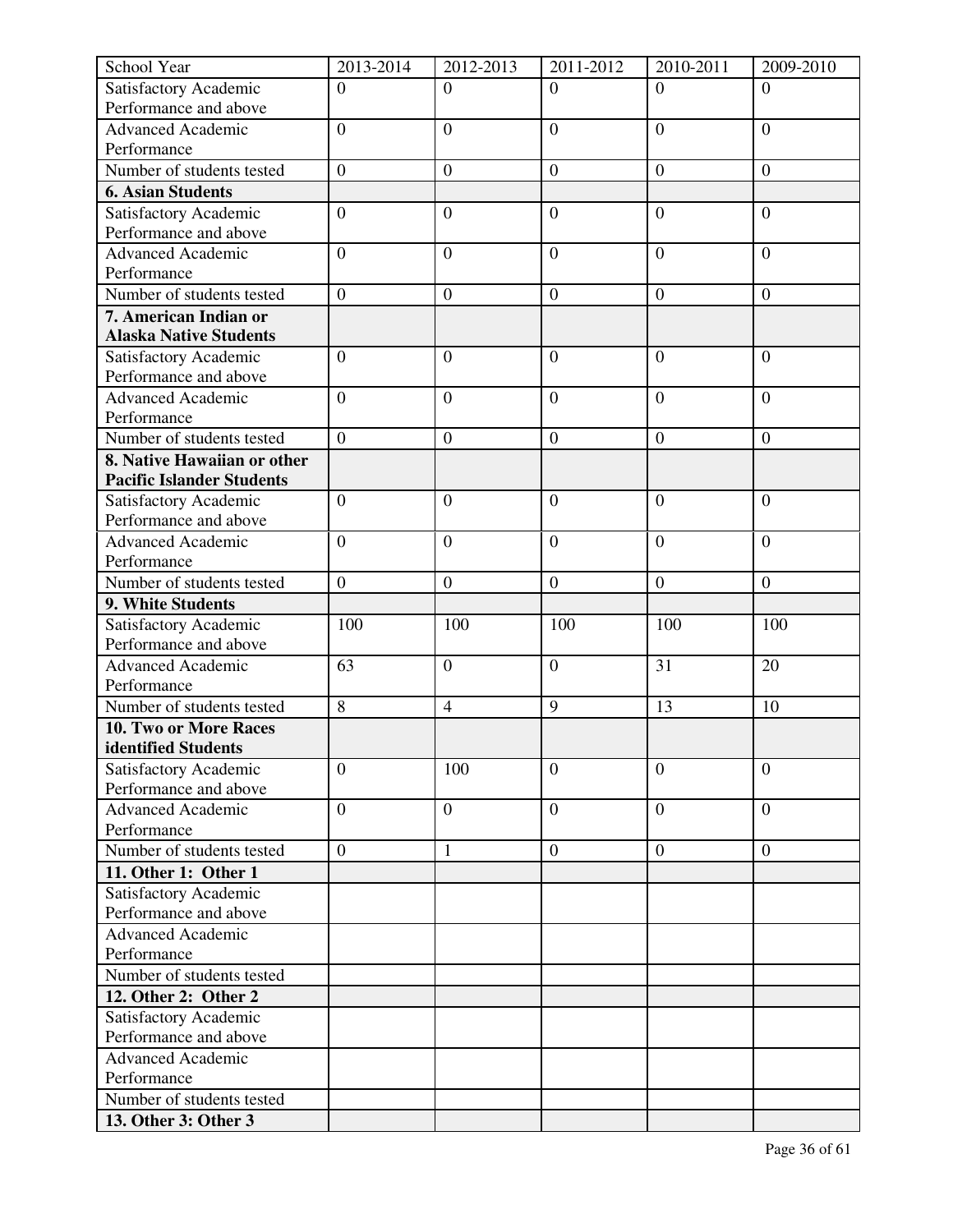| School Year                  | 2013-2014 | 2012-2013 | 2011-2012 | 2010-2011 | 2009-2010 |
|------------------------------|-----------|-----------|-----------|-----------|-----------|
| <b>Satisfactory Academic</b> |           |           |           |           |           |
| Performance and above        |           |           |           |           |           |
| <b>Advanced Academic</b>     |           |           |           |           |           |
| Performance                  |           |           |           |           |           |
| Number of students tested    |           |           |           |           |           |

**NOTES:** Alternative testing is a state modified special education test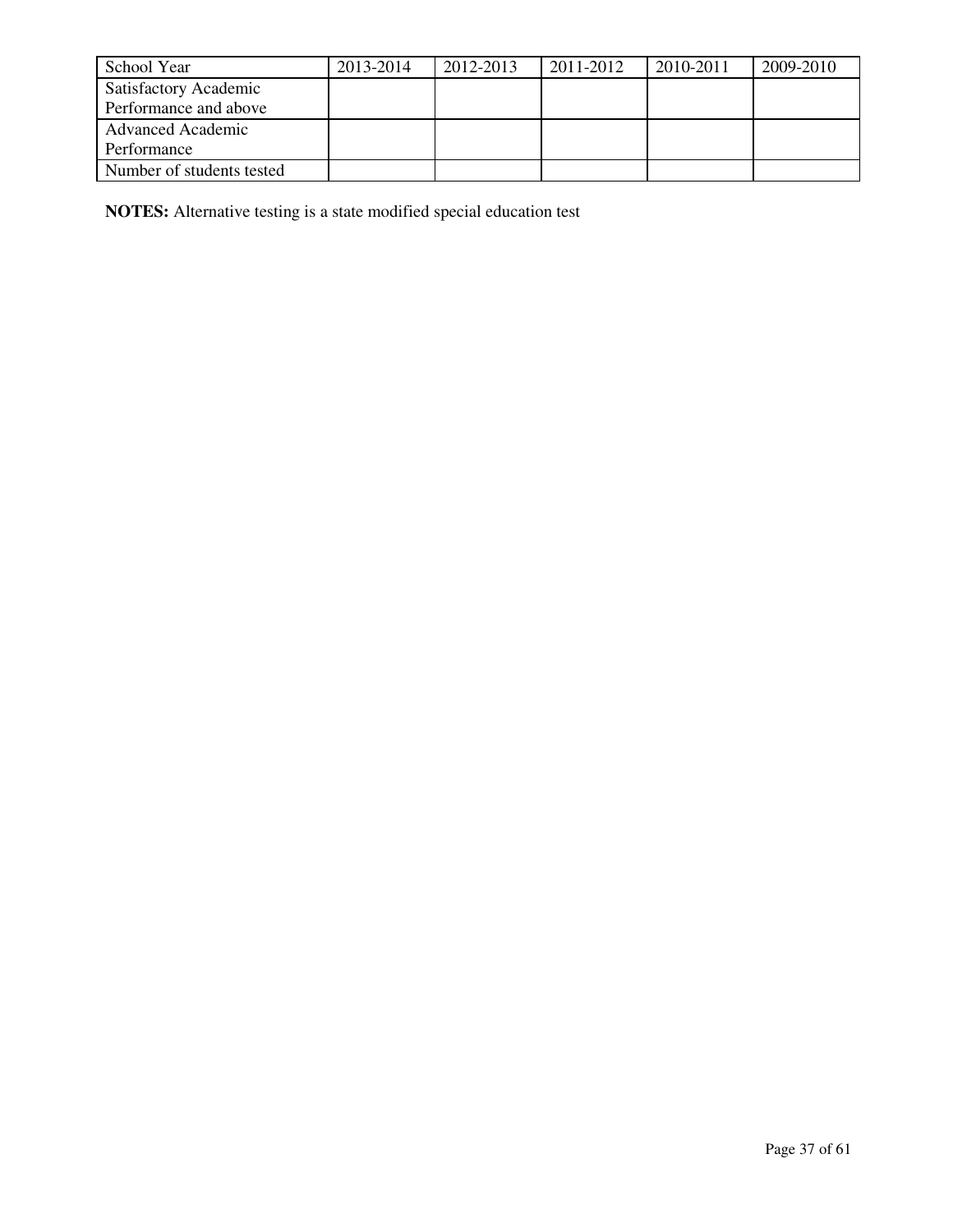| <b>Subject:</b> Reading/ELA          | <b>Test: TAKS-2010-2011, STAAR-2012-</b> |
|--------------------------------------|------------------------------------------|
|                                      | 2014                                     |
| <b>All Students Tested/Grade: 10</b> | <b>Edition/Publication Year: 2014</b>    |
| <b>Publisher: Pearson</b>            |                                          |

| School Year                      | 2013-2014      | 2012-2013        | 2011-2012        | 2010-2011      | 2009-2010      |
|----------------------------------|----------------|------------------|------------------|----------------|----------------|
| Testing month                    | May            | May              | May              | May            | May            |
| <b>SCHOOL SCORES*</b>            |                |                  |                  |                |                |
| Satisfactory Academic            | 100            | 100              | 87               | 100            | 100            |
| Performance and above            |                |                  |                  |                |                |
| <b>Advanced Academic</b>         | $\overline{7}$ | 45               | 27               | 18             | 27             |
| Performance                      |                |                  |                  |                |                |
| Number of students tested        | 15             | 11               | 14               | 17             | 15             |
| Percent of total students tested | 100            | 100              | 93               | 100            | 100            |
| Number of students tested with   |                |                  |                  |                |                |
| alternative assessment           |                |                  |                  |                |                |
| % of students tested with        | $\overline{0}$ | $\overline{0}$   | $\overline{0}$   | $\theta$       | $\overline{0}$ |
| alternative assessment           |                |                  |                  |                |                |
| <b>SUBGROUP SCORES</b>           |                |                  |                  |                |                |
| 1. Free and Reduced-Price        |                |                  |                  |                |                |
| Meals/Socio-Economic/            |                |                  |                  |                |                |
| <b>Disadvantaged Students</b>    |                |                  |                  |                |                |
| Satisfactory Academic            | 100            | 100              | 100              | 100            | 100            |
| Performance and above            |                |                  |                  |                |                |
| Advanced Academic                | $\overline{0}$ | 67               | 33               | 20             | 17             |
| Performance                      |                |                  |                  |                |                |
| Number of students tested        | $\overline{4}$ | 3                | 6                | 5              | 6              |
| 2. Students receiving Special    |                |                  |                  |                |                |
| <b>Education</b>                 |                |                  |                  |                |                |
| Satisfactory Academic            | $\overline{0}$ | $\overline{0}$   | $\overline{0}$   | 100            | 100            |
| Performance and above            |                |                  |                  |                |                |
| <b>Advanced Academic</b>         | $\overline{0}$ | $\overline{0}$   | $\overline{0}$   | $\overline{0}$ | $\overline{0}$ |
| Performance                      |                |                  |                  |                |                |
| Number of students tested        | $\overline{0}$ | $\boldsymbol{0}$ | $\boldsymbol{0}$ | $\mathbf{1}$   | $\mathbf{1}$   |
| 3. English Language Learner      |                |                  |                  |                |                |
| <b>Students</b>                  |                |                  |                  |                |                |
| Satisfactory Academic            | $\overline{0}$ | $\theta$         | $\overline{0}$   | 100            | 100            |
| Performance and above            |                |                  |                  |                |                |
| <b>Advanced Academic</b>         | $\overline{0}$ | $\overline{0}$   | $\mathbf{0}$     | $\overline{0}$ | $\mathbf{0}$   |
| Performance                      |                |                  |                  |                |                |
| Number of students tested        | $\overline{0}$ | $\overline{0}$   | $\boldsymbol{0}$ | $\mathbf{1}$   | $\overline{2}$ |
| 4. Hispanic or Latino            |                |                  |                  |                |                |
| <b>Students</b>                  |                |                  |                  |                |                |
| Satisfactory Academic            | 100            | 100              | 67               | 100            | 100            |
| Performance and above            |                |                  |                  |                |                |
| <b>Advanced Academic</b>         | $\overline{0}$ | 50               | $\overline{0}$   | 17             | 33             |
| Performance                      |                |                  |                  |                |                |
| Number of students tested        | 10             | $\overline{4}$   | 3                | 6              | 6              |
| 5. African- American             |                |                  |                  |                |                |
| <b>Students</b>                  |                |                  |                  |                |                |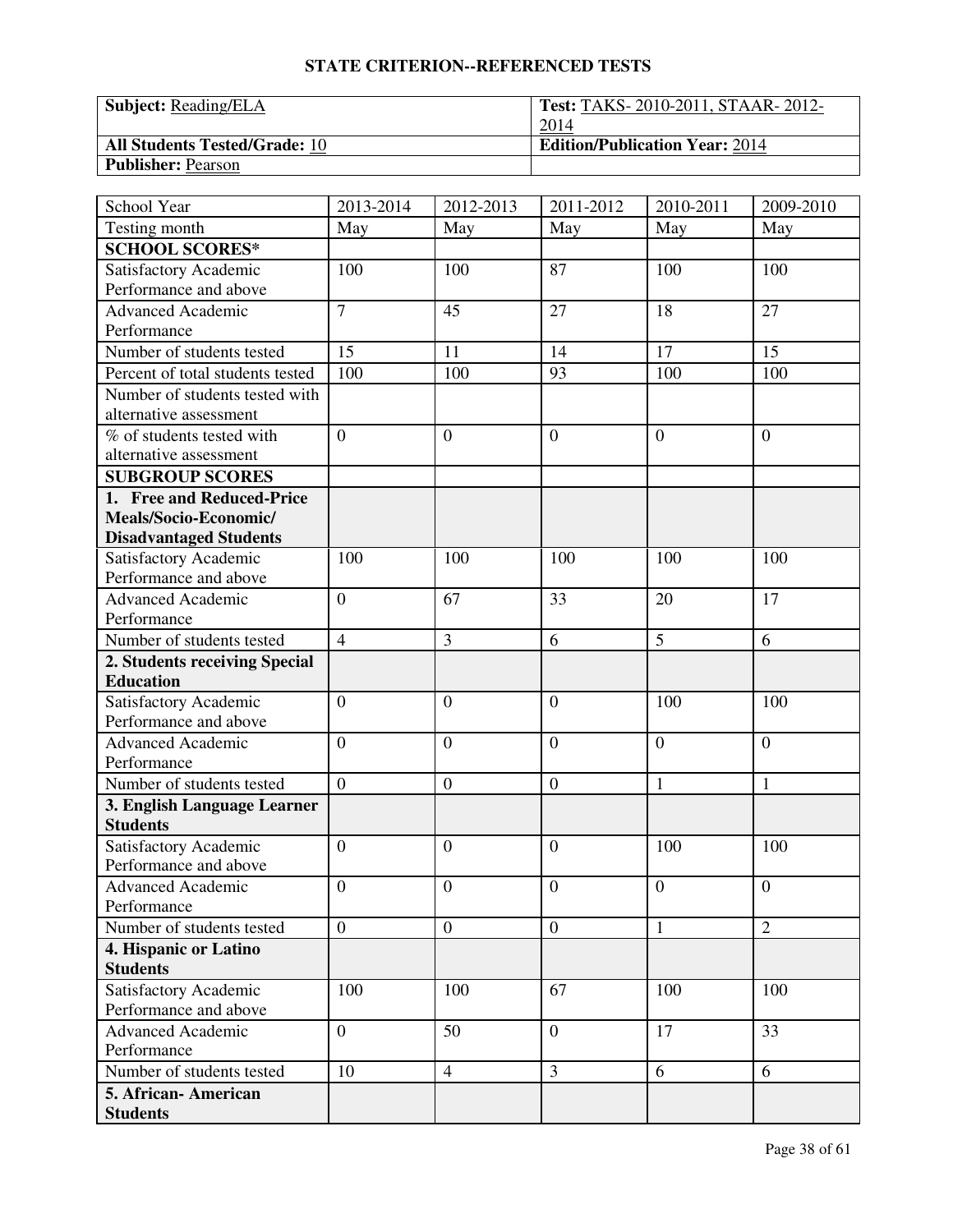| School Year                                       | 2013-2014        | 2012-2013        | 2011-2012        | 2010-2011        | 2009-2010        |
|---------------------------------------------------|------------------|------------------|------------------|------------------|------------------|
| Satisfactory Academic                             | $\overline{0}$   | $\overline{0}$   | $\overline{0}$   | $\Omega$         | 100              |
| Performance and above                             |                  |                  |                  |                  |                  |
| <b>Advanced Academic</b>                          | $\overline{0}$   | $\overline{0}$   | $\overline{0}$   | $\overline{0}$   | 100              |
| Performance                                       |                  |                  |                  |                  |                  |
| Number of students tested                         | $\boldsymbol{0}$ | $\boldsymbol{0}$ | $\boldsymbol{0}$ | $\boldsymbol{0}$ | 1                |
| <b>6. Asian Students</b>                          |                  |                  |                  |                  |                  |
| Satisfactory Academic                             | $\overline{0}$   | $\boldsymbol{0}$ | $\overline{0}$   | $\overline{0}$   | $\overline{0}$   |
| Performance and above                             |                  |                  |                  |                  |                  |
| <b>Advanced Academic</b>                          | $\overline{0}$   | $\overline{0}$   | $\overline{0}$   | $\overline{0}$   | $\overline{0}$   |
| Performance                                       |                  |                  |                  |                  |                  |
| Number of students tested                         | $\boldsymbol{0}$ | $\boldsymbol{0}$ | $\mathbf{0}$     | $\boldsymbol{0}$ | $\overline{0}$   |
| 7. American Indian or                             |                  |                  |                  |                  |                  |
| <b>Alaska Native Students</b>                     |                  |                  |                  |                  |                  |
| Satisfactory Academic                             | $\overline{0}$   | $\overline{0}$   | $\overline{0}$   | $\overline{0}$   | $\overline{0}$   |
| Performance and above                             |                  |                  |                  |                  |                  |
| <b>Advanced Academic</b>                          | $\boldsymbol{0}$ | $\boldsymbol{0}$ | $\overline{0}$   | $\boldsymbol{0}$ | $\boldsymbol{0}$ |
| Performance                                       |                  |                  |                  |                  |                  |
| Number of students tested                         | $\overline{0}$   | $\overline{0}$   | $\overline{0}$   | $\overline{0}$   | $\overline{0}$   |
| 8. Native Hawaiian or other                       |                  |                  |                  |                  |                  |
| <b>Pacific Islander Students</b>                  |                  |                  |                  |                  |                  |
| Satisfactory Academic                             | $\overline{0}$   | $\overline{0}$   | $\overline{0}$   | $\overline{0}$   | $\overline{0}$   |
| Performance and above                             |                  |                  |                  |                  |                  |
| <b>Advanced Academic</b>                          | $\overline{0}$   | $\overline{0}$   | $\overline{0}$   | $\overline{0}$   | $\overline{0}$   |
| Performance                                       |                  |                  |                  |                  |                  |
| Number of students tested                         | $\boldsymbol{0}$ | $\boldsymbol{0}$ | $\boldsymbol{0}$ | $\boldsymbol{0}$ | $\boldsymbol{0}$ |
| 9. White Students                                 |                  |                  |                  |                  |                  |
| Satisfactory Academic                             | 100              | 100              | 100              | 100              | 100              |
| Performance and above<br><b>Advanced Academic</b> | $\boldsymbol{0}$ |                  | 36               | 18               | 13               |
| Performance                                       |                  | 43               |                  |                  |                  |
| Number of students tested                         | $\overline{4}$   | $\overline{7}$   | 11               | 11               | 8                |
| <b>10. Two or More Races</b>                      |                  |                  |                  |                  |                  |
| identified Students                               |                  |                  |                  |                  |                  |
| Satisfactory Academic                             | 100              | $\overline{0}$   | $\overline{0}$   | $\overline{0}$   | $\overline{0}$   |
| Performance and above                             |                  |                  |                  |                  |                  |
| <b>Advanced Academic</b>                          | 100              | $\overline{0}$   | $\overline{0}$   | $\overline{0}$   | $\overline{0}$   |
| Performance                                       |                  |                  |                  |                  |                  |
| Number of students tested                         | $\mathbf{1}$     | $\mathbf{0}$     | $\mathbf{0}$     | $\overline{0}$   | $\boldsymbol{0}$ |
| 11. Other 1: Other 1                              |                  |                  |                  |                  |                  |
| Satisfactory Academic                             |                  |                  |                  |                  |                  |
| Performance and above                             |                  |                  |                  |                  |                  |
| <b>Advanced Academic</b>                          |                  |                  |                  |                  |                  |
| Performance                                       |                  |                  |                  |                  |                  |
| Number of students tested                         |                  |                  |                  |                  |                  |
| 12. Other 2: Other 2                              |                  |                  |                  |                  |                  |
| Satisfactory Academic                             |                  |                  |                  |                  |                  |
| Performance and above                             |                  |                  |                  |                  |                  |
| <b>Advanced Academic</b>                          |                  |                  |                  |                  |                  |
| Performance                                       |                  |                  |                  |                  |                  |
| Number of students tested                         |                  |                  |                  |                  |                  |
| 13. Other 3: Other 3                              |                  |                  |                  |                  |                  |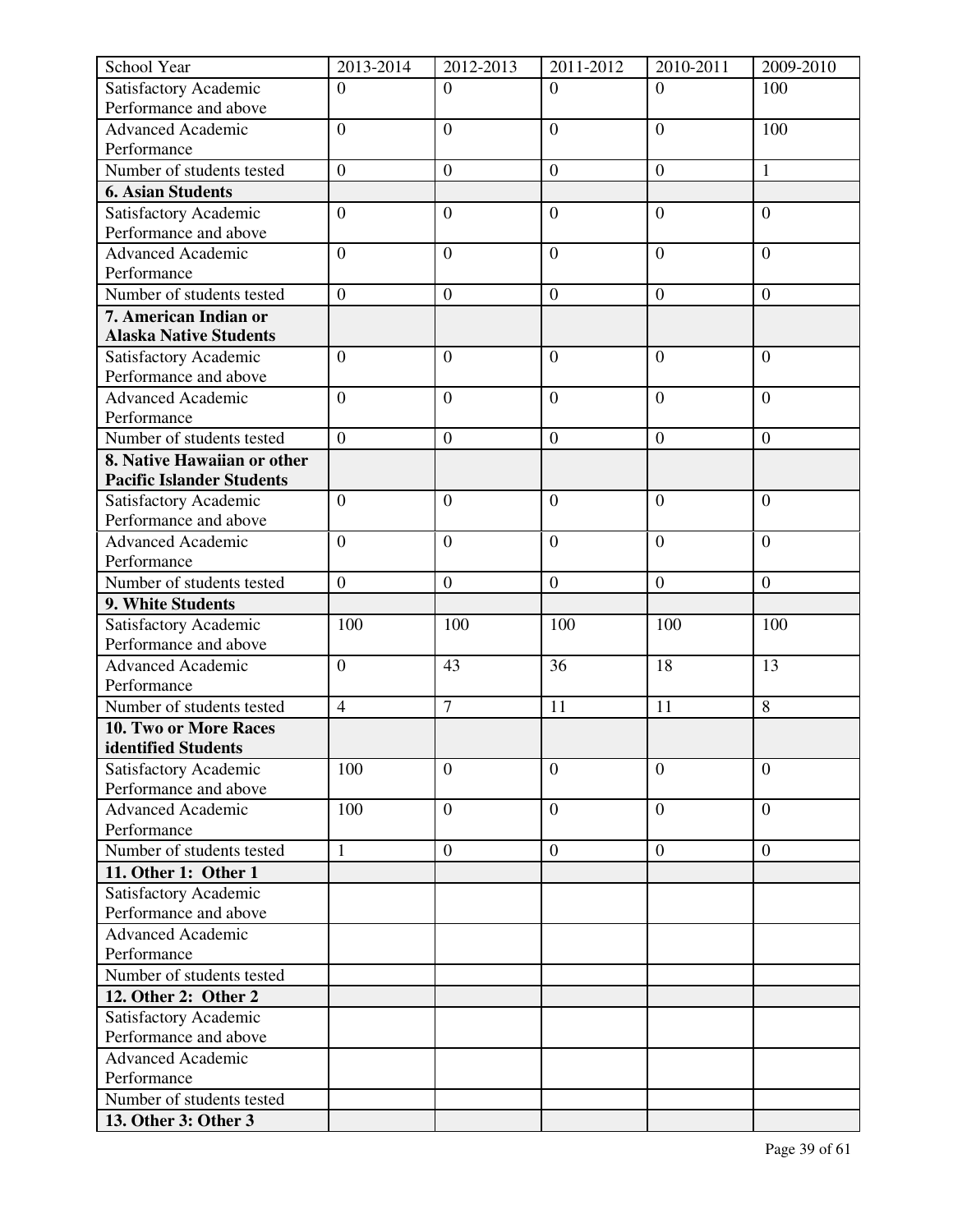| School Year                  | 2013-2014 | 2012-2013 | 2011-2012 | 2010-2011 | 2009-2010 |
|------------------------------|-----------|-----------|-----------|-----------|-----------|
| <b>Satisfactory Academic</b> |           |           |           |           |           |
| Performance and above        |           |           |           |           |           |
| <b>Advanced Academic</b>     |           |           |           |           |           |
| Performance                  |           |           |           |           |           |
| Number of students tested    |           |           |           |           |           |

**NOTES:**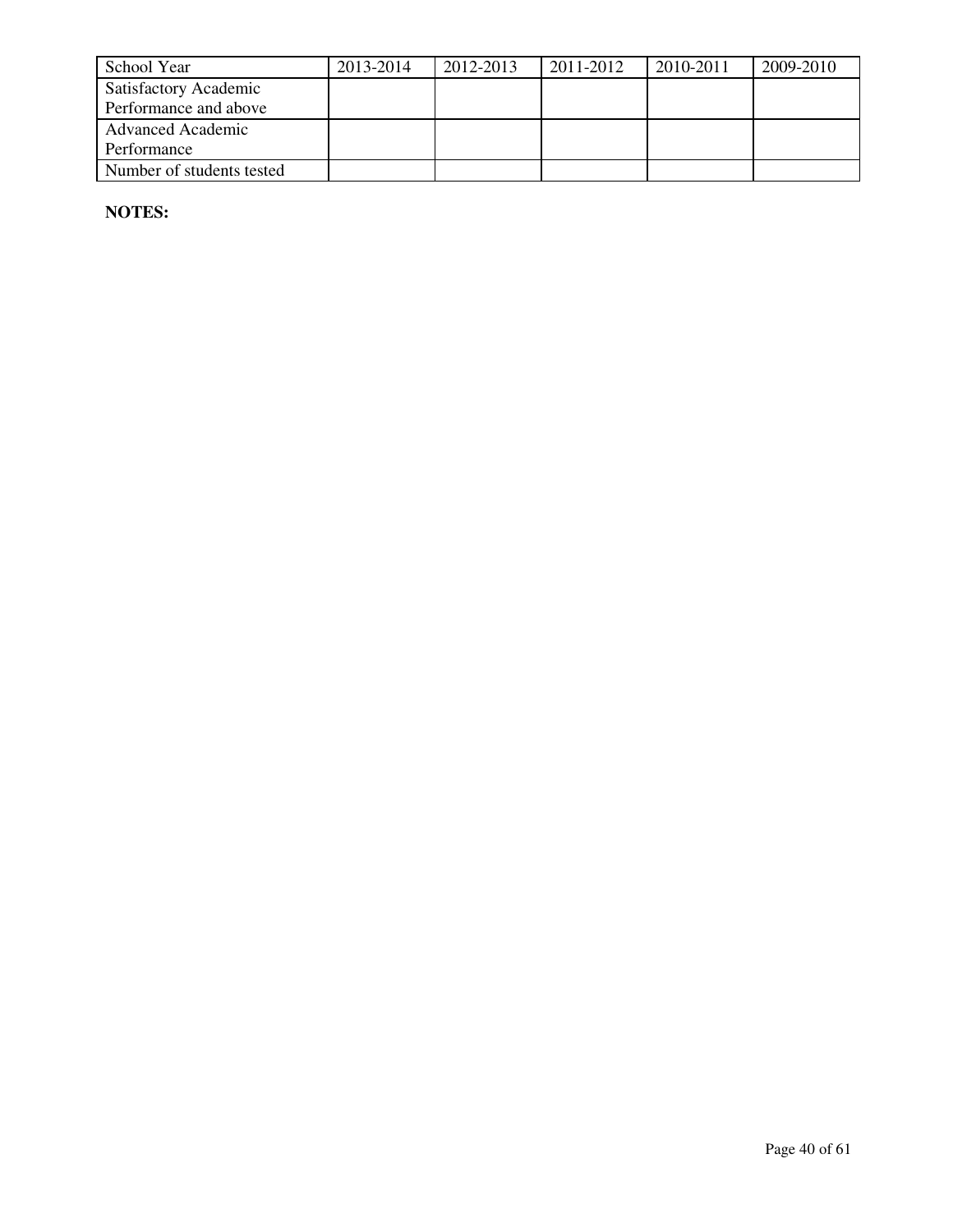| <b>Subject:</b> Reading/ELA         | <b>Test: TAKS-2010-2011, STAAR-2012-</b> |
|-------------------------------------|------------------------------------------|
|                                     | 2014                                     |
| <b>All Students Tested/Grade: 3</b> | <b>Edition/Publication Year: 2014</b>    |
| <b>Publisher: Pearson</b>           |                                          |

| School Year                      | 2013-2014        | 2012-2013      | 2011-2012      | 2010-2011      | 2009-2010      |
|----------------------------------|------------------|----------------|----------------|----------------|----------------|
| Testing month                    | Apr              | Apr            | Apr            | Apr            | Apr            |
| <b>SCHOOL SCORES*</b>            |                  |                |                |                |                |
| Satisfactory Academic            | 95               | 100            | 94             | 93             | 90             |
| Performance and above            |                  |                |                |                |                |
| <b>Advanced Academic</b>         | 32               | 30             | 39             | 57             | 40             |
| Performance                      |                  |                |                |                |                |
| Number of students tested        | 19               | 20             | 18             | 14             |                |
| Percent of total students tested | 100              | 100            | 100            | 100            | 100            |
| Number of students tested with   |                  |                |                |                |                |
| alternative assessment           |                  |                |                |                |                |
| % of students tested with        | $\overline{0}$   | $\overline{0}$ | 6              | $\overline{7}$ | $\overline{0}$ |
| alternative assessment           |                  |                |                |                |                |
| <b>SUBGROUP SCORES</b>           |                  |                |                |                |                |
| 1. Free and Reduced-Price        |                  |                |                |                |                |
| Meals/Socio-Economic/            |                  |                |                |                |                |
| <b>Disadvantaged Students</b>    |                  |                |                |                |                |
| Satisfactory Academic            | 100              | 100            | 89             | 90             | 80             |
| Performance and above            |                  |                |                |                |                |
| Advanced Academic                | $\overline{0}$   | 29             | 44             | 40             | 20             |
| Performance                      |                  |                |                |                |                |
| Number of students tested        | 6                | $\overline{7}$ | 9              | 10             | 5              |
| 2. Students receiving Special    |                  |                |                |                |                |
| <b>Education</b>                 |                  |                |                |                |                |
| Satisfactory Academic            | $\boldsymbol{0}$ | 100            | 100            | 100            | $\overline{0}$ |
| Performance and above            |                  |                |                |                |                |
| <b>Advanced Academic</b>         | $\overline{0}$   | $\overline{0}$ | 50             | 100            | $\overline{0}$ |
| Performance                      |                  |                |                |                |                |
| Number of students tested        | $\overline{0}$   | $\overline{2}$ | $\overline{2}$ | $\mathbf{1}$   | $\mathbf{1}$   |
| 3. English Language Learner      |                  |                |                |                |                |
| <b>Students</b>                  |                  |                |                |                |                |
| Satisfactory Academic            | 100              | 100            | 100            | 100            | $\overline{0}$ |
| Performance and above            |                  |                |                |                |                |
| <b>Advanced Academic</b>         | $\mathbf{0}$     | 40             | 50             | 33             | $\mathbf{0}$   |
| Performance                      |                  |                |                |                |                |
| Number of students tested        | $\overline{2}$   | 5              | $\overline{4}$ | $\overline{3}$ | $\overline{0}$ |
| 4. Hispanic or Latino            |                  |                |                |                |                |
| <b>Students</b>                  |                  |                |                |                |                |
| Satisfactory Academic            | 100              | 100            | 88             | 86             | 67             |
| Performance and above            |                  |                |                |                |                |
| <b>Advanced Academic</b>         | $\overline{0}$   | 11             | 25             | 57             | 33             |
| Performance                      |                  |                |                |                |                |
| Number of students tested        | $\overline{4}$   | 9              | 8              | $\overline{7}$ | $\overline{3}$ |
| 5. African-American              |                  |                |                |                |                |
| <b>Students</b>                  |                  |                |                |                |                |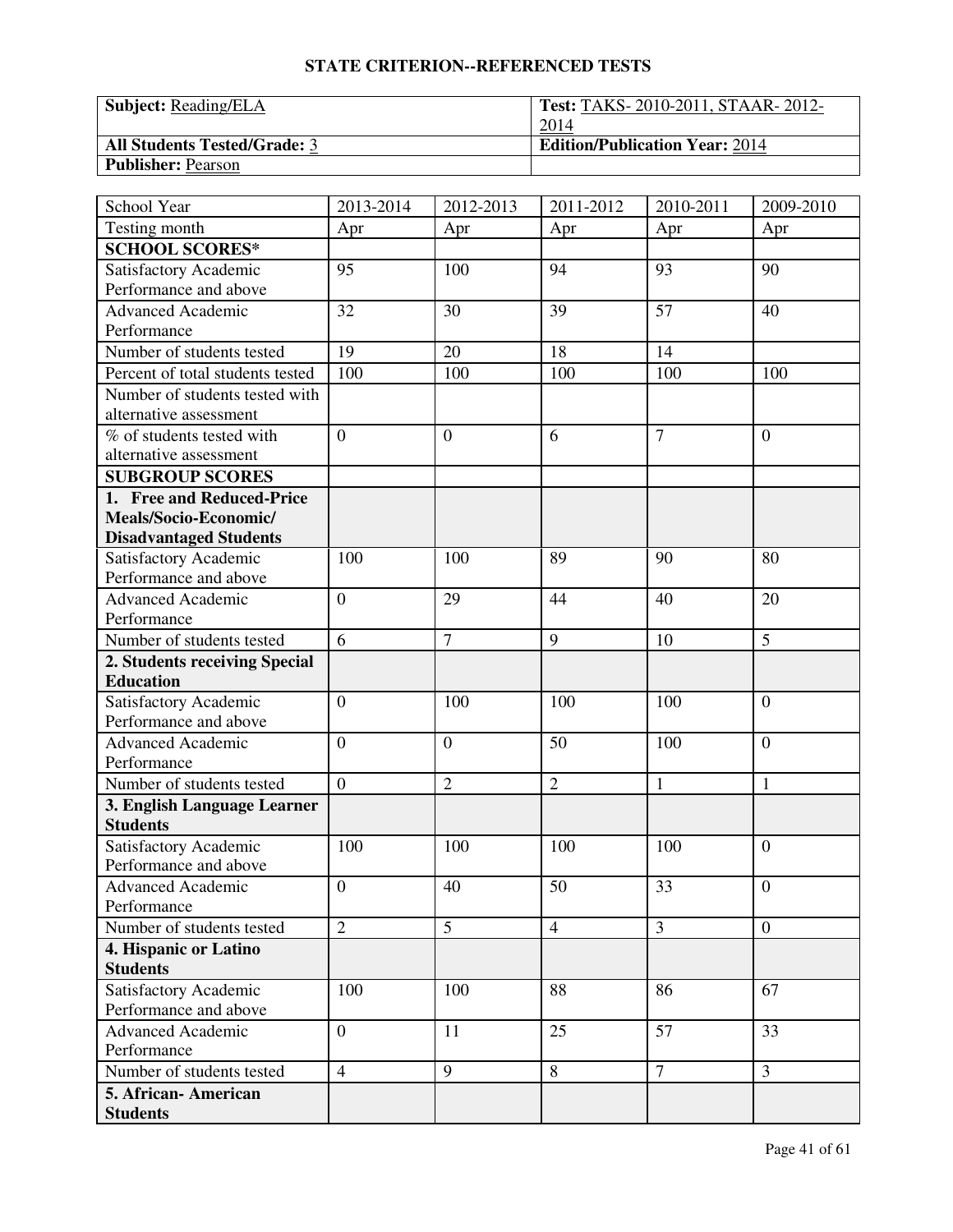| Satisfactory Academic<br>100<br>$\Omega$<br>$\Omega$<br>$\Omega$<br>$\Omega$<br>Performance and above<br>$\overline{0}$<br><b>Advanced Academic</b><br>$\overline{0}$<br>$\overline{0}$<br>$\overline{0}$<br>$\overline{0}$<br>Performance<br>Number of students tested<br>$\mathbf{1}$<br>$\boldsymbol{0}$<br>$\boldsymbol{0}$<br>$\boldsymbol{0}$<br>$\boldsymbol{0}$<br><b>6. Asian Students</b><br>$\boldsymbol{0}$<br>$\overline{0}$<br>$\overline{0}$<br>$\overline{0}$<br>Satisfactory Academic<br>$\overline{0}$<br>Performance and above<br><b>Advanced Academic</b><br>$\overline{0}$<br>$\overline{0}$<br>$\overline{0}$<br>$\overline{0}$<br>$\overline{0}$<br>Performance<br>Number of students tested<br>$\overline{0}$<br>$\boldsymbol{0}$<br>$\mathbf{0}$<br>$\boldsymbol{0}$<br>$\overline{0}$<br>7. American Indian or<br><b>Alaska Native Students</b><br>Satisfactory Academic<br>$\overline{0}$<br>100<br>$\overline{0}$<br>$\overline{0}$<br>$\mathbf{0}$<br>Performance and above<br><b>Advanced Academic</b><br>$\overline{0}$<br>$\overline{0}$<br>$\overline{0}$<br>$\overline{0}$<br>$\overline{0}$<br>Performance<br>$\overline{0}$<br>$\mathbf{0}$<br>$\mathbf{1}$<br>Number of students tested<br>$\overline{0}$<br>$\overline{0}$<br>8. Native Hawaiian or other<br><b>Pacific Islander Students</b><br>Satisfactory Academic<br>$\overline{0}$<br>$\overline{0}$<br>$\overline{0}$<br>$\mathbf{0}$<br>$\mathbf{0}$<br>Performance and above<br>$\overline{0}$<br><b>Advanced Academic</b><br>$\overline{0}$<br>$\overline{0}$<br>$\overline{0}$<br>$\overline{0}$<br>Performance<br>Number of students tested<br>$\boldsymbol{0}$<br>$\boldsymbol{0}$<br>$\boldsymbol{0}$<br>$\boldsymbol{0}$<br>$\overline{0}$<br>9. White Students<br>Satisfactory Academic<br>93<br>100<br>100<br>100<br>100<br>Performance and above<br>50<br>57<br>50<br><b>Advanced Academic</b><br>43<br>45<br>Performance<br>$\overline{7}$<br>Number of students tested<br>14<br>11<br>10<br>6<br>10. Two or More Races<br>identified Students<br>$\overline{0}$<br>Satisfactory Academic<br>$\overline{0}$<br>$\overline{0}$<br>$\overline{0}$<br>$\mathbf{0}$<br>Performance and above<br>$\overline{0}$<br><b>Advanced Academic</b><br>$\overline{0}$<br>$\boldsymbol{0}$<br>$\overline{0}$<br>$\overline{0}$<br>Performance<br>Number of students tested<br>$\overline{0}$<br>$\boldsymbol{0}$<br>$\boldsymbol{0}$<br>$\boldsymbol{0}$<br>$\overline{0}$<br>11. Other 1: Other 1<br>Satisfactory Academic<br>Performance and above<br><b>Advanced Academic</b><br>Performance<br>Number of students tested<br>12. Other 2: Other 2<br>Satisfactory Academic<br>Performance and above<br><b>Advanced Academic</b><br>Performance | School Year | 2013-2014 | 2012-2013 | 2011-2012 | 2010-2011 | 2009-2010 |
|----------------------------------------------------------------------------------------------------------------------------------------------------------------------------------------------------------------------------------------------------------------------------------------------------------------------------------------------------------------------------------------------------------------------------------------------------------------------------------------------------------------------------------------------------------------------------------------------------------------------------------------------------------------------------------------------------------------------------------------------------------------------------------------------------------------------------------------------------------------------------------------------------------------------------------------------------------------------------------------------------------------------------------------------------------------------------------------------------------------------------------------------------------------------------------------------------------------------------------------------------------------------------------------------------------------------------------------------------------------------------------------------------------------------------------------------------------------------------------------------------------------------------------------------------------------------------------------------------------------------------------------------------------------------------------------------------------------------------------------------------------------------------------------------------------------------------------------------------------------------------------------------------------------------------------------------------------------------------------------------------------------------------------------------------------------------------------------------------------------------------------------------------------------------------------------------------------------------------------------------------------------------------------------------------------------------------------------------------------------------------------------------------------------------------------------------------------------------------------------------------------------------------------------------------------------------------------------------------------------------------------------------------------------------------------------------------------------------------------------------|-------------|-----------|-----------|-----------|-----------|-----------|
|                                                                                                                                                                                                                                                                                                                                                                                                                                                                                                                                                                                                                                                                                                                                                                                                                                                                                                                                                                                                                                                                                                                                                                                                                                                                                                                                                                                                                                                                                                                                                                                                                                                                                                                                                                                                                                                                                                                                                                                                                                                                                                                                                                                                                                                                                                                                                                                                                                                                                                                                                                                                                                                                                                                                              |             |           |           |           |           |           |
|                                                                                                                                                                                                                                                                                                                                                                                                                                                                                                                                                                                                                                                                                                                                                                                                                                                                                                                                                                                                                                                                                                                                                                                                                                                                                                                                                                                                                                                                                                                                                                                                                                                                                                                                                                                                                                                                                                                                                                                                                                                                                                                                                                                                                                                                                                                                                                                                                                                                                                                                                                                                                                                                                                                                              |             |           |           |           |           |           |
|                                                                                                                                                                                                                                                                                                                                                                                                                                                                                                                                                                                                                                                                                                                                                                                                                                                                                                                                                                                                                                                                                                                                                                                                                                                                                                                                                                                                                                                                                                                                                                                                                                                                                                                                                                                                                                                                                                                                                                                                                                                                                                                                                                                                                                                                                                                                                                                                                                                                                                                                                                                                                                                                                                                                              |             |           |           |           |           |           |
|                                                                                                                                                                                                                                                                                                                                                                                                                                                                                                                                                                                                                                                                                                                                                                                                                                                                                                                                                                                                                                                                                                                                                                                                                                                                                                                                                                                                                                                                                                                                                                                                                                                                                                                                                                                                                                                                                                                                                                                                                                                                                                                                                                                                                                                                                                                                                                                                                                                                                                                                                                                                                                                                                                                                              |             |           |           |           |           |           |
|                                                                                                                                                                                                                                                                                                                                                                                                                                                                                                                                                                                                                                                                                                                                                                                                                                                                                                                                                                                                                                                                                                                                                                                                                                                                                                                                                                                                                                                                                                                                                                                                                                                                                                                                                                                                                                                                                                                                                                                                                                                                                                                                                                                                                                                                                                                                                                                                                                                                                                                                                                                                                                                                                                                                              |             |           |           |           |           |           |
|                                                                                                                                                                                                                                                                                                                                                                                                                                                                                                                                                                                                                                                                                                                                                                                                                                                                                                                                                                                                                                                                                                                                                                                                                                                                                                                                                                                                                                                                                                                                                                                                                                                                                                                                                                                                                                                                                                                                                                                                                                                                                                                                                                                                                                                                                                                                                                                                                                                                                                                                                                                                                                                                                                                                              |             |           |           |           |           |           |
|                                                                                                                                                                                                                                                                                                                                                                                                                                                                                                                                                                                                                                                                                                                                                                                                                                                                                                                                                                                                                                                                                                                                                                                                                                                                                                                                                                                                                                                                                                                                                                                                                                                                                                                                                                                                                                                                                                                                                                                                                                                                                                                                                                                                                                                                                                                                                                                                                                                                                                                                                                                                                                                                                                                                              |             |           |           |           |           |           |
|                                                                                                                                                                                                                                                                                                                                                                                                                                                                                                                                                                                                                                                                                                                                                                                                                                                                                                                                                                                                                                                                                                                                                                                                                                                                                                                                                                                                                                                                                                                                                                                                                                                                                                                                                                                                                                                                                                                                                                                                                                                                                                                                                                                                                                                                                                                                                                                                                                                                                                                                                                                                                                                                                                                                              |             |           |           |           |           |           |
|                                                                                                                                                                                                                                                                                                                                                                                                                                                                                                                                                                                                                                                                                                                                                                                                                                                                                                                                                                                                                                                                                                                                                                                                                                                                                                                                                                                                                                                                                                                                                                                                                                                                                                                                                                                                                                                                                                                                                                                                                                                                                                                                                                                                                                                                                                                                                                                                                                                                                                                                                                                                                                                                                                                                              |             |           |           |           |           |           |
|                                                                                                                                                                                                                                                                                                                                                                                                                                                                                                                                                                                                                                                                                                                                                                                                                                                                                                                                                                                                                                                                                                                                                                                                                                                                                                                                                                                                                                                                                                                                                                                                                                                                                                                                                                                                                                                                                                                                                                                                                                                                                                                                                                                                                                                                                                                                                                                                                                                                                                                                                                                                                                                                                                                                              |             |           |           |           |           |           |
|                                                                                                                                                                                                                                                                                                                                                                                                                                                                                                                                                                                                                                                                                                                                                                                                                                                                                                                                                                                                                                                                                                                                                                                                                                                                                                                                                                                                                                                                                                                                                                                                                                                                                                                                                                                                                                                                                                                                                                                                                                                                                                                                                                                                                                                                                                                                                                                                                                                                                                                                                                                                                                                                                                                                              |             |           |           |           |           |           |
|                                                                                                                                                                                                                                                                                                                                                                                                                                                                                                                                                                                                                                                                                                                                                                                                                                                                                                                                                                                                                                                                                                                                                                                                                                                                                                                                                                                                                                                                                                                                                                                                                                                                                                                                                                                                                                                                                                                                                                                                                                                                                                                                                                                                                                                                                                                                                                                                                                                                                                                                                                                                                                                                                                                                              |             |           |           |           |           |           |
|                                                                                                                                                                                                                                                                                                                                                                                                                                                                                                                                                                                                                                                                                                                                                                                                                                                                                                                                                                                                                                                                                                                                                                                                                                                                                                                                                                                                                                                                                                                                                                                                                                                                                                                                                                                                                                                                                                                                                                                                                                                                                                                                                                                                                                                                                                                                                                                                                                                                                                                                                                                                                                                                                                                                              |             |           |           |           |           |           |
|                                                                                                                                                                                                                                                                                                                                                                                                                                                                                                                                                                                                                                                                                                                                                                                                                                                                                                                                                                                                                                                                                                                                                                                                                                                                                                                                                                                                                                                                                                                                                                                                                                                                                                                                                                                                                                                                                                                                                                                                                                                                                                                                                                                                                                                                                                                                                                                                                                                                                                                                                                                                                                                                                                                                              |             |           |           |           |           |           |
|                                                                                                                                                                                                                                                                                                                                                                                                                                                                                                                                                                                                                                                                                                                                                                                                                                                                                                                                                                                                                                                                                                                                                                                                                                                                                                                                                                                                                                                                                                                                                                                                                                                                                                                                                                                                                                                                                                                                                                                                                                                                                                                                                                                                                                                                                                                                                                                                                                                                                                                                                                                                                                                                                                                                              |             |           |           |           |           |           |
|                                                                                                                                                                                                                                                                                                                                                                                                                                                                                                                                                                                                                                                                                                                                                                                                                                                                                                                                                                                                                                                                                                                                                                                                                                                                                                                                                                                                                                                                                                                                                                                                                                                                                                                                                                                                                                                                                                                                                                                                                                                                                                                                                                                                                                                                                                                                                                                                                                                                                                                                                                                                                                                                                                                                              |             |           |           |           |           |           |
|                                                                                                                                                                                                                                                                                                                                                                                                                                                                                                                                                                                                                                                                                                                                                                                                                                                                                                                                                                                                                                                                                                                                                                                                                                                                                                                                                                                                                                                                                                                                                                                                                                                                                                                                                                                                                                                                                                                                                                                                                                                                                                                                                                                                                                                                                                                                                                                                                                                                                                                                                                                                                                                                                                                                              |             |           |           |           |           |           |
|                                                                                                                                                                                                                                                                                                                                                                                                                                                                                                                                                                                                                                                                                                                                                                                                                                                                                                                                                                                                                                                                                                                                                                                                                                                                                                                                                                                                                                                                                                                                                                                                                                                                                                                                                                                                                                                                                                                                                                                                                                                                                                                                                                                                                                                                                                                                                                                                                                                                                                                                                                                                                                                                                                                                              |             |           |           |           |           |           |
|                                                                                                                                                                                                                                                                                                                                                                                                                                                                                                                                                                                                                                                                                                                                                                                                                                                                                                                                                                                                                                                                                                                                                                                                                                                                                                                                                                                                                                                                                                                                                                                                                                                                                                                                                                                                                                                                                                                                                                                                                                                                                                                                                                                                                                                                                                                                                                                                                                                                                                                                                                                                                                                                                                                                              |             |           |           |           |           |           |
|                                                                                                                                                                                                                                                                                                                                                                                                                                                                                                                                                                                                                                                                                                                                                                                                                                                                                                                                                                                                                                                                                                                                                                                                                                                                                                                                                                                                                                                                                                                                                                                                                                                                                                                                                                                                                                                                                                                                                                                                                                                                                                                                                                                                                                                                                                                                                                                                                                                                                                                                                                                                                                                                                                                                              |             |           |           |           |           |           |
|                                                                                                                                                                                                                                                                                                                                                                                                                                                                                                                                                                                                                                                                                                                                                                                                                                                                                                                                                                                                                                                                                                                                                                                                                                                                                                                                                                                                                                                                                                                                                                                                                                                                                                                                                                                                                                                                                                                                                                                                                                                                                                                                                                                                                                                                                                                                                                                                                                                                                                                                                                                                                                                                                                                                              |             |           |           |           |           |           |
|                                                                                                                                                                                                                                                                                                                                                                                                                                                                                                                                                                                                                                                                                                                                                                                                                                                                                                                                                                                                                                                                                                                                                                                                                                                                                                                                                                                                                                                                                                                                                                                                                                                                                                                                                                                                                                                                                                                                                                                                                                                                                                                                                                                                                                                                                                                                                                                                                                                                                                                                                                                                                                                                                                                                              |             |           |           |           |           |           |
|                                                                                                                                                                                                                                                                                                                                                                                                                                                                                                                                                                                                                                                                                                                                                                                                                                                                                                                                                                                                                                                                                                                                                                                                                                                                                                                                                                                                                                                                                                                                                                                                                                                                                                                                                                                                                                                                                                                                                                                                                                                                                                                                                                                                                                                                                                                                                                                                                                                                                                                                                                                                                                                                                                                                              |             |           |           |           |           |           |
|                                                                                                                                                                                                                                                                                                                                                                                                                                                                                                                                                                                                                                                                                                                                                                                                                                                                                                                                                                                                                                                                                                                                                                                                                                                                                                                                                                                                                                                                                                                                                                                                                                                                                                                                                                                                                                                                                                                                                                                                                                                                                                                                                                                                                                                                                                                                                                                                                                                                                                                                                                                                                                                                                                                                              |             |           |           |           |           |           |
|                                                                                                                                                                                                                                                                                                                                                                                                                                                                                                                                                                                                                                                                                                                                                                                                                                                                                                                                                                                                                                                                                                                                                                                                                                                                                                                                                                                                                                                                                                                                                                                                                                                                                                                                                                                                                                                                                                                                                                                                                                                                                                                                                                                                                                                                                                                                                                                                                                                                                                                                                                                                                                                                                                                                              |             |           |           |           |           |           |
|                                                                                                                                                                                                                                                                                                                                                                                                                                                                                                                                                                                                                                                                                                                                                                                                                                                                                                                                                                                                                                                                                                                                                                                                                                                                                                                                                                                                                                                                                                                                                                                                                                                                                                                                                                                                                                                                                                                                                                                                                                                                                                                                                                                                                                                                                                                                                                                                                                                                                                                                                                                                                                                                                                                                              |             |           |           |           |           |           |
|                                                                                                                                                                                                                                                                                                                                                                                                                                                                                                                                                                                                                                                                                                                                                                                                                                                                                                                                                                                                                                                                                                                                                                                                                                                                                                                                                                                                                                                                                                                                                                                                                                                                                                                                                                                                                                                                                                                                                                                                                                                                                                                                                                                                                                                                                                                                                                                                                                                                                                                                                                                                                                                                                                                                              |             |           |           |           |           |           |
|                                                                                                                                                                                                                                                                                                                                                                                                                                                                                                                                                                                                                                                                                                                                                                                                                                                                                                                                                                                                                                                                                                                                                                                                                                                                                                                                                                                                                                                                                                                                                                                                                                                                                                                                                                                                                                                                                                                                                                                                                                                                                                                                                                                                                                                                                                                                                                                                                                                                                                                                                                                                                                                                                                                                              |             |           |           |           |           |           |
|                                                                                                                                                                                                                                                                                                                                                                                                                                                                                                                                                                                                                                                                                                                                                                                                                                                                                                                                                                                                                                                                                                                                                                                                                                                                                                                                                                                                                                                                                                                                                                                                                                                                                                                                                                                                                                                                                                                                                                                                                                                                                                                                                                                                                                                                                                                                                                                                                                                                                                                                                                                                                                                                                                                                              |             |           |           |           |           |           |
|                                                                                                                                                                                                                                                                                                                                                                                                                                                                                                                                                                                                                                                                                                                                                                                                                                                                                                                                                                                                                                                                                                                                                                                                                                                                                                                                                                                                                                                                                                                                                                                                                                                                                                                                                                                                                                                                                                                                                                                                                                                                                                                                                                                                                                                                                                                                                                                                                                                                                                                                                                                                                                                                                                                                              |             |           |           |           |           |           |
|                                                                                                                                                                                                                                                                                                                                                                                                                                                                                                                                                                                                                                                                                                                                                                                                                                                                                                                                                                                                                                                                                                                                                                                                                                                                                                                                                                                                                                                                                                                                                                                                                                                                                                                                                                                                                                                                                                                                                                                                                                                                                                                                                                                                                                                                                                                                                                                                                                                                                                                                                                                                                                                                                                                                              |             |           |           |           |           |           |
|                                                                                                                                                                                                                                                                                                                                                                                                                                                                                                                                                                                                                                                                                                                                                                                                                                                                                                                                                                                                                                                                                                                                                                                                                                                                                                                                                                                                                                                                                                                                                                                                                                                                                                                                                                                                                                                                                                                                                                                                                                                                                                                                                                                                                                                                                                                                                                                                                                                                                                                                                                                                                                                                                                                                              |             |           |           |           |           |           |
|                                                                                                                                                                                                                                                                                                                                                                                                                                                                                                                                                                                                                                                                                                                                                                                                                                                                                                                                                                                                                                                                                                                                                                                                                                                                                                                                                                                                                                                                                                                                                                                                                                                                                                                                                                                                                                                                                                                                                                                                                                                                                                                                                                                                                                                                                                                                                                                                                                                                                                                                                                                                                                                                                                                                              |             |           |           |           |           |           |
|                                                                                                                                                                                                                                                                                                                                                                                                                                                                                                                                                                                                                                                                                                                                                                                                                                                                                                                                                                                                                                                                                                                                                                                                                                                                                                                                                                                                                                                                                                                                                                                                                                                                                                                                                                                                                                                                                                                                                                                                                                                                                                                                                                                                                                                                                                                                                                                                                                                                                                                                                                                                                                                                                                                                              |             |           |           |           |           |           |
|                                                                                                                                                                                                                                                                                                                                                                                                                                                                                                                                                                                                                                                                                                                                                                                                                                                                                                                                                                                                                                                                                                                                                                                                                                                                                                                                                                                                                                                                                                                                                                                                                                                                                                                                                                                                                                                                                                                                                                                                                                                                                                                                                                                                                                                                                                                                                                                                                                                                                                                                                                                                                                                                                                                                              |             |           |           |           |           |           |
|                                                                                                                                                                                                                                                                                                                                                                                                                                                                                                                                                                                                                                                                                                                                                                                                                                                                                                                                                                                                                                                                                                                                                                                                                                                                                                                                                                                                                                                                                                                                                                                                                                                                                                                                                                                                                                                                                                                                                                                                                                                                                                                                                                                                                                                                                                                                                                                                                                                                                                                                                                                                                                                                                                                                              |             |           |           |           |           |           |
|                                                                                                                                                                                                                                                                                                                                                                                                                                                                                                                                                                                                                                                                                                                                                                                                                                                                                                                                                                                                                                                                                                                                                                                                                                                                                                                                                                                                                                                                                                                                                                                                                                                                                                                                                                                                                                                                                                                                                                                                                                                                                                                                                                                                                                                                                                                                                                                                                                                                                                                                                                                                                                                                                                                                              |             |           |           |           |           |           |
|                                                                                                                                                                                                                                                                                                                                                                                                                                                                                                                                                                                                                                                                                                                                                                                                                                                                                                                                                                                                                                                                                                                                                                                                                                                                                                                                                                                                                                                                                                                                                                                                                                                                                                                                                                                                                                                                                                                                                                                                                                                                                                                                                                                                                                                                                                                                                                                                                                                                                                                                                                                                                                                                                                                                              |             |           |           |           |           |           |
|                                                                                                                                                                                                                                                                                                                                                                                                                                                                                                                                                                                                                                                                                                                                                                                                                                                                                                                                                                                                                                                                                                                                                                                                                                                                                                                                                                                                                                                                                                                                                                                                                                                                                                                                                                                                                                                                                                                                                                                                                                                                                                                                                                                                                                                                                                                                                                                                                                                                                                                                                                                                                                                                                                                                              |             |           |           |           |           |           |
|                                                                                                                                                                                                                                                                                                                                                                                                                                                                                                                                                                                                                                                                                                                                                                                                                                                                                                                                                                                                                                                                                                                                                                                                                                                                                                                                                                                                                                                                                                                                                                                                                                                                                                                                                                                                                                                                                                                                                                                                                                                                                                                                                                                                                                                                                                                                                                                                                                                                                                                                                                                                                                                                                                                                              |             |           |           |           |           |           |
|                                                                                                                                                                                                                                                                                                                                                                                                                                                                                                                                                                                                                                                                                                                                                                                                                                                                                                                                                                                                                                                                                                                                                                                                                                                                                                                                                                                                                                                                                                                                                                                                                                                                                                                                                                                                                                                                                                                                                                                                                                                                                                                                                                                                                                                                                                                                                                                                                                                                                                                                                                                                                                                                                                                                              |             |           |           |           |           |           |
|                                                                                                                                                                                                                                                                                                                                                                                                                                                                                                                                                                                                                                                                                                                                                                                                                                                                                                                                                                                                                                                                                                                                                                                                                                                                                                                                                                                                                                                                                                                                                                                                                                                                                                                                                                                                                                                                                                                                                                                                                                                                                                                                                                                                                                                                                                                                                                                                                                                                                                                                                                                                                                                                                                                                              |             |           |           |           |           |           |
|                                                                                                                                                                                                                                                                                                                                                                                                                                                                                                                                                                                                                                                                                                                                                                                                                                                                                                                                                                                                                                                                                                                                                                                                                                                                                                                                                                                                                                                                                                                                                                                                                                                                                                                                                                                                                                                                                                                                                                                                                                                                                                                                                                                                                                                                                                                                                                                                                                                                                                                                                                                                                                                                                                                                              |             |           |           |           |           |           |
|                                                                                                                                                                                                                                                                                                                                                                                                                                                                                                                                                                                                                                                                                                                                                                                                                                                                                                                                                                                                                                                                                                                                                                                                                                                                                                                                                                                                                                                                                                                                                                                                                                                                                                                                                                                                                                                                                                                                                                                                                                                                                                                                                                                                                                                                                                                                                                                                                                                                                                                                                                                                                                                                                                                                              |             |           |           |           |           |           |
|                                                                                                                                                                                                                                                                                                                                                                                                                                                                                                                                                                                                                                                                                                                                                                                                                                                                                                                                                                                                                                                                                                                                                                                                                                                                                                                                                                                                                                                                                                                                                                                                                                                                                                                                                                                                                                                                                                                                                                                                                                                                                                                                                                                                                                                                                                                                                                                                                                                                                                                                                                                                                                                                                                                                              |             |           |           |           |           |           |
|                                                                                                                                                                                                                                                                                                                                                                                                                                                                                                                                                                                                                                                                                                                                                                                                                                                                                                                                                                                                                                                                                                                                                                                                                                                                                                                                                                                                                                                                                                                                                                                                                                                                                                                                                                                                                                                                                                                                                                                                                                                                                                                                                                                                                                                                                                                                                                                                                                                                                                                                                                                                                                                                                                                                              |             |           |           |           |           |           |
|                                                                                                                                                                                                                                                                                                                                                                                                                                                                                                                                                                                                                                                                                                                                                                                                                                                                                                                                                                                                                                                                                                                                                                                                                                                                                                                                                                                                                                                                                                                                                                                                                                                                                                                                                                                                                                                                                                                                                                                                                                                                                                                                                                                                                                                                                                                                                                                                                                                                                                                                                                                                                                                                                                                                              |             |           |           |           |           |           |
| Number of students tested                                                                                                                                                                                                                                                                                                                                                                                                                                                                                                                                                                                                                                                                                                                                                                                                                                                                                                                                                                                                                                                                                                                                                                                                                                                                                                                                                                                                                                                                                                                                                                                                                                                                                                                                                                                                                                                                                                                                                                                                                                                                                                                                                                                                                                                                                                                                                                                                                                                                                                                                                                                                                                                                                                                    |             |           |           |           |           |           |
| 13. Other 3: Other 3                                                                                                                                                                                                                                                                                                                                                                                                                                                                                                                                                                                                                                                                                                                                                                                                                                                                                                                                                                                                                                                                                                                                                                                                                                                                                                                                                                                                                                                                                                                                                                                                                                                                                                                                                                                                                                                                                                                                                                                                                                                                                                                                                                                                                                                                                                                                                                                                                                                                                                                                                                                                                                                                                                                         |             |           |           |           |           |           |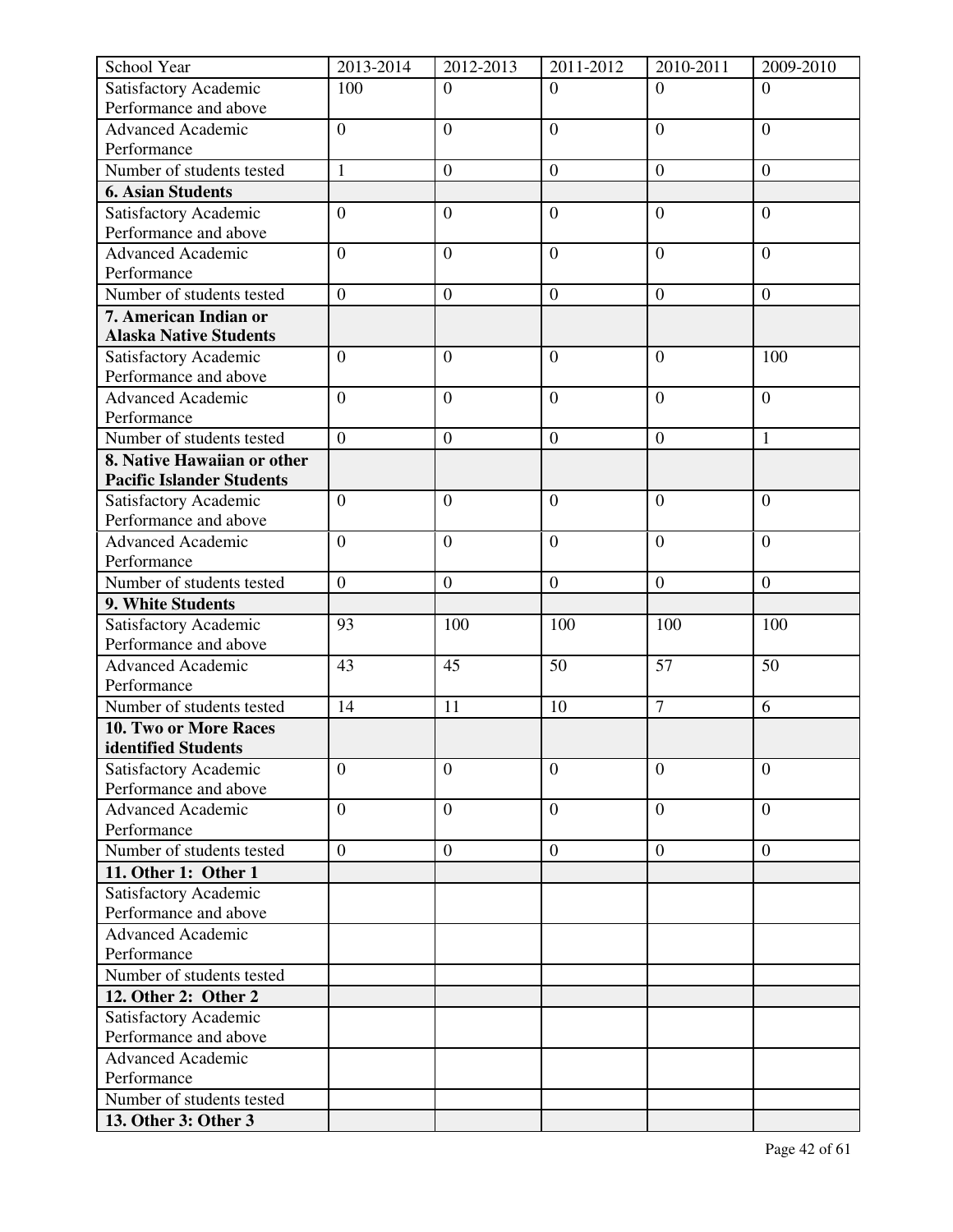| School Year                  | 2013-2014 | 2012-2013 | 2011-2012 | 2010-2011 | 2009-2010 |
|------------------------------|-----------|-----------|-----------|-----------|-----------|
| <b>Satisfactory Academic</b> |           |           |           |           |           |
| Performance and above        |           |           |           |           |           |
| <b>Advanced Academic</b>     |           |           |           |           |           |
| Performance                  |           |           |           |           |           |
| Number of students tested    |           |           |           |           |           |

**NOTES:**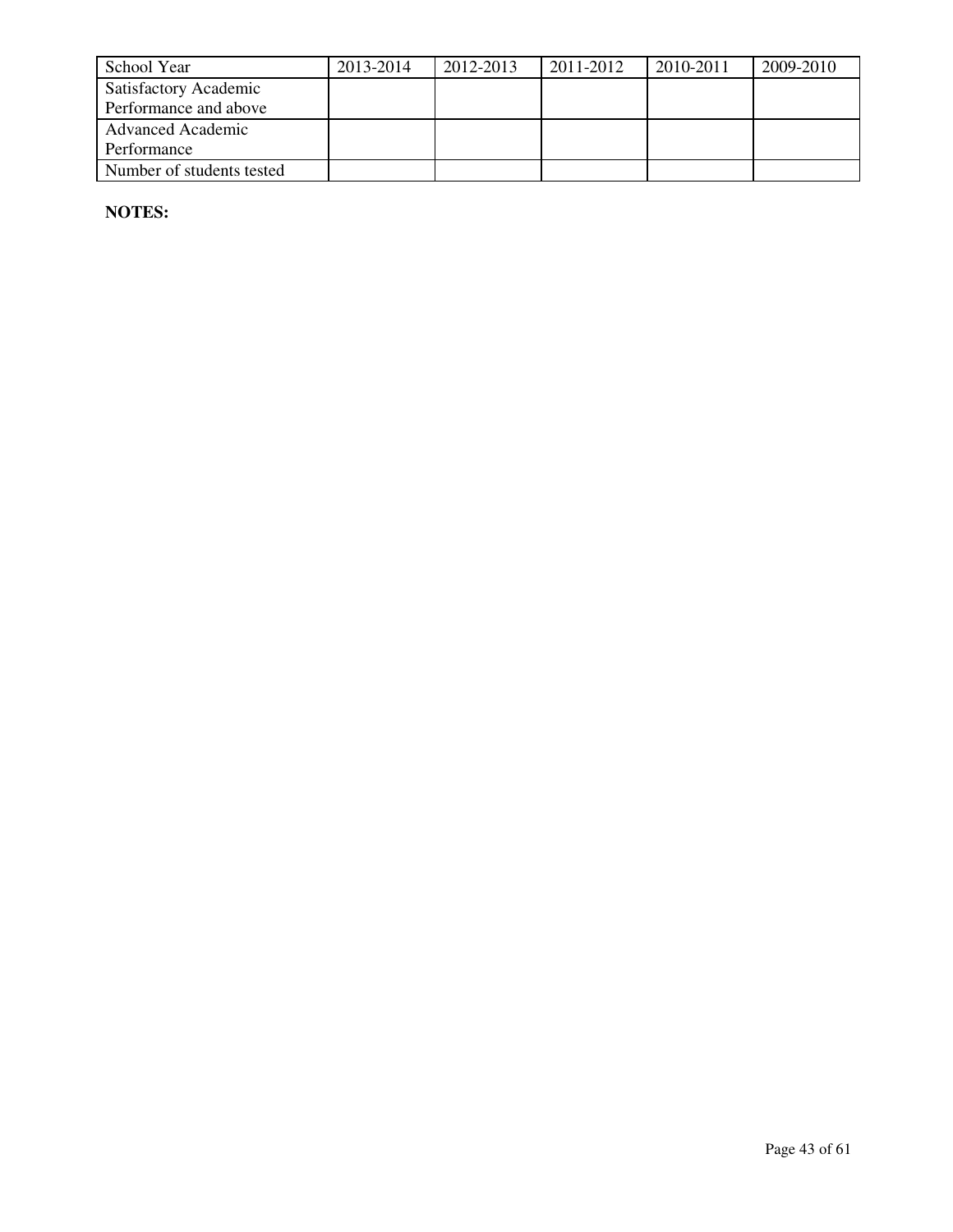| <b>Subject:</b> Reading/ELA         | <b>Test: TAKS-2010-2011, STAAR-2012-</b> |
|-------------------------------------|------------------------------------------|
|                                     | 2014                                     |
| <b>All Students Tested/Grade: 4</b> | <b>Edition/Publication Year: 2014</b>    |
| <b>Publisher: Pearson</b>           |                                          |

| School Year                      | 2013-2014      | 2012-2013      | 2011-2012        | 2010-2011        | 2009-2010        |
|----------------------------------|----------------|----------------|------------------|------------------|------------------|
| Testing month                    | Apr            | Apr            | Apr              | Apr              | Apr              |
| <b>SCHOOL SCORES*</b>            |                |                |                  |                  |                  |
| Satisfactory Academic            | 90             | 94             | 93               | 93               | 95               |
| Performance and above            |                |                |                  |                  |                  |
| <b>Advanced Academic</b>         | 30             | 38             | 29               | 64               | 30               |
| Performance                      |                |                |                  |                  |                  |
| Number of students tested        | 20             | 16             | 13               | 14               | 20               |
| Percent of total students tested | 100            | 100            | 93               | 100              | 100              |
| Number of students tested with   |                |                |                  |                  |                  |
| alternative assessment           |                |                |                  |                  |                  |
| % of students tested with        | $\overline{5}$ | 6              | $\overline{0}$   | $\theta$         | $\overline{0}$   |
| alternative assessment           |                |                |                  |                  |                  |
| <b>SUBGROUP SCORES</b>           |                |                |                  |                  |                  |
| 1. Free and Reduced-Price        |                |                |                  |                  |                  |
| Meals/Socio-Economic/            |                |                |                  |                  |                  |
| <b>Disadvantaged Students</b>    |                |                |                  |                  |                  |
| Satisfactory Academic            | 83             | 88             | 100              | 80               | 91               |
| Performance and above            |                |                |                  |                  |                  |
| Advanced Academic                | 33             | 38             | 14               | 40               | 27               |
| Performance                      |                |                |                  |                  |                  |
| Number of students tested        | 6              | 8              | $\overline{7}$   | 5                | 11               |
| 2. Students receiving Special    |                |                |                  |                  |                  |
| <b>Education</b>                 |                |                |                  |                  |                  |
| Satisfactory Academic            | 100            | 100            | $\overline{0}$   | $\boldsymbol{0}$ | $\overline{0}$   |
| Performance and above            |                |                |                  |                  |                  |
| <b>Advanced Academic</b>         | 33             | $\overline{0}$ | $\overline{0}$   | $\overline{0}$   | $\overline{0}$   |
| Performance                      |                |                |                  |                  |                  |
| Number of students tested        | $\overline{3}$ | 3              | $\boldsymbol{0}$ | $\boldsymbol{0}$ | $\boldsymbol{0}$ |
| 3. English Language Learner      |                |                |                  |                  |                  |
| <b>Students</b>                  |                |                |                  |                  |                  |
| Satisfactory Academic            | 100            | 100            | 100              | 100              | 75               |
| Performance and above            |                |                |                  |                  |                  |
| <b>Advanced Academic</b>         | $\mathbf{0}$   | $\mathbf{0}$   | $\overline{0}$   | $\overline{0}$   | 25               |
| Performance                      |                |                |                  |                  |                  |
| Number of students tested        | $\mathbf{1}$   | $\overline{2}$ | $\mathbf{1}$     | $\mathbf{1}$     | $\overline{4}$   |
| 4. Hispanic or Latino            |                |                |                  |                  |                  |
| <b>Students</b>                  |                |                |                  |                  |                  |
| Satisfactory Academic            | 80             | 86             | 100              | 80               | 83               |
| Performance and above            |                |                |                  |                  |                  |
| <b>Advanced Academic</b>         | 20             | 43             | 40               | 60               | 17               |
| Performance                      |                |                |                  |                  |                  |
| Number of students tested        | 10             | $\tau$         | 5                | 5                | 6                |
| 5. African-American              |                |                |                  |                  |                  |
| <b>Students</b>                  |                |                |                  |                  |                  |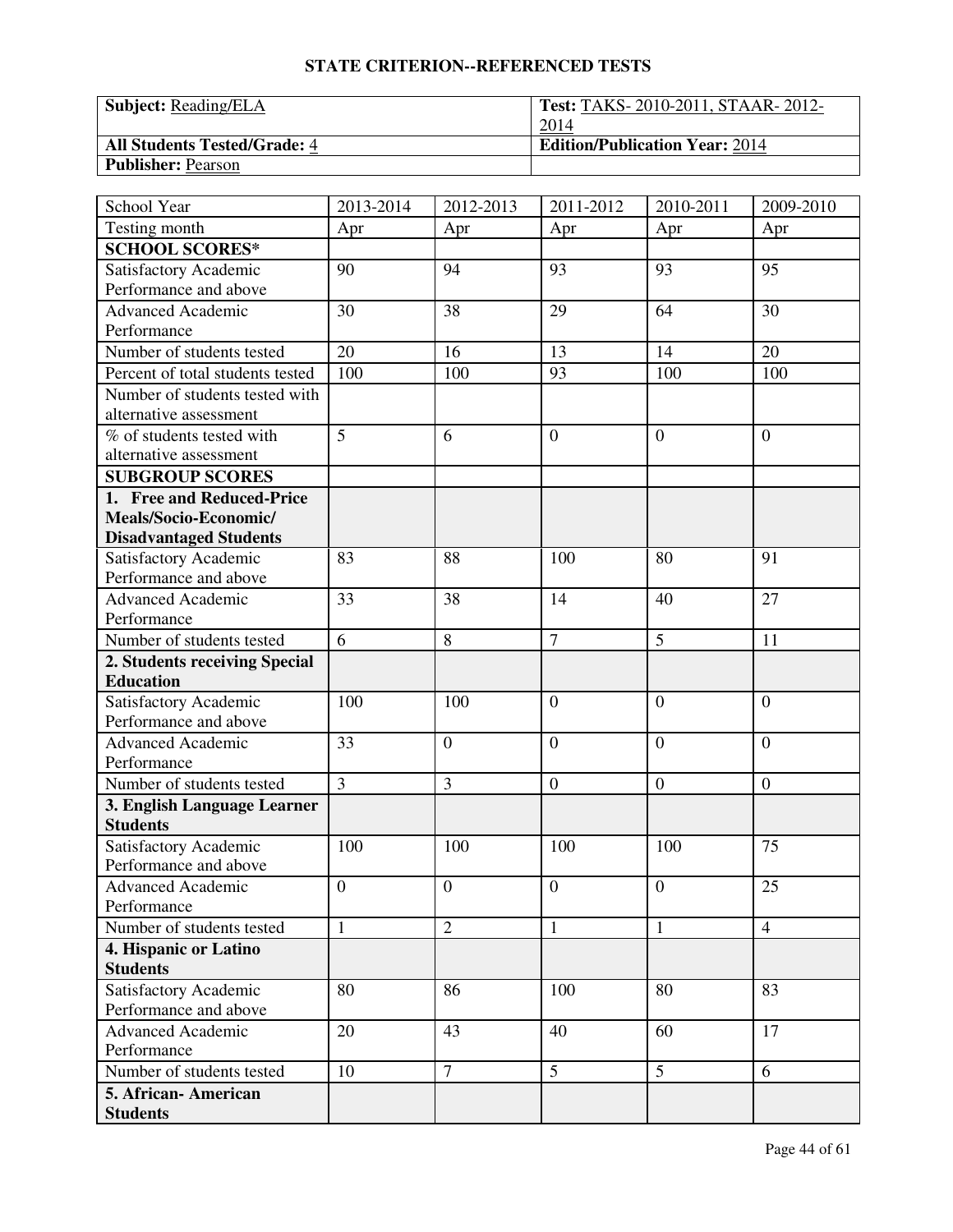| School Year                                       | 2013-2014        | 2012-2013        | 2011-2012        | 2010-2011        | 2009-2010        |
|---------------------------------------------------|------------------|------------------|------------------|------------------|------------------|
| Satisfactory Academic                             | $\overline{0}$   | $\overline{0}$   | $\overline{0}$   | $\Omega$         | $\Omega$         |
| Performance and above                             |                  |                  |                  |                  |                  |
| <b>Advanced Academic</b>                          | $\overline{0}$   | $\overline{0}$   | $\overline{0}$   | $\overline{0}$   | $\overline{0}$   |
| Performance                                       |                  |                  |                  |                  |                  |
| Number of students tested                         | $\boldsymbol{0}$ | $\boldsymbol{0}$ | $\boldsymbol{0}$ | $\boldsymbol{0}$ | $\boldsymbol{0}$ |
| <b>6. Asian Students</b>                          |                  |                  |                  |                  |                  |
| Satisfactory Academic                             | $\overline{0}$   | $\boldsymbol{0}$ | $\overline{0}$   | $\overline{0}$   | $\overline{0}$   |
| Performance and above                             |                  |                  |                  |                  |                  |
| <b>Advanced Academic</b>                          | $\overline{0}$   | $\overline{0}$   | $\overline{0}$   | $\overline{0}$   | $\overline{0}$   |
| Performance                                       |                  |                  |                  |                  |                  |
| Number of students tested                         | $\boldsymbol{0}$ | $\boldsymbol{0}$ | $\mathbf{0}$     | $\boldsymbol{0}$ | $\overline{0}$   |
| 7. American Indian or                             |                  |                  |                  |                  |                  |
| <b>Alaska Native Students</b>                     |                  |                  |                  |                  |                  |
| Satisfactory Academic                             | $\overline{0}$   | $\overline{0}$   | $\overline{0}$   | 100              | $\overline{0}$   |
| Performance and above                             |                  |                  |                  |                  |                  |
| <b>Advanced Academic</b>                          | $\boldsymbol{0}$ | $\mathbf{0}$     | $\overline{0}$   | 100              | $\overline{0}$   |
| Performance                                       |                  |                  |                  |                  |                  |
| Number of students tested                         | $\overline{0}$   | $\overline{0}$   | $\overline{0}$   | $\mathbf{1}$     | $\overline{0}$   |
| 8. Native Hawaiian or other                       |                  |                  |                  |                  |                  |
| <b>Pacific Islander Students</b>                  |                  |                  |                  |                  |                  |
| Satisfactory Academic                             | $\overline{0}$   | $\overline{0}$   | $\overline{0}$   | $\overline{0}$   | $\overline{0}$   |
| Performance and above                             |                  |                  |                  |                  |                  |
| <b>Advanced Academic</b>                          | $\overline{0}$   | $\overline{0}$   | $\overline{0}$   | $\overline{0}$   | $\overline{0}$   |
| Performance                                       |                  |                  |                  |                  |                  |
| Number of students tested                         | $\boldsymbol{0}$ | $\boldsymbol{0}$ | $\boldsymbol{0}$ | $\boldsymbol{0}$ | $\boldsymbol{0}$ |
| 9. White Students                                 |                  |                  |                  |                  |                  |
| Satisfactory Academic                             | 100              | 100              | 100              | 100              | 100              |
| Performance and above<br><b>Advanced Academic</b> |                  | 33               | 25               | 63               | 36               |
| Performance                                       | 40               |                  |                  |                  |                  |
| Number of students tested                         | 10               | 9                | 8                | 8                | 14               |
| 10. Two or More Races                             |                  |                  |                  |                  |                  |
| identified Students                               |                  |                  |                  |                  |                  |
| Satisfactory Academic                             | $\overline{0}$   | $\overline{0}$   | $\overline{0}$   | $\overline{0}$   | $\overline{0}$   |
| Performance and above                             |                  |                  |                  |                  |                  |
| <b>Advanced Academic</b>                          | $\overline{0}$   | $\overline{0}$   | $\overline{0}$   | $\overline{0}$   | $\Omega$         |
| Performance                                       |                  |                  |                  |                  |                  |
| Number of students tested                         | $\overline{0}$   | $\mathbf{0}$     | $\mathbf{0}$     | $\overline{0}$   | $\boldsymbol{0}$ |
| 11. Other 1: Other 1                              |                  |                  |                  |                  |                  |
| Satisfactory Academic                             |                  |                  |                  |                  |                  |
| Performance and above                             |                  |                  |                  |                  |                  |
| <b>Advanced Academic</b>                          |                  |                  |                  |                  |                  |
| Performance                                       |                  |                  |                  |                  |                  |
| Number of students tested                         |                  |                  |                  |                  |                  |
| 12. Other 2: Other 2                              |                  |                  |                  |                  |                  |
| Satisfactory Academic                             |                  |                  |                  |                  |                  |
| Performance and above                             |                  |                  |                  |                  |                  |
| <b>Advanced Academic</b>                          |                  |                  |                  |                  |                  |
| Performance                                       |                  |                  |                  |                  |                  |
| Number of students tested                         |                  |                  |                  |                  |                  |
| 13. Other 3: Other 3                              |                  |                  |                  |                  |                  |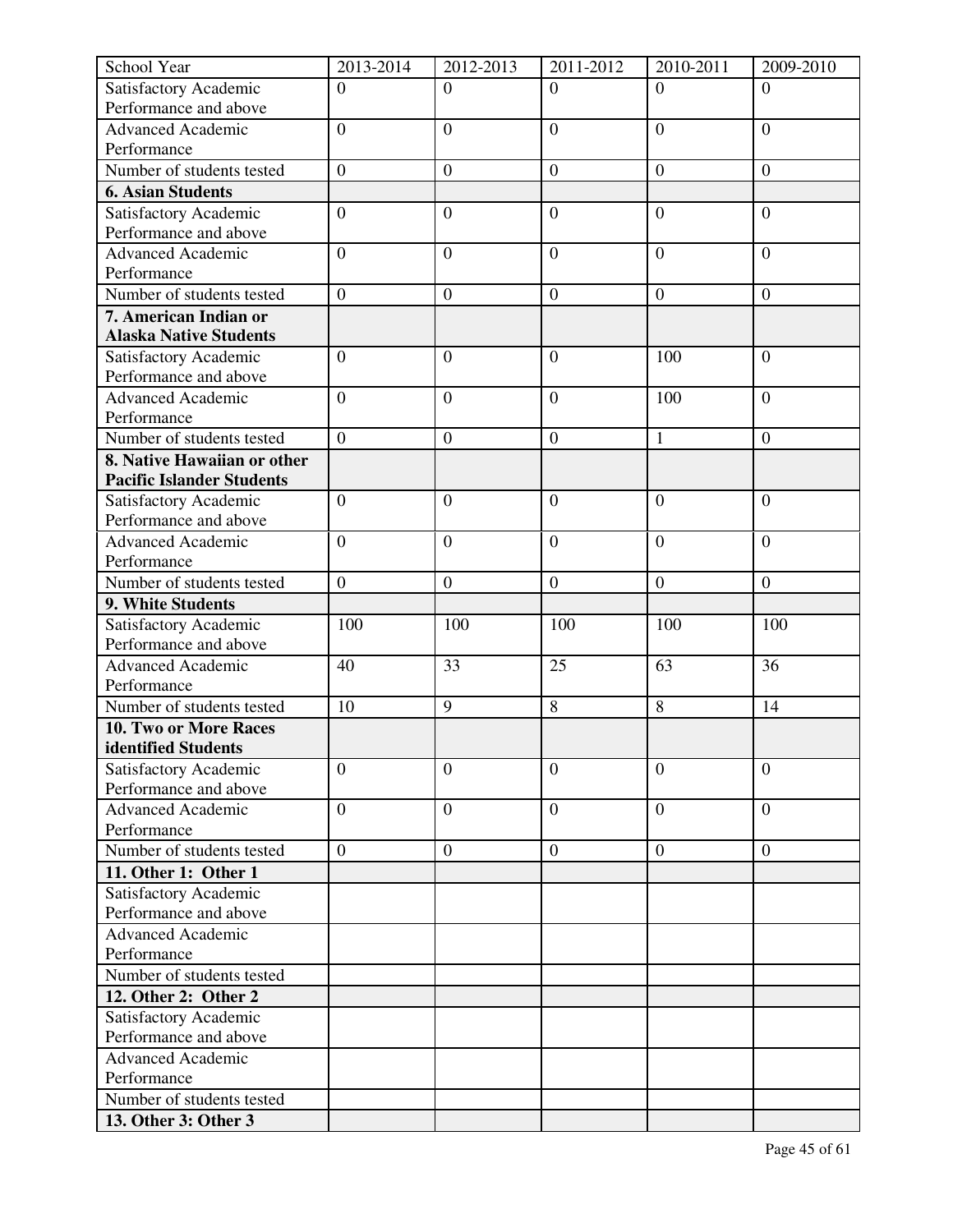| School Year                  | 2013-2014 | 2012-2013 | 2011-2012 | 2010-2011 | 2009-2010 |
|------------------------------|-----------|-----------|-----------|-----------|-----------|
| <b>Satisfactory Academic</b> |           |           |           |           |           |
| Performance and above        |           |           |           |           |           |
| <b>Advanced Academic</b>     |           |           |           |           |           |
| Performance                  |           |           |           |           |           |
| Number of students tested    |           |           |           |           |           |

**NOTES:** Alternative testing is a state modified special education test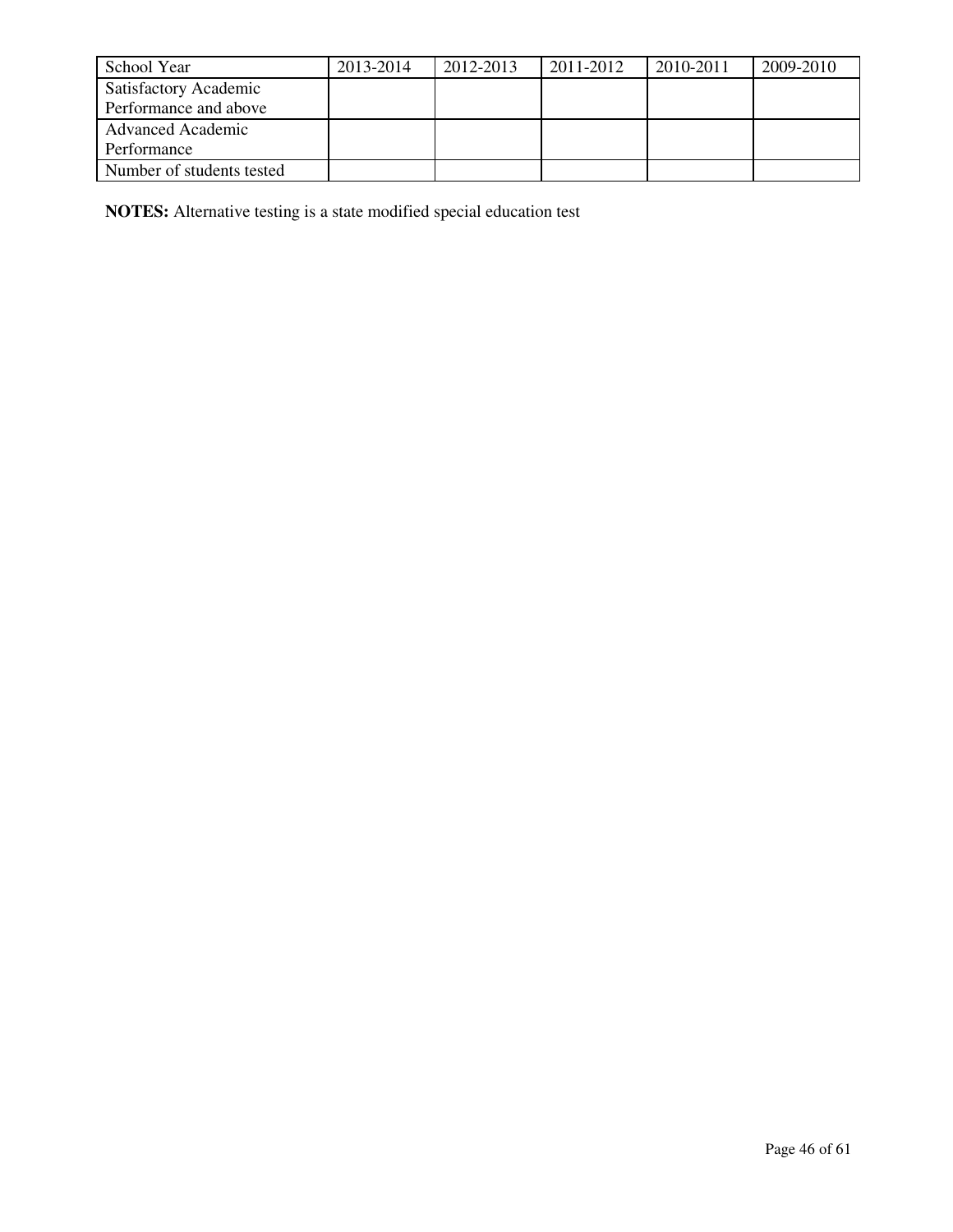| <b>Subject:</b> Reading/ELA         | <b>Test: TAKS-2010-2011, STAAR-2012-</b> |
|-------------------------------------|------------------------------------------|
|                                     | 2014                                     |
| <b>All Students Tested/Grade: 5</b> | <b>Edition/Publication Year: 2014</b>    |
| <b>Publisher: Pearson</b>           |                                          |

| School Year                             | 2013-2014        | 2012-2013        | 2011-2012      | 2010-2011      | 2009-2010      |
|-----------------------------------------|------------------|------------------|----------------|----------------|----------------|
| Testing month                           | Apr              | Apr              | Apr            | Apr            | Apr            |
| <b>SCHOOL SCORES*</b>                   |                  |                  |                |                |                |
| Satisfactory Academic                   | 100              | 93               | 81             | 95             | 100            |
| Performance and above                   |                  |                  |                |                |                |
| <b>Advanced Academic</b>                | 25               | 14               | 25             | 40             | 67             |
| Performance                             |                  |                  |                |                |                |
| Number of students tested               | 16               | 14               | 16             | 20             | 15             |
| Percent of total students tested        | 100              | 100              | 100            | 100            | 100            |
| Number of students tested with          |                  |                  |                |                |                |
| alternative assessment                  |                  |                  |                |                |                |
| $\overline{\%}$ of students tested with | 6                | $\overline{0}$   | $\overline{0}$ | $\theta$       | $\overline{0}$ |
| alternative assessment                  |                  |                  |                |                |                |
| <b>SUBGROUP SCORES</b>                  |                  |                  |                |                |                |
| 1. Free and Reduced-Price               |                  |                  |                |                |                |
| Meals/Socio-Economic/                   |                  |                  |                |                |                |
| <b>Disadvantaged Students</b>           |                  |                  |                |                |                |
| Satisfactory Academic                   | 100              | 88               | 40             | 90             | 100            |
| Performance and above                   |                  |                  |                |                |                |
| <b>Advanced Academic</b>                | 29               | $\mathbf{0}$     | 20             | 40             | 67             |
| Performance                             |                  |                  |                |                |                |
| Number of students tested               | $\overline{7}$   | 8                | 5              | 10             | 9              |
| 2. Students receiving Special           |                  |                  |                |                |                |
| <b>Education</b>                        |                  |                  |                |                |                |
| Satisfactory Academic                   | 100              | $\theta$         | $\overline{0}$ | $\theta$       | 100            |
| Performance and above                   |                  |                  |                |                |                |
| <b>Advanced Academic</b>                | 50               | $\overline{0}$   | $\overline{0}$ | $\theta$       | 100            |
| Performance                             |                  |                  |                |                |                |
| Number of students tested               | $\overline{2}$   | $\boldsymbol{0}$ | $\mathbf{0}$   | $\overline{0}$ | $\mathbf{1}$   |
| 3. English Language Learner             |                  |                  |                |                |                |
| <b>Students</b>                         |                  |                  |                |                |                |
| Satisfactory Academic                   | 100              | $\theta$         | 100            | 100            | 100            |
| Performance and above                   |                  |                  |                |                |                |
| Advanced Academic                       | $\boldsymbol{0}$ | $\boldsymbol{0}$ | $\overline{0}$ | 100            | $\overline{0}$ |
| Performance                             |                  |                  |                |                |                |
| Number of students tested               | $\overline{2}$   | $\overline{0}$   | $\mathbf{1}$   | $\overline{2}$ | $\overline{2}$ |
| 4. Hispanic or Latino                   |                  |                  |                |                |                |
| <b>Students</b>                         |                  |                  |                |                |                |
| Satisfactory Academic                   | 100              | 80               | 67             | 83             | 100            |
| Performance and above                   |                  |                  |                |                |                |
| <b>Advanced Academic</b>                | $\overline{0}$   | 20               | 33             | 50             | 57             |
| Performance                             |                  |                  |                |                |                |
| Number of students tested               | $\overline{7}$   | $\overline{5}$   | 6              | 6              | $\overline{7}$ |
| 5. African-American                     |                  |                  |                |                |                |
| <b>Students</b>                         |                  |                  |                |                |                |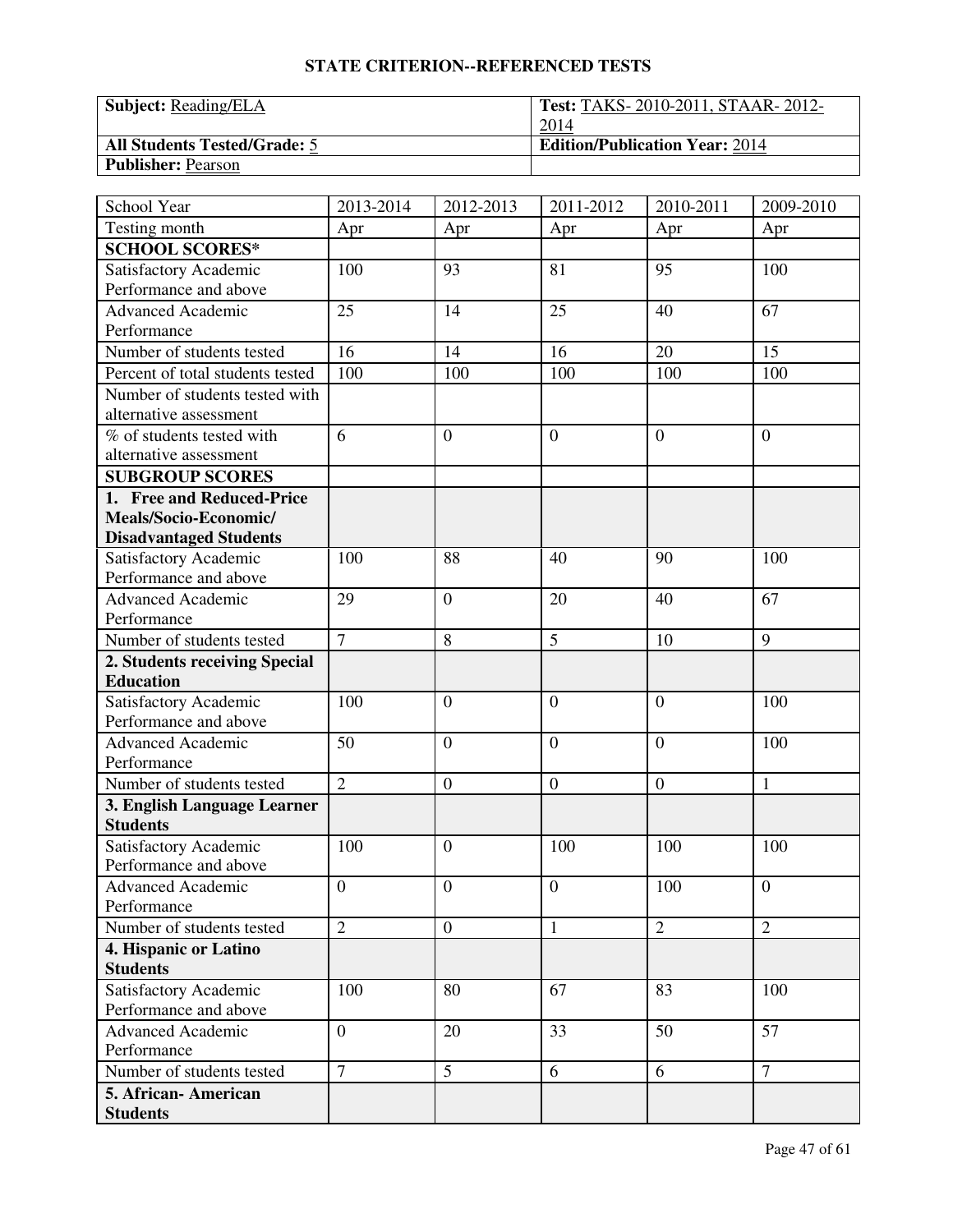| Satisfactory Academic<br>$\overline{0}$<br>$\Omega$<br>$\Omega$<br>$\Omega$<br>$\Omega$<br>Performance and above<br>$\overline{0}$<br><b>Advanced Academic</b><br>$\overline{0}$<br>$\overline{0}$<br>$\overline{0}$<br>$\overline{0}$<br>Performance<br>Number of students tested<br>$\overline{0}$<br>$\boldsymbol{0}$<br>$\boldsymbol{0}$<br>$\boldsymbol{0}$<br>$\boldsymbol{0}$<br><b>6. Asian Students</b><br>$\boldsymbol{0}$<br>$\overline{0}$<br>$\overline{0}$<br>Satisfactory Academic<br>$\overline{0}$<br>$\overline{0}$<br>Performance and above<br><b>Advanced Academic</b><br>$\overline{0}$<br>$\overline{0}$<br>$\overline{0}$<br>$\overline{0}$<br>$\overline{0}$<br>Performance<br>Number of students tested<br>$\overline{0}$<br>$\boldsymbol{0}$<br>$\mathbf{0}$<br>$\boldsymbol{0}$<br>$\overline{0}$<br>7. American Indian or<br><b>Alaska Native Students</b><br>Satisfactory Academic<br>$\overline{0}$<br>$\overline{0}$<br>$\overline{0}$<br>100<br>$\overline{0}$<br>Performance and above<br><b>Advanced Academic</b><br>$\overline{0}$<br>$\overline{0}$<br>$\overline{0}$<br>$\overline{0}$<br>$\overline{0}$<br>Performance<br>$\overline{0}$<br>Number of students tested<br>$\overline{0}$<br>$\mathbf{1}$<br>$\overline{0}$<br>$\boldsymbol{0}$<br>8. Native Hawaiian or other<br><b>Pacific Islander Students</b><br>Satisfactory Academic<br>$\overline{0}$<br>$\overline{0}$<br>$\overline{0}$<br>$\overline{0}$<br>$\overline{0}$<br>Performance and above<br>$\overline{0}$<br><b>Advanced Academic</b><br>$\overline{0}$<br>$\overline{0}$<br>$\overline{0}$<br>$\overline{0}$<br>Performance<br>Number of students tested<br>$\boldsymbol{0}$<br>$\boldsymbol{0}$<br>$\boldsymbol{0}$<br>$\boldsymbol{0}$<br>$\overline{0}$<br>9. White Students<br>Satisfactory Academic<br>100<br>100<br>89<br>100<br>100<br>Performance and above<br>75<br><b>Advanced Academic</b><br>44<br>11<br>22<br>36<br>Performance<br>$\overline{9}$<br>Number of students tested<br>9<br>9<br>14<br>8<br>10. Two or More Races<br>identified Students<br>$\overline{0}$<br>Satisfactory Academic<br>$\overline{0}$<br>$\overline{0}$<br>$\overline{0}$<br>$\overline{0}$<br>Performance and above<br>$\overline{0}$<br><b>Advanced Academic</b><br>$\overline{0}$<br>$\boldsymbol{0}$<br>$\overline{0}$<br>$\overline{0}$<br>Performance<br>Number of students tested<br>$\overline{0}$<br>$\boldsymbol{0}$<br>$\boldsymbol{0}$<br>$\boldsymbol{0}$<br>$\overline{0}$<br>11. Other 1: Other 1<br>Satisfactory Academic<br>Performance and above<br><b>Advanced Academic</b><br>Performance<br>Number of students tested<br>12. Other 2: Other 2<br>Satisfactory Academic<br>Performance and above<br><b>Advanced Academic</b><br>Performance<br>Number of students tested | School Year          | 2013-2014 | 2012-2013 | 2011-2012 | 2010-2011 | 2009-2010 |
|--------------------------------------------------------------------------------------------------------------------------------------------------------------------------------------------------------------------------------------------------------------------------------------------------------------------------------------------------------------------------------------------------------------------------------------------------------------------------------------------------------------------------------------------------------------------------------------------------------------------------------------------------------------------------------------------------------------------------------------------------------------------------------------------------------------------------------------------------------------------------------------------------------------------------------------------------------------------------------------------------------------------------------------------------------------------------------------------------------------------------------------------------------------------------------------------------------------------------------------------------------------------------------------------------------------------------------------------------------------------------------------------------------------------------------------------------------------------------------------------------------------------------------------------------------------------------------------------------------------------------------------------------------------------------------------------------------------------------------------------------------------------------------------------------------------------------------------------------------------------------------------------------------------------------------------------------------------------------------------------------------------------------------------------------------------------------------------------------------------------------------------------------------------------------------------------------------------------------------------------------------------------------------------------------------------------------------------------------------------------------------------------------------------------------------------------------------------------------------------------------------------------------------------------------------------------------------------------------------------------------------------------------------------------------------------------------------------------------------------------------------------------------------------------------|----------------------|-----------|-----------|-----------|-----------|-----------|
|                                                                                                                                                                                                                                                                                                                                                                                                                                                                                                                                                                                                                                                                                                                                                                                                                                                                                                                                                                                                                                                                                                                                                                                                                                                                                                                                                                                                                                                                                                                                                                                                                                                                                                                                                                                                                                                                                                                                                                                                                                                                                                                                                                                                                                                                                                                                                                                                                                                                                                                                                                                                                                                                                                                                                                                                  |                      |           |           |           |           |           |
|                                                                                                                                                                                                                                                                                                                                                                                                                                                                                                                                                                                                                                                                                                                                                                                                                                                                                                                                                                                                                                                                                                                                                                                                                                                                                                                                                                                                                                                                                                                                                                                                                                                                                                                                                                                                                                                                                                                                                                                                                                                                                                                                                                                                                                                                                                                                                                                                                                                                                                                                                                                                                                                                                                                                                                                                  |                      |           |           |           |           |           |
|                                                                                                                                                                                                                                                                                                                                                                                                                                                                                                                                                                                                                                                                                                                                                                                                                                                                                                                                                                                                                                                                                                                                                                                                                                                                                                                                                                                                                                                                                                                                                                                                                                                                                                                                                                                                                                                                                                                                                                                                                                                                                                                                                                                                                                                                                                                                                                                                                                                                                                                                                                                                                                                                                                                                                                                                  |                      |           |           |           |           |           |
|                                                                                                                                                                                                                                                                                                                                                                                                                                                                                                                                                                                                                                                                                                                                                                                                                                                                                                                                                                                                                                                                                                                                                                                                                                                                                                                                                                                                                                                                                                                                                                                                                                                                                                                                                                                                                                                                                                                                                                                                                                                                                                                                                                                                                                                                                                                                                                                                                                                                                                                                                                                                                                                                                                                                                                                                  |                      |           |           |           |           |           |
|                                                                                                                                                                                                                                                                                                                                                                                                                                                                                                                                                                                                                                                                                                                                                                                                                                                                                                                                                                                                                                                                                                                                                                                                                                                                                                                                                                                                                                                                                                                                                                                                                                                                                                                                                                                                                                                                                                                                                                                                                                                                                                                                                                                                                                                                                                                                                                                                                                                                                                                                                                                                                                                                                                                                                                                                  |                      |           |           |           |           |           |
|                                                                                                                                                                                                                                                                                                                                                                                                                                                                                                                                                                                                                                                                                                                                                                                                                                                                                                                                                                                                                                                                                                                                                                                                                                                                                                                                                                                                                                                                                                                                                                                                                                                                                                                                                                                                                                                                                                                                                                                                                                                                                                                                                                                                                                                                                                                                                                                                                                                                                                                                                                                                                                                                                                                                                                                                  |                      |           |           |           |           |           |
|                                                                                                                                                                                                                                                                                                                                                                                                                                                                                                                                                                                                                                                                                                                                                                                                                                                                                                                                                                                                                                                                                                                                                                                                                                                                                                                                                                                                                                                                                                                                                                                                                                                                                                                                                                                                                                                                                                                                                                                                                                                                                                                                                                                                                                                                                                                                                                                                                                                                                                                                                                                                                                                                                                                                                                                                  |                      |           |           |           |           |           |
|                                                                                                                                                                                                                                                                                                                                                                                                                                                                                                                                                                                                                                                                                                                                                                                                                                                                                                                                                                                                                                                                                                                                                                                                                                                                                                                                                                                                                                                                                                                                                                                                                                                                                                                                                                                                                                                                                                                                                                                                                                                                                                                                                                                                                                                                                                                                                                                                                                                                                                                                                                                                                                                                                                                                                                                                  |                      |           |           |           |           |           |
|                                                                                                                                                                                                                                                                                                                                                                                                                                                                                                                                                                                                                                                                                                                                                                                                                                                                                                                                                                                                                                                                                                                                                                                                                                                                                                                                                                                                                                                                                                                                                                                                                                                                                                                                                                                                                                                                                                                                                                                                                                                                                                                                                                                                                                                                                                                                                                                                                                                                                                                                                                                                                                                                                                                                                                                                  |                      |           |           |           |           |           |
|                                                                                                                                                                                                                                                                                                                                                                                                                                                                                                                                                                                                                                                                                                                                                                                                                                                                                                                                                                                                                                                                                                                                                                                                                                                                                                                                                                                                                                                                                                                                                                                                                                                                                                                                                                                                                                                                                                                                                                                                                                                                                                                                                                                                                                                                                                                                                                                                                                                                                                                                                                                                                                                                                                                                                                                                  |                      |           |           |           |           |           |
|                                                                                                                                                                                                                                                                                                                                                                                                                                                                                                                                                                                                                                                                                                                                                                                                                                                                                                                                                                                                                                                                                                                                                                                                                                                                                                                                                                                                                                                                                                                                                                                                                                                                                                                                                                                                                                                                                                                                                                                                                                                                                                                                                                                                                                                                                                                                                                                                                                                                                                                                                                                                                                                                                                                                                                                                  |                      |           |           |           |           |           |
|                                                                                                                                                                                                                                                                                                                                                                                                                                                                                                                                                                                                                                                                                                                                                                                                                                                                                                                                                                                                                                                                                                                                                                                                                                                                                                                                                                                                                                                                                                                                                                                                                                                                                                                                                                                                                                                                                                                                                                                                                                                                                                                                                                                                                                                                                                                                                                                                                                                                                                                                                                                                                                                                                                                                                                                                  |                      |           |           |           |           |           |
|                                                                                                                                                                                                                                                                                                                                                                                                                                                                                                                                                                                                                                                                                                                                                                                                                                                                                                                                                                                                                                                                                                                                                                                                                                                                                                                                                                                                                                                                                                                                                                                                                                                                                                                                                                                                                                                                                                                                                                                                                                                                                                                                                                                                                                                                                                                                                                                                                                                                                                                                                                                                                                                                                                                                                                                                  |                      |           |           |           |           |           |
|                                                                                                                                                                                                                                                                                                                                                                                                                                                                                                                                                                                                                                                                                                                                                                                                                                                                                                                                                                                                                                                                                                                                                                                                                                                                                                                                                                                                                                                                                                                                                                                                                                                                                                                                                                                                                                                                                                                                                                                                                                                                                                                                                                                                                                                                                                                                                                                                                                                                                                                                                                                                                                                                                                                                                                                                  |                      |           |           |           |           |           |
|                                                                                                                                                                                                                                                                                                                                                                                                                                                                                                                                                                                                                                                                                                                                                                                                                                                                                                                                                                                                                                                                                                                                                                                                                                                                                                                                                                                                                                                                                                                                                                                                                                                                                                                                                                                                                                                                                                                                                                                                                                                                                                                                                                                                                                                                                                                                                                                                                                                                                                                                                                                                                                                                                                                                                                                                  |                      |           |           |           |           |           |
|                                                                                                                                                                                                                                                                                                                                                                                                                                                                                                                                                                                                                                                                                                                                                                                                                                                                                                                                                                                                                                                                                                                                                                                                                                                                                                                                                                                                                                                                                                                                                                                                                                                                                                                                                                                                                                                                                                                                                                                                                                                                                                                                                                                                                                                                                                                                                                                                                                                                                                                                                                                                                                                                                                                                                                                                  |                      |           |           |           |           |           |
|                                                                                                                                                                                                                                                                                                                                                                                                                                                                                                                                                                                                                                                                                                                                                                                                                                                                                                                                                                                                                                                                                                                                                                                                                                                                                                                                                                                                                                                                                                                                                                                                                                                                                                                                                                                                                                                                                                                                                                                                                                                                                                                                                                                                                                                                                                                                                                                                                                                                                                                                                                                                                                                                                                                                                                                                  |                      |           |           |           |           |           |
|                                                                                                                                                                                                                                                                                                                                                                                                                                                                                                                                                                                                                                                                                                                                                                                                                                                                                                                                                                                                                                                                                                                                                                                                                                                                                                                                                                                                                                                                                                                                                                                                                                                                                                                                                                                                                                                                                                                                                                                                                                                                                                                                                                                                                                                                                                                                                                                                                                                                                                                                                                                                                                                                                                                                                                                                  |                      |           |           |           |           |           |
|                                                                                                                                                                                                                                                                                                                                                                                                                                                                                                                                                                                                                                                                                                                                                                                                                                                                                                                                                                                                                                                                                                                                                                                                                                                                                                                                                                                                                                                                                                                                                                                                                                                                                                                                                                                                                                                                                                                                                                                                                                                                                                                                                                                                                                                                                                                                                                                                                                                                                                                                                                                                                                                                                                                                                                                                  |                      |           |           |           |           |           |
|                                                                                                                                                                                                                                                                                                                                                                                                                                                                                                                                                                                                                                                                                                                                                                                                                                                                                                                                                                                                                                                                                                                                                                                                                                                                                                                                                                                                                                                                                                                                                                                                                                                                                                                                                                                                                                                                                                                                                                                                                                                                                                                                                                                                                                                                                                                                                                                                                                                                                                                                                                                                                                                                                                                                                                                                  |                      |           |           |           |           |           |
|                                                                                                                                                                                                                                                                                                                                                                                                                                                                                                                                                                                                                                                                                                                                                                                                                                                                                                                                                                                                                                                                                                                                                                                                                                                                                                                                                                                                                                                                                                                                                                                                                                                                                                                                                                                                                                                                                                                                                                                                                                                                                                                                                                                                                                                                                                                                                                                                                                                                                                                                                                                                                                                                                                                                                                                                  |                      |           |           |           |           |           |
|                                                                                                                                                                                                                                                                                                                                                                                                                                                                                                                                                                                                                                                                                                                                                                                                                                                                                                                                                                                                                                                                                                                                                                                                                                                                                                                                                                                                                                                                                                                                                                                                                                                                                                                                                                                                                                                                                                                                                                                                                                                                                                                                                                                                                                                                                                                                                                                                                                                                                                                                                                                                                                                                                                                                                                                                  |                      |           |           |           |           |           |
|                                                                                                                                                                                                                                                                                                                                                                                                                                                                                                                                                                                                                                                                                                                                                                                                                                                                                                                                                                                                                                                                                                                                                                                                                                                                                                                                                                                                                                                                                                                                                                                                                                                                                                                                                                                                                                                                                                                                                                                                                                                                                                                                                                                                                                                                                                                                                                                                                                                                                                                                                                                                                                                                                                                                                                                                  |                      |           |           |           |           |           |
|                                                                                                                                                                                                                                                                                                                                                                                                                                                                                                                                                                                                                                                                                                                                                                                                                                                                                                                                                                                                                                                                                                                                                                                                                                                                                                                                                                                                                                                                                                                                                                                                                                                                                                                                                                                                                                                                                                                                                                                                                                                                                                                                                                                                                                                                                                                                                                                                                                                                                                                                                                                                                                                                                                                                                                                                  |                      |           |           |           |           |           |
|                                                                                                                                                                                                                                                                                                                                                                                                                                                                                                                                                                                                                                                                                                                                                                                                                                                                                                                                                                                                                                                                                                                                                                                                                                                                                                                                                                                                                                                                                                                                                                                                                                                                                                                                                                                                                                                                                                                                                                                                                                                                                                                                                                                                                                                                                                                                                                                                                                                                                                                                                                                                                                                                                                                                                                                                  |                      |           |           |           |           |           |
|                                                                                                                                                                                                                                                                                                                                                                                                                                                                                                                                                                                                                                                                                                                                                                                                                                                                                                                                                                                                                                                                                                                                                                                                                                                                                                                                                                                                                                                                                                                                                                                                                                                                                                                                                                                                                                                                                                                                                                                                                                                                                                                                                                                                                                                                                                                                                                                                                                                                                                                                                                                                                                                                                                                                                                                                  |                      |           |           |           |           |           |
|                                                                                                                                                                                                                                                                                                                                                                                                                                                                                                                                                                                                                                                                                                                                                                                                                                                                                                                                                                                                                                                                                                                                                                                                                                                                                                                                                                                                                                                                                                                                                                                                                                                                                                                                                                                                                                                                                                                                                                                                                                                                                                                                                                                                                                                                                                                                                                                                                                                                                                                                                                                                                                                                                                                                                                                                  |                      |           |           |           |           |           |
|                                                                                                                                                                                                                                                                                                                                                                                                                                                                                                                                                                                                                                                                                                                                                                                                                                                                                                                                                                                                                                                                                                                                                                                                                                                                                                                                                                                                                                                                                                                                                                                                                                                                                                                                                                                                                                                                                                                                                                                                                                                                                                                                                                                                                                                                                                                                                                                                                                                                                                                                                                                                                                                                                                                                                                                                  |                      |           |           |           |           |           |
|                                                                                                                                                                                                                                                                                                                                                                                                                                                                                                                                                                                                                                                                                                                                                                                                                                                                                                                                                                                                                                                                                                                                                                                                                                                                                                                                                                                                                                                                                                                                                                                                                                                                                                                                                                                                                                                                                                                                                                                                                                                                                                                                                                                                                                                                                                                                                                                                                                                                                                                                                                                                                                                                                                                                                                                                  |                      |           |           |           |           |           |
|                                                                                                                                                                                                                                                                                                                                                                                                                                                                                                                                                                                                                                                                                                                                                                                                                                                                                                                                                                                                                                                                                                                                                                                                                                                                                                                                                                                                                                                                                                                                                                                                                                                                                                                                                                                                                                                                                                                                                                                                                                                                                                                                                                                                                                                                                                                                                                                                                                                                                                                                                                                                                                                                                                                                                                                                  |                      |           |           |           |           |           |
|                                                                                                                                                                                                                                                                                                                                                                                                                                                                                                                                                                                                                                                                                                                                                                                                                                                                                                                                                                                                                                                                                                                                                                                                                                                                                                                                                                                                                                                                                                                                                                                                                                                                                                                                                                                                                                                                                                                                                                                                                                                                                                                                                                                                                                                                                                                                                                                                                                                                                                                                                                                                                                                                                                                                                                                                  |                      |           |           |           |           |           |
|                                                                                                                                                                                                                                                                                                                                                                                                                                                                                                                                                                                                                                                                                                                                                                                                                                                                                                                                                                                                                                                                                                                                                                                                                                                                                                                                                                                                                                                                                                                                                                                                                                                                                                                                                                                                                                                                                                                                                                                                                                                                                                                                                                                                                                                                                                                                                                                                                                                                                                                                                                                                                                                                                                                                                                                                  |                      |           |           |           |           |           |
|                                                                                                                                                                                                                                                                                                                                                                                                                                                                                                                                                                                                                                                                                                                                                                                                                                                                                                                                                                                                                                                                                                                                                                                                                                                                                                                                                                                                                                                                                                                                                                                                                                                                                                                                                                                                                                                                                                                                                                                                                                                                                                                                                                                                                                                                                                                                                                                                                                                                                                                                                                                                                                                                                                                                                                                                  |                      |           |           |           |           |           |
|                                                                                                                                                                                                                                                                                                                                                                                                                                                                                                                                                                                                                                                                                                                                                                                                                                                                                                                                                                                                                                                                                                                                                                                                                                                                                                                                                                                                                                                                                                                                                                                                                                                                                                                                                                                                                                                                                                                                                                                                                                                                                                                                                                                                                                                                                                                                                                                                                                                                                                                                                                                                                                                                                                                                                                                                  |                      |           |           |           |           |           |
|                                                                                                                                                                                                                                                                                                                                                                                                                                                                                                                                                                                                                                                                                                                                                                                                                                                                                                                                                                                                                                                                                                                                                                                                                                                                                                                                                                                                                                                                                                                                                                                                                                                                                                                                                                                                                                                                                                                                                                                                                                                                                                                                                                                                                                                                                                                                                                                                                                                                                                                                                                                                                                                                                                                                                                                                  |                      |           |           |           |           |           |
|                                                                                                                                                                                                                                                                                                                                                                                                                                                                                                                                                                                                                                                                                                                                                                                                                                                                                                                                                                                                                                                                                                                                                                                                                                                                                                                                                                                                                                                                                                                                                                                                                                                                                                                                                                                                                                                                                                                                                                                                                                                                                                                                                                                                                                                                                                                                                                                                                                                                                                                                                                                                                                                                                                                                                                                                  |                      |           |           |           |           |           |
|                                                                                                                                                                                                                                                                                                                                                                                                                                                                                                                                                                                                                                                                                                                                                                                                                                                                                                                                                                                                                                                                                                                                                                                                                                                                                                                                                                                                                                                                                                                                                                                                                                                                                                                                                                                                                                                                                                                                                                                                                                                                                                                                                                                                                                                                                                                                                                                                                                                                                                                                                                                                                                                                                                                                                                                                  |                      |           |           |           |           |           |
|                                                                                                                                                                                                                                                                                                                                                                                                                                                                                                                                                                                                                                                                                                                                                                                                                                                                                                                                                                                                                                                                                                                                                                                                                                                                                                                                                                                                                                                                                                                                                                                                                                                                                                                                                                                                                                                                                                                                                                                                                                                                                                                                                                                                                                                                                                                                                                                                                                                                                                                                                                                                                                                                                                                                                                                                  |                      |           |           |           |           |           |
|                                                                                                                                                                                                                                                                                                                                                                                                                                                                                                                                                                                                                                                                                                                                                                                                                                                                                                                                                                                                                                                                                                                                                                                                                                                                                                                                                                                                                                                                                                                                                                                                                                                                                                                                                                                                                                                                                                                                                                                                                                                                                                                                                                                                                                                                                                                                                                                                                                                                                                                                                                                                                                                                                                                                                                                                  |                      |           |           |           |           |           |
|                                                                                                                                                                                                                                                                                                                                                                                                                                                                                                                                                                                                                                                                                                                                                                                                                                                                                                                                                                                                                                                                                                                                                                                                                                                                                                                                                                                                                                                                                                                                                                                                                                                                                                                                                                                                                                                                                                                                                                                                                                                                                                                                                                                                                                                                                                                                                                                                                                                                                                                                                                                                                                                                                                                                                                                                  |                      |           |           |           |           |           |
|                                                                                                                                                                                                                                                                                                                                                                                                                                                                                                                                                                                                                                                                                                                                                                                                                                                                                                                                                                                                                                                                                                                                                                                                                                                                                                                                                                                                                                                                                                                                                                                                                                                                                                                                                                                                                                                                                                                                                                                                                                                                                                                                                                                                                                                                                                                                                                                                                                                                                                                                                                                                                                                                                                                                                                                                  |                      |           |           |           |           |           |
|                                                                                                                                                                                                                                                                                                                                                                                                                                                                                                                                                                                                                                                                                                                                                                                                                                                                                                                                                                                                                                                                                                                                                                                                                                                                                                                                                                                                                                                                                                                                                                                                                                                                                                                                                                                                                                                                                                                                                                                                                                                                                                                                                                                                                                                                                                                                                                                                                                                                                                                                                                                                                                                                                                                                                                                                  |                      |           |           |           |           |           |
|                                                                                                                                                                                                                                                                                                                                                                                                                                                                                                                                                                                                                                                                                                                                                                                                                                                                                                                                                                                                                                                                                                                                                                                                                                                                                                                                                                                                                                                                                                                                                                                                                                                                                                                                                                                                                                                                                                                                                                                                                                                                                                                                                                                                                                                                                                                                                                                                                                                                                                                                                                                                                                                                                                                                                                                                  |                      |           |           |           |           |           |
|                                                                                                                                                                                                                                                                                                                                                                                                                                                                                                                                                                                                                                                                                                                                                                                                                                                                                                                                                                                                                                                                                                                                                                                                                                                                                                                                                                                                                                                                                                                                                                                                                                                                                                                                                                                                                                                                                                                                                                                                                                                                                                                                                                                                                                                                                                                                                                                                                                                                                                                                                                                                                                                                                                                                                                                                  |                      |           |           |           |           |           |
|                                                                                                                                                                                                                                                                                                                                                                                                                                                                                                                                                                                                                                                                                                                                                                                                                                                                                                                                                                                                                                                                                                                                                                                                                                                                                                                                                                                                                                                                                                                                                                                                                                                                                                                                                                                                                                                                                                                                                                                                                                                                                                                                                                                                                                                                                                                                                                                                                                                                                                                                                                                                                                                                                                                                                                                                  |                      |           |           |           |           |           |
|                                                                                                                                                                                                                                                                                                                                                                                                                                                                                                                                                                                                                                                                                                                                                                                                                                                                                                                                                                                                                                                                                                                                                                                                                                                                                                                                                                                                                                                                                                                                                                                                                                                                                                                                                                                                                                                                                                                                                                                                                                                                                                                                                                                                                                                                                                                                                                                                                                                                                                                                                                                                                                                                                                                                                                                                  |                      |           |           |           |           |           |
|                                                                                                                                                                                                                                                                                                                                                                                                                                                                                                                                                                                                                                                                                                                                                                                                                                                                                                                                                                                                                                                                                                                                                                                                                                                                                                                                                                                                                                                                                                                                                                                                                                                                                                                                                                                                                                                                                                                                                                                                                                                                                                                                                                                                                                                                                                                                                                                                                                                                                                                                                                                                                                                                                                                                                                                                  |                      |           |           |           |           |           |
|                                                                                                                                                                                                                                                                                                                                                                                                                                                                                                                                                                                                                                                                                                                                                                                                                                                                                                                                                                                                                                                                                                                                                                                                                                                                                                                                                                                                                                                                                                                                                                                                                                                                                                                                                                                                                                                                                                                                                                                                                                                                                                                                                                                                                                                                                                                                                                                                                                                                                                                                                                                                                                                                                                                                                                                                  |                      |           |           |           |           |           |
|                                                                                                                                                                                                                                                                                                                                                                                                                                                                                                                                                                                                                                                                                                                                                                                                                                                                                                                                                                                                                                                                                                                                                                                                                                                                                                                                                                                                                                                                                                                                                                                                                                                                                                                                                                                                                                                                                                                                                                                                                                                                                                                                                                                                                                                                                                                                                                                                                                                                                                                                                                                                                                                                                                                                                                                                  |                      |           |           |           |           |           |
|                                                                                                                                                                                                                                                                                                                                                                                                                                                                                                                                                                                                                                                                                                                                                                                                                                                                                                                                                                                                                                                                                                                                                                                                                                                                                                                                                                                                                                                                                                                                                                                                                                                                                                                                                                                                                                                                                                                                                                                                                                                                                                                                                                                                                                                                                                                                                                                                                                                                                                                                                                                                                                                                                                                                                                                                  | 13. Other 3: Other 3 |           |           |           |           |           |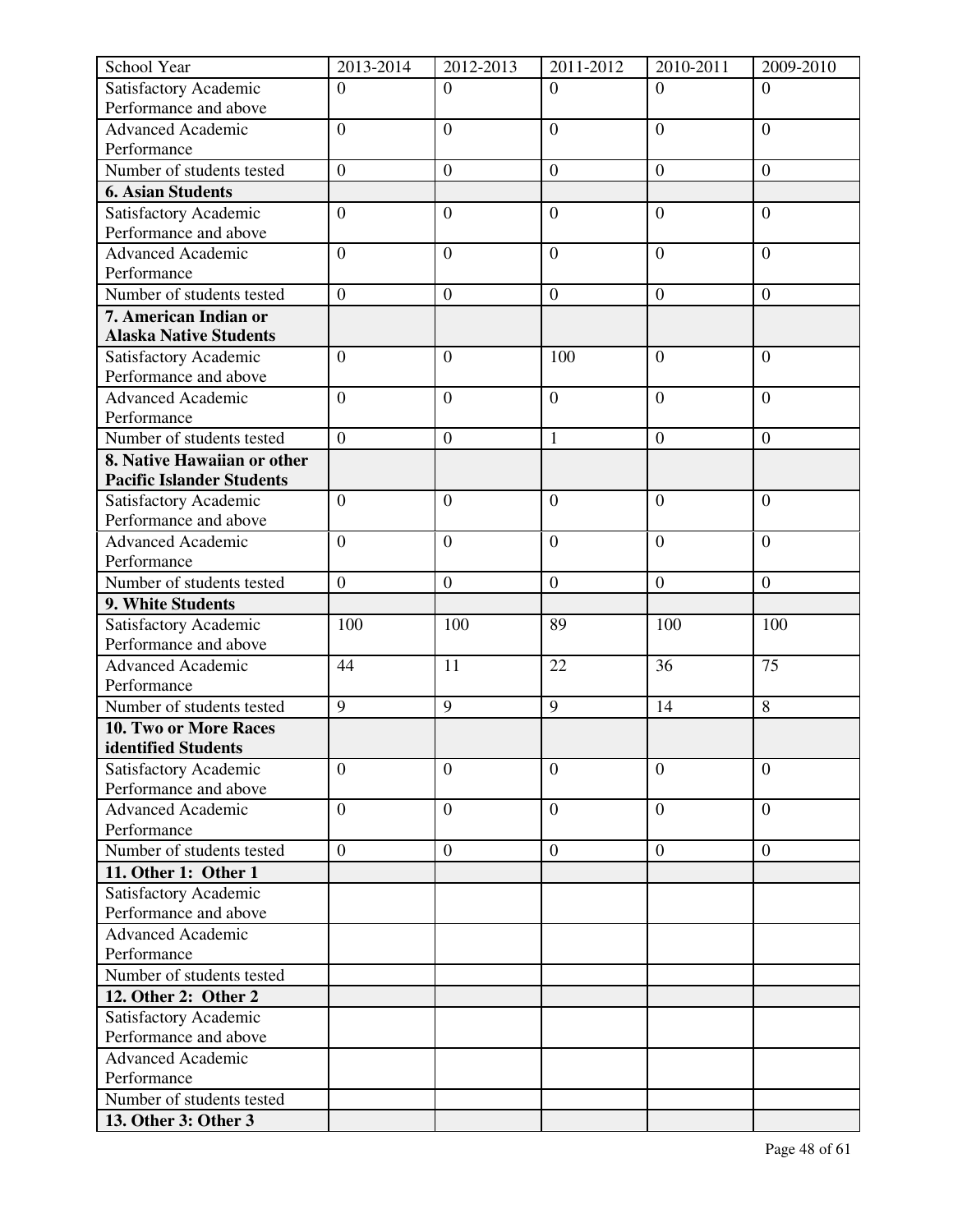| School Year                  | 2013-2014 | 2012-2013 | 2011-2012 | 2010-2011 | 2009-2010 |
|------------------------------|-----------|-----------|-----------|-----------|-----------|
| <b>Satisfactory Academic</b> |           |           |           |           |           |
| Performance and above        |           |           |           |           |           |
| <b>Advanced Academic</b>     |           |           |           |           |           |
| Performance                  |           |           |           |           |           |
| Number of students tested    |           |           |           |           |           |

**NOTES:** Alternative testing is a state modified special education test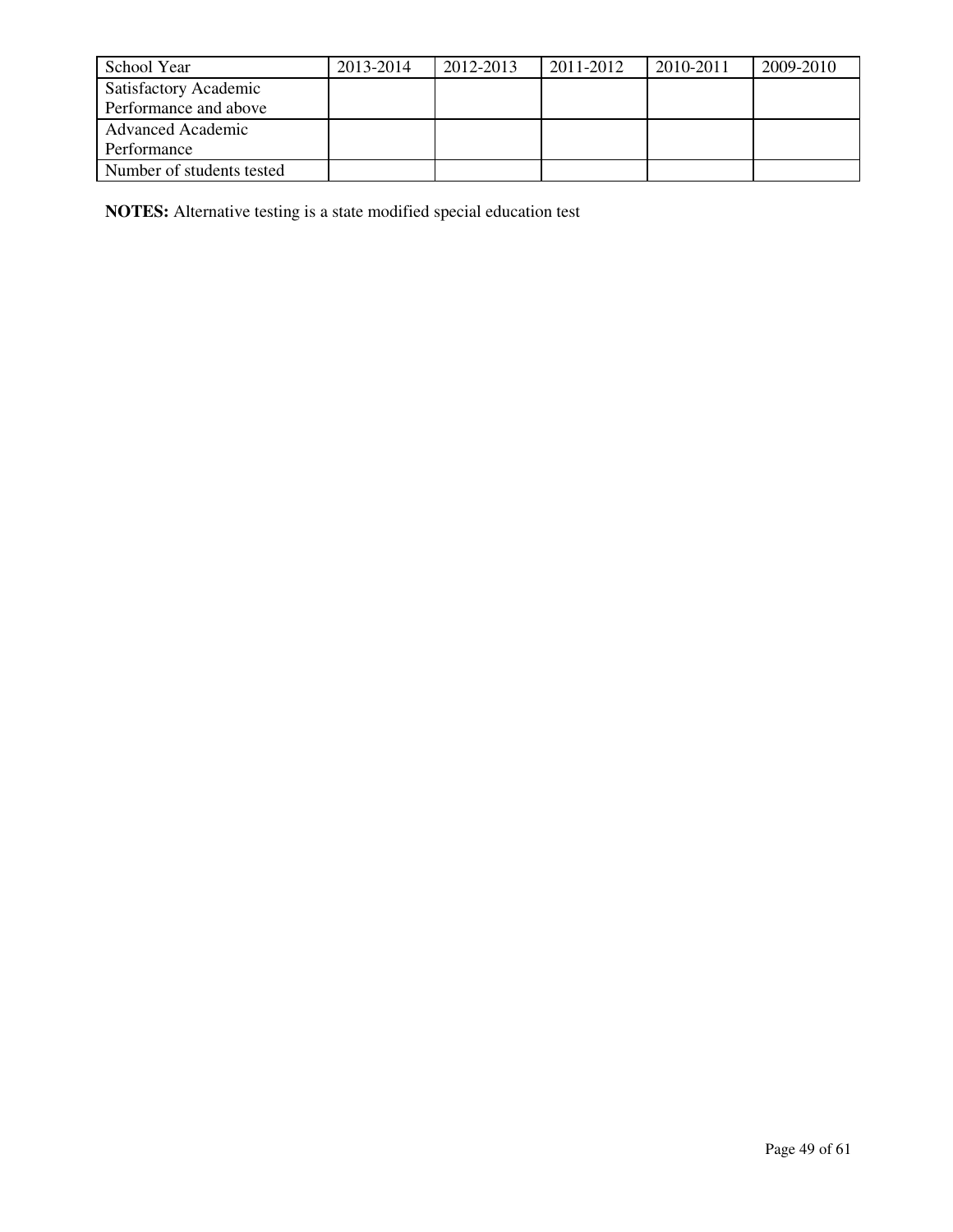| <b>Subject:</b> Reading/ELA         | <b>Test: TAKS-2010-2011, STAAR-2012-</b> |
|-------------------------------------|------------------------------------------|
|                                     | 2014                                     |
| <b>All Students Tested/Grade: 6</b> | <b>Edition/Publication Year: 2014</b>    |
| <b>Publisher: Pearson</b>           |                                          |

| School Year                      | 2013-2014        | 2012-2013        | 2011-2012        | 2010-2011      | 2009-2010        |
|----------------------------------|------------------|------------------|------------------|----------------|------------------|
| Testing month                    | Apr              | Apr              | Apr              | Apr            | Apr              |
| <b>SCHOOL SCORES*</b>            |                  |                  |                  |                |                  |
| Satisfactory Academic            | 94               | 87               | 100              | 100            | 89               |
| Performance and above            |                  |                  |                  |                |                  |
| <b>Advanced Academic</b>         | 25               | 33               | 23               | 69             | 44               |
| Performance                      |                  |                  |                  |                |                  |
| Number of students tested        | 16               | 15               | 22               | 16             | 18               |
| Percent of total students tested | 100              | 100              | 100              | 100            | 100              |
| Number of students tested with   |                  |                  |                  |                |                  |
| alternative assessment           |                  |                  |                  |                |                  |
| % of students tested with        | $\overline{0}$   | $\overline{0}$   | $\overline{0}$   | 6              | $\overline{0}$   |
| alternative assessment           |                  |                  |                  |                |                  |
| <b>SUBGROUP SCORES</b>           |                  |                  |                  |                |                  |
| 1. Free and Reduced-Price        |                  |                  |                  |                |                  |
| Meals/Socio-Economic/            |                  |                  |                  |                |                  |
| <b>Disadvantaged Students</b>    |                  |                  |                  |                |                  |
| Satisfactory Academic            | 86               | 50               | 100              | 100            | 89               |
| Performance and above            |                  |                  |                  |                |                  |
| Advanced Academic                | 14               | 25               | 20               | 58             | 22               |
| Performance                      |                  |                  |                  |                |                  |
| Number of students tested        | $\overline{7}$   | $\overline{4}$   | 10               | 12             | 9                |
| 2. Students receiving Special    |                  |                  |                  |                |                  |
| <b>Education</b>                 |                  |                  |                  |                |                  |
| Satisfactory Academic            | $\boldsymbol{0}$ | $\theta$         | $\overline{0}$   | 100            | $\overline{0}$   |
| Performance and above            |                  |                  |                  |                |                  |
| <b>Advanced Academic</b>         | $\overline{0}$   | $\overline{0}$   | $\overline{0}$   | 100            | $\overline{0}$   |
| Performance                      |                  |                  |                  |                |                  |
| Number of students tested        | $\mathbf{1}$     | $\boldsymbol{0}$ | $\boldsymbol{0}$ | 1              | $\boldsymbol{0}$ |
| 3. English Language Learner      |                  |                  |                  |                |                  |
| <b>Students</b>                  |                  |                  |                  |                |                  |
| Satisfactory Academic            | $\overline{0}$   | $\overline{0}$   | $\overline{0}$   | 100            | $\overline{0}$   |
| Performance and above            |                  |                  |                  |                |                  |
| <b>Advanced Academic</b>         | $\overline{0}$   | $\mathbf{0}$     | $\overline{0}$   | $\overline{0}$ | $\mathbf{0}$     |
| Performance                      |                  |                  |                  |                |                  |
| Number of students tested        | $\overline{0}$   | $\mathbf{0}$     | $\boldsymbol{0}$ | $\mathbf{1}$   | $\overline{0}$   |
| 4. Hispanic or Latino            |                  |                  |                  |                |                  |
| <b>Students</b>                  |                  |                  |                  |                |                  |
| Satisfactory Academic            | 100              | 80               | 100              | 100            | 90               |
| Performance and above            |                  |                  |                  |                |                  |
| <b>Advanced Academic</b>         | 20               | 60               | $\boldsymbol{0}$ | 50             | 30               |
| Performance                      |                  |                  |                  |                |                  |
| Number of students tested        | $\overline{5}$   | $\overline{5}$   | $\overline{7}$   | 8              | 10               |
| 5. African-American              |                  |                  |                  |                |                  |
| <b>Students</b>                  |                  |                  |                  |                |                  |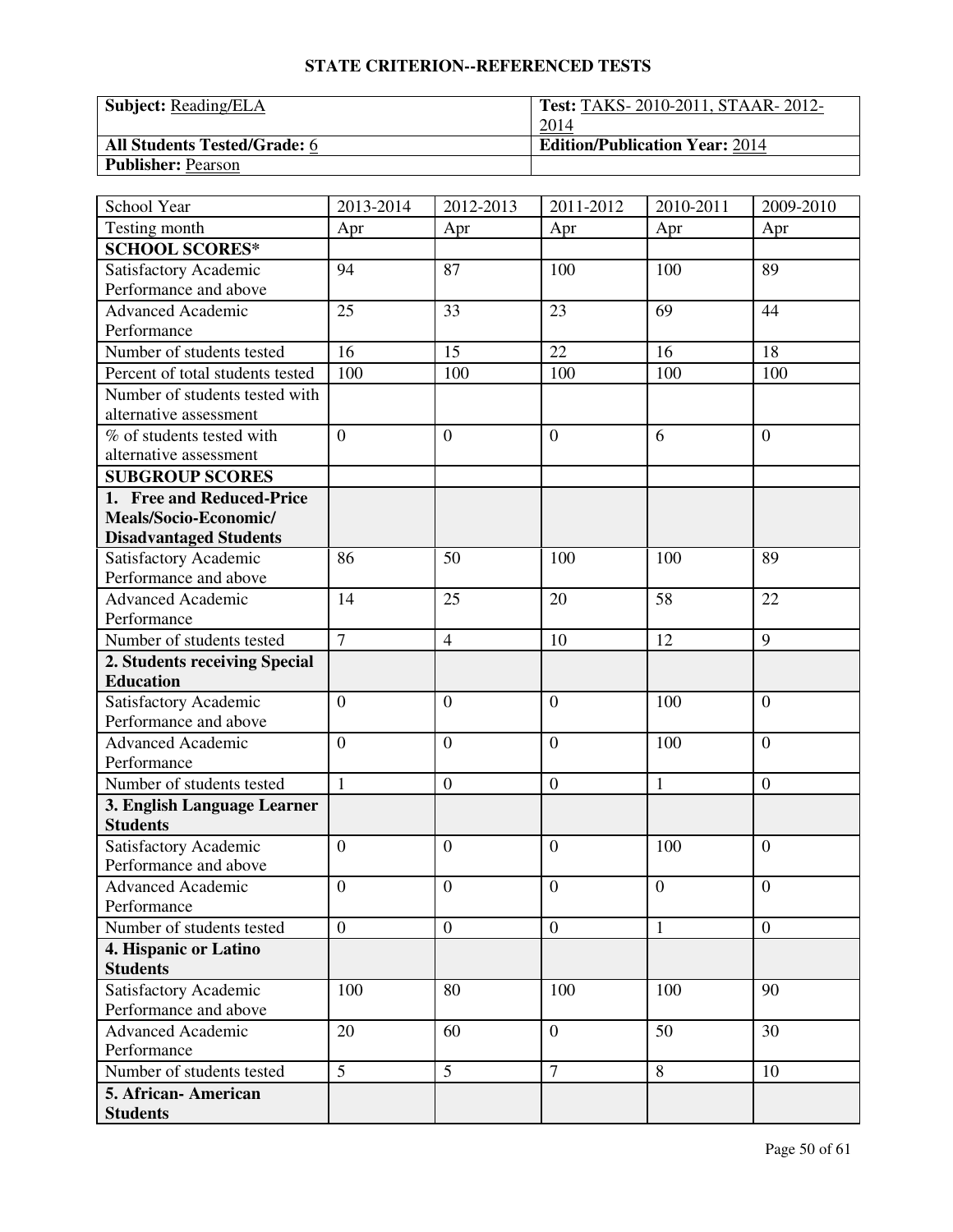| School Year                                                     | 2013-2014        | 2012-2013        | 2011-2012        | 2010-2011        | 2009-2010        |
|-----------------------------------------------------------------|------------------|------------------|------------------|------------------|------------------|
| Satisfactory Academic                                           | $\overline{0}$   | $\Omega$         | $\Omega$         | $\Omega$         | $\Omega$         |
| Performance and above                                           |                  |                  |                  |                  |                  |
| <b>Advanced Academic</b>                                        | $\overline{0}$   | $\overline{0}$   | $\overline{0}$   | $\overline{0}$   | $\overline{0}$   |
| Performance                                                     |                  |                  |                  |                  |                  |
| Number of students tested                                       | $\overline{0}$   | $\boldsymbol{0}$ | $\boldsymbol{0}$ | $\boldsymbol{0}$ | $\boldsymbol{0}$ |
| <b>6. Asian Students</b>                                        |                  |                  |                  |                  |                  |
| Satisfactory Academic                                           | 100              | $\overline{0}$   | $\overline{0}$   | $\overline{0}$   | $\overline{0}$   |
| Performance and above                                           |                  |                  |                  |                  |                  |
| <b>Advanced Academic</b>                                        | 100              | $\overline{0}$   | $\overline{0}$   | $\overline{0}$   | $\overline{0}$   |
| Performance                                                     |                  |                  |                  |                  |                  |
| Number of students tested                                       | $\mathbf{1}$     | $\boldsymbol{0}$ | $\mathbf{0}$     | $\boldsymbol{0}$ | $\overline{0}$   |
| 7. American Indian or                                           |                  |                  |                  |                  |                  |
| <b>Alaska Native Students</b>                                   |                  |                  |                  |                  |                  |
| Satisfactory Academic                                           | $\overline{0}$   | 100              | $\overline{0}$   | $\overline{0}$   | $\overline{0}$   |
| Performance and above                                           |                  |                  |                  |                  |                  |
| <b>Advanced Academic</b>                                        | $\overline{0}$   | $\overline{0}$   | $\overline{0}$   | $\overline{0}$   | $\overline{0}$   |
| Performance<br>Number of students tested                        | $\overline{0}$   |                  |                  |                  |                  |
|                                                                 |                  | $\mathbf{1}$     | $\overline{0}$   | $\overline{0}$   | $\boldsymbol{0}$ |
| 8. Native Hawaiian or other<br><b>Pacific Islander Students</b> |                  |                  |                  |                  |                  |
| Satisfactory Academic                                           | $\overline{0}$   | $\overline{0}$   | $\overline{0}$   | $\overline{0}$   | $\overline{0}$   |
| Performance and above                                           |                  |                  |                  |                  |                  |
| <b>Advanced Academic</b>                                        | $\overline{0}$   | $\overline{0}$   | $\overline{0}$   | $\overline{0}$   | $\overline{0}$   |
| Performance                                                     |                  |                  |                  |                  |                  |
| Number of students tested                                       | $\boldsymbol{0}$ | $\mathbf{0}$     | $\boldsymbol{0}$ | $\boldsymbol{0}$ | $\overline{0}$   |
| 9. White Students                                               |                  |                  |                  |                  |                  |
| Satisfactory Academic                                           | 90               | 89               | 100              | 100              | 86               |
| Performance and above                                           |                  |                  |                  |                  |                  |
| <b>Advanced Academic</b>                                        | 20               | 22               | 33               | 88               | 57               |
| Performance                                                     |                  |                  |                  |                  |                  |
| Number of students tested                                       | 10               | 9                | 15               | 8                | $\overline{7}$   |
| 10. Two or More Races                                           |                  |                  |                  |                  |                  |
| identified Students                                             |                  |                  |                  |                  |                  |
| Satisfactory Academic                                           | $\overline{0}$   | $\overline{0}$   | $\overline{0}$   | $\overline{0}$   | 100              |
| Performance and above                                           |                  |                  |                  |                  |                  |
| <b>Advanced Academic</b>                                        | $\overline{0}$   | $\mathbf{0}$     | $\overline{0}$   | $\overline{0}$   | 100              |
| Performance                                                     |                  |                  |                  |                  |                  |
| Number of students tested                                       | $\overline{0}$   | $\boldsymbol{0}$ | $\boldsymbol{0}$ | $\boldsymbol{0}$ | $\mathbf{1}$     |
| 11. Other 1: Other 1                                            |                  |                  |                  |                  |                  |
| Satisfactory Academic                                           |                  |                  |                  |                  |                  |
| Performance and above                                           |                  |                  |                  |                  |                  |
| Advanced Academic                                               |                  |                  |                  |                  |                  |
| Performance                                                     |                  |                  |                  |                  |                  |
| Number of students tested                                       |                  |                  |                  |                  |                  |
| 12. Other 2: Other 2                                            |                  |                  |                  |                  |                  |
| Satisfactory Academic                                           |                  |                  |                  |                  |                  |
| Performance and above                                           |                  |                  |                  |                  |                  |
| <b>Advanced Academic</b>                                        |                  |                  |                  |                  |                  |
| Performance                                                     |                  |                  |                  |                  |                  |
| Number of students tested                                       |                  |                  |                  |                  |                  |
| 13. Other 3: Other 3                                            |                  |                  |                  |                  |                  |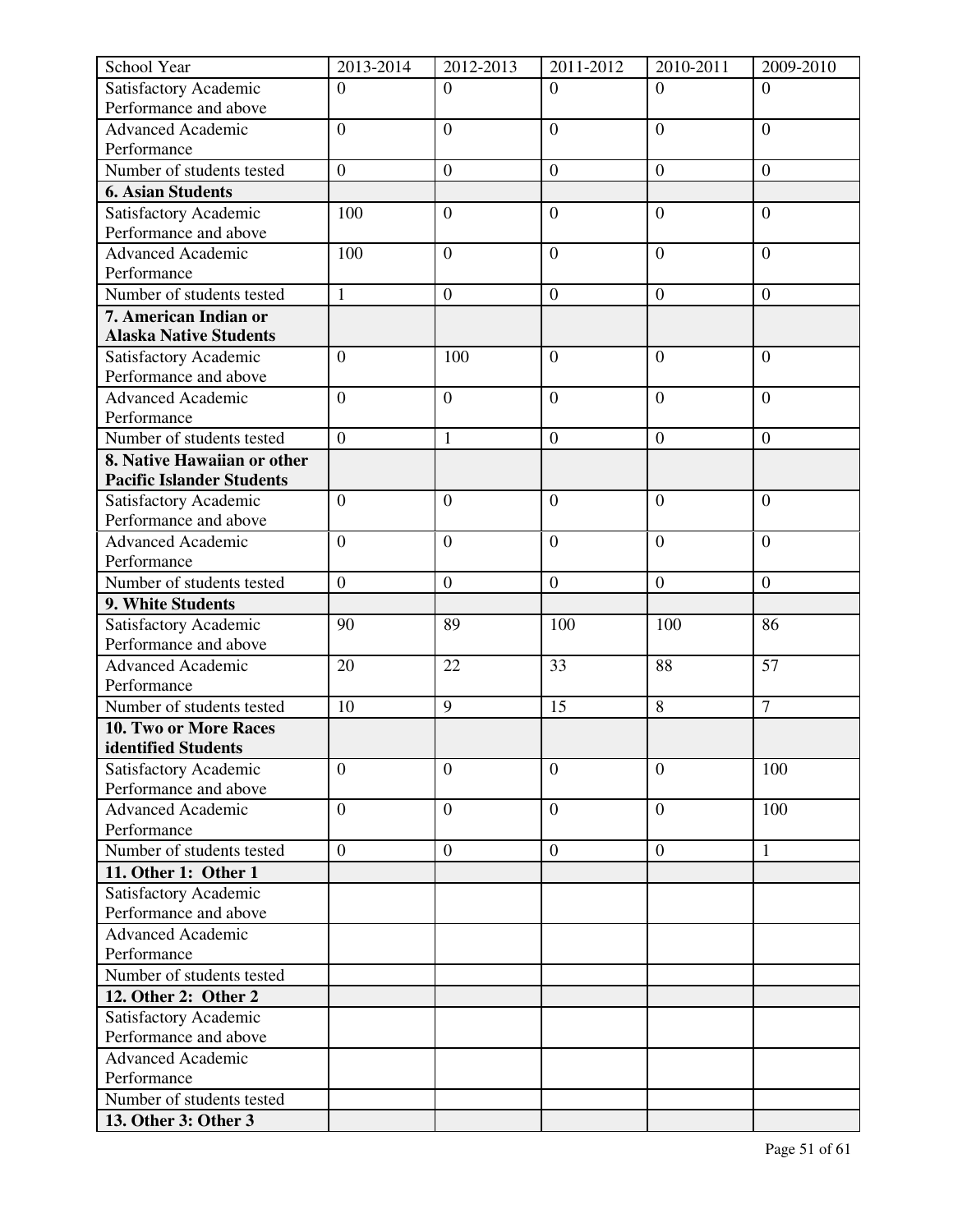| School Year                  | 2013-2014 | 2012-2013 | 2011-2012 | 2010-2011 | 2009-2010 |
|------------------------------|-----------|-----------|-----------|-----------|-----------|
| <b>Satisfactory Academic</b> |           |           |           |           |           |
| Performance and above        |           |           |           |           |           |
| <b>Advanced Academic</b>     |           |           |           |           |           |
| Performance                  |           |           |           |           |           |
| Number of students tested    |           |           |           |           |           |

**NOTES:**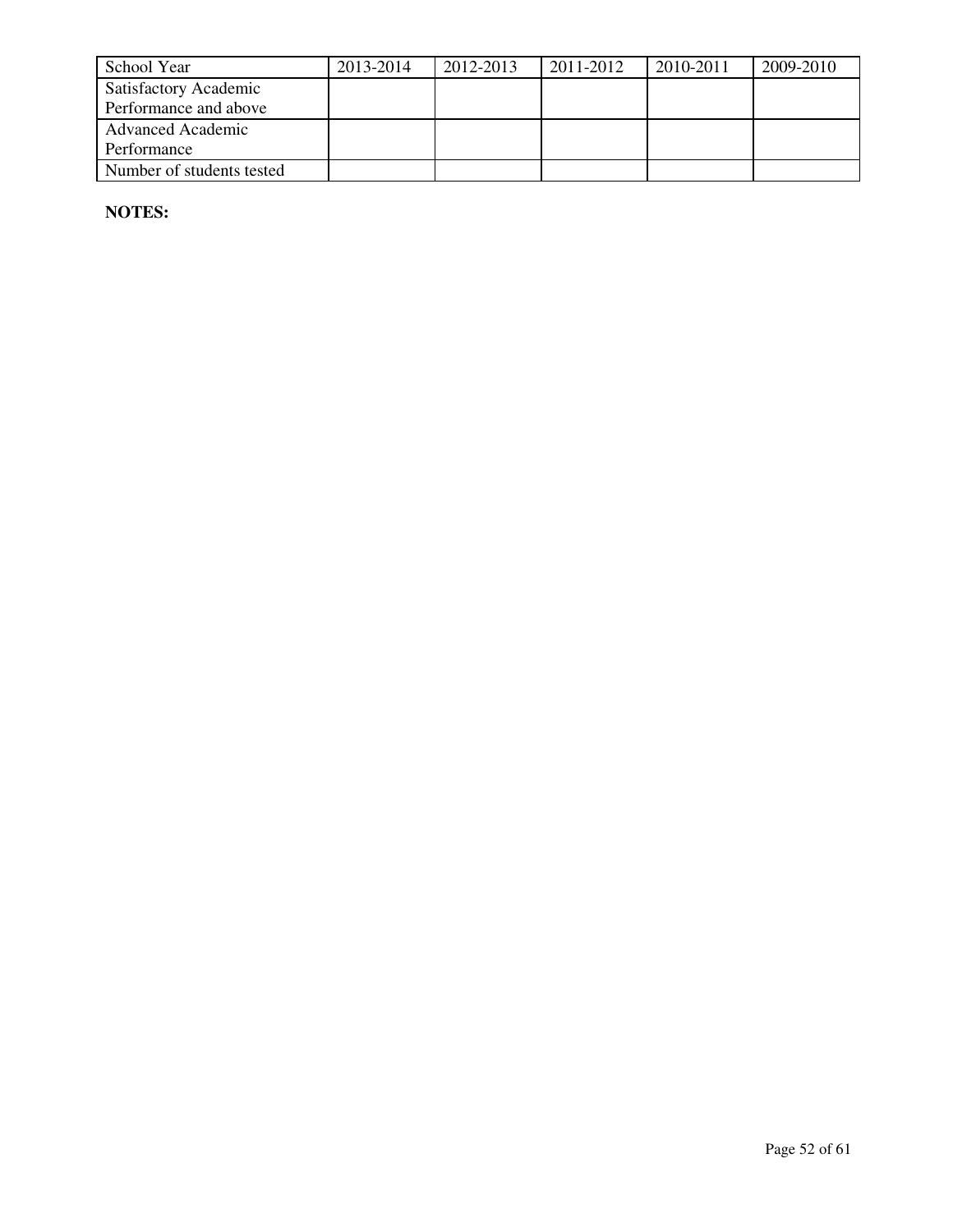| <b>Subject:</b> Reading/ELA         | <b>Test: TAKS-2010-2011, STAAR-2012-</b> |
|-------------------------------------|------------------------------------------|
|                                     | 2014                                     |
| <b>All Students Tested/Grade: 7</b> | <b>Edition/Publication Year: 2014</b>    |
| <b>Publisher: Pearson</b>           |                                          |

| School Year                                    | 2013-2014        | 2012-2013        | 2011-2012        | 2010-2011        | 2009-2010      |
|------------------------------------------------|------------------|------------------|------------------|------------------|----------------|
| Testing month                                  | Apr              | Apr              | Apr              | Apr              | Apr            |
| <b>SCHOOL SCORES*</b>                          |                  |                  |                  |                  |                |
| Satisfactory Academic                          | 100              | 100              | 100              | 88               | 91             |
| Performance and above                          |                  |                  |                  |                  |                |
| <b>Advanced Academic</b>                       | 33               | 23               | 23               | 35               | 27             |
| Performance                                    |                  |                  |                  |                  |                |
| Number of students tested                      | 15               | 22               | 13               | 17               | 11             |
| Percent of total students tested               | 100              | 100              | 100              | 100              | 100            |
| Number of students tested with                 |                  |                  |                  |                  |                |
| alternative assessment                         |                  |                  |                  |                  |                |
| % of students tested with                      | $\overline{0}$   | $\overline{0}$   | 8                | $\theta$         | 18             |
| alternative assessment                         |                  |                  |                  |                  |                |
| <b>SUBGROUP SCORES</b>                         |                  |                  |                  |                  |                |
| 1. Free and Reduced-Price                      |                  |                  |                  |                  |                |
| Meals/Socio-Economic/                          |                  |                  |                  |                  |                |
| <b>Disadvantaged Students</b>                  |                  |                  |                  |                  |                |
| Satisfactory Academic                          | 100              | 100              | 100              | 88               | 100            |
| Performance and above                          |                  |                  |                  |                  |                |
| Advanced Academic                              | 50               | 20               | 29               | 38               | 29             |
| Performance                                    |                  |                  |                  |                  |                |
| Number of students tested                      | $\overline{2}$   | 10               | $\overline{7}$   | 8                | $\overline{7}$ |
| 2. Students receiving Special                  |                  |                  |                  |                  |                |
| <b>Education</b>                               |                  |                  |                  |                  |                |
| Satisfactory Academic                          | $\boldsymbol{0}$ | $\theta$         | 100              | $\boldsymbol{0}$ | 67             |
| Performance and above                          |                  |                  |                  |                  |                |
| <b>Advanced Academic</b>                       | $\overline{0}$   | $\overline{0}$   | $\overline{0}$   | $\overline{0}$   | $\overline{0}$ |
| Performance                                    |                  |                  |                  |                  |                |
| Number of students tested                      | $\overline{0}$   | $\boldsymbol{0}$ | $\mathbf{1}$     | $\boldsymbol{0}$ | 3              |
| 3. English Language Learner                    |                  |                  |                  |                  |                |
| <b>Students</b>                                |                  |                  |                  |                  |                |
| Satisfactory Academic                          | $\overline{0}$   | $\overline{0}$   | $\overline{0}$   | $\theta$         | $\overline{0}$ |
| Performance and above                          |                  |                  |                  |                  |                |
| <b>Advanced Academic</b>                       | $\overline{0}$   | $\mathbf{0}$     | $\overline{0}$   | $\overline{0}$   | $\mathbf{0}$   |
| Performance<br>Number of students tested       | $\overline{0}$   |                  | $\boldsymbol{0}$ |                  |                |
|                                                |                  | $\mathbf{0}$     |                  | $\mathbf{1}$     | $\overline{0}$ |
| 4. Hispanic or Latino<br><b>Students</b>       |                  |                  |                  |                  |                |
|                                                |                  |                  |                  |                  |                |
| Satisfactory Academic<br>Performance and above | 100              | 100              | 100              | 89               | 100            |
| <b>Advanced Academic</b>                       | 40               | $\mathbf{0}$     | 17               | 11               | 20             |
| Performance                                    |                  |                  |                  |                  |                |
| Number of students tested                      | $\overline{5}$   | 6                | 6                | 9                | $\overline{5}$ |
| 5. African-American                            |                  |                  |                  |                  |                |
| <b>Students</b>                                |                  |                  |                  |                  |                |
|                                                |                  |                  |                  |                  |                |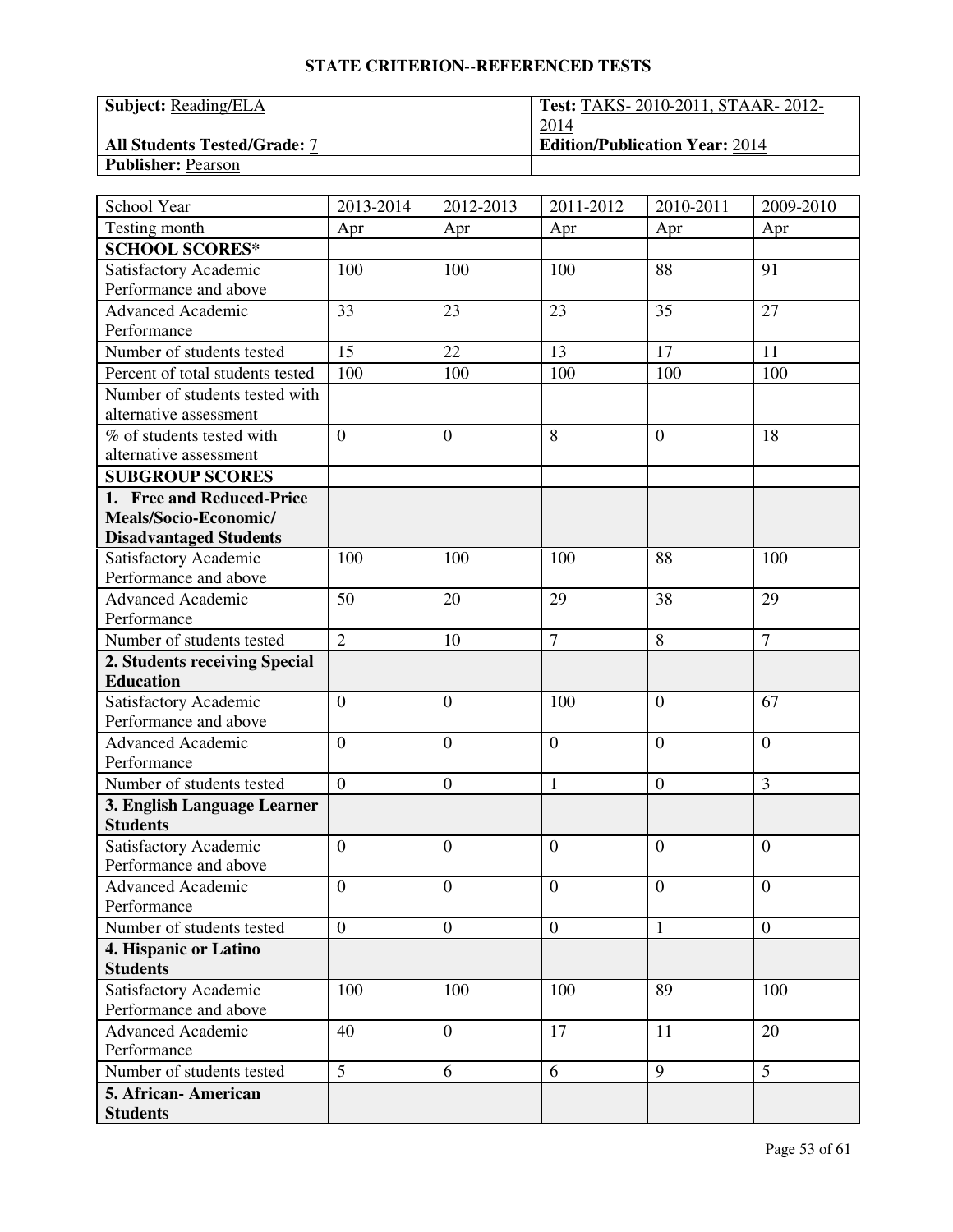| School Year                                                     | 2013-2014        | 2012-2013        | 2011-2012        | 2010-2011        | 2009-2010        |
|-----------------------------------------------------------------|------------------|------------------|------------------|------------------|------------------|
| Satisfactory Academic                                           | $\overline{0}$   | $\Omega$         | $\Omega$         | $\Omega$         | $\Omega$         |
| Performance and above                                           |                  |                  |                  |                  |                  |
| <b>Advanced Academic</b>                                        | $\overline{0}$   | $\overline{0}$   | $\overline{0}$   | $\overline{0}$   | $\overline{0}$   |
| Performance                                                     |                  |                  |                  |                  |                  |
| Number of students tested                                       | $\overline{0}$   | $\boldsymbol{0}$ | $\boldsymbol{0}$ | $\boldsymbol{0}$ | $\boldsymbol{0}$ |
| <b>6. Asian Students</b>                                        |                  |                  |                  |                  |                  |
| Satisfactory Academic                                           | $\boldsymbol{0}$ | $\overline{0}$   | $\overline{0}$   | $\overline{0}$   | $\overline{0}$   |
| Performance and above                                           |                  |                  |                  |                  |                  |
| <b>Advanced Academic</b>                                        | $\overline{0}$   | $\overline{0}$   | $\overline{0}$   | $\overline{0}$   | $\overline{0}$   |
| Performance                                                     |                  |                  |                  |                  |                  |
| Number of students tested                                       | $\overline{0}$   | $\boldsymbol{0}$ | $\mathbf{0}$     | $\boldsymbol{0}$ | $\overline{0}$   |
| 7. American Indian or                                           |                  |                  |                  |                  |                  |
| <b>Alaska Native Students</b>                                   |                  |                  |                  |                  |                  |
| Satisfactory Academic                                           | 100              | $\overline{0}$   | $\overline{0}$   | $\overline{0}$   | $\overline{0}$   |
| Performance and above                                           |                  |                  |                  |                  |                  |
| <b>Advanced Academic</b>                                        | $\overline{0}$   | $\overline{0}$   | $\overline{0}$   | $\overline{0}$   | $\overline{0}$   |
| Performance<br>Number of students tested                        | $\mathbf{1}$     |                  |                  |                  |                  |
|                                                                 |                  | $\overline{0}$   | $\overline{0}$   | $\overline{0}$   | $\boldsymbol{0}$ |
| 8. Native Hawaiian or other<br><b>Pacific Islander Students</b> |                  |                  |                  |                  |                  |
| Satisfactory Academic                                           | $\overline{0}$   | $\overline{0}$   | $\overline{0}$   | $\overline{0}$   | $\overline{0}$   |
| Performance and above                                           |                  |                  |                  |                  |                  |
| <b>Advanced Academic</b>                                        | $\overline{0}$   | $\overline{0}$   | $\overline{0}$   | $\overline{0}$   | $\overline{0}$   |
| Performance                                                     |                  |                  |                  |                  |                  |
| Number of students tested                                       | $\boldsymbol{0}$ | $\mathbf{0}$     | $\boldsymbol{0}$ | $\boldsymbol{0}$ | $\overline{0}$   |
| 9. White Students                                               |                  |                  |                  |                  |                  |
| Satisfactory Academic                                           | 100              | 100              | 100              | 86               | 83               |
| Performance and above                                           |                  |                  |                  |                  |                  |
| <b>Advanced Academic</b>                                        | 33               | 31               | 29               | 57               | 33               |
| Performance                                                     |                  |                  |                  |                  |                  |
| Number of students tested                                       | $\overline{9}$   | 16               | $\overline{7}$   | $\overline{7}$   | 6                |
| 10. Two or More Races                                           |                  |                  |                  |                  |                  |
| identified Students                                             |                  |                  |                  |                  |                  |
| Satisfactory Academic                                           | $\overline{0}$   | $\overline{0}$   | $\overline{0}$   | 100              | $\overline{0}$   |
| Performance and above                                           |                  |                  |                  |                  |                  |
| <b>Advanced Academic</b>                                        | $\overline{0}$   | $\overline{0}$   | $\overline{0}$   | 100              | $\overline{0}$   |
| Performance                                                     |                  |                  |                  |                  |                  |
| Number of students tested                                       | $\overline{0}$   | $\boldsymbol{0}$ | $\boldsymbol{0}$ | $\mathbf{1}$     | $\boldsymbol{0}$ |
| 11. Other 1: Other 1                                            |                  |                  |                  |                  |                  |
| Satisfactory Academic                                           |                  |                  |                  |                  |                  |
| Performance and above                                           |                  |                  |                  |                  |                  |
| Advanced Academic                                               |                  |                  |                  |                  |                  |
| Performance                                                     |                  |                  |                  |                  |                  |
| Number of students tested                                       |                  |                  |                  |                  |                  |
| 12. Other 2: Other 2                                            |                  |                  |                  |                  |                  |
| Satisfactory Academic                                           |                  |                  |                  |                  |                  |
| Performance and above                                           |                  |                  |                  |                  |                  |
| <b>Advanced Academic</b>                                        |                  |                  |                  |                  |                  |
| Performance                                                     |                  |                  |                  |                  |                  |
| Number of students tested                                       |                  |                  |                  |                  |                  |
| 13. Other 3: Other 3                                            |                  |                  |                  |                  |                  |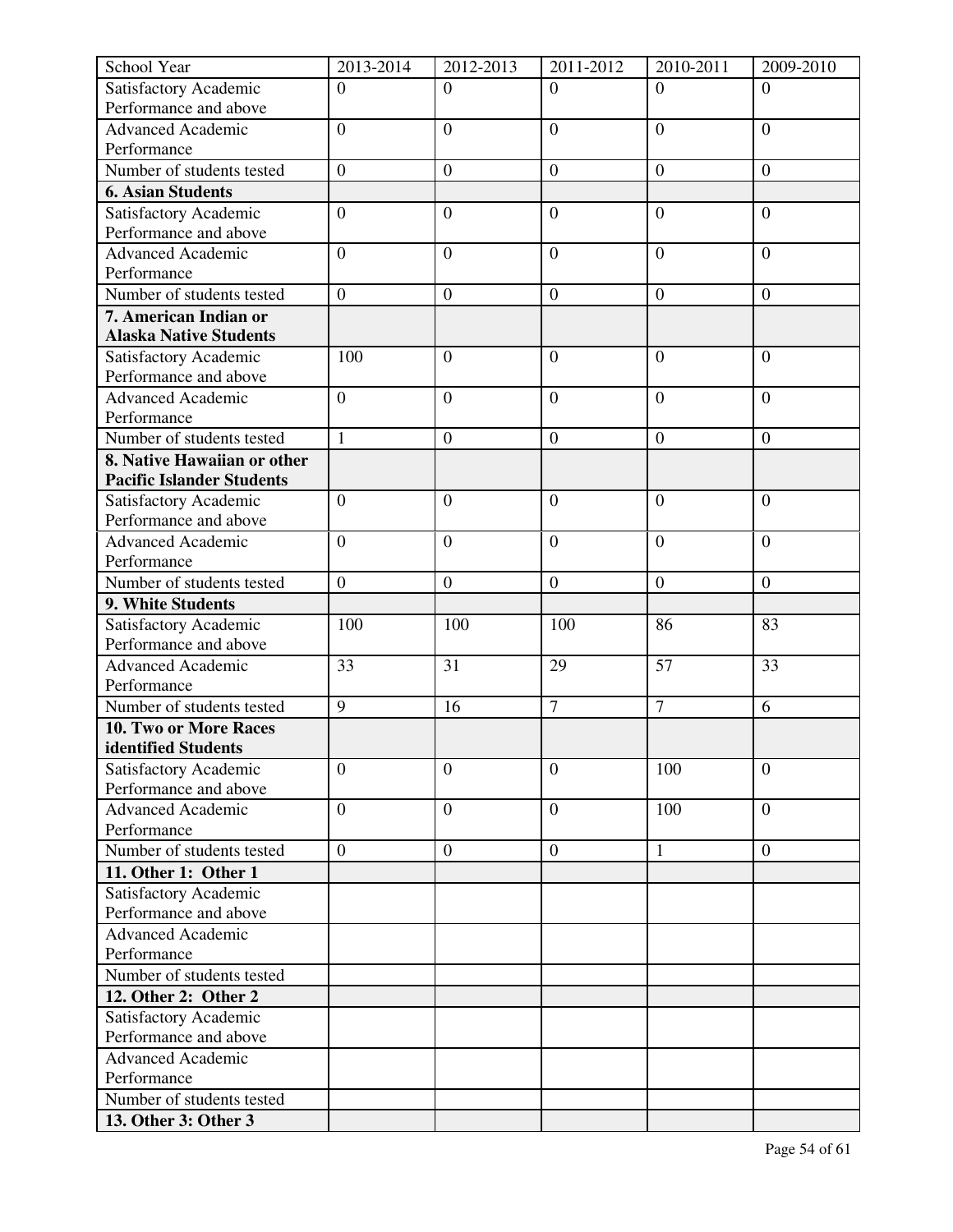| School Year                  | 2013-2014 | 2012-2013 | 2011-2012 | 2010-2011 | 2009-2010 |
|------------------------------|-----------|-----------|-----------|-----------|-----------|
| <b>Satisfactory Academic</b> |           |           |           |           |           |
| Performance and above        |           |           |           |           |           |
| <b>Advanced Academic</b>     |           |           |           |           |           |
| Performance                  |           |           |           |           |           |
| Number of students tested    |           |           |           |           |           |

**NOTES:**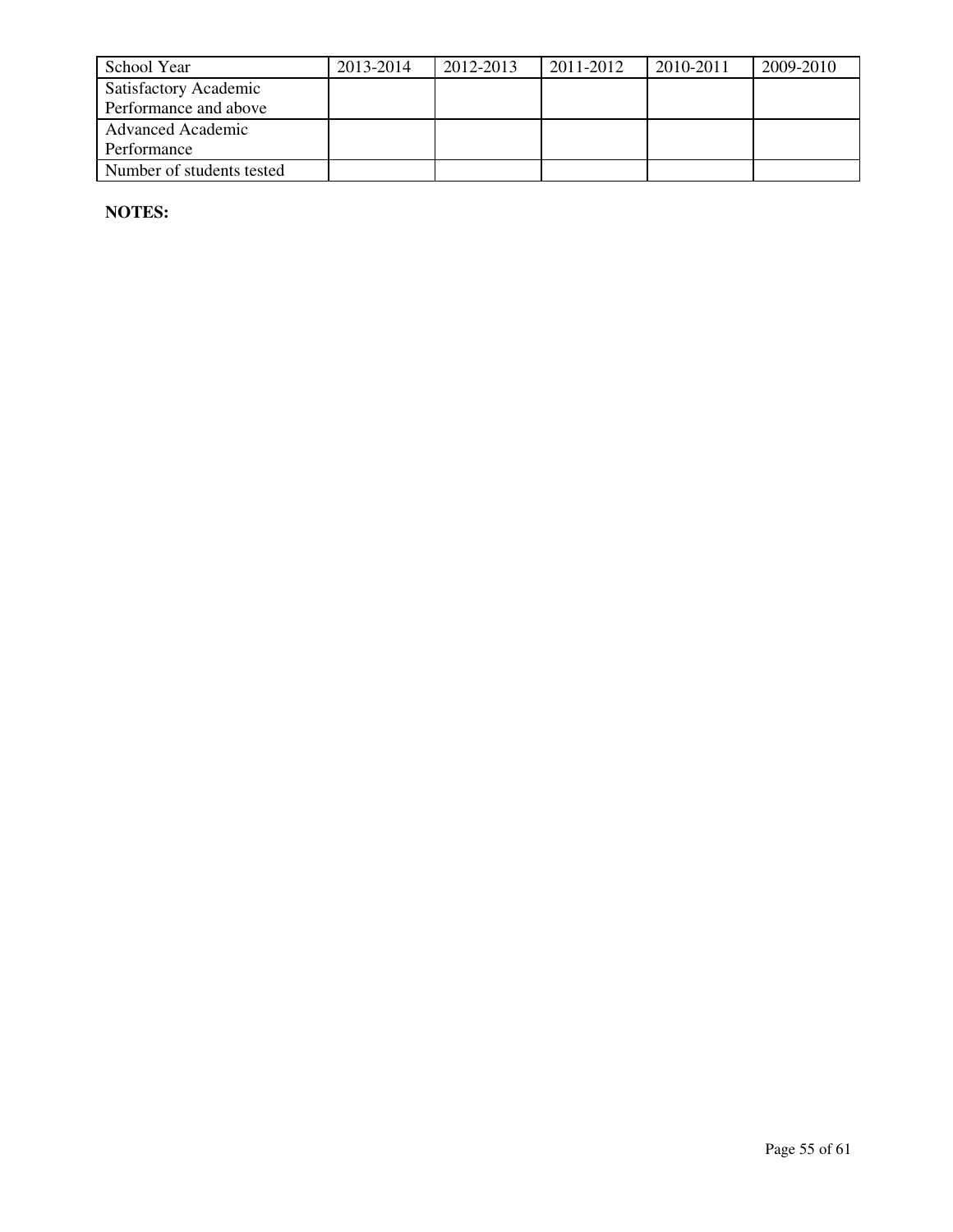| <b>Subject:</b> Reading/ELA         | <b>Test: TAKS-2010-2011, STAAR-2012-</b> |
|-------------------------------------|------------------------------------------|
|                                     | 2014                                     |
| <b>All Students Tested/Grade: 8</b> | <b>Edition/Publication Year: 2014</b>    |
| <b>Publisher: Pearson</b>           |                                          |

| School Year                      | 2013-2014       | 2012-2013        | 2011-2012        | 2010-2011      | 2009-2010        |
|----------------------------------|-----------------|------------------|------------------|----------------|------------------|
| Testing month                    | Apr             | Apr              | Apr              | Apr            | Apr              |
| <b>SCHOOL SCORES*</b>            |                 |                  |                  |                |                  |
| Satisfactory Academic            | 100             | 100              | 100              | 100            | 100              |
| Performance and above            |                 |                  |                  |                |                  |
| <b>Advanced Academic</b>         | 32              | 43               | 31               | 45             | 53               |
| Performance                      |                 |                  |                  |                |                  |
| Number of students tested        | $\overline{22}$ | 14               | 13               | 11             | $\overline{17}$  |
| Percent of total students tested | 100             | 100              | 100              | 100            | 100              |
| Number of students tested with   |                 |                  |                  |                |                  |
| alternative assessment           |                 |                  |                  |                |                  |
| % of students tested with        | $\overline{0}$  | $\overline{0}$   | $\overline{0}$   | $\theta$       | $\overline{0}$   |
| alternative assessment           |                 |                  |                  |                |                  |
| <b>SUBGROUP SCORES</b>           |                 |                  |                  |                |                  |
| 1. Free and Reduced-Price        |                 |                  |                  |                |                  |
| Meals/Socio-Economic/            |                 |                  |                  |                |                  |
| <b>Disadvantaged Students</b>    |                 |                  |                  |                |                  |
| Satisfactory Academic            | 100             | 100              | 100              | 100            | 100              |
| Performance and above            |                 |                  |                  |                |                  |
| Advanced Academic                | 25              | 40               | 20               | 40             | 50               |
| Performance                      |                 |                  |                  |                |                  |
| Number of students tested        | $\overline{8}$  | 5                | 5                | 5              | 8                |
| 2. Students receiving Special    |                 |                  |                  |                |                  |
| <b>Education</b>                 |                 |                  |                  |                |                  |
| Satisfactory Academic            | 100             | $\theta$         | $\overline{0}$   | 100            | $\overline{0}$   |
| Performance and above            |                 |                  |                  |                |                  |
| <b>Advanced Academic</b>         | $\overline{0}$  | $\overline{0}$   | $\overline{0}$   | $\overline{0}$ | $\overline{0}$   |
| Performance                      |                 |                  |                  |                |                  |
| Number of students tested        | $\mathbf{1}$    | $\boldsymbol{0}$ | $\boldsymbol{0}$ | 1              | $\boldsymbol{0}$ |
| 3. English Language Learner      |                 |                  |                  |                |                  |
| <b>Students</b>                  |                 |                  |                  |                |                  |
| Satisfactory Academic            | $\overline{0}$  | $\theta$         | $\overline{0}$   | $\theta$       | $\overline{0}$   |
| Performance and above            |                 |                  |                  |                |                  |
| <b>Advanced Academic</b>         | $\overline{0}$  | $\overline{0}$   | $\overline{0}$   | $\mathbf{0}$   | $\mathbf{0}$     |
| Performance                      |                 |                  |                  |                |                  |
| Number of students tested        | $\overline{0}$  | $\overline{0}$   | $\boldsymbol{0}$ | $\mathbf{0}$   | $\overline{0}$   |
| 4. Hispanic or Latino            |                 |                  |                  |                |                  |
| <b>Students</b>                  |                 |                  |                  |                |                  |
| Satisfactory Academic            | 100             | 100              | 100              | 100            | 100              |
| Performance and above            |                 |                  |                  |                |                  |
| <b>Advanced Academic</b>         | 17              | 33               | 29               | 25             | 25               |
| Performance                      |                 |                  |                  |                |                  |
| Number of students tested        | 6               | 6                | $\tau$           | $\overline{4}$ | $\overline{4}$   |
| 5. African- American             |                 |                  |                  |                |                  |
| <b>Students</b>                  |                 |                  |                  |                |                  |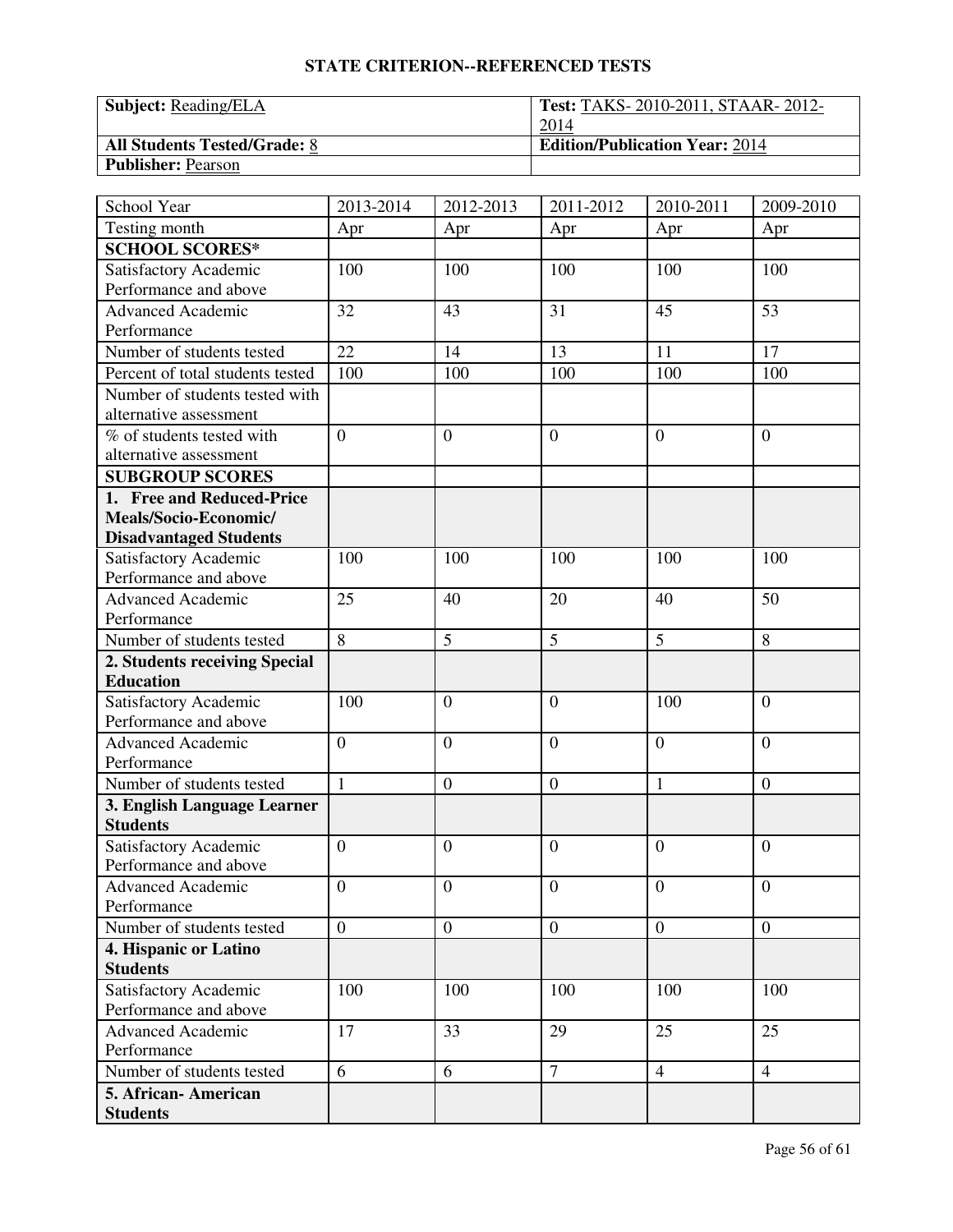| School Year                                  | 2013-2014        | 2012-2013        | 2011-2012        | 2010-2011        | 2009-2010        |
|----------------------------------------------|------------------|------------------|------------------|------------------|------------------|
| Satisfactory Academic                        | $\overline{0}$   | $\Omega$         | $\Omega$         | $\Omega$         | $\Omega$         |
| Performance and above                        |                  |                  |                  |                  |                  |
| <b>Advanced Academic</b>                     | $\overline{0}$   | $\overline{0}$   | $\overline{0}$   | $\overline{0}$   | $\overline{0}$   |
| Performance                                  |                  |                  |                  |                  |                  |
| Number of students tested                    | $\overline{0}$   | $\boldsymbol{0}$ | $\boldsymbol{0}$ | $\boldsymbol{0}$ | $\boldsymbol{0}$ |
| <b>6. Asian Students</b>                     |                  |                  |                  |                  |                  |
| Satisfactory Academic                        | $\boldsymbol{0}$ | $\overline{0}$   | $\overline{0}$   | $\overline{0}$   | $\overline{0}$   |
| Performance and above                        |                  |                  |                  |                  |                  |
| <b>Advanced Academic</b>                     | $\overline{0}$   | $\overline{0}$   | $\overline{0}$   | $\overline{0}$   | $\overline{0}$   |
| Performance                                  |                  |                  |                  |                  |                  |
| Number of students tested                    | $\overline{0}$   | $\boldsymbol{0}$ | $\mathbf{0}$     | $\boldsymbol{0}$ | $\overline{0}$   |
| 7. American Indian or                        |                  |                  |                  |                  |                  |
| <b>Alaska Native Students</b>                |                  |                  |                  |                  |                  |
| Satisfactory Academic                        | $\overline{0}$   | $\overline{0}$   | $\overline{0}$   | $\overline{0}$   | $\overline{0}$   |
| Performance and above                        |                  |                  |                  |                  |                  |
| <b>Advanced Academic</b>                     | $\overline{0}$   | $\overline{0}$   | $\overline{0}$   | $\overline{0}$   | $\overline{0}$   |
| Performance                                  |                  |                  |                  |                  |                  |
| Number of students tested                    | $\overline{0}$   | $\overline{0}$   | $\overline{0}$   | $\overline{0}$   | $\boldsymbol{0}$ |
| 8. Native Hawaiian or other                  |                  |                  |                  |                  |                  |
| <b>Pacific Islander Students</b>             |                  |                  |                  |                  |                  |
| Satisfactory Academic                        | $\overline{0}$   | $\overline{0}$   | $\overline{0}$   | $\overline{0}$   | $\overline{0}$   |
| Performance and above                        |                  |                  |                  |                  |                  |
| <b>Advanced Academic</b>                     | $\overline{0}$   | $\overline{0}$   | $\overline{0}$   | $\overline{0}$   | $\overline{0}$   |
| Performance                                  |                  |                  |                  |                  |                  |
| Number of students tested                    | $\boldsymbol{0}$ | $\mathbf{0}$     | $\boldsymbol{0}$ | $\boldsymbol{0}$ | $\overline{0}$   |
| 9. White Students                            |                  |                  |                  |                  |                  |
| Satisfactory Academic                        | 100              | 100              | 100              | 100              | 100              |
| Performance and above                        |                  |                  |                  |                  | 62               |
| <b>Advanced Academic</b><br>Performance      | 38               | 50               | 20               | 57               |                  |
| Number of students tested                    | 16               | 8                | $\overline{5}$   | $\overline{7}$   | 13               |
|                                              |                  |                  |                  |                  |                  |
| 10. Two or More Races<br>identified Students |                  |                  |                  |                  |                  |
| Satisfactory Academic                        | $\overline{0}$   | $\overline{0}$   | 100              | $\overline{0}$   | $\overline{0}$   |
| Performance and above                        |                  |                  |                  |                  |                  |
| <b>Advanced Academic</b>                     | $\overline{0}$   | $\mathbf{0}$     | 100              | $\overline{0}$   | $\overline{0}$   |
| Performance                                  |                  |                  |                  |                  |                  |
| Number of students tested                    | $\overline{0}$   | $\boldsymbol{0}$ | $\mathbf{1}$     | $\boldsymbol{0}$ | $\boldsymbol{0}$ |
| 11. Other 1: Other 1                         |                  |                  |                  |                  |                  |
| Satisfactory Academic                        |                  |                  |                  |                  |                  |
| Performance and above                        |                  |                  |                  |                  |                  |
| Advanced Academic                            |                  |                  |                  |                  |                  |
| Performance                                  |                  |                  |                  |                  |                  |
| Number of students tested                    |                  |                  |                  |                  |                  |
| 12. Other 2: Other 2                         |                  |                  |                  |                  |                  |
| Satisfactory Academic                        |                  |                  |                  |                  |                  |
| Performance and above                        |                  |                  |                  |                  |                  |
| <b>Advanced Academic</b>                     |                  |                  |                  |                  |                  |
| Performance                                  |                  |                  |                  |                  |                  |
| Number of students tested                    |                  |                  |                  |                  |                  |
| 13. Other 3: Other 3                         |                  |                  |                  |                  |                  |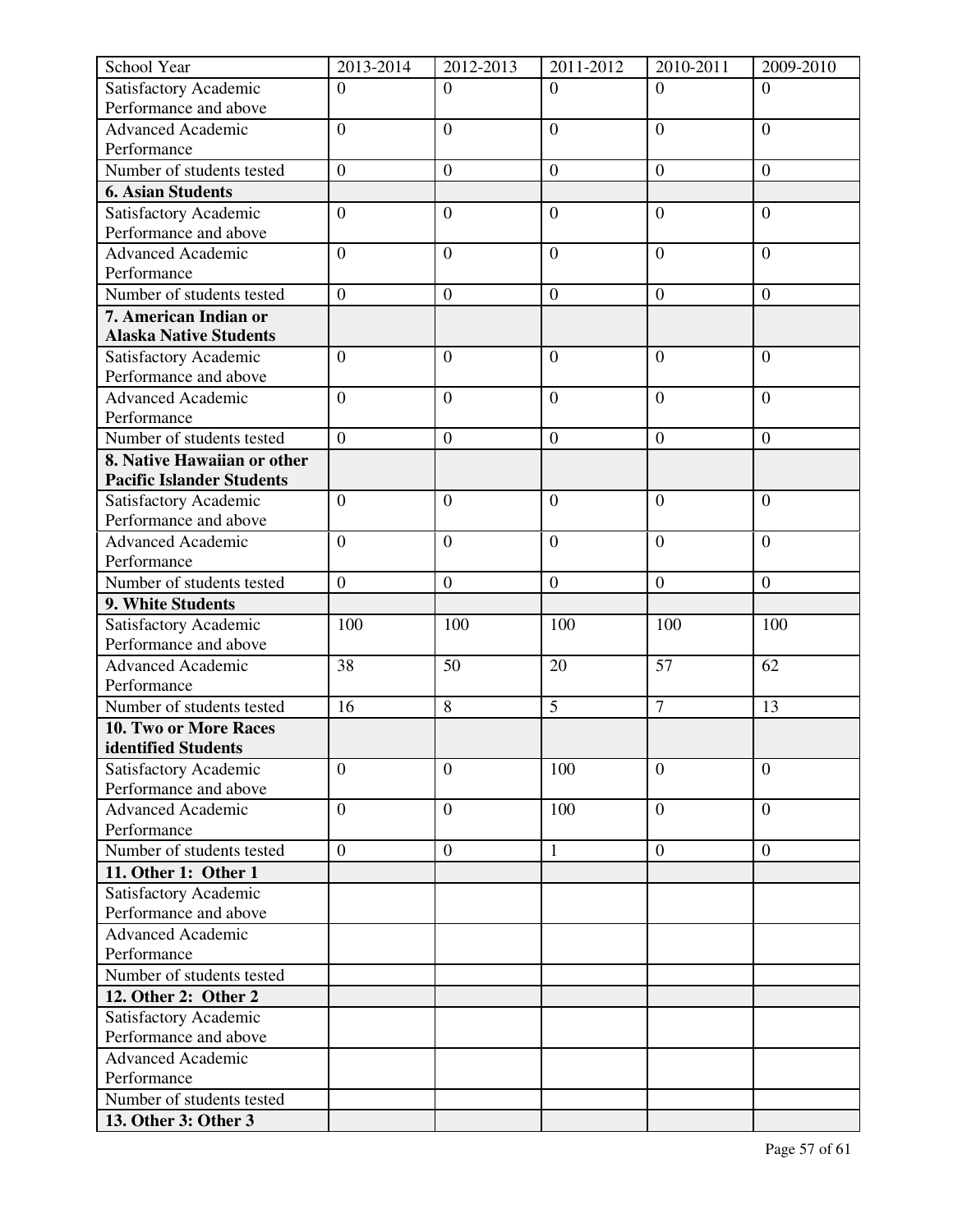| School Year                  | 2013-2014 | 2012-2013 | 2011-2012 | 2010-2011 | 2009-2010 |
|------------------------------|-----------|-----------|-----------|-----------|-----------|
| <b>Satisfactory Academic</b> |           |           |           |           |           |
| Performance and above        |           |           |           |           |           |
| <b>Advanced Academic</b>     |           |           |           |           |           |
| Performance                  |           |           |           |           |           |
| Number of students tested    |           |           |           |           |           |

**NOTES:**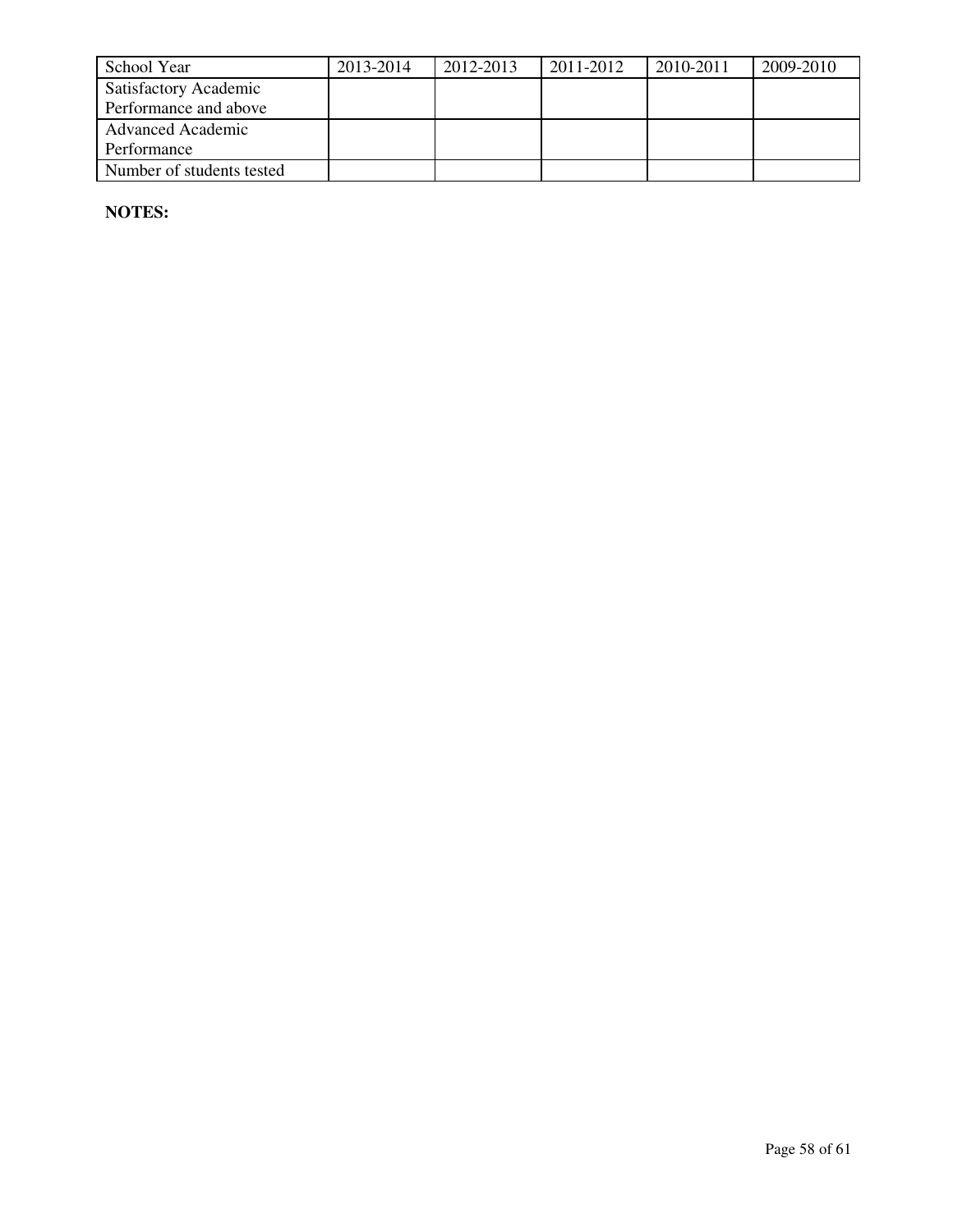| <b>Subject:</b> Reading/ELA         | <b>Test: TAKS-2010-2011, STAAR-2012-</b> |
|-------------------------------------|------------------------------------------|
|                                     | 2014                                     |
| <b>All Students Tested/Grade: 9</b> | <b>Edition/Publication Year: 2014</b>    |
| <b>Publisher: Pearson</b>           |                                          |

| School Year                      | 2013-2014        | 2012-2013        | 2011-2012        | 2010-2011        | 2009-2010        |
|----------------------------------|------------------|------------------|------------------|------------------|------------------|
| Testing month                    | May              | May              | May              | May              | May              |
| <b>SCHOOL SCORES*</b>            |                  |                  |                  |                  |                  |
| Satisfactory Academic            | 100              | 93               | 93               | 100              | 100              |
| Performance and above            |                  |                  |                  |                  |                  |
| <b>Advanced Academic</b>         | 24               | 13               | $\overline{0}$   | 47               | 53               |
| Performance                      |                  |                  |                  |                  |                  |
| Number of students tested        | 17               | 15               | 14               | 17               | 17               |
| Percent of total students tested | 100              | 100              | 100              | 100              | 100              |
| Number of students tested with   |                  |                  |                  |                  |                  |
| alternative assessment           |                  |                  |                  |                  |                  |
| % of students tested with        | 6                | $\overline{0}$   | $\overline{0}$   | $\overline{0}$   | $\boldsymbol{0}$ |
| alternative assessment           |                  |                  |                  |                  |                  |
| <b>SUBGROUP SCORES</b>           |                  |                  |                  |                  |                  |
| 1. Free and Reduced-Price        |                  |                  |                  |                  |                  |
| Meals/Socio-Economic/            |                  |                  |                  |                  |                  |
| <b>Disadvantaged Students</b>    |                  |                  |                  |                  |                  |
| Satisfactory Academic            | 100              | 100              | 67               | 100              | 100              |
| Performance and above            |                  |                  |                  |                  |                  |
| <b>Advanced Academic</b>         | 40               | $\theta$         | $\overline{0}$   | 33               | 20               |
| Performance                      |                  |                  |                  |                  |                  |
| Number of students tested        | $\overline{5}$   | $\overline{3}$   | 3                | 9                | $\overline{5}$   |
| 2. Students receiving Special    |                  |                  |                  |                  |                  |
| <b>Education</b>                 |                  |                  |                  |                  |                  |
| Satisfactory Academic            | 100              | $\overline{0}$   | $\overline{0}$   | $\overline{0}$   | 100              |
| Performance and above            |                  |                  |                  |                  |                  |
| <b>Advanced Academic</b>         | 100              | $\overline{0}$   | $\overline{0}$   | $\overline{0}$   | $\overline{0}$   |
| Performance                      |                  |                  |                  |                  |                  |
| Number of students tested        | $\mathbf{1}$     | $\boldsymbol{0}$ | $\boldsymbol{0}$ | $\boldsymbol{0}$ | $\mathbf{1}$     |
| 3. English Language Learner      |                  |                  |                  |                  |                  |
| <b>Students</b>                  |                  |                  |                  |                  |                  |
| Satisfactory Academic            | $\overline{0}$   | $\overline{0}$   | $\overline{0}$   | $\overline{0}$   | 100              |
| Performance and above            |                  |                  |                  |                  |                  |
| <b>Advanced Academic</b>         | $\boldsymbol{0}$ | $\boldsymbol{0}$ | $\boldsymbol{0}$ | $\boldsymbol{0}$ | $\boldsymbol{0}$ |
| Performance                      |                  |                  |                  |                  |                  |
| Number of students tested        | $\overline{0}$   | $\mathbf{0}$     | $\boldsymbol{0}$ | $\overline{0}$   | $\mathbf{1}$     |
| 4. Hispanic or Latino            |                  |                  |                  |                  |                  |
| <b>Students</b>                  |                  |                  |                  |                  |                  |
| Satisfactory Academic            | 100              | 100              | 83               | 100              | 100              |
| Performance and above            |                  |                  |                  |                  |                  |
| <b>Advanced Academic</b>         | 33               | 22               | $\overline{0}$   | 25               | 29               |
| Performance                      |                  |                  |                  |                  |                  |
| Number of students tested        | 9                | 9                | 6                | $\overline{4}$   | $\overline{7}$   |
| 5. African- American             |                  |                  |                  |                  |                  |
| <b>Students</b>                  |                  |                  |                  |                  |                  |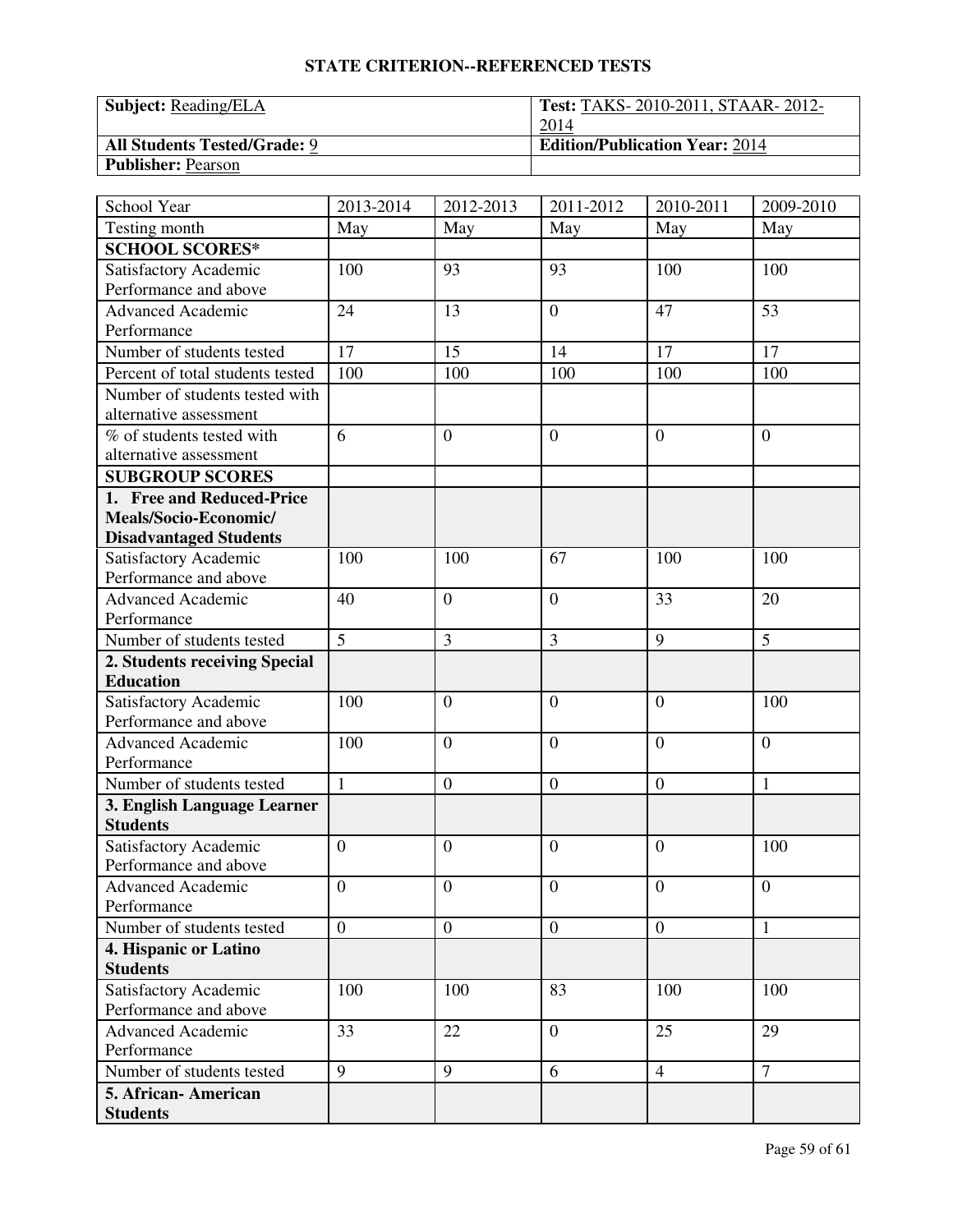| School Year                                    | 2013-2014        | 2012-2013        | 2011-2012        | 2010-2011        | 2009-2010        |
|------------------------------------------------|------------------|------------------|------------------|------------------|------------------|
| Satisfactory Academic                          | $\overline{0}$   | $\Omega$         | $\Omega$         | $\Omega$         | $\Omega$         |
| Performance and above                          |                  |                  |                  |                  |                  |
| <b>Advanced Academic</b>                       | $\overline{0}$   | $\overline{0}$   | $\overline{0}$   | $\overline{0}$   | $\overline{0}$   |
| Performance                                    |                  |                  |                  |                  |                  |
| Number of students tested                      | $\overline{0}$   | $\boldsymbol{0}$ | $\boldsymbol{0}$ | $\boldsymbol{0}$ | $\boldsymbol{0}$ |
| <b>6. Asian Students</b>                       |                  |                  |                  |                  |                  |
| Satisfactory Academic                          | $\boldsymbol{0}$ | $\overline{0}$   | $\overline{0}$   | $\overline{0}$   | $\overline{0}$   |
| Performance and above                          |                  |                  |                  |                  |                  |
| <b>Advanced Academic</b>                       | $\overline{0}$   | $\overline{0}$   | $\overline{0}$   | $\overline{0}$   | $\overline{0}$   |
| Performance                                    |                  |                  |                  |                  |                  |
| Number of students tested                      | $\overline{0}$   | $\boldsymbol{0}$ | $\mathbf{0}$     | $\boldsymbol{0}$ | $\overline{0}$   |
| 7. American Indian or                          |                  |                  |                  |                  |                  |
| <b>Alaska Native Students</b>                  |                  |                  |                  |                  |                  |
| Satisfactory Academic                          | $\overline{0}$   | $\overline{0}$   | $\overline{0}$   | $\overline{0}$   | $\overline{0}$   |
| Performance and above                          |                  |                  |                  |                  |                  |
| <b>Advanced Academic</b>                       | $\overline{0}$   | $\overline{0}$   | $\overline{0}$   | $\overline{0}$   | $\overline{0}$   |
| Performance                                    |                  |                  |                  |                  |                  |
| Number of students tested                      | $\overline{0}$   | $\overline{0}$   | $\overline{0}$   | $\overline{0}$   | $\boldsymbol{0}$ |
| 8. Native Hawaiian or other                    |                  |                  |                  |                  |                  |
| <b>Pacific Islander Students</b>               |                  |                  |                  |                  |                  |
| Satisfactory Academic                          | $\overline{0}$   | $\overline{0}$   | $\overline{0}$   | $\overline{0}$   | $\overline{0}$   |
| Performance and above                          | $\overline{0}$   |                  |                  |                  |                  |
| <b>Advanced Academic</b><br>Performance        |                  | $\overline{0}$   | $\overline{0}$   | $\overline{0}$   | $\overline{0}$   |
| Number of students tested                      | $\boldsymbol{0}$ | $\boldsymbol{0}$ | $\boldsymbol{0}$ | $\boldsymbol{0}$ | $\overline{0}$   |
| 9. White Students                              |                  |                  |                  |                  |                  |
|                                                | 100              | 80               | 100              | 100              | 100              |
| Satisfactory Academic<br>Performance and above |                  |                  |                  |                  |                  |
| <b>Advanced Academic</b>                       | 13               | $\overline{0}$   | $\boldsymbol{0}$ | 54               | 70               |
| Performance                                    |                  |                  |                  |                  |                  |
| Number of students tested                      | 8                | 5                | 8                | 13               | 10               |
| 10. Two or More Races                          |                  |                  |                  |                  |                  |
| identified Students                            |                  |                  |                  |                  |                  |
| Satisfactory Academic                          | $\overline{0}$   | 100              | $\overline{0}$   | $\overline{0}$   | $\overline{0}$   |
| Performance and above                          |                  |                  |                  |                  |                  |
| <b>Advanced Academic</b>                       | $\overline{0}$   | $\boldsymbol{0}$ | $\overline{0}$   | $\overline{0}$   | $\overline{0}$   |
| Performance                                    |                  |                  |                  |                  |                  |
| Number of students tested                      | $\overline{0}$   | $\mathbf{1}$     | $\boldsymbol{0}$ | $\boldsymbol{0}$ | $\overline{0}$   |
| 11. Other 1: Other 1                           |                  |                  |                  |                  |                  |
| Satisfactory Academic                          |                  |                  |                  |                  |                  |
| Performance and above                          |                  |                  |                  |                  |                  |
| <b>Advanced Academic</b>                       |                  |                  |                  |                  |                  |
| Performance                                    |                  |                  |                  |                  |                  |
| Number of students tested                      |                  |                  |                  |                  |                  |
| 12. Other 2: Other 2                           |                  |                  |                  |                  |                  |
| Satisfactory Academic                          |                  |                  |                  |                  |                  |
| Performance and above                          |                  |                  |                  |                  |                  |
| <b>Advanced Academic</b>                       |                  |                  |                  |                  |                  |
| Performance                                    |                  |                  |                  |                  |                  |
| Number of students tested                      |                  |                  |                  |                  |                  |
| 13. Other 3: Other 3                           |                  |                  |                  |                  |                  |